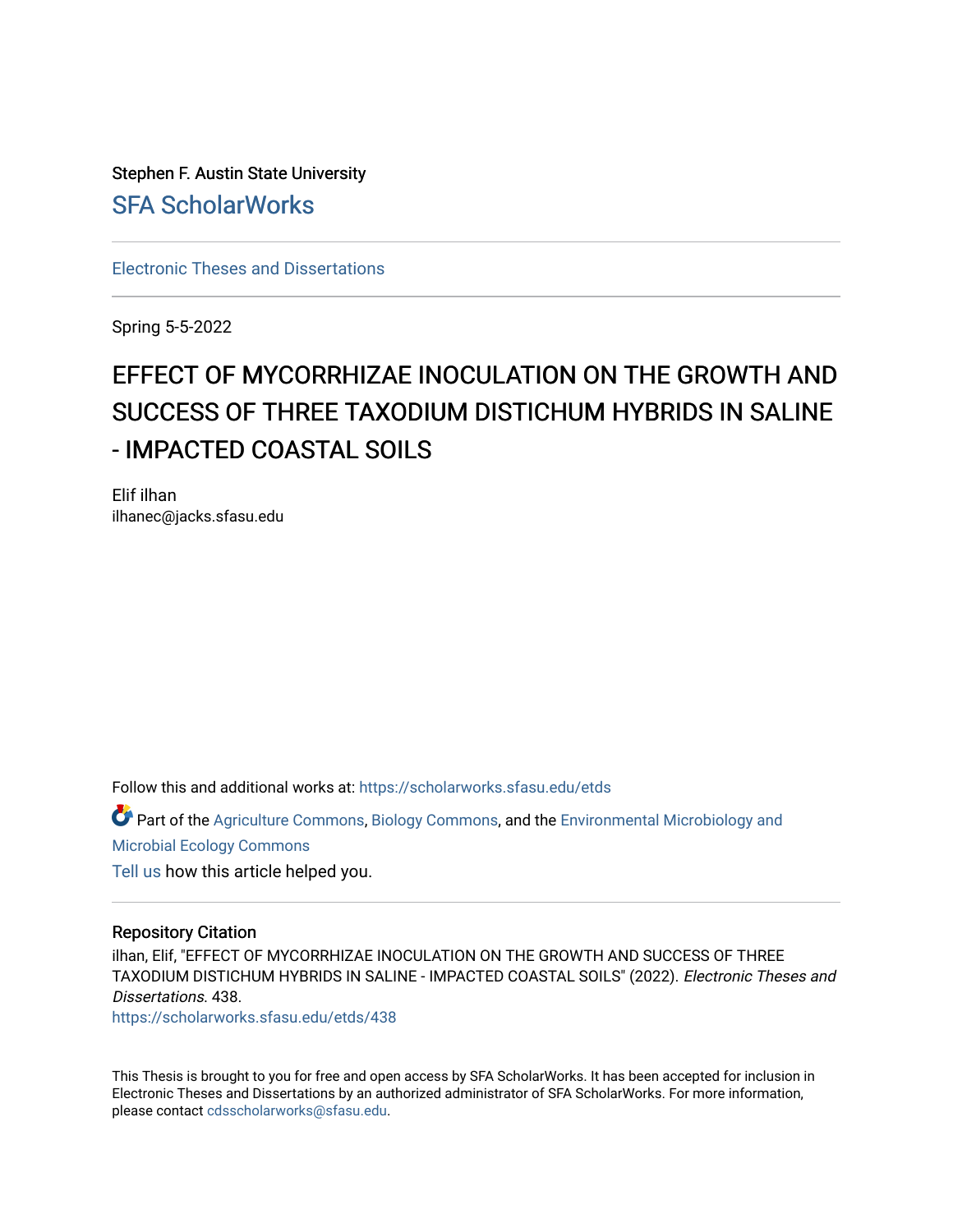# EFFECT OF MYCORRHIZAE INOCULATION ON THE GROWTH AND SUCCESS OF THREE TAXODIUM DISTICHUM HYBRIDS IN SALINE - IMPACTED COASTAL SOILS

# Creative Commons License



This work is licensed under a [Creative Commons Attribution-Noncommercial-No Derivative Works 4.0](https://creativecommons.org/licenses/by-nc-nd/4.0/) [License](https://creativecommons.org/licenses/by-nc-nd/4.0/).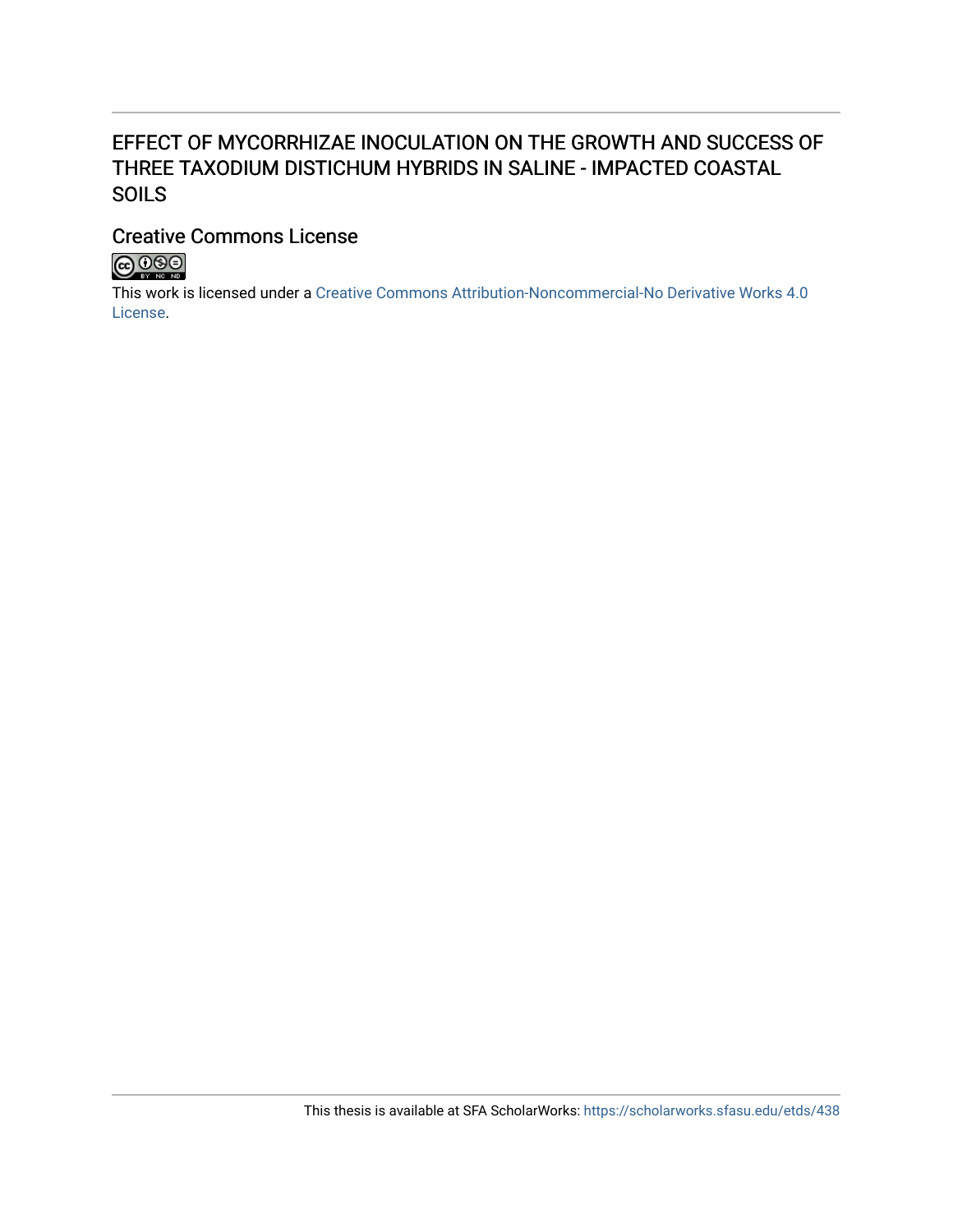# EFFECT OF MYCORRHIZAE INOCULATION ON THE GROWTH AND SUCCESS OF THREE *TAXODIUM DISTICHUM* HYBRIDS IN SALINE - IMPACTED COASTAL SOILS

By

ELIF CANAY ILHAN, Bachelor of Science

Presented to the Faculty of the Graduate School of

Stephen F. Austin State University

In Partial Fulfilment

Of the Requirements

For the Degree of

Master of Science

STEPHEN F. AUSTIN STATE UNIVERSITY

May, 2022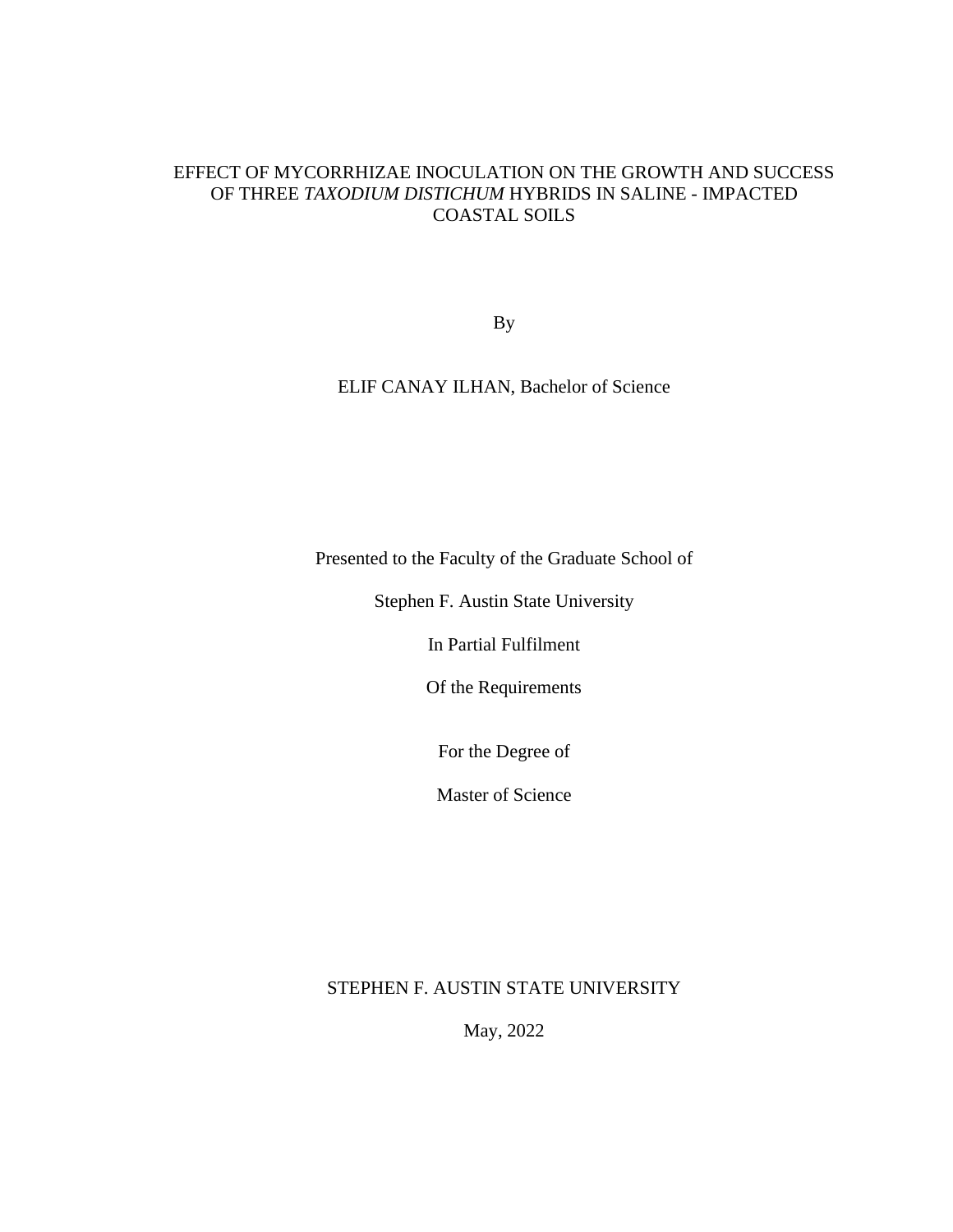# EFFECT OF MYCORRHIZAE INOCULATION ON THE GROWTH AND SUCCESS OF THREE *TAXODIUM DISTICHUM* HYBRIDS IN SALINE - IMPACTED COASTAL SOILS

By

## ELIF CANAY ILHAN, Bachelor of Science

APPROVED:

Dr. Stephen Wagner, Thesis Director

Dr. Kenneth Farrish, Committee Member

Dr. Carmen Montana-Schalk, Committee Member

\_\_\_\_\_\_\_\_\_\_\_\_\_\_\_\_\_\_\_\_\_\_\_\_\_\_\_\_\_\_\_\_\_\_\_\_\_\_\_\_\_\_\_\_

\_\_\_\_\_\_\_\_\_\_\_\_\_\_\_\_\_\_\_\_\_\_\_\_\_\_\_\_\_\_\_\_\_\_\_\_\_\_\_\_\_\_\_\_

\_\_\_\_\_\_\_\_\_\_\_\_\_\_\_\_\_\_\_\_\_\_\_\_\_\_\_\_\_\_\_\_\_\_\_\_\_\_\_\_\_\_\_\_

\_\_\_\_\_\_\_\_\_\_\_\_\_\_\_\_\_\_\_\_\_\_\_\_\_\_\_\_\_\_\_\_\_\_\_\_\_\_\_\_\_\_\_\_ Dr. Josephine Taylor, Graduate School Representative

Freddie Avant, Ph. D. Interim Dean of Research and Graduate Studies

\_\_\_\_\_\_\_\_\_\_\_\_\_\_\_\_\_\_\_\_\_\_\_\_\_\_\_\_\_\_\_\_\_\_\_\_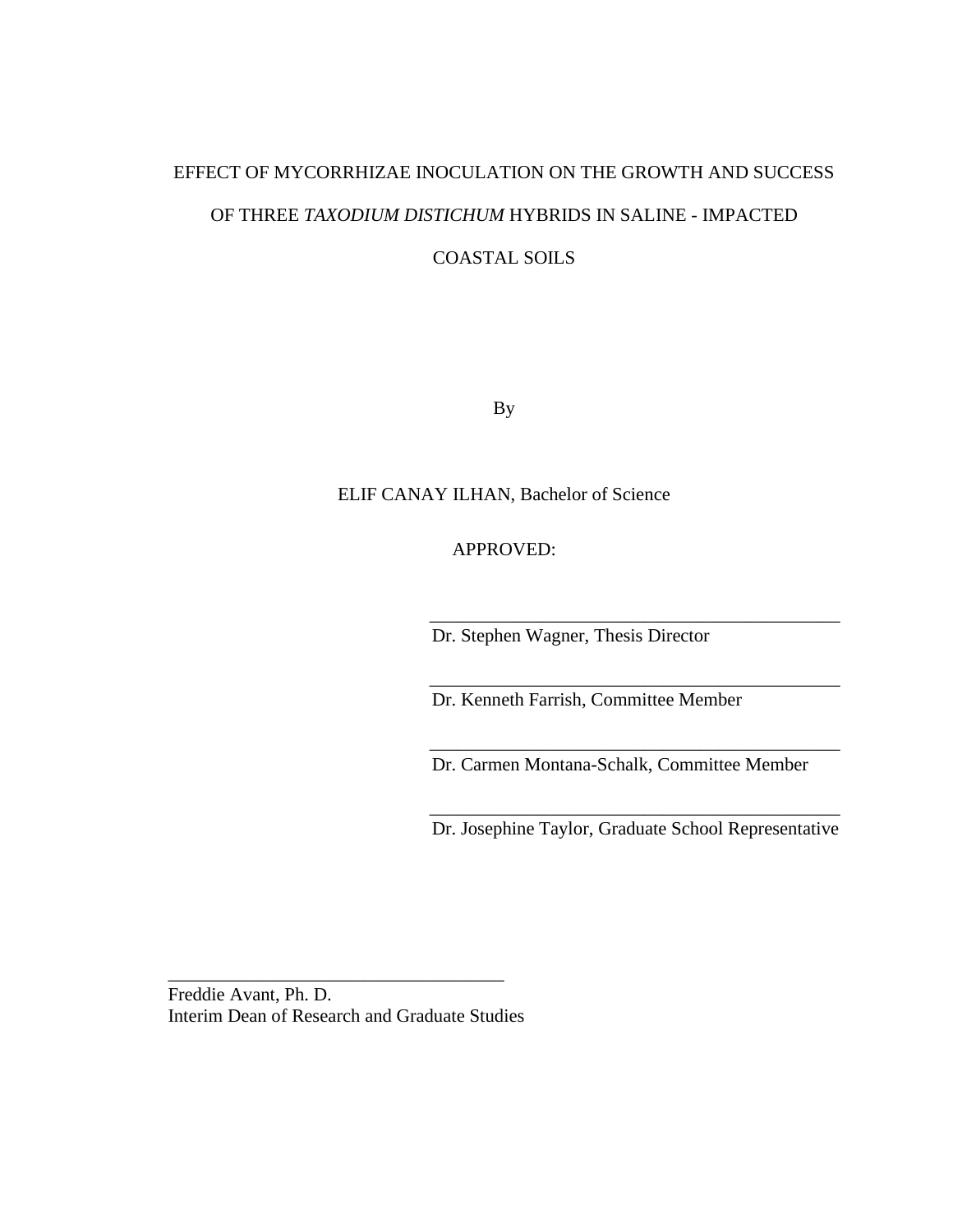#### **ABSTRACT**

<span id="page-4-0"></span>In 2008, Galveston Island was severely impacted by Hurricane Ike, resulting in high salt deposition in the soil and groundwater. This caused a loss of many native plant species. A study initiated to determine effective ways to promote the growth conditions of three bald cypress genotypes (*Taxodium distichum* var *distichum* and *Taxodium distichum* var *mexicanum* crosses) in salt-affected soils. The treatments applied were mycorrhizae inoculation, fertilizer application, and a combination of mycorrhizae inoculation and fertilizer application. A total of sixty (60) trees planted in plots of three rows and divided into five randomized replication blocks of four treatments each were used. Plants were measured for total height and diameter at breast height (DBH), and tree leaf nutrient concentration over the 2021 growing season. The effect of these treatments on soil health was determined by measuring the soil microbial functional diversity and soil respiration.

None of the three treatments had a significant effect on height, diameter breast height, leaf nutrient concentration, soil microbial functional diversity, or soil respiration. This could be because of the limited spacing between the trees and the age of the trees. However, treatment with mycorrhizae alone and a combination of mycorrhizae and fertilizer showed the potential to improve the tree height and the DBH.

i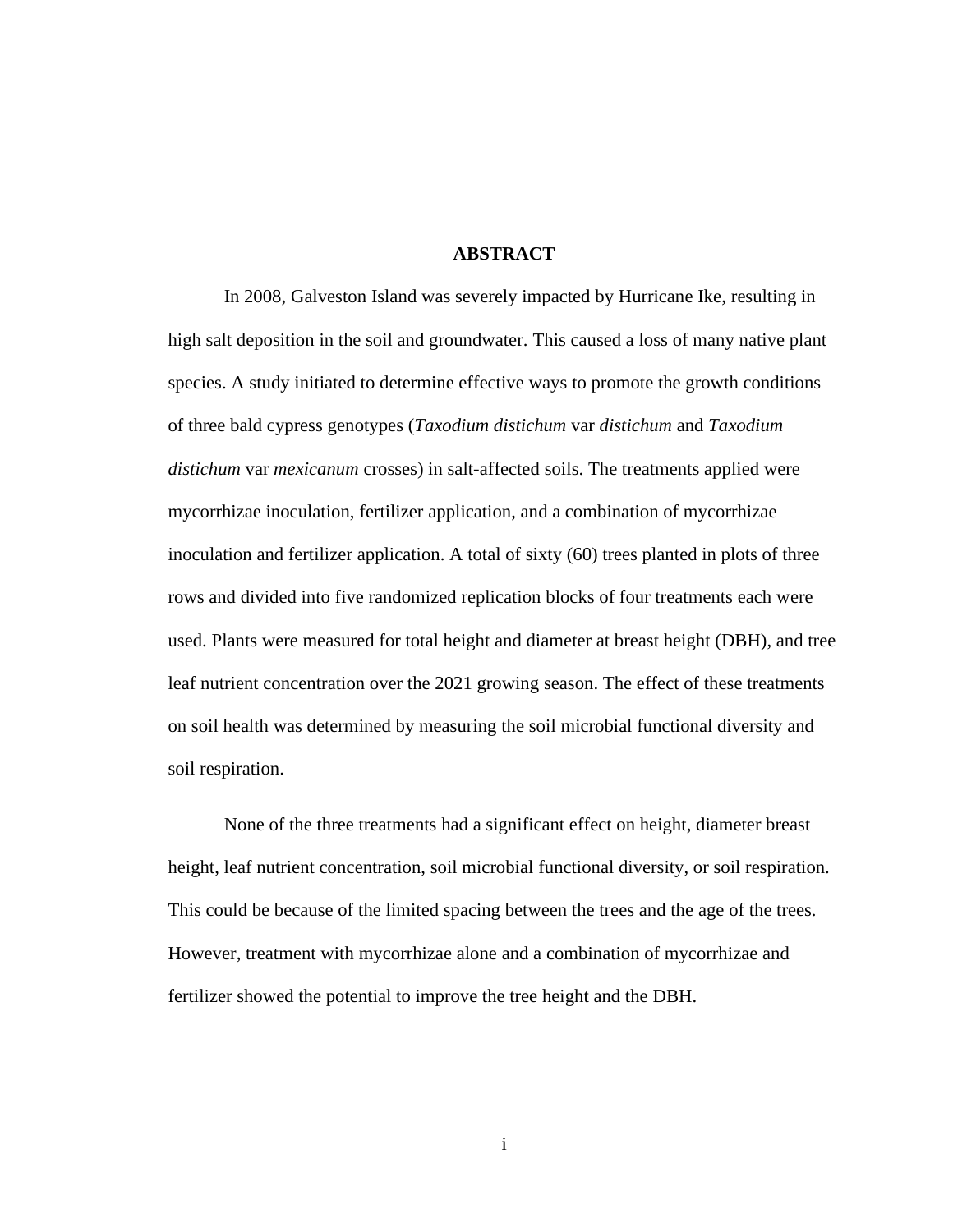#### **ACKNOWLEDGEMENTS**

<span id="page-5-0"></span>I would first like to thank Moody Gardens Inc. for their generous funding of this research, as well as the Stephen F. Austin State University, Division of Environmental Science for assistantship funding during the duration of the project.

I would like to infinitely thank Dr. Stephen Wagner and Dr. Kenneth Farrish for their compassion, kindness, knowledge, patience, and their unwavering encouragement through my studies at SFASU.

I would also like to thank Dr. Carmen Montana-Schalk for being so understanding with me. Whenever I had questions, she would always make time for me and assist me with any issues that I had or needed help with. I really look up to her as a role model as she went through the same struggles that I went to since we both are international.

Thanks also goes to Dr. Josephine Taylor for her invaluable knowledge and assistance throughout the project.

Thank you to Dr. Dave Creech for the formation and development of this intriguing project as well as for the aid he provided.

As an international student, I dealt with many hardships. Without the help of all my professors, I would not have achieved this academic success.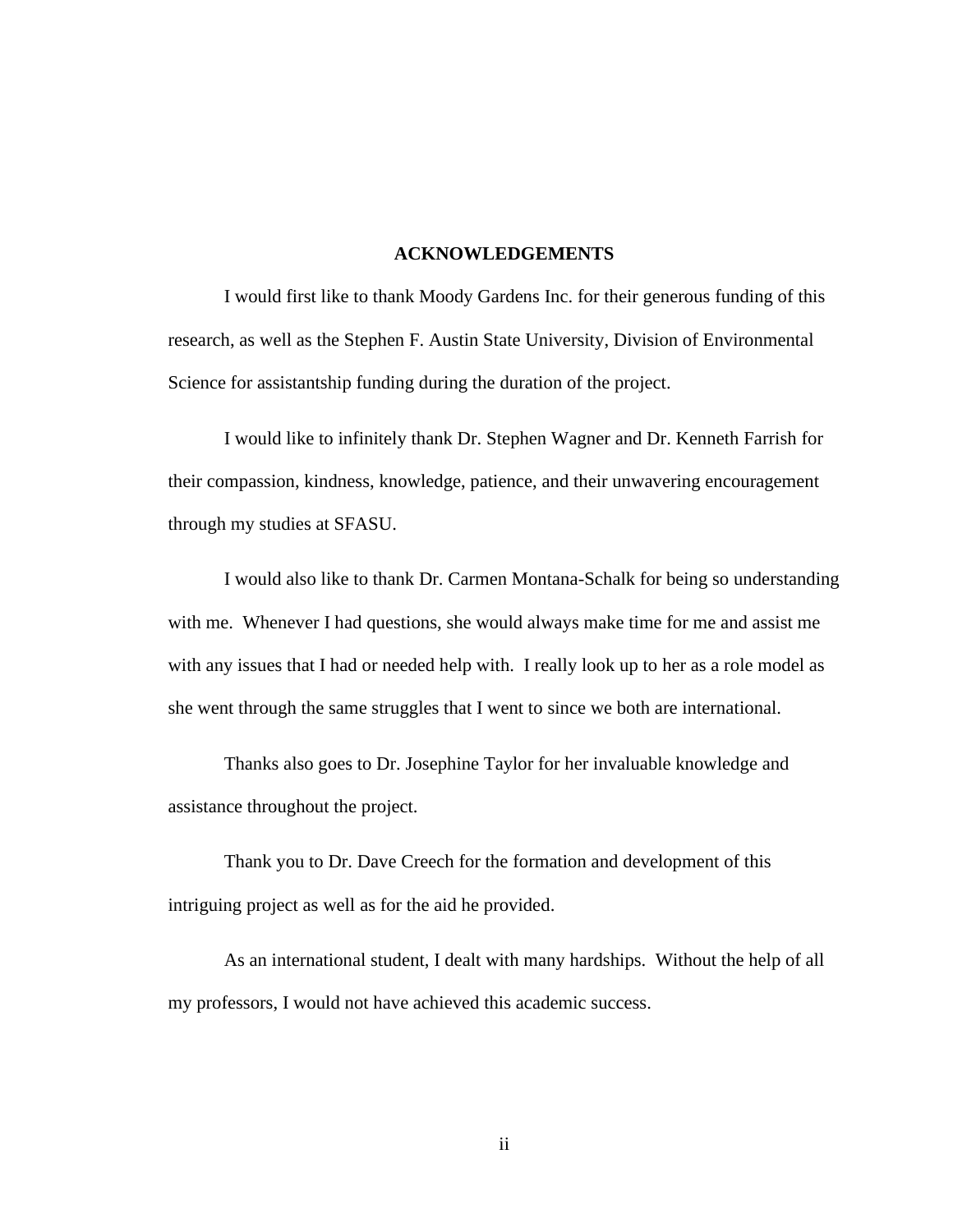I would like to thank my friends, especially Can Karaoz, for his continuous support and encouragement, as well as my family for always having my back.

Thank you to my dear sister, Açılay Dursun, and brother-in-law, Serkan Dursun, for all the financial/emotional support and professional guidance they provided to me when I first came to the United States and even now.

The biggest thanks go to my mom, Cemile Ilhan. If it were not for her hard work and sacrifices, I wouldn't be where I am today. She has always supported me emotionally and I could always feel like her prayers were protecting me. Even though she was thousands of miles away, I knew she was always close to me.

Lastly, my dear father, Zeynal Ilhan, unfortunately, who is no longer with us, always had the dream of me getting my master's degree in the United States. I want to thank him for all his wisdom and guidance that he instilled in me.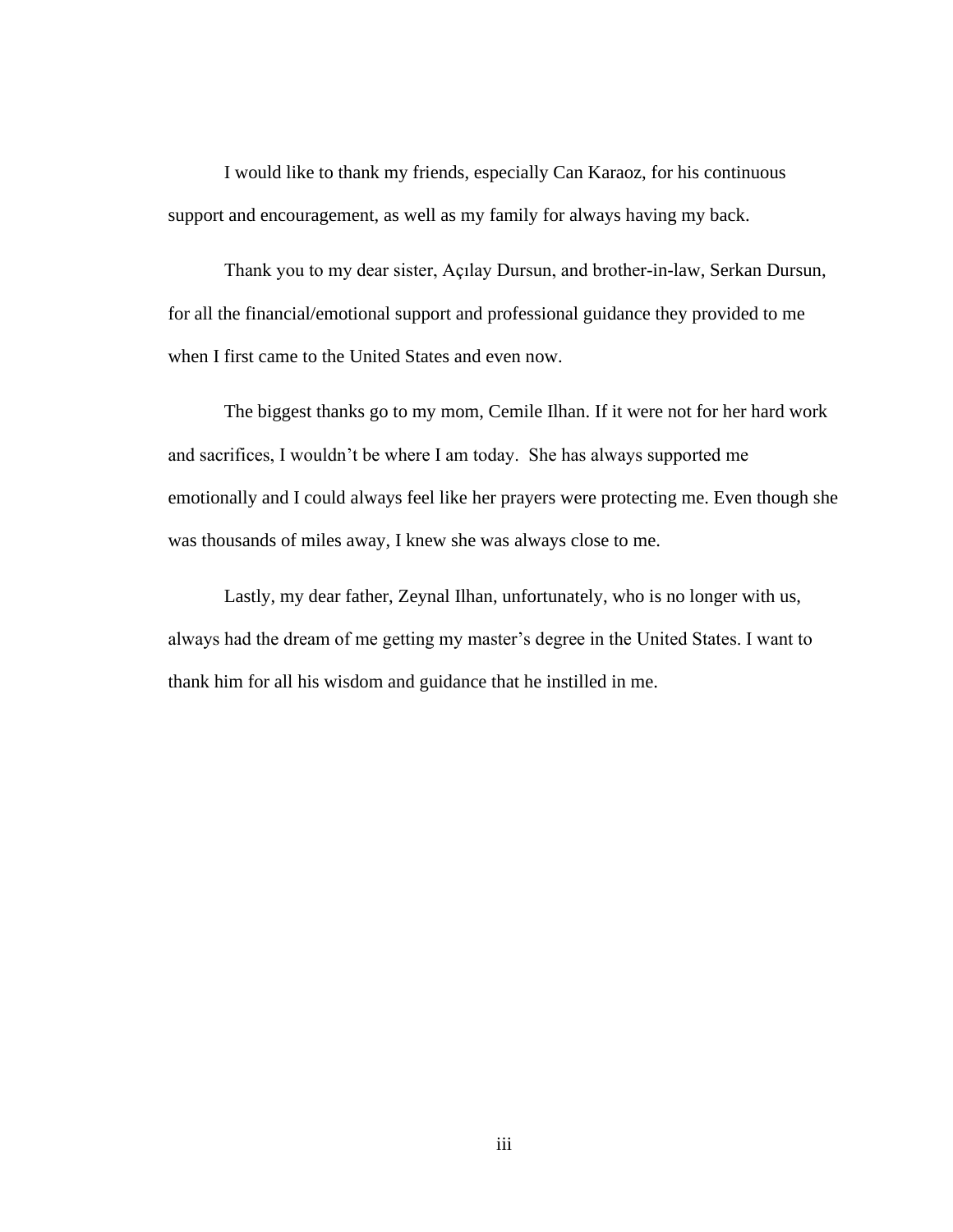# **TABLE OF CONTENTS**

<span id="page-7-0"></span>

| 1.  |                                                                         |  |
|-----|-------------------------------------------------------------------------|--|
| 2.  |                                                                         |  |
| 3.  |                                                                         |  |
| 3.1 |                                                                         |  |
| 3.2 | Plant and Microbial Communities in Relation to Soil Salinity  13        |  |
| 3.3 |                                                                         |  |
| 3.4 |                                                                         |  |
| 3.5 |                                                                         |  |
| 4.  |                                                                         |  |
| 4.1 |                                                                         |  |
| 4.2 |                                                                         |  |
| 4.3 |                                                                         |  |
| 4.4 |                                                                         |  |
| 4.5 | The Effect of Fertilizer Application and Mycorrhizae Inoculation on the |  |
| 4.6 | Bald Cypress Hybrid Leaf Nutrient and Sodium Concentration Analysis  40 |  |
| 4.7 |                                                                         |  |
| 4.8 |                                                                         |  |
| 4.9 |                                                                         |  |
| 5.  |                                                                         |  |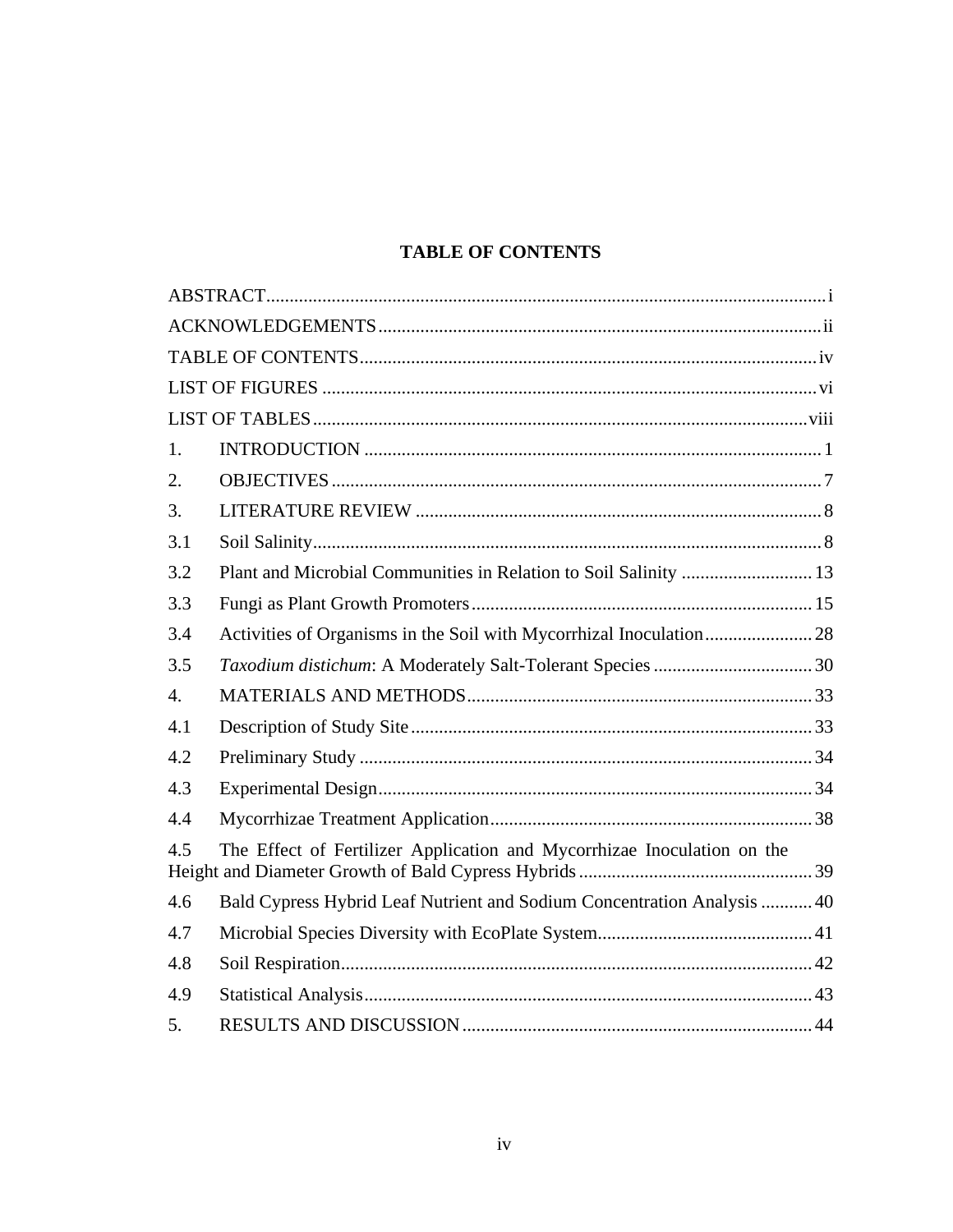| 5.2 |                                                                          |  |
|-----|--------------------------------------------------------------------------|--|
| 5.3 | Treatment Effect on Microbial Species Diversity with EcoPlate System  61 |  |
|     |                                                                          |  |
|     |                                                                          |  |
|     |                                                                          |  |
|     |                                                                          |  |
|     |                                                                          |  |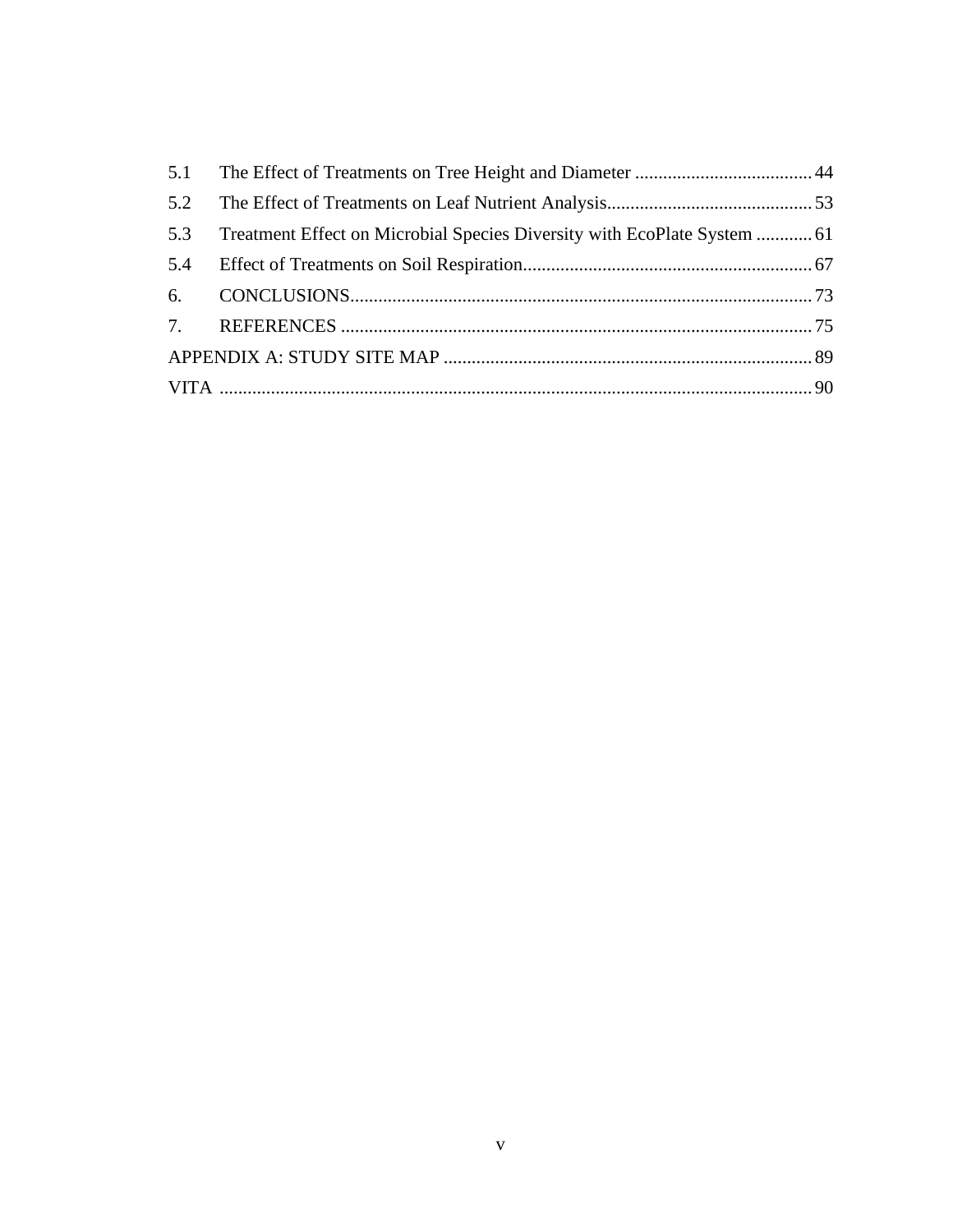# **LIST OF FIGURES**

<span id="page-9-0"></span>**Figure 1**: Design of mycorrhizae inoculation wells around the tree trunk. The space between each hole is 30 cm for each treatment trees. **(Page 38)**

**Figure 2**: The effect of mycorrhizal inoculation and fertilization on tree height (A) and Diameter at Breast Height (DBH) (B), respectively, of *Taxodium distichum* var *distichum* and *Taxodium distichum* var *mexicanum* "Genotype 405" cross located in the Moody Gardens Property in Galveston, Texas. **(Page 45)**

**Figure 3**: The effect of mycorrhizal inoculation and fertilization on tree height (A) and Diameter at Breast Height (DBH) (B), respectively, of *Taxodium distichum* var *distichum* and *Taxodium distichum* var *mexicanum* "Genotype 407" cross located in the Moody Gardens Property in Galveston, Texas. **(Page 47)**

**Figure 4**: The effect of mycorrhizal inoculation and fertilization on tree height (A) Diameter at Breast Height (DBH) (B), respectively, of *Taxodium distichum* var *distichum* and *Taxodium distichum* var *mexicanum* "Genotype 502" cross located in the Moody Gardens Property in Galveston, Texas. **(Page 49)**

**Figure 5**: Effect of Treatments on the Functional Diversity of Microbial Community in Salt-affected Soil of *Taxodium distichum* var *distichum* and *Taxodium distichum* var *mexicanum* crosses "genotype 405" located in the Moody Gardens Property in Galveston, Texas. **(Page 62)**

**Figure 6**: Effect of Treatments on the Functional Diversity of Microbial Community in Salt-affected Soil of *Taxodium distichum* var *distichum* and *Taxodium distichum* var *mexicanum* crosses "genotype 407" located in the Moody Gardens Property in Galveston, Texas. **(Page 62)**

**Figure 7**: Effect of Treatments on the Functional Diversity of Microbial Community in Salt-affected Soil of *Taxodium distichum* var *distichum* and *Taxodium distichum* var *mexicanum* crosses "genotype 502" located in the Moody Gardens Property in Galveston, Texas. **(Page 63)**

**Figure 8**: Effect of Treatments on Soil Respiration in Salt-affected Soil of *Taxodium distichum* var *distichum* and *Taxodium distichum* var *mexicanum* crosses "genotype 405" located in the Moody Gardens Property in Galveston, Texas. **(Page 68)**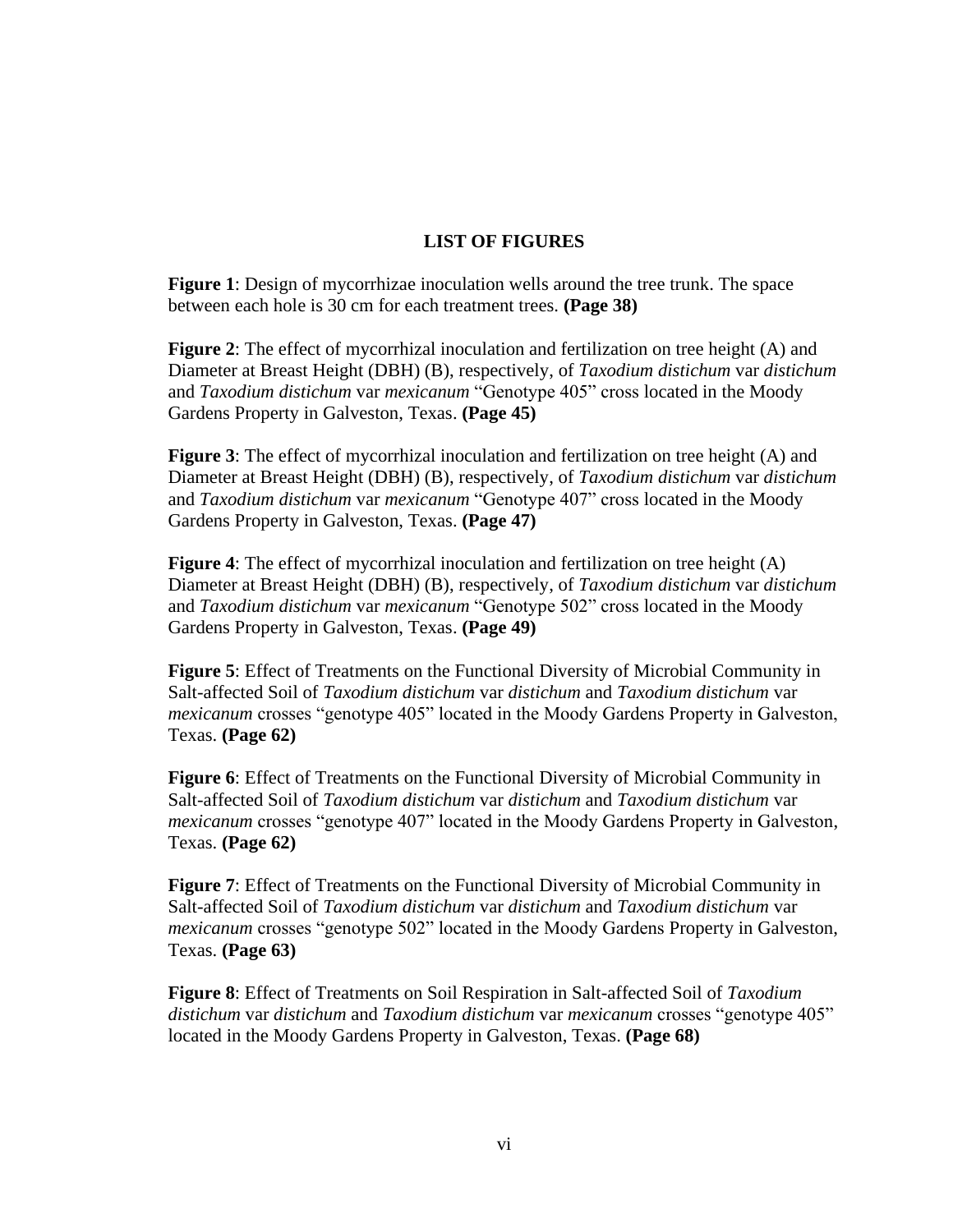**Figure 9**: Effect of Treatments on Soil Respiration in Salt-affected Soil of *Taxodium distichum* var *distichum* and *Taxodium distichum* var *mexicanum* crosses "genotype 407" located in the Moody Gardens Property in Galveston, Texas. **(Page 69)**

**Figure 10**: Effect of Treatments on Soil Respiration in Salt-affected Soil of *Taxodium distichum* var *distichum* and *Taxodium distichum* var *mexicanum* crosses "genotype 502" located in the Moody Gardens Property in Galveston, Texas. **(Page 70)**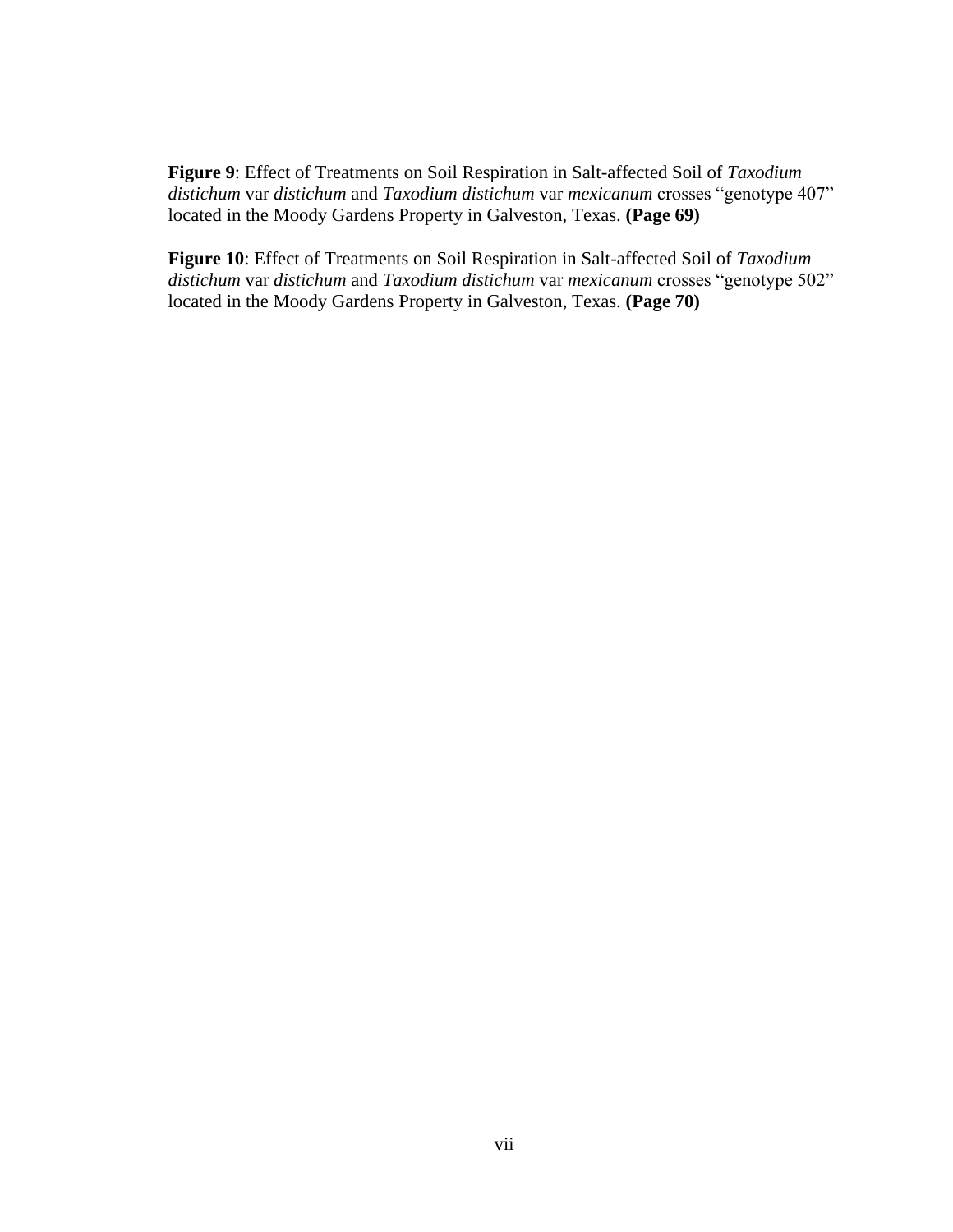# **LIST OF TABLES**

<span id="page-11-0"></span>**Table 1**: Treatments applied to *Taxodium distichum* var *distichum* and *Taxodium distichum* var *mexicanum* crosses at the study site located in the Moody Gardens Property in Galveston, Texas. **(Page 35)**

**Table 2**: Map of plot layout of treatments for each genotype at the Moody Gardens site. Each column represents one genotype of *Taxodium distichum* var *distichum* and *Taxodium distichum* var *mexicanum* crosses, and each color represent a type of treatment. **(Page 36)**

**Table 3**: Taxodium 405 treatment assignment. Five randomized replication blocks of four treatments were used. Treatments for each block were randomly assigned to make a randomized block design. **(Page 37)**

**Table 4**: Taxodium 407 treatment assignment. Five randomized replication blocks of four treatments were used. Treatments for each block were randomly assigned to make a randomized block design. **(Page 37)**

**Table 5**: Taxodium 502 treatment assignment. Five randomized replication blocks of four treatments were used. Treatments for each block were randomly assigned to make a randomized block design. **(Page 37)**

**Table 6**: Eighteen different mycorrhizae consortium species in commercial inoculant used in mycorrhizae treatment and a combination of mycorrhizae and fertilizer treatment. **(Page 39)**

**Table 7**: Summary of ANOVA table for the mean tree height and Diameter at Breast height (DBH) of *Taxodium distichum* var *distichum* and *Taxodium distichum* var *mexicanum* Crosses, Genotype 405; 407 and 502. **(Page 50)**

**Table 8**: Effect of treatments on leaf nutrient concentration (mg/kg) on *Taxodium distichum* var *distichum* and *Taxodium distichum* var *mexicanum* crosses "genotype 405" located in the Moody Gardens Property in Galveston, Texas. **(Page 57)**

**Table 9**: Effect of Treatments on leaf nutrient concentration (mg/kg) on *Taxodium distichum* var *distichum* and *Taxodium distichum* var *mexicanum* crosses "genotype 407" located in the Moody Gardens Property in Galveston, Texas. **(Page 57)**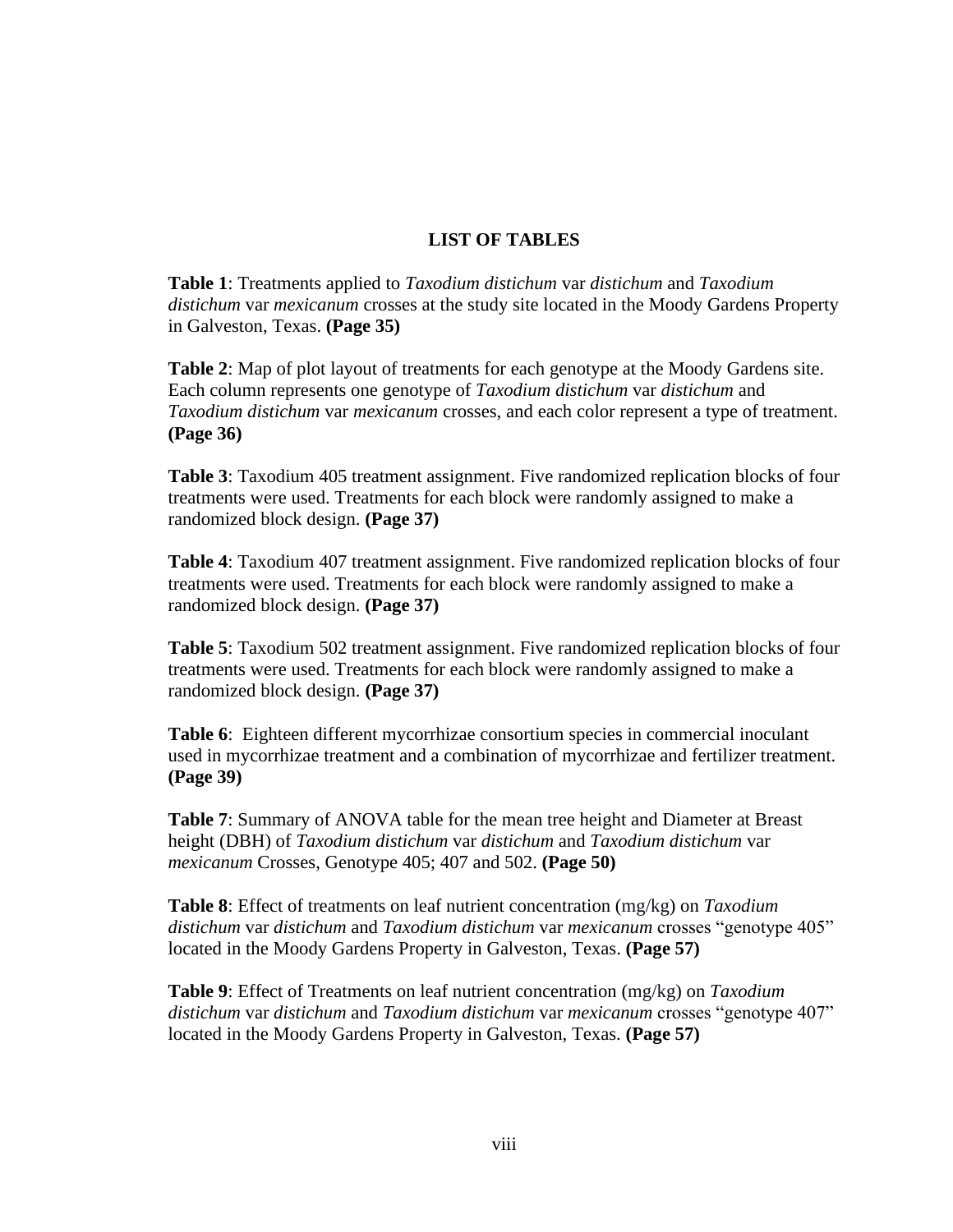**Table 10**: Effect of Treatments on leaf nutrient concentration (mg/kg) on *Taxodium distichum* var *distichum* and *Taxodium distichum* var *mexicanum* crosses "genotype 502" located in the Moody Gardens Property in Galveston, Texas. **(Page 57)**

**Table 11**: ANOVA for the mean Nutrient Analysis of *Taxodium distichum* var *distichum* and *Taxodium distichum* var *mexicanum* Crosses, genotype 405. **(Page 58)**

**Table 12**: ANOVA for the mean Nutrient Analysis of *Taxodium distichum* var *distichum* and *Taxodium distichum* var *mexicanum* Crosses, genotype 407. **(Page 58)**

**Table 13**: ANOVA for the mean Nutrient Analysis of *Taxodium distichum* var *distichum* and *Taxodium distichum* var *mexicanum* Crosses, genotype 502. **(Page 58)**

**Table 14**: ANOVA for the Functional Diversity of Microbial Community of *Taxodium distichum* var *distichum* and *Taxodium distichum* var *mexicanum* Crosses, genotype 405; 407 and 502. **(Page 64)**

**Table 15**: ANOVA Soil Respiration in *Taxodium distichum* var *distichum* and *Taxodium distichum* var *mexicanum* Crosses, genotypes 405; 407 and 502. **(Page 71)**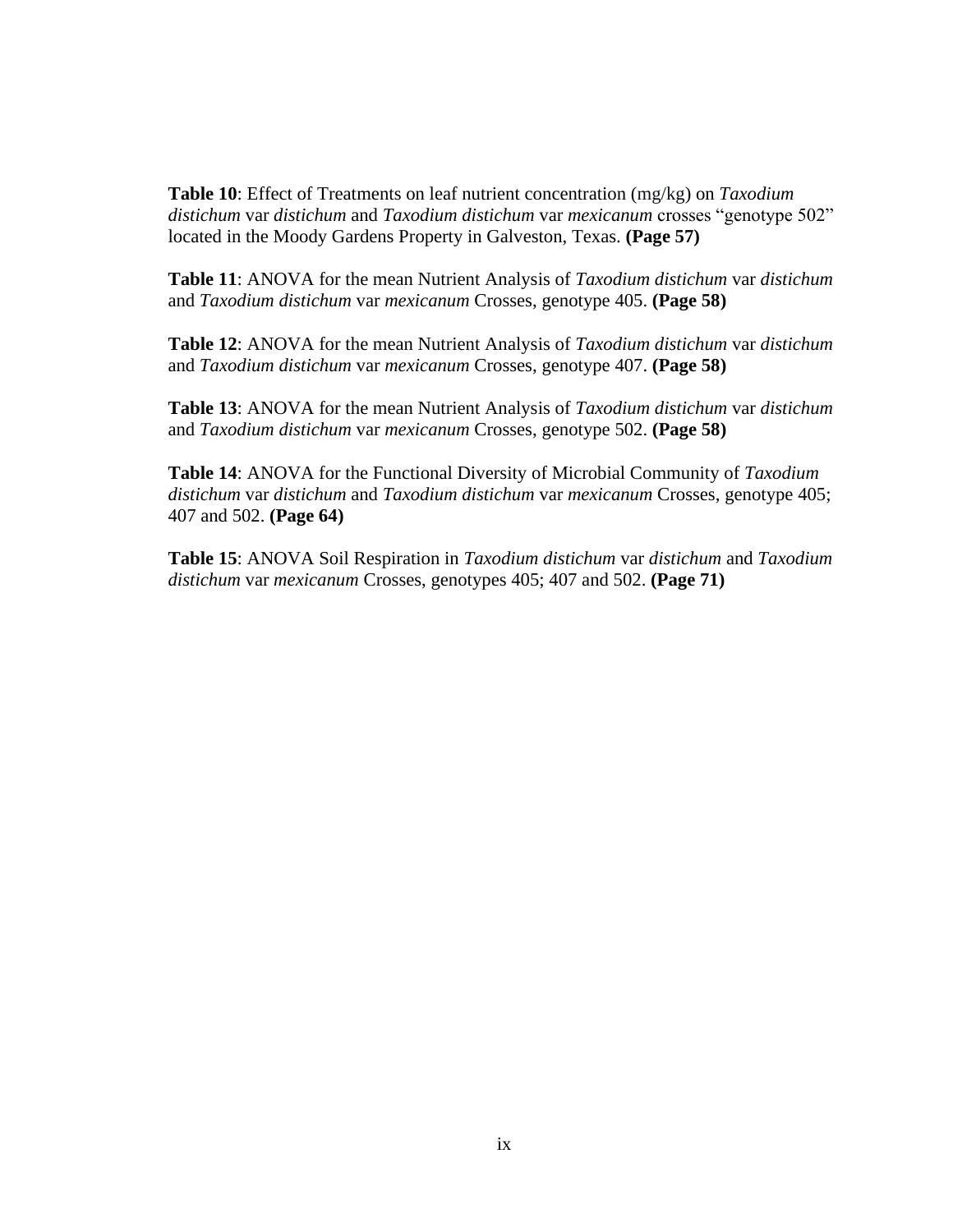#### **1. INTRODUCTION**

<span id="page-13-0"></span>The salinity of soils is a worldwide concern that cuts across all continents. According to Gopalakrishnan & Kumar (2020), high salinity affects about 33% of irrigated agricultural land and 20% of overall cultivated land worldwide, this presents a significant threat to agricultural farm production, leading to adverse implications for food security, environmental health, and economic welfare. Soil salinity is one among many severe environmental issues reducing the output of crop plants and consequently affecting the economy worldwide. The reduced crop output is caused because most crop plants are sensitive to high salt concentrations present in the soil (Shrivastava and Kumar, 2015). Several salts may be introduced into soils and may or may not occur naturally (Sullia, 2004).

The word "salinity" is a term used to describe a state in which water-soluble salts (primarily sodium, potassium, magnesium, calcium, and chloride) accumulate in soils to levels where they have a detrimental effect on the growth of plants (Ebrahim, 2014). The salinity levels in the soil influence the activity of certain enzymes, photosynthesis, and turgor in the plants. Salt concentrations beyond critical levels can impair the biological and physiological functions of plants, such as germination, vegetative growth, and reproductive development. In addition, salt stress causes a decrease in plant growth and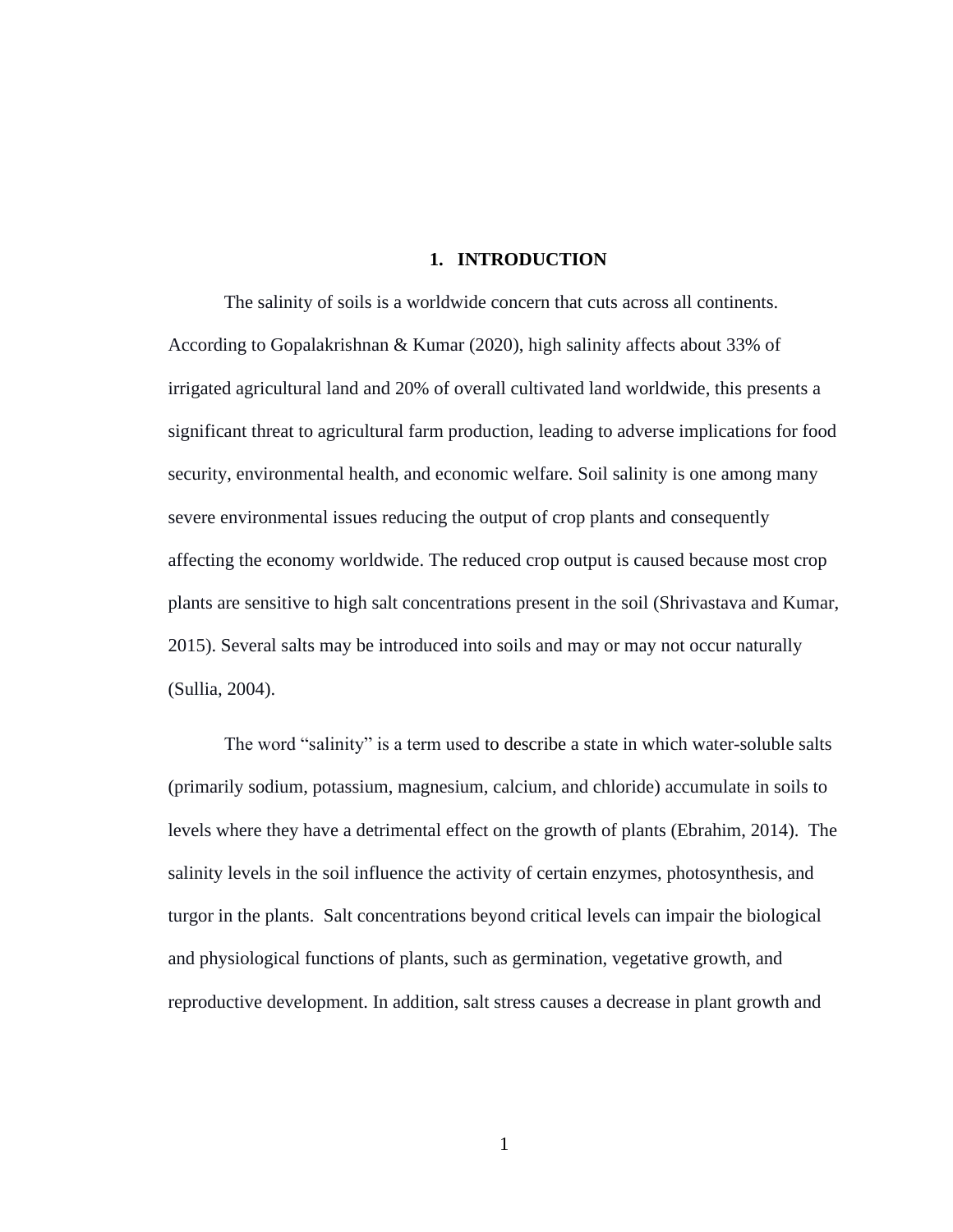productivity by disrupting physiological processes, particularly photosynthesis (Sudhir & Murthy, 2004).

One way to help control soil salinity is by planting trees (Nosetto et al., 2008; Horsnell et al., 2009). For example, the hydrological imbalance may be restored by replacing shallow agricultural grass species with deep-rooted trees. Planting these deeprooted trees enables the reversal of the causal process of salinization in affected areas. (George et al., 1999; Jobbagy & Jackson, 2004; Shao et al., 2008). In Shandong Province (Yellow River Delta), one of the severely salinized regions of China, afforestation was used to control soil salinization by lowering the water table through the process of taking up water from the soil and removing it through transpiration. However, afforestation is extremely difficult in the region of the Yellow River Delta because the soil contains high salt concentrations and low levels of nutrient elements. Nutrient elements such as low soluble phosphorous (P) are limiting due to the high pH of the soil, which limits the mobilization of nutrient elements in the soil solution (Wang et al., 1993).

Biological approaches, such as inoculation of plants with mycorrhizae fungi can help to address soil salinity. Mycorrhizae are a symbiotic relationship between plant roots and fungi. Their principal function is to improve nutrient and water utilization by the host plant, providing absorption surface by a larger area than roots alone (Dighton, 2009). The fungi produce tiny threadlike structures called hyphae within or on the plant's root cells. They help plant root systems, providing increased absorption of water and nutrients,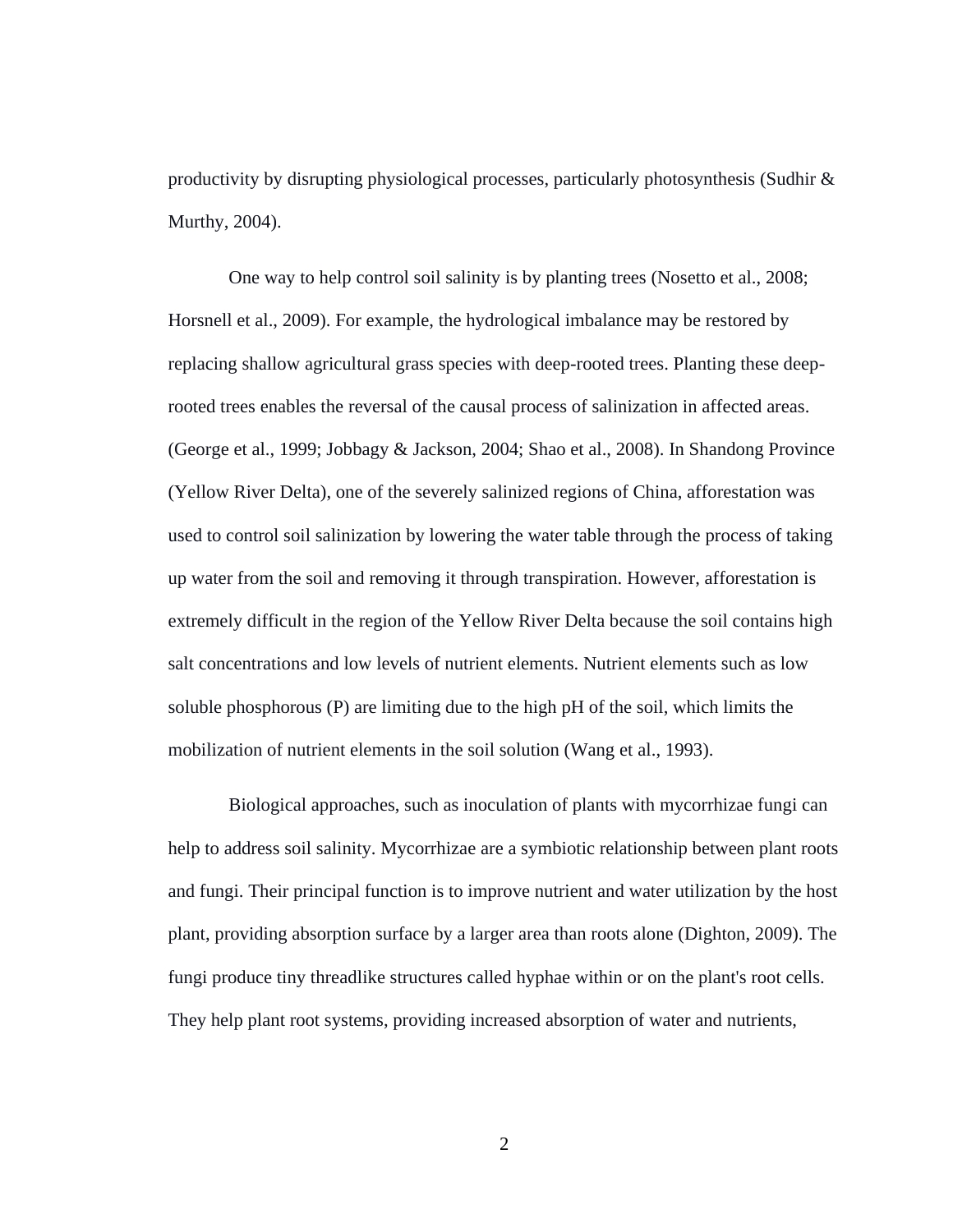whereas the plants supply the fungus with carbohydrates produced from photosynthesis. Mycorrhizal relationships are essential for tree species. They also help to prevent the colonization of root by plant disease-causing organisms. (Berruti et al*.,* 2016)

*Taxodium* is a deciduous conifer that belongs to the family Cupressaceae, one of several genera in the family commonly referred to as cypresses. Previous literature often refers to three species: 1). *Taxodium distichum* (Bald cypress), 2). *T. ascendens* (Pond cypress), and 3). *T. mucronatum* (Montezuma cypress). However, current taxonomy places *Taxodium* as one species with three botanical varieties (Denny and Arnold, 2007).

- *Taxodium distichum (L.) Rich.var. distichum* (Bald cypress BC)
- *Taxodium distichum var. imbricarium (Nutt.) Croom* (Pond cypress PC)
- *Taxodium distichum var. mexicanum* (Carriere Gordon) (Montezuma cypress MC)

In 2008, Galveston Island was severely impacted by Hurricane Ike. The hurricane resulted in high sea salt concentrations in the soil and groundwater, which affected the recovery of many plant species including trees. The loss of plant species led to many changes in the coastal environment, such as soil erosion (Williams et al., 2020). One of the most impacted plant species on Galveston Island was live oak (*Quercus virginiana*). Because this tree species is known to have moderate to a low tolerance to salinity, full recovery of the live oaks may take some time. Nearly 80% of live oaks (~55,000 live oaks) were lost due to salt-water damage on Galveston Island (Morgan, 2020).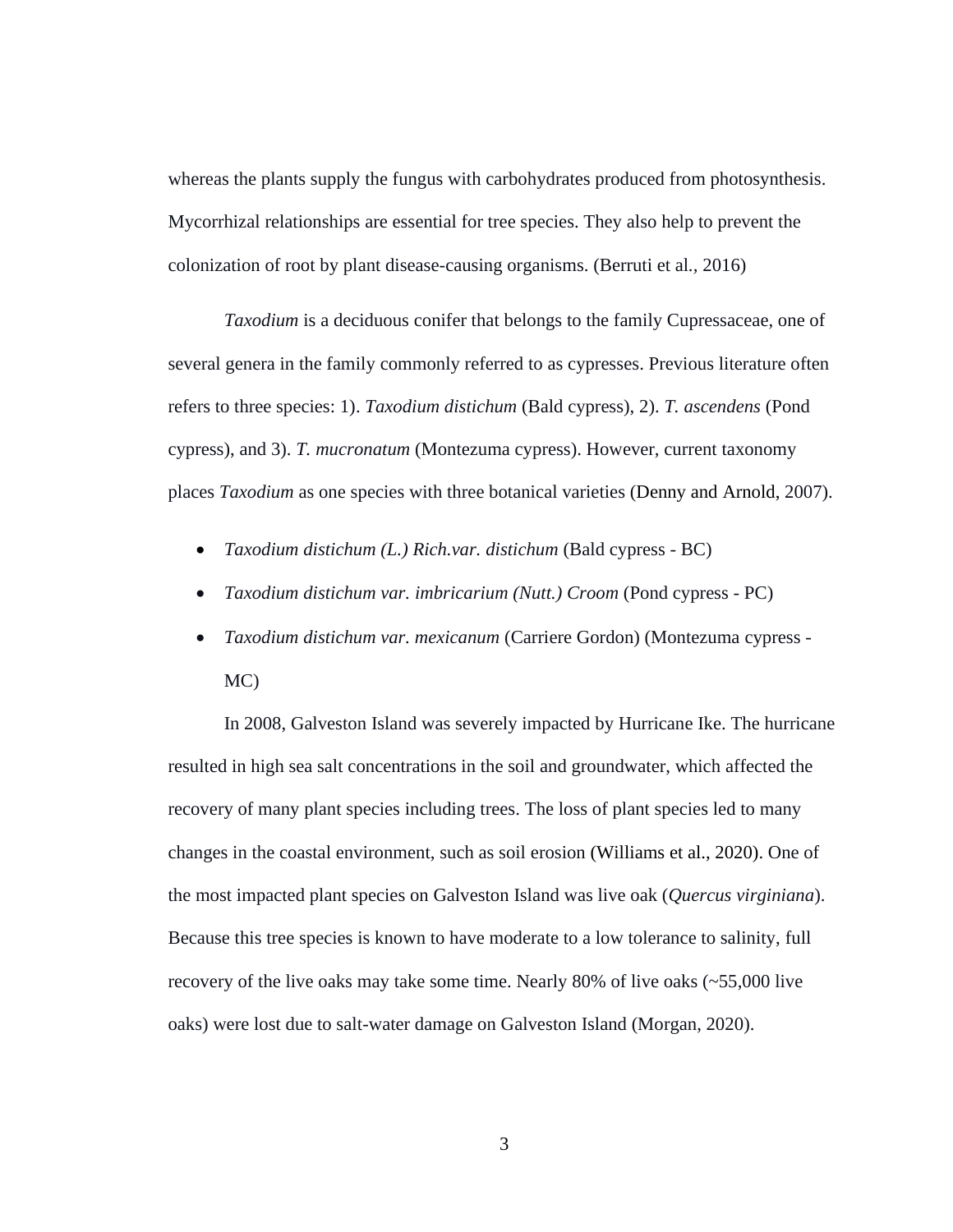Consequently, the island needs plant species that are more salt-tolerant than the live oaks to survive changing coastal conditions brought on by hurricanes or other impacts such as rising sea levels. A promising tree species that could replace salt intolerant species such as the live oak is bald cypress (*Taxodium distichum*). Bald cypress is a dominant overstory tree species with moderate to high levels of salt tolerance and is primarily found in the southern parts of the U.S (Lauer, 2013). These plants are tolerant to salt and are considered an essential part of the ecosystem in the Galveston area. Galveston Island is a vulnerable barrier island and is a potential habitat for the bald cypress plant.

In order to achieve superior genotypes with better qualities, further research was carried out, and crosses were made between the three major botanical varieties of *Taxodium* [\(Chen et al., 1987\)](https://journals.ashs.org/hortsci/view/journals/hortsci/45/12/article-p1773.xml#B8). Considerable work has been conducted in China which involved controlled crosses between BC, MC, and PC, and the subsequent selection of superior genotypes that are multiplied through cutting propagation. T302 ( $BC \times MC$ ) was selected in China in 1987 chiefly for growth rate and tolerance to alkaline and salt-rich coastal floodplains. T302 is registered at both the provincial and federal level and accepted for higher salt tolerance than BC and PC. Other qualities attributed to T302 included 159% faster growth than BC, good form with longer foliage retention in fall and early winter, and no knees [\(Chen et al., 1987\)](https://journals.ashs.org/hortsci/view/journals/hortsci/45/12/article-p1773.xml#B8). [Huang et al. \(2006\)](https://journals.ashs.org/hortsci/view/journals/hortsci/45/12/article-p1773.xml#B19) reported that T302 was widely adapted to a wide range of soils and climate.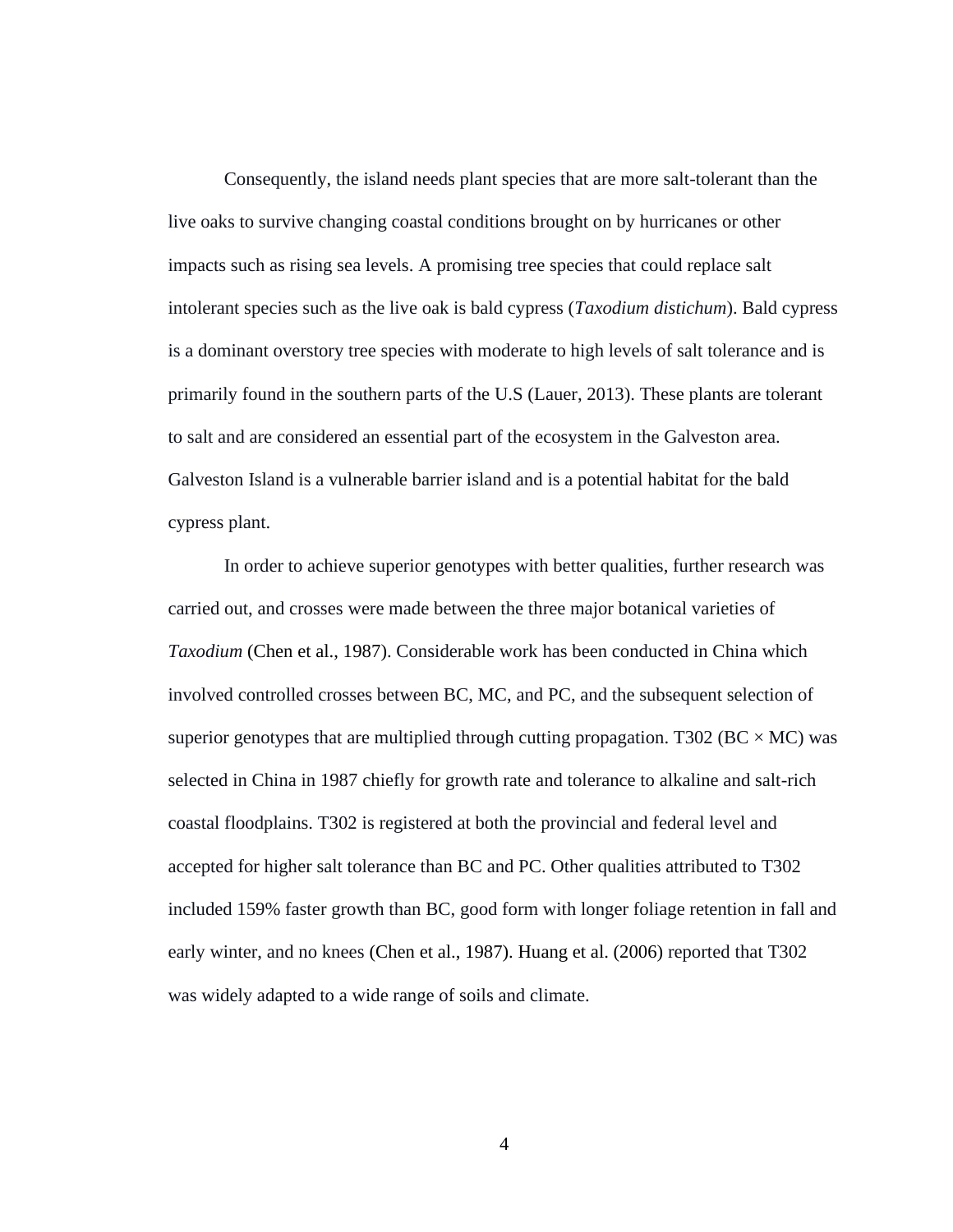Due to the geological formations on Galveston, the soil salinity levels in this region are higher than inland areas. Rainstorms, wind, and evaporation events often cause this soil salinization. With the increasing risk of salt deposition, there is a need for understanding how mycorrhizae can contribute to the salt tolerance of bald cypress.

Extensive research has been carried out on the effectiveness of biological remediation techniques to improve plant growth in saline soils. However, information describing the effectiveness of various treatments applied separately and in combination is currently lacking. Scharnagl *et al*. (2018), considered the effect of mycorrhizae on plant growth, particularly in saline soil, but not in combination with other treatments. As such, further study is required to fully comprehend and understand the ideal quantity treatments to achieve optimum yield and plant growth.

In this study, growth parameters were evaluated such as plant height, stem diameter at breast height and plant tissue nutrient levels (N, P, K, C, and Na) under the different treatments. Studying the effects of mycorrhizal inoculation and other treatments is essential to determine the best treatment required for the growth of *Taxodium distichum* in saline soils. In addition, the survival and efficient growth of *Taxodium distichum* is essential as this tree species offers a suitable replacement for the live oaks destroyed as a result of the hurricane Ike.

Research on microbial species diversity and activity is also essential to determine the soil micro-flora responsible for promoting plant growth and soil ecosystem balance to support the growth of other tree species during afforestation.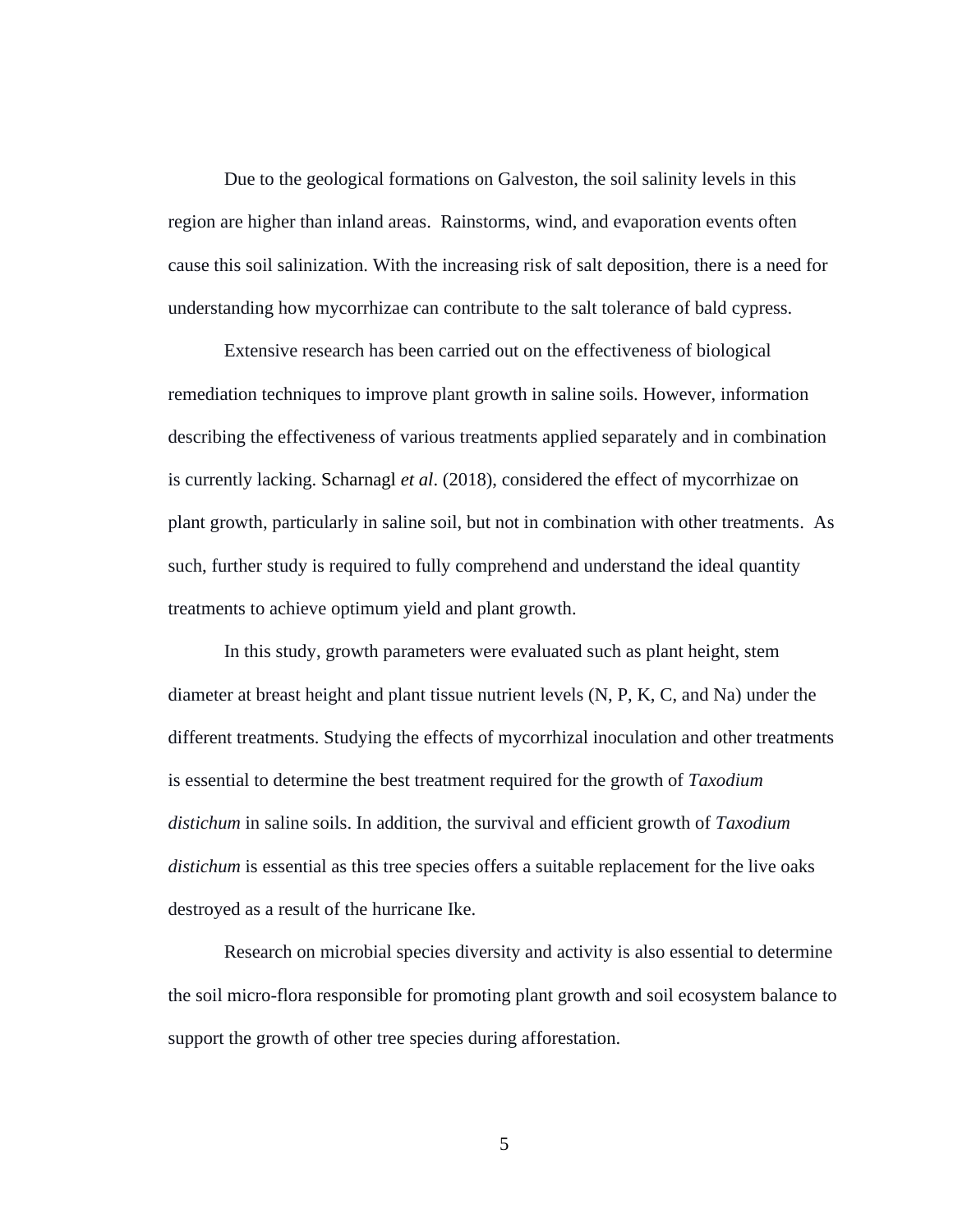<span id="page-18-0"></span>The saline soils on Galveston Island can be used to study and better understand the role mycorrhizal fungi and fertilizer application play in the survival of *Taxodium distichum,* which is essential to restoring the eco-balance of Galveston Island.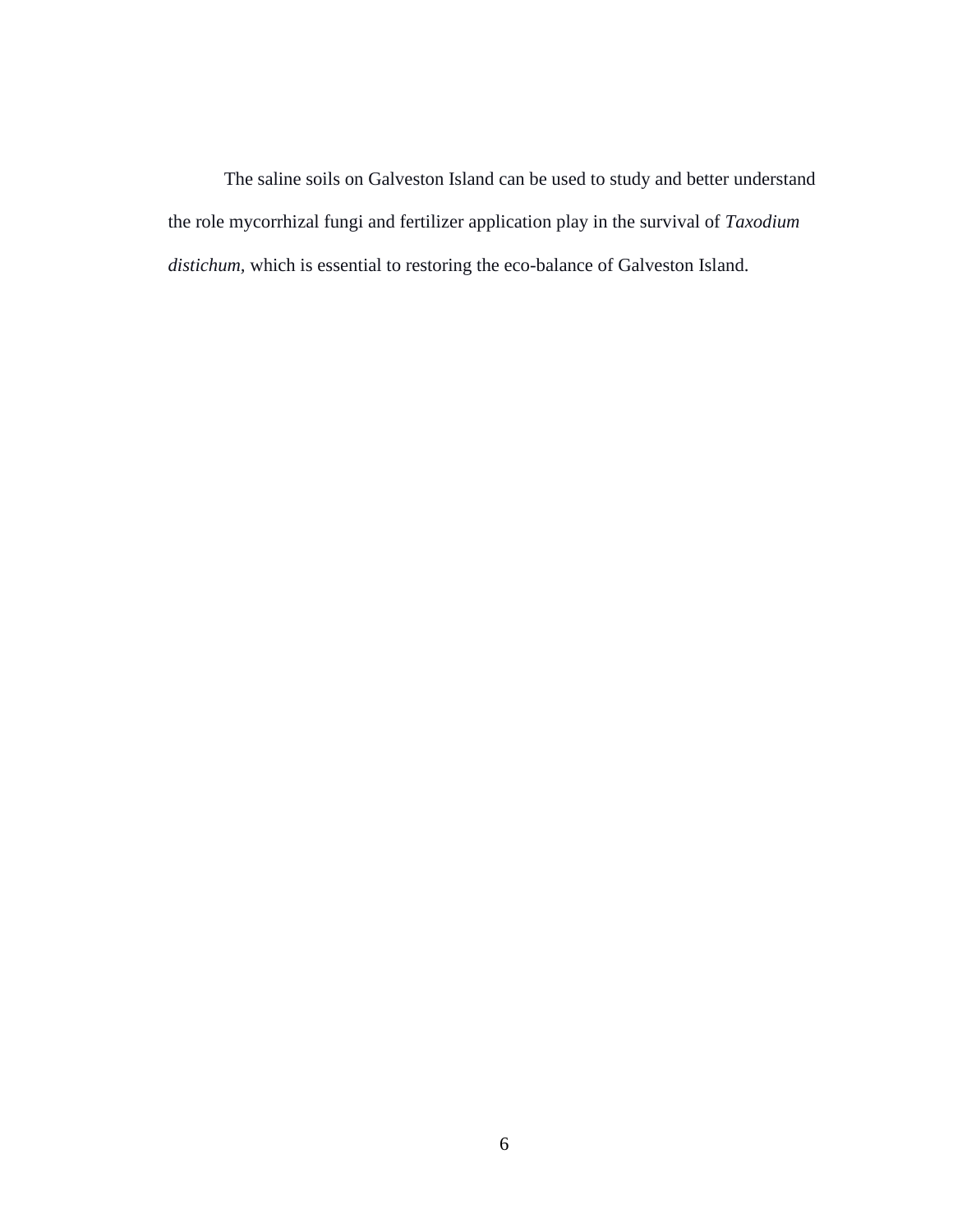### **2. OBJECTIVES**

The specific objectives of this study were to:

- 1. Examine the effect of a commercial mycorrhizae inoculation and fertilizer application on three bald cypress genotypes (crosses made between *Taxodium distichum* var *distichum* and *Taxodium distichum* var *mexicanum*) using the following parameters.
	- Growth of trees as determined by tree height and diameter at breast height (DBH).
	- Tree leaf nutrient  $(N, P, K, C)$  and Sodium  $(Na)$  concentrations.
	- Microbial species diversity as determined by the Ecolog/EcoPlate system
	- Microbial activity as measured by a field soil respirometer.

This study tested the following hypotheses:

- Null Hypothesis: Mycorrhizal inoculation has no effect on plant growth and nutrient concentration in addition to no effect on soil health.
- Alternative Hypothesis: Mycorrhizal inoculation will improve plant growth and nutrient concentration and promote soil health.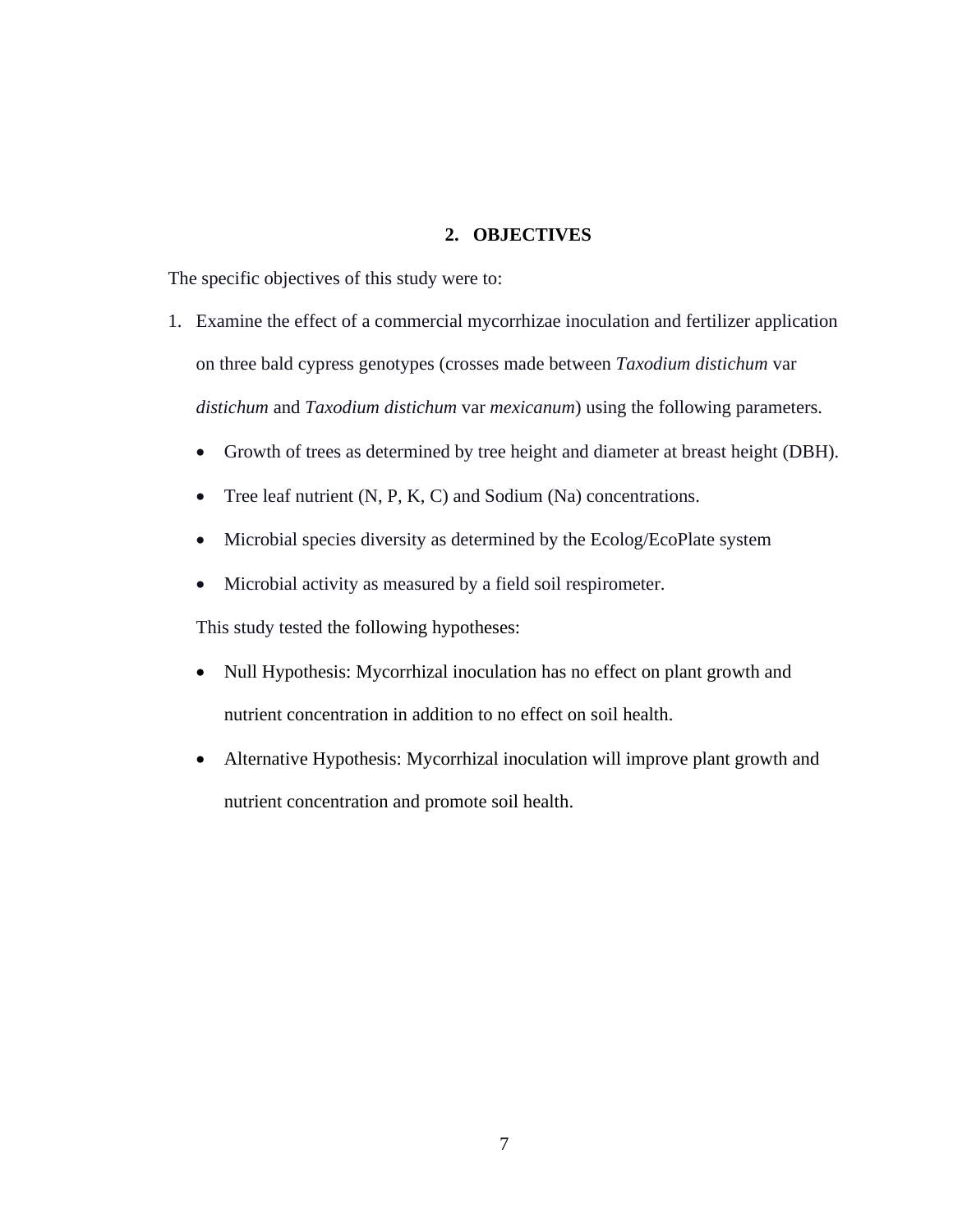#### **3. LITERATURE REVIEW**

#### **3.1 Soil Salinity**

<span id="page-20-1"></span><span id="page-20-0"></span> Soils are compound mixtures of mineral particles, water, air, organic matter, and the decaying remains of countless organisms that were once-living things. Soils have the ability to support plant life and are vital to all life on earth. However, there are various soil types, and the characteristics of these soil types affect plant growth and yield, and other life form (Yoder et al., 2022).

The characteristic of saline soils that separates them from the other soils is that they contain many soluble salts, which negatively affect the growth of plants (Dasgupta et al., 2015). In addition, the saturated soil extract of saline soils have has an electrical conductivity more than 4 dS/m at 25°C (Richards 1954).

#### **3.1.1 Coastal Soils and Salinity**

Coastal soils are usually poor for crop productivity, primarily due to soil usage, water, and climatic conditions (Gopalakrishnan and Kumar, 2020). Among the problems associated with agriculture, salinity is a significant factor responsible for reducing crop yield in coastal areas (Sudhir & Murthy, 2004). Due to the different factors that affect coastal soils, there is a need for management techniques to increase production in these areas. The coastal region represents the area between terrestrial and marine environments.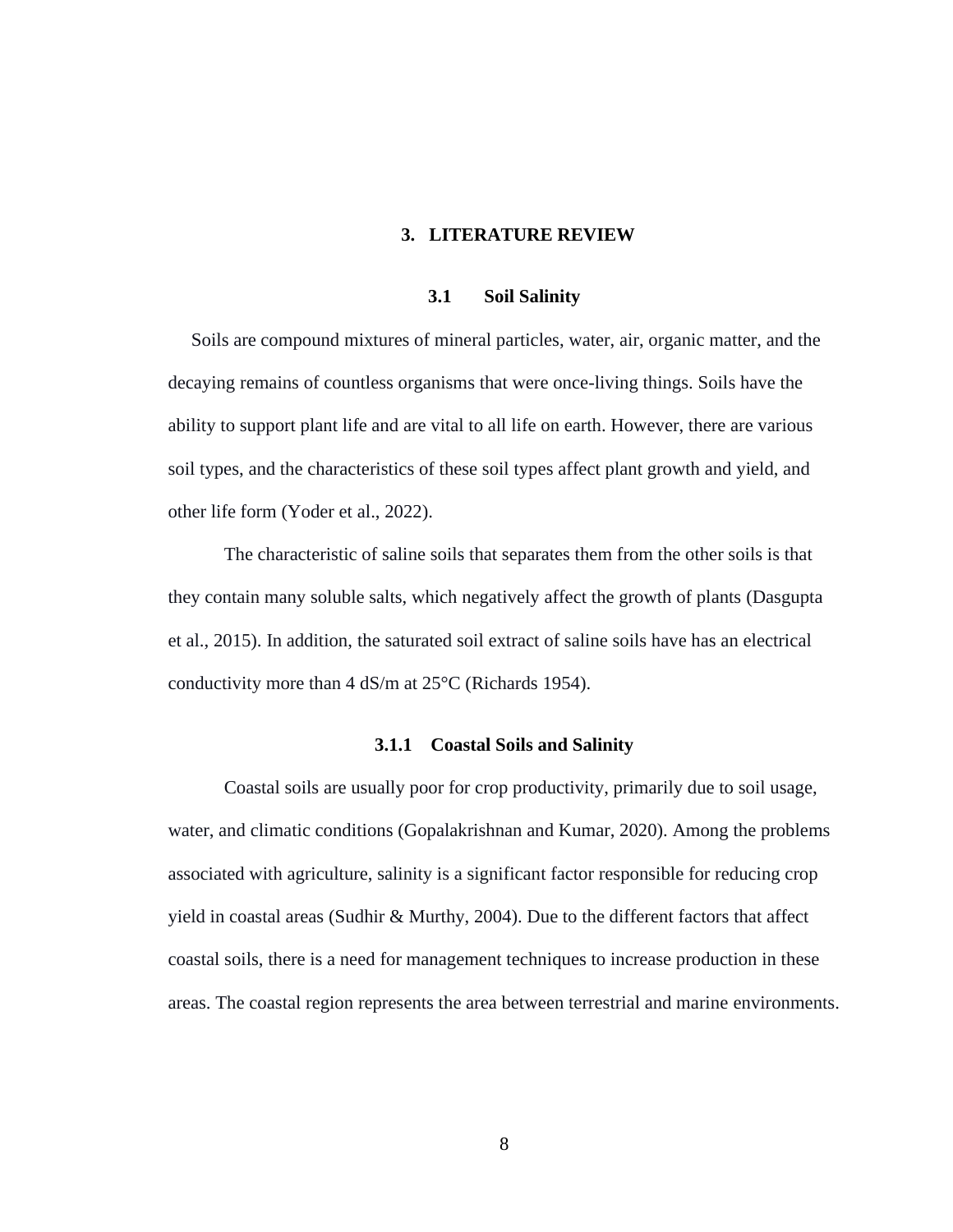It is comprised of the shoreline ecosystems, upland watersheds that drain into coastal waters, and

the nearshore sub-littoral ecosystems influenced by land-based activities. Reduction in the productivity of this region is influenced by adverse agro-climatic conditions, salinity, acidity, waterlogging and sandy texture (Gopalakrishnan and Kumar, 2020).

Many coastal soils are saline in nature. Saline soils can be defined as soils with a conductivity of the saturation extract greater than four  $(4)$  dS m<sup>-1</sup> an exchangeable sodium percentage less than 15 and a pH less than 8.5. Saline soils were formerly called white alkali soils because of a surface crust of white salts (Karen, 2005). Soil salinity is a crucial abiotic factor that reduces the success of crops.

#### **3.1.2 Characteristics of Saline Soils**

Saline soils have soluble salt concentrations that are high, which causes high osmotic pressure of the soil solution. Osmotic pressure affects plant water uptake rate growth. High soluble salt concentrations cause wilting of plants and nutrient deficiency as a salt content of more than 0.1% is injurious for plant growth.

Soil salinity tests measure the minerals and content of salts readily dissolved in water. The following mineral ions are found frequently in soil-water extract listed in order of importance: Na<sup>+</sup>, Cl<sup>-</sup>, Ca<sup>2+</sup>, SO<sub>4</sub><sup>2-</sup>, HCO<sub>3</sub><sup>-</sup>, K<sup>+</sup>, Mg<sup>2+</sup>, and NO<sub>3</sub><sup>-</sup>. Increased soil salinity, especially due to high Na<sup>+</sup> content has progressive and often adverse effects on soil structure, water movement, microbial and plant diversity. Soil salinity is measured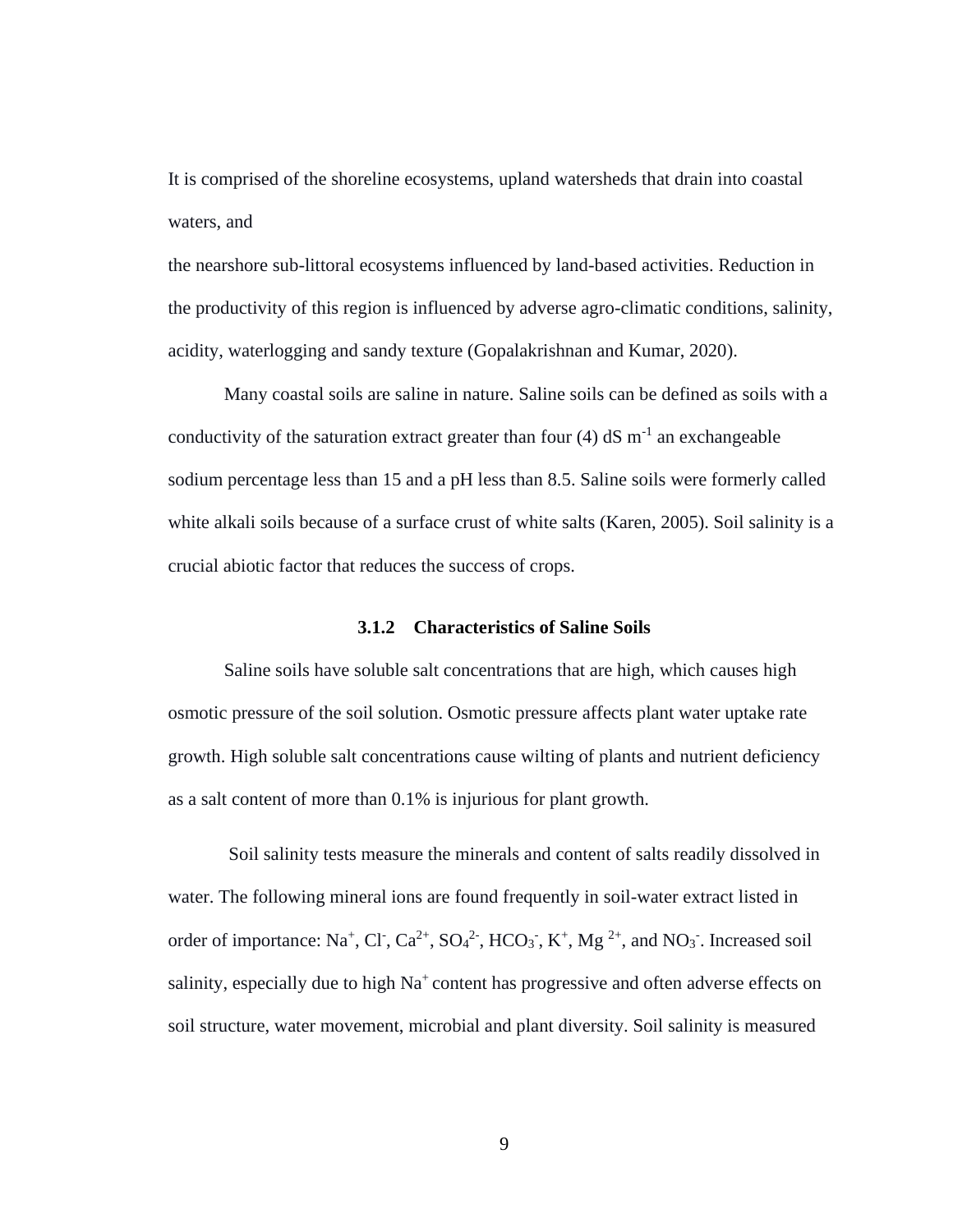using a water-saturated soil paste extract for measurement of electrical conductivity (EC). When Na ions are in excessive concentrations, it leads to an imbalance in the ratio of monovalent cations to divalent cations. The exchangeable sodium percent (ESP) measures this imbalance, and the salt-affected soils are classified by their ESP.

Electrical conductivity (EC) of the soil saturation extract is a common measurement for the assessment of saline soils for plant growth and is expressed as dS  $m^{-1}$ . Salinity effects are negligible below two (2) dS m<sup>-1</sup>. However, yields of very sensitive crops may be restricted between 2 and 4 dS  $m^{-1}$ , while yields of many crops may be restricted between 4 and 8 dS  $m^{-1}$ . On the other hand, only tolerant crops yield satisfactorily between 8 and 16 dS m<sup>-1</sup>, whereas above 16 dS m<sup>-1</sup>, only high-tolerant crops grow (Srivastava *et al.,* 2019).

#### **3.1.3 Sources of Soil Salinity**

There are various sources of soil salinity, with natural soil salinity occurring in hot arid and semiarid climates which receive  $\langle 27 \rangle$  cm of annual rainfall. Soils and lands with shallow water tables can develop saline soils due to the concentration of salts and excessive water evaporation. Also, poor water quality and irrigation practices contribute to the salinization of thousands of acres of farmland each year around the world. On a global basis, salt-affected soils occupy 952.2 million ha of land. These soils make up nearly 7% of the total land area, or about 33% of the potential agricultural landmass of the world (Artiola et al., 2019).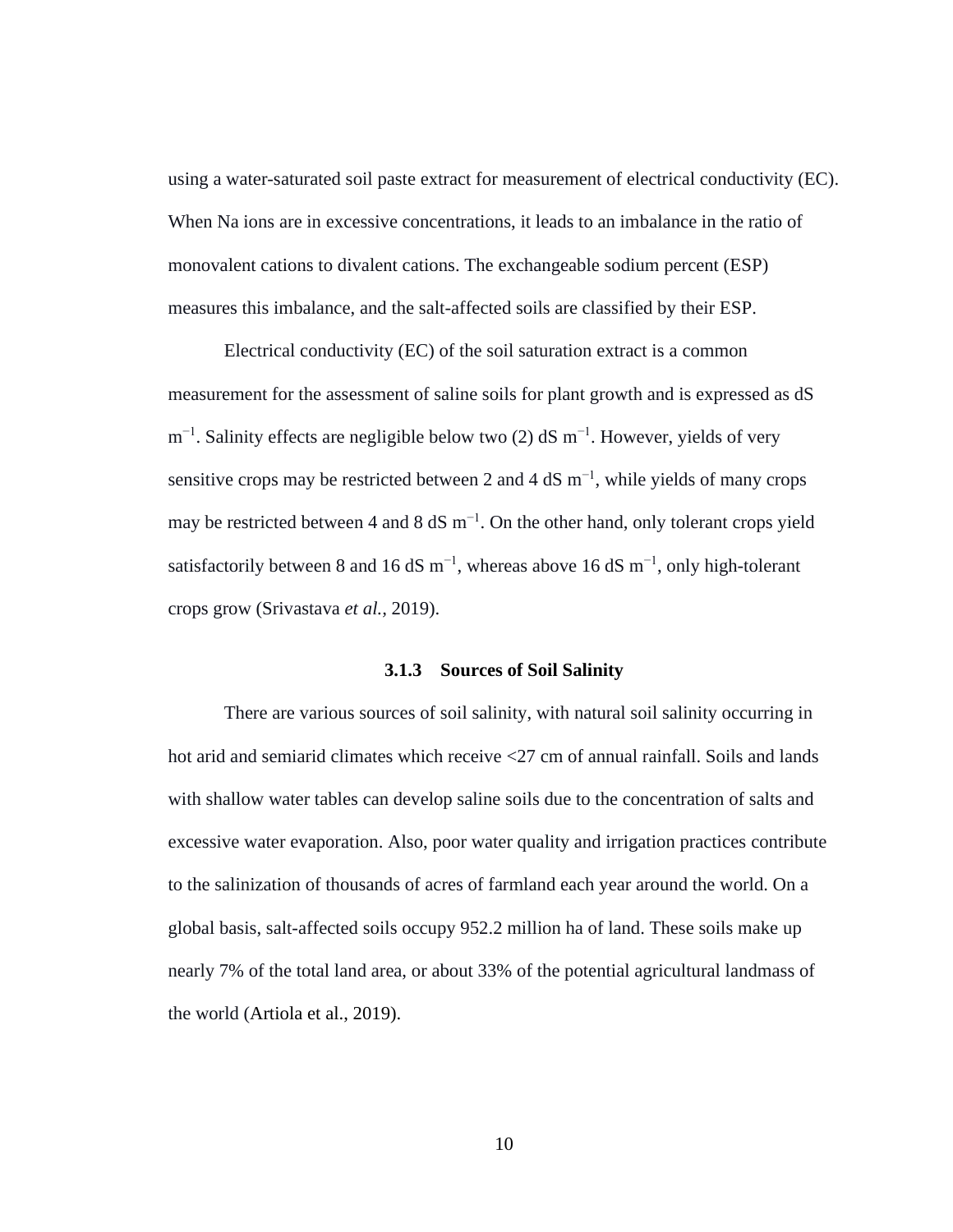Primary salinization is the process of salt accumulation due to natural causes, chiefly topography, mineralogy of the parent material, and water table quality. Primary mineral weathering results in the deposition of sodium and other ions implicated in saline soils. This weathering results in the release of soluble cations and anions, with the most common cations being  $Ca^{2+}$ ,  $K^+$ ,  $Mg^{2+}$ , and Na<sup>+</sup>, and the most common anions being  $HCO^{3-}$ , Cl<sup>-</sup>, and SO<sub>4</sub><sup>2-</sup>.

In humid regions, cations and anions are predominantly leached from the soil system and subsequently transported via water movement to low-lying landforms or groundwater aquifers [\(Zinck and Metternicht, 2009\)](https://www.frontiersin.org/articles/10.3389/fenvs.2021.712831/full#B134). In arid, semi-arid, and sub-humid regions, such cations tend to persist in the soil-exchangeable complex or precipitate as secondary minerals after the ionic concentration in the solution attains saturation of a specific salt. The less soluble salts, gypsum  $(CaSO<sub>4</sub> 2H<sub>2</sub>O)$ , magnesite  $(MgCO<sub>3</sub>)$ , and calcium carbonate  $(CaCO<sub>3</sub>)$ , can easily precipitate under arid and semi-arid conditions leading to a relative increase in the proportion of  $Na<sup>+</sup>$  ions in the solution. Consequently, a replacement of some exchangeable  $Mg^{2+}$  and  $Ca^{2+}$  by Na<sup>+</sup> on the exchange complex occurs [\(Bui, 2017\)](https://www.frontiersin.org/articles/10.3389/fenvs.2021.712831/full#B19).

This process leads to an increase in ESP values. In arid conditions, where high evaporation rates lead to the concentration of the water solution, salts with more solubility than gypsum may precipitate in the soil. These salts contain sodium carbonates (trona, nahcolite, thermonatrite), magnesium sulphates (e.g., epsomite), potassium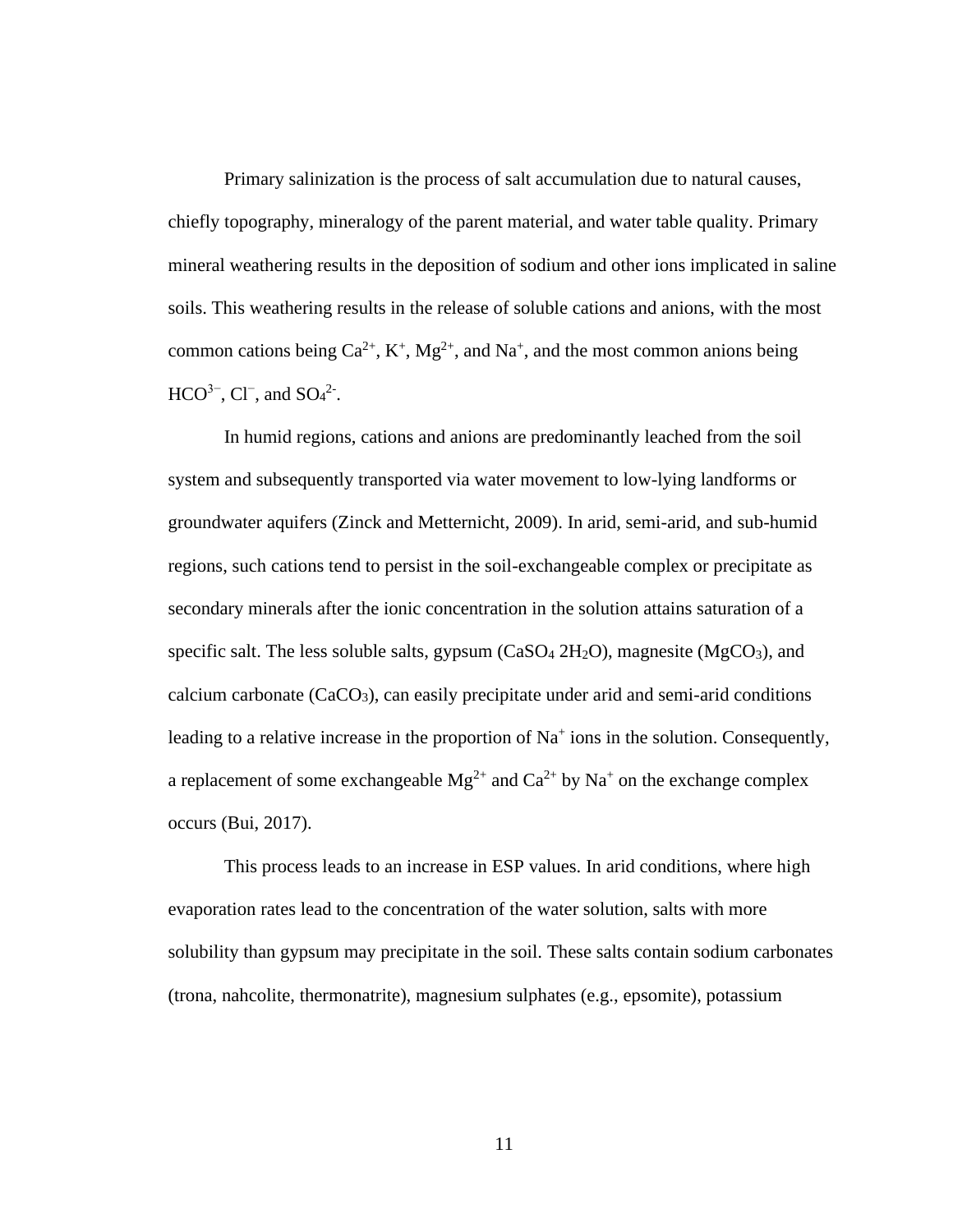chloride (sylvite), magnesium chlorides (e.g., bischofite), sodium sulfates (e.g., thenardite), and the most soluble and common salt, sodium chloride (NaCl, halite).

Salts with more solubility than gypsum are called 'soluble salts' and consist of the diagnostic minerals that describe saline soils [\(IUSS Working Group WRB, 2015\)](https://www.frontiersin.org/articles/10.3389/fenvs.2021.712831/full#B60). According to The World Refence Base (WRB) international classification, soils with a high concentration of these soluble salts, either at the surface or a defined depth, are categorized as "solonchaks."

Some lithologies release relatively high amounts of cations and anions also in non-dryland regions. For example, sedimentary rocks deposited in marine environments may include evaporite strata associated with shales and marls. The weathering of evaporite strata further increases the content of dissolved salts in the circulant water. Usually, such geological formations of evaporites are relatively plastic and tend to form domes through the tectonic process. Generally, the formations of such evaporites occur in higher landscape positions, making them a potential source of salts for the surrounding land [\(Zinck and Metternicht, 2009\)](https://www.frontiersin.org/articles/10.3389/fenvs.2021.712831/full#B134).

In drylands and salt-rich groundwater bodies downslope of recharge areas, called "saline seeps," soil salinity is elevated enough to inhibit vegetation growth [\(Brown et al.,](https://www.frontiersin.org/articles/10.3389/fenvs.2021.712831/full#B18)  [1982\)](https://www.frontiersin.org/articles/10.3389/fenvs.2021.712831/full#B18). Alluvial plains and wetlands in arid and semi-arid regions are very sensitive to primary (and secondary) salinization because they accumulate overland water flow due to their low relative elevation. Ground and surface water dynamics drive the salinization processes in these landforms. When groundwater is saline, and the water table level rises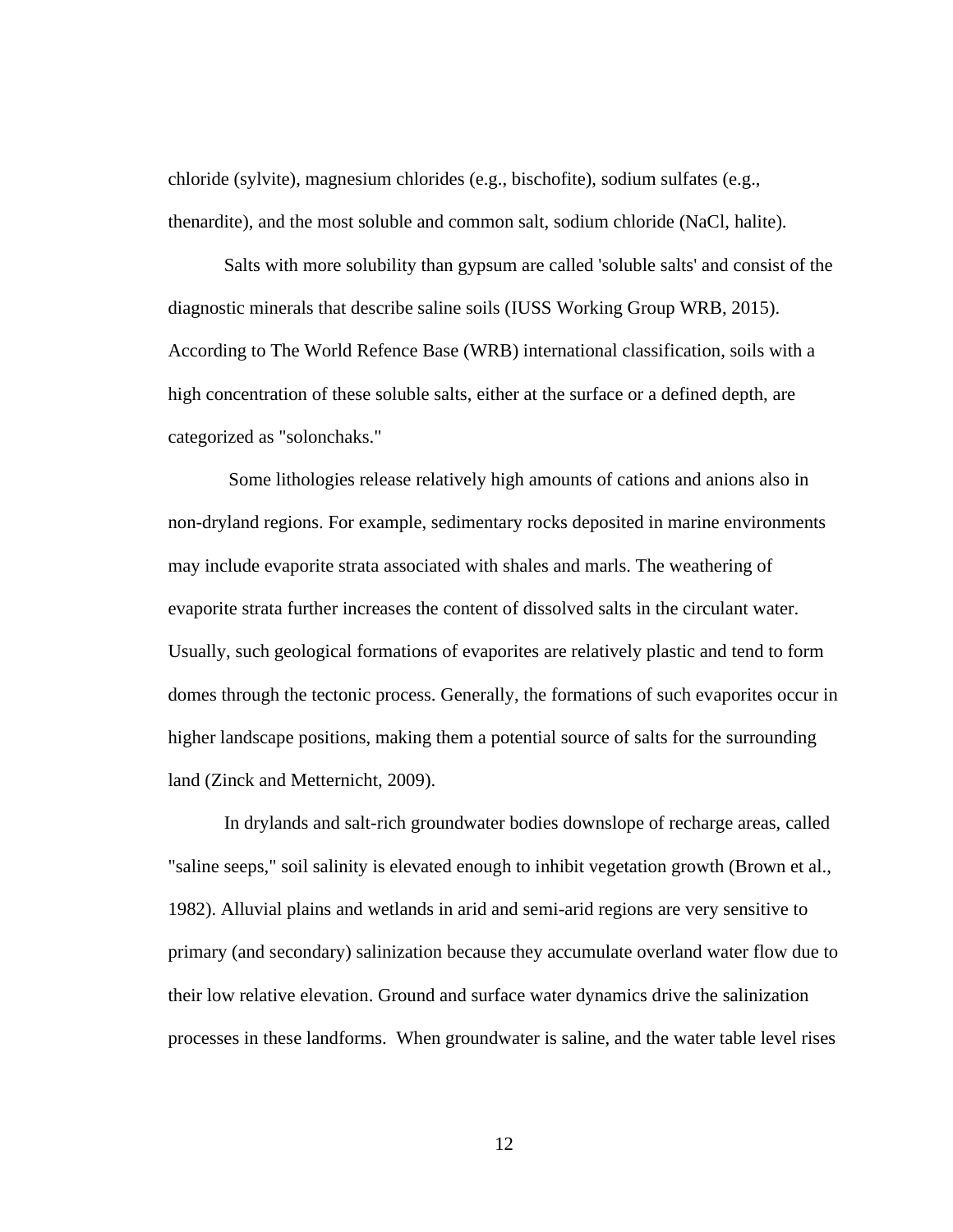due to river regulations or land-use change, the impact on soil surface salinity is detrimental [\(Jolly et al., 2008\)](https://www.frontiersin.org/articles/10.3389/fenvs.2021.712831/full#B64).

Coastal areas in arid and semi-arid climates face a high risk of primary soil salinization. Salts transported directly from the sea surface through marine spray or wind can be deposited on the inland soil surface. The action of wind and other weather agents is a typical way salts are deposited on oceanic islands, such as Hawaii [\(Whipkey et al.,](https://www.frontiersin.org/articles/10.3389/fenvs.2021.712831/full#B129)  [2000\)](https://www.frontiersin.org/articles/10.3389/fenvs.2021.712831/full#B129). The aeolian salt deposition can affect lands several kilometers from the coastline. An example is the Western Australia Wheatbelt. [Pannell \(2001\)](https://www.frontiersin.org/articles/10.3389/fenvs.2021.712831/full#B88) reported considerable salt deposition (20–200 kg ha−1 year−1) by wind and rainfall at considerable distances from the coastline.

Another cause of primary salinity in coastal areas subjected to tides is saline water intrusion into rivers and groundwater. Notably, the movement of high salinity backwater from the river delta inland is responsible for this process. This backwater effect is a result of a rise in sea level [\(Mahmuduzzaman et al., 2014\)](https://www.frontiersin.org/articles/10.3389/fenvs.2021.712831/full#B74).

## <span id="page-25-0"></span>**3.2 Plant and Microbial Communities in Relation to Soil Salinity**

Soil salinity affects (directly or indirectly) both the growth and reproduction of plants owing to complex interactions between physicochemical properties of soil (salt content, poor aeration, increased crusting, reduced infiltration, water uptake reduction, and difficult root penetration) and plant morphological and physiological features (Akbarimoghaddam et al., 2011).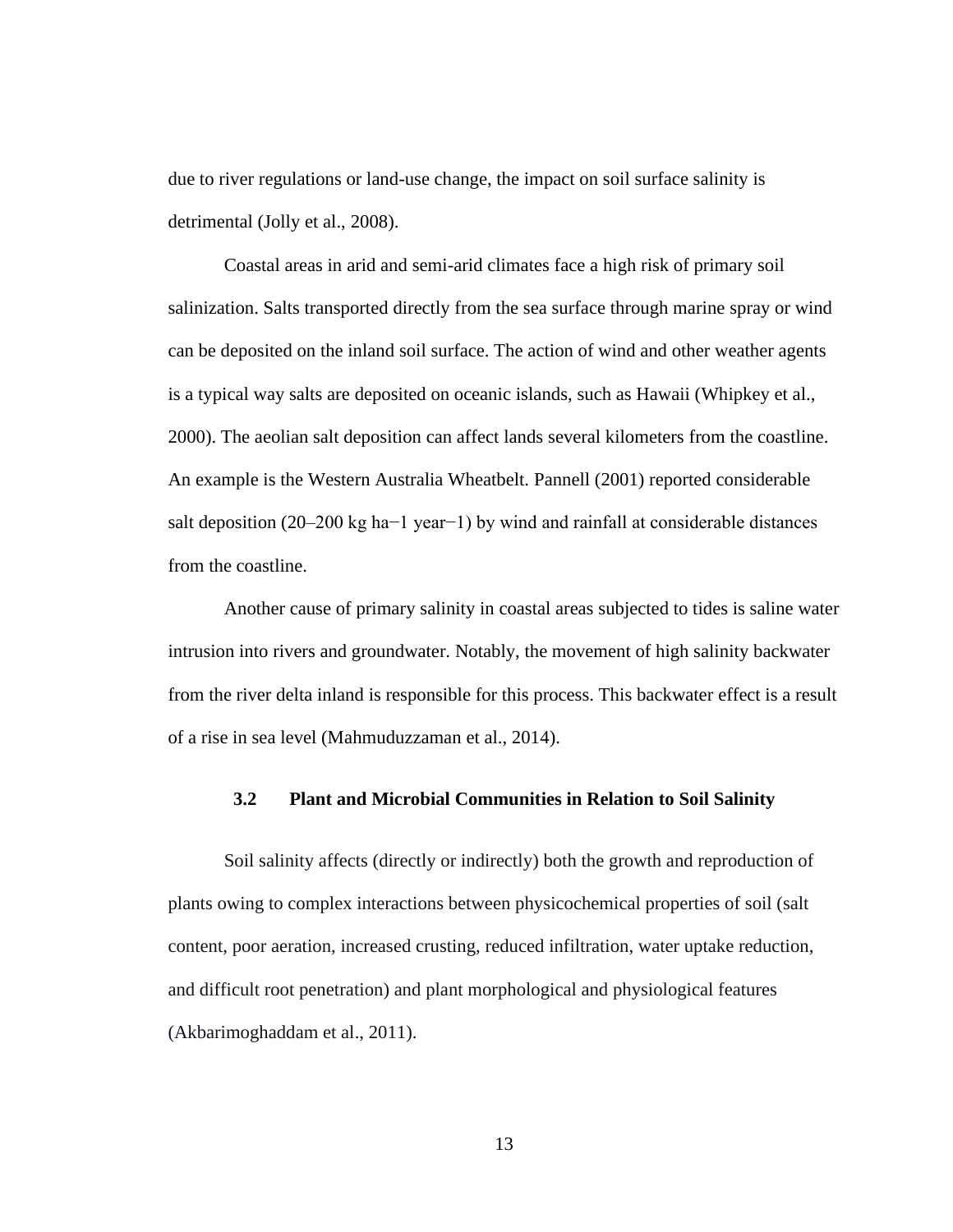Salinity causes low water potential in the soil, negatively affecting plant water and nutrient uptake. Plants collect salts simultaneously with the water they use and accumulate Na<sup>+</sup> and Cl<sup>-</sup> ions, resulting in toxicity to plant cells due to ion imbalances. Furthermore, enzymatic activity in cells may be disturbed. These factors trigger different responses in plants, manifested by various symptoms both at cell and organ levels (Kumar and Verma, 2018). For example, a reduction in respiration characterizes stressed plants, showing altered assimilate distribution, inhibited photosynthesis process, and lower production of new leaves.

Microbial communities, including fungi, bacteria, and nematodes, help maintain the soil health by regulating functions such as nutrient cycling, decomposition, and carbon storage. Also, microbes serve as sensitive indicators of change for soil health in response to environmental stresses, such as salinity (Egamberdieva et al., 2010). Salinity impacts aboveground biomass production and has variable effects on belowground organisms, depending on the concentration of the salts. Previous studies have shown that soils with high concentrations of chloride-based salts can damage microorganisms by disrupting the soil ecosystem processes. For example, Rietz and Haynes (2003) reported that salinity had adverse effects on the size and growth of microbial biomass, likely due to decreased rates of soil organic matter deposition and nutrient mineralization as salinity increased.

Indicators of soil biological function and health often include microbial respiration and nitrogen mineralization (Knoepp et al., 2000). Microbial respiration is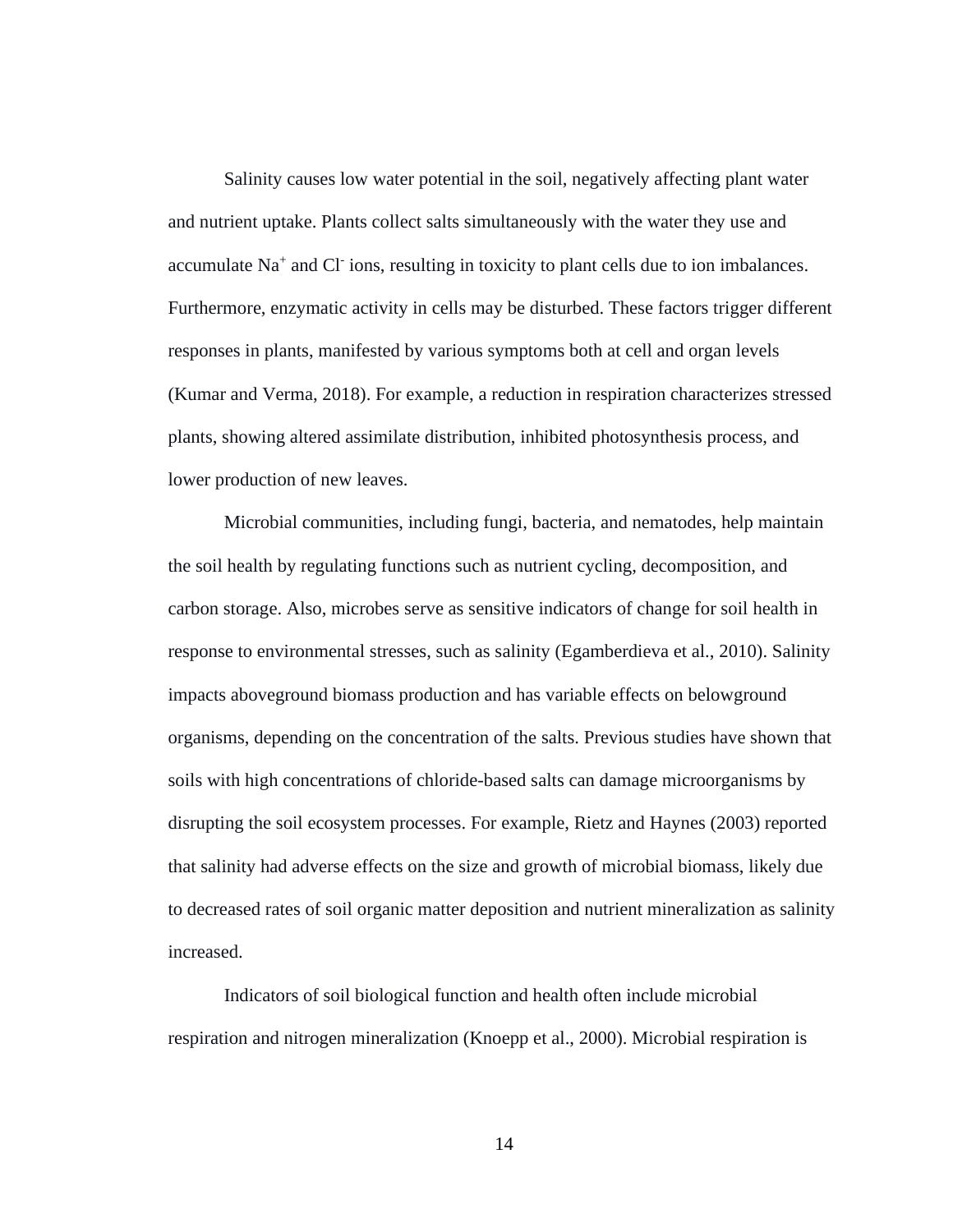important because it is linked to decomposition, nutrient mineralization, and the global carbon cycle and is often used to measure microbial activity. Respiration rates, accompanied by decreases in soil microbial biomass, were shown to decrease in moderately saline soils suggesting that salinity has significant adverse effects on microbial activity (Muhammad et al., 2006; Wong et al., 2008).

Since microbial activity is typically more concentrated in the topsoil, salts near the soil surface may directly interfere with soil microbial processes that help control ecosystem function (Yuan et al., 2007). Not only does soil salinity directly reduce microbial activity, it also affects other microbial-related processes. Consequently, the roles these microorganisms play in various nutrient cycles, such as decomposition of organic matter and maintenance of soil fertility are affected.

#### **3.3 Fungi as Plant Growth Promoters**

<span id="page-27-0"></span>Fungi are achlorophyllous, eukaryotic organisms capable of reproduction by asexual and sexual spores. Fungi are principal decomposers in the global cycle of decomposition. They can decompose anything from living and non-living matter, breaking it down to its molecular constituents. (Norton, 2012). Fungi are found in various habitats, such as in the sea, moving in the air (spores), in the soils as well as in the body of living organisms. Most of fungi can grow in multicellular form some in unicellular form (yeasts).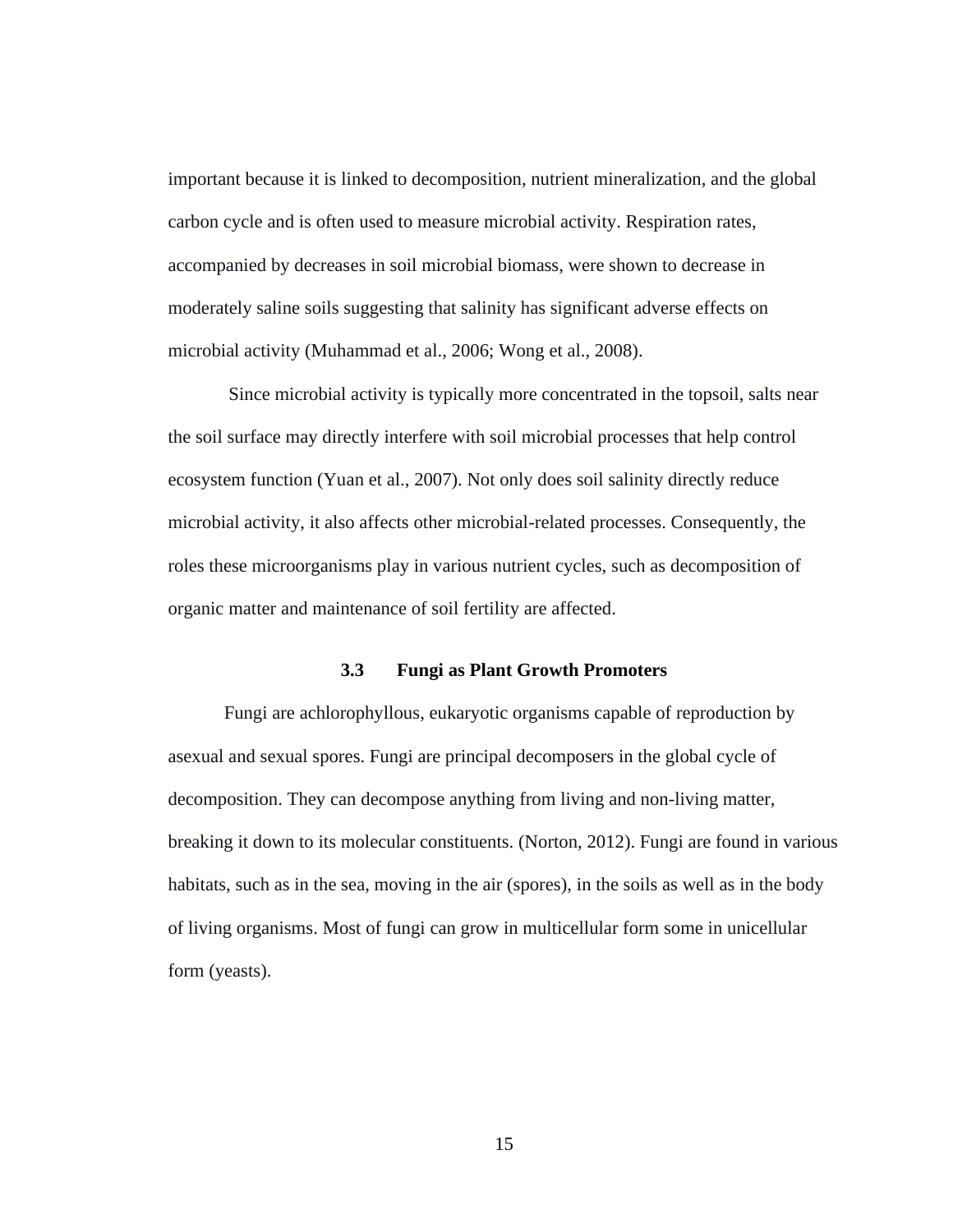#### **3.3.1 Mycorrhizae**

Mycorrhizae are indigenous to soil and plant rhizospheres and are essential for sustainable agriculture. In 1885, in a study of soil microbial-plant relationships, Albert Bernard Frank introduced the Greek term 'mycorrhiza,' which means 'fungus roots.' Most terrestrial plants form symbiotic associations with soil fungi from diverse fungal taxa (Bevers et al., 2001). Mycorrhizae associations which develop around or within host plant roots are generally considered mutualistic (Kiers et al., 2010). The fungi obtain carbohydrates from the host plant while the fungi provide the plant with inorganic nutrients and water (Allen, 2006). Hyphae, thread-like extensions of the fungal body, extend beyond the depletion zone surrounding the host roots, thereby providing access to resources otherwise unavailable to the host (Smith and Read, 1997). In addition, extracellular enzymes secreted by fungi enhance the absorption of nutrients in the soil. Of the seven different types of mycorrhizae (arbuscular, arbutoid, ecto-, endo-, monotropoid, ericoid, and orchidaceous mycorrhizae), endomycorrhizae (arbuscular mycorrhizae) and ectomycorrhizae are the most abundant and widespread (Smith and Read 1997; Allen*,* 2006).

Endomycorrhizal fungi interact with their host by infiltrating the root cells and developing structures called arbuscules. Trees typically colonized by these endomycorrhizae include cedars (*Cedrus* spp.), cypresses (*Taxodium* spp.), junipers (*Juniperus* spp.), maples (*Acer* spp.), ashes (*Fraxinus* spp.), dogwoods (*Cornus floridus* spp*.*), sycamore (*Platanus* spp.), and sweetgums (*Liquidambar* spp.). On the other hand,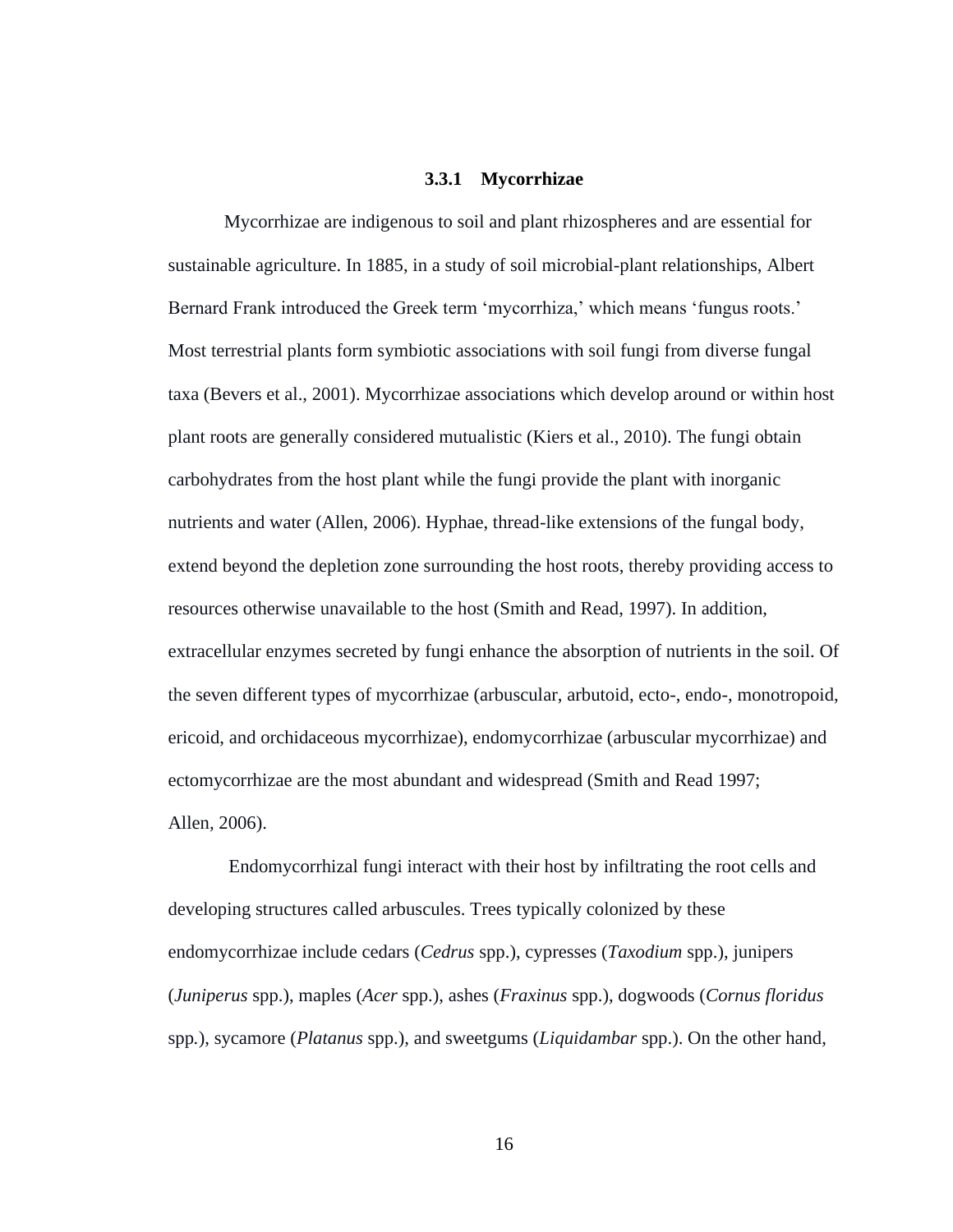ectomycorrhizal fungi colonize the outside of root cells and do not form structures within the cells. Trees typically colonized by these fungi include pines (*Pinus* spp.), oaks (*Quercus* spp.), and hickories (*Carya* spp.) (Bainard *et al.,* 2011).

#### **3.3.2 Endomycorrhizae (Arbuscular Mycorrhizae (AM))**

One of the most common soil fungi is the Arbuscular mycorrhizal (AM) fungi, and nearly all plant species have associations with AM fungal species. AM can exist in all ecosystems, such as arid areas, tropical regions, sub-polar habitats, and aquatic ecosystems (Ebrahim, 2014). Aseptate, obligately symbiotic fungi form arbuscular mycorrhizae from the order glomales in the Zygomycetes. Arbuscule formation begins when a side branch of an intraradical hypha penetrates the cell wall and divides dichotomously to develop hyphae and dark septate endophytes (DSE) (Smith and Read, 2008).

In addition to arbuscules, AM may develop spores and vesicles, depending on the taxa. Vesicles are oval or round, thick-walled, multinucleated, and lipid-containing structures developed at the tip of hyphae or hyphal branches in the host cortex. They are usually formed at the end of the growing seasons and act as propagules for the next season. Asexual spores, the second type of propagule, are usually produced on extraradical hyphae. Spores contain numerous nuclei, lipid droplets, and other organelles protected by pigmented and impermeable wall layers. Spores may be dispersed by air,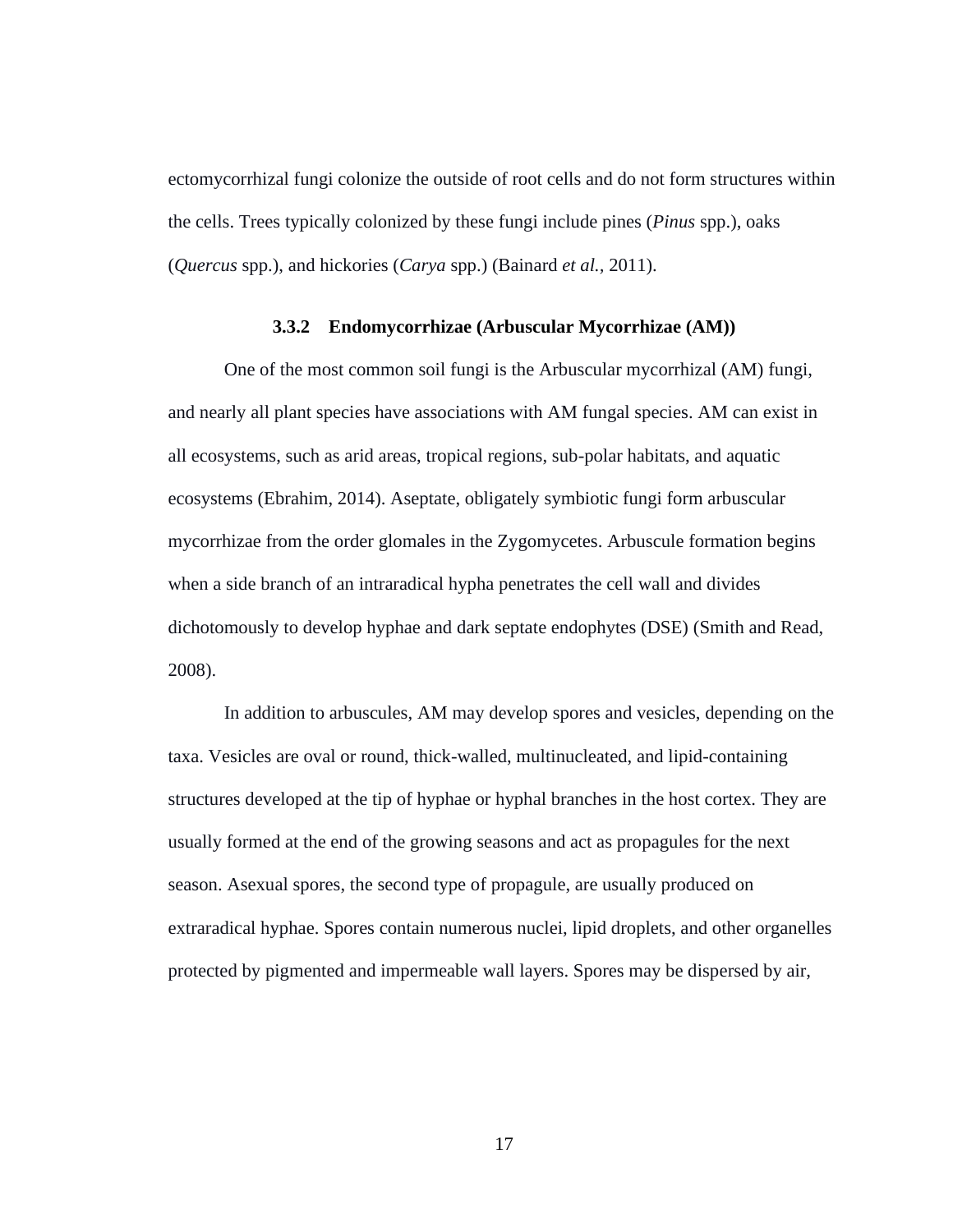water, and animals, and following germination can colonize fresh and newly formed roots of the host plants (Janos, 1980).

#### **3.3.3 Roles of Endomycorrhizae in Promoting Plant Growth**

It is estimated that over 90% of terrestrial plants harbor AM. AM are characterized by arbuscule formation; these highly conserved structures develop within the host cells without penetrating the host protoplasm. Among the biological methods to enhance plant growth in saline conditions, the function of arbuscular mycorrhizal (AM) fungi is well recognized. Crops and most native plants of semi-arid and arid areas have associations with mycorrhizae, and it has been indicated that AM fungal colonization might enhance the salt tolerance of several plants (Al-Karaki, 2000). Utilizing AM fungi as a resource to resist soil salinity has practical benefits and is considered an economical method.

The function of mycorrhizal fungi in terrestrial ecosystems is primarily in the acquisition and transportation of inorganic phosphate (P) and other nutrients from the substrate to the plants' roots, enhancing plant physiology and biomass production (Smith and Read, 2008). The benefits of harboring AM fungi, however, extend beyond nutrient uptake. AM fungi increase drought resistance (Auge, 2001), delay wilting, and elevate stomatal conductance through the uptake and transport of water to their host (Zhu et al., 2010). Increased stomatal conductance improves gas exchange via stomata, contributing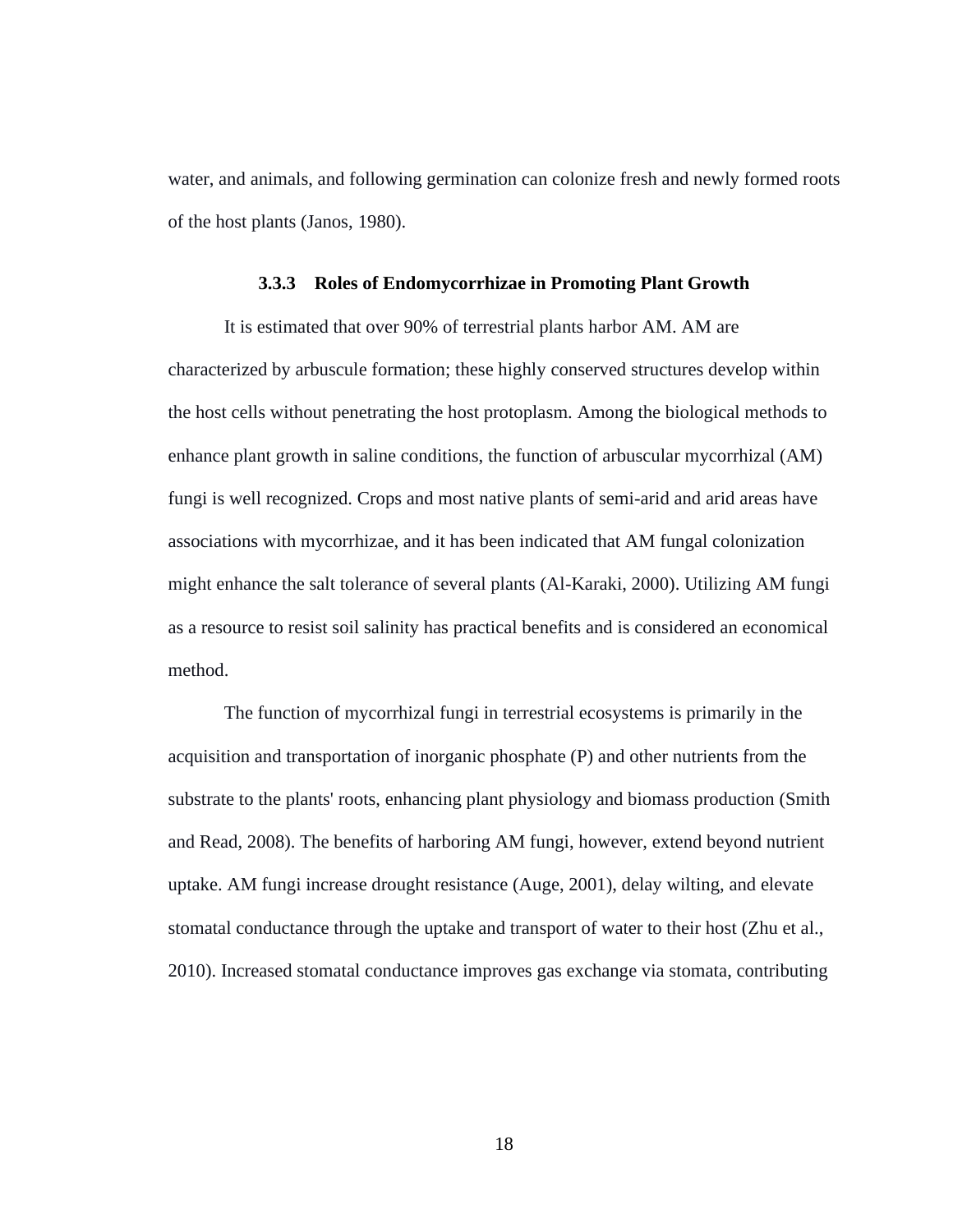to enhanced photosynthesis in mycorrhizal plants (Dunham et al., 2003; Sheng et al., 2008).

AM also help to reduce the effects of plant pathogens and nematodes, possibly by the release of mycorrhizal metabolites that reduce nematode attraction or by the increase in cell wall thickness in the tissues at the site of infection, increasing physical barriers against pathogen invasion (Rodriguez et al., 2004; De La Pena et al., 2006) and inducing systemic resistance as in the tomato plant (Vos et al., 2012). AM have also been shown to protect from salt stress (Evelin et al., 2009) by reducing intake of  $Na<sup>+</sup>$  ions, inducing the expression of aquaporin (a specific protein on the plasma membrane regulating the flow of water) genes to maintain a favorable osmotic gradient, detoxifying reactive oxygen species developing from salt stress, and increasing hydraulic conductivity (Giri et al., 2007).

Similarly, increased root, shoot, and total biomass of plants colonized by DSE results from increased nutrient acquisition (Newsham, 1999; Newsham, 2010). For example, a meta-analysis of plant responses to DSE by Newsham (2010) found 19 plant species from eight families to increase average shoot P and N content by 26 and 103%, respectively, thereby increasing total, root, and shoot biomass by 138, 79, and 109% respectively, without additional inorganic nitrogen supply. In addition, DSE have been shown to reduce pathogen infection by consuming organic carbon sources that would otherwise be available as a pathogen substrate (Mandyam and Jumpponen, 2005), increasing the physical barrier to pathogens by wall thickening of exodermal cells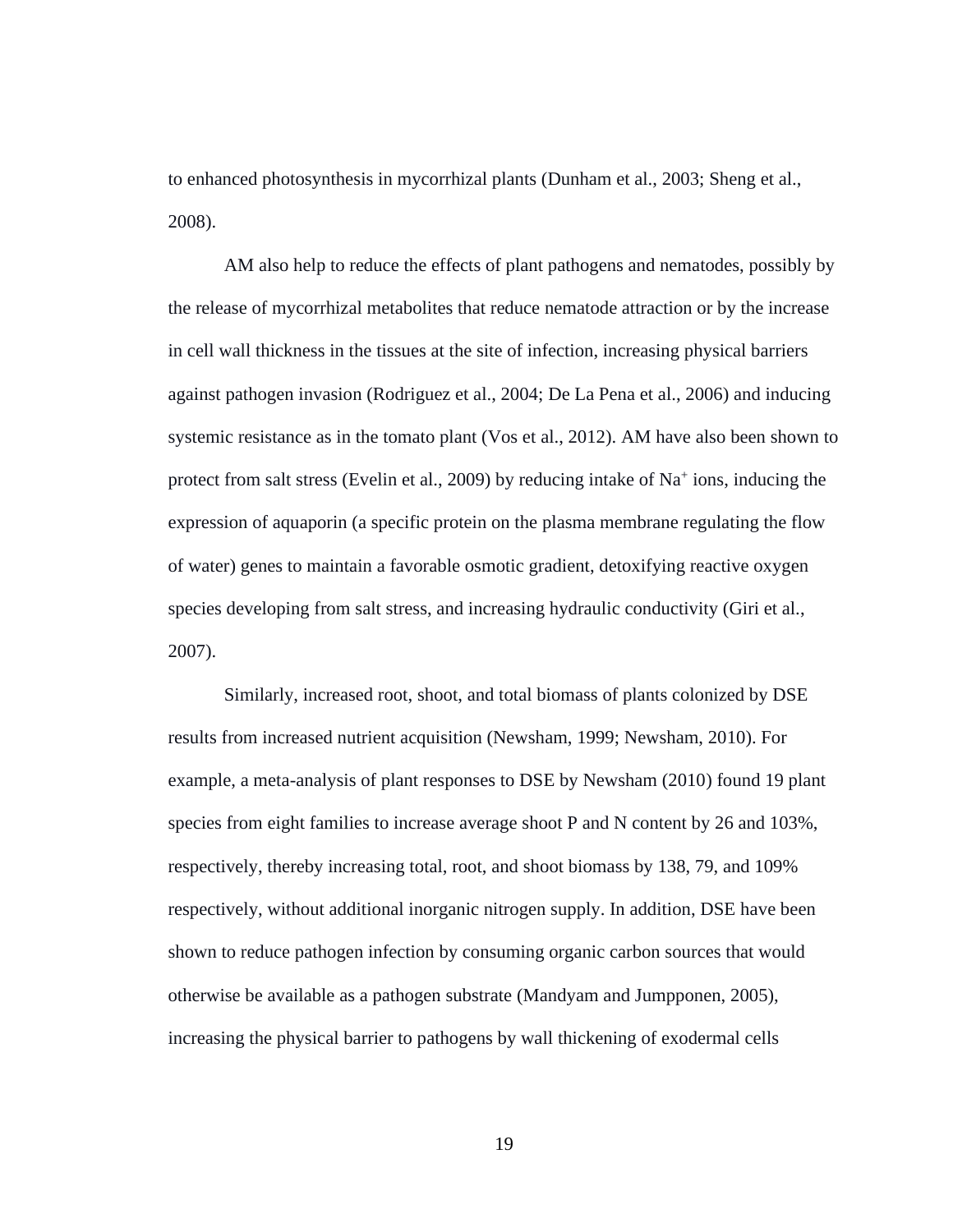adjacent to hyphae in asparagus (Yu et al., 2001), and production of toxic compounds, periconisins (antibacterial) (Kim et al., 2004). Given these varied roles and contributions, it can be surmised that if DSE colonization is affected by adverse environmental factors, impacts on plant performance, plant communities, and ecosystem services may ensue.

#### **3.3.4 Ectomycorrhizae**

An ectomycorrhiza is a form of symbiosis that occurs between a fungal symbiont, or mycobiont, and the roots of plants. Ectomycorrhizae are found on the roots of around 2% of plant species, especially woody plants, including species from the birch, myrtle, dipterocarp, beech, willow, pine, and rose families. (Smith and Read., 2010; Tedersoo et al., 2010). Research focused on ectomycorrhizae are increasingly gaining importance in ecosystem management and restoration, forestry, and agriculture.

Ectomycorrhizal fungi (ECM) are widespread in their distribution but are associated with only 3% of vascular plant families (Smith and Read, 1997). These fungi belong to the phyla Ascomycota and Basidiomycota, and the ECM mutualism is thought to have been derived multiple times independently from saprophytic lineages (Hibbett et al., 2000).

Although ectomycorrhizae are not as common as AM fungi species with plant root systems, they colonize woody plants in many ecosystems (Bainard *et al.*, 2011). Ectomycorrhiza fungi positively influence host plant nutrient uptake and participate in important ecosystem processes, including carbon sequestration, nutrient cycling, and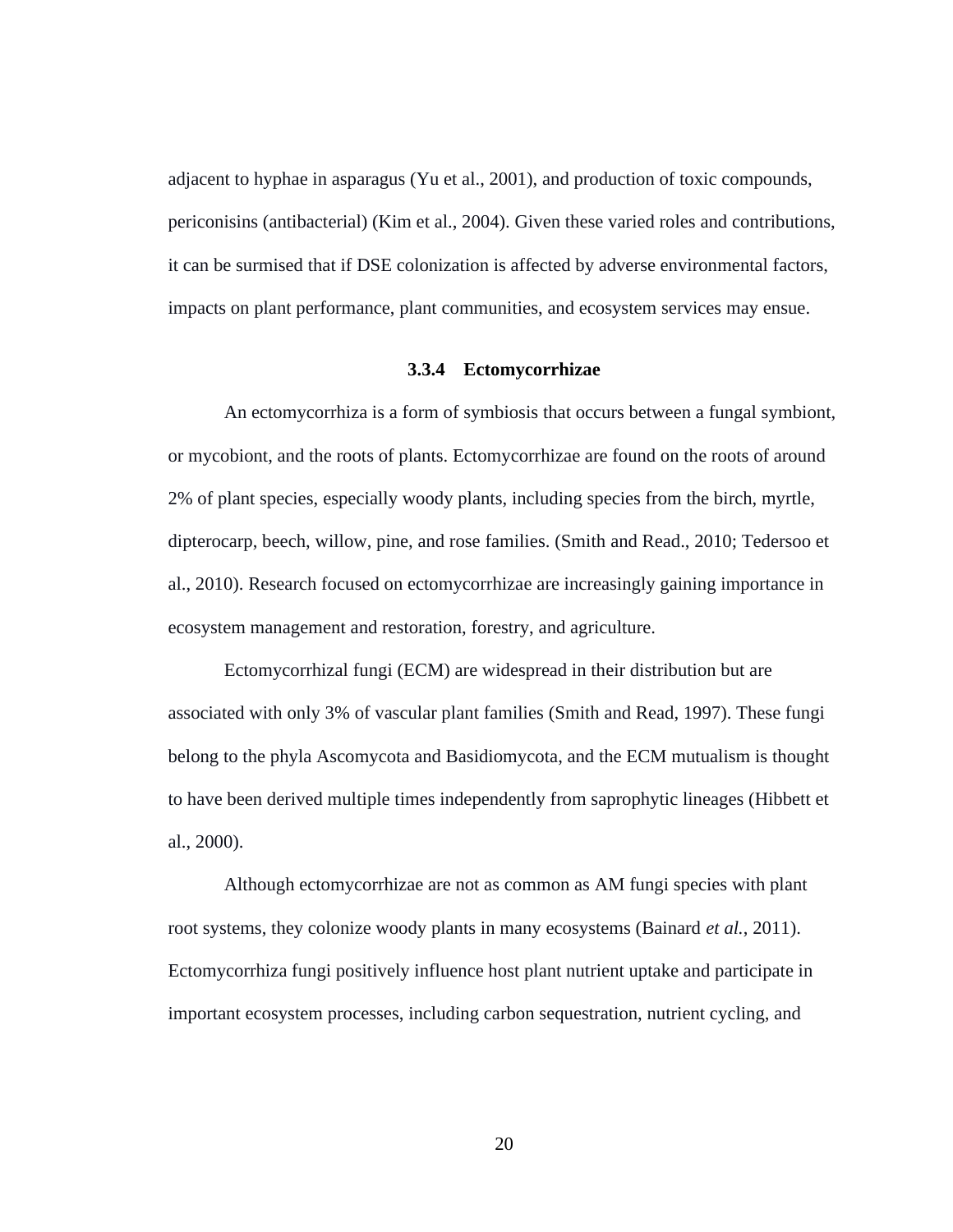organic matter decomposition. Most ectomycorrhizal (ECM) plants rely entirely on mycorrhizal symbionts and cannot sustain themselves in the long term without these root associations (Vlk *et al*., 2020).

Ectomycorrhizae are essential for the survival of EMF trees and successful reforestation in saline areas (Turjaman et al., 2005). In early studies, EMF plants have shown reduced Na and Cl uptake into roots compared to non-inoculated plants (Muhsin and Zwiazek, 2002; Nguyen et al., 2006), and some researchers suggested that improved edaphic stress tolerance following EMF colonization might have resulted from increased P uptake by EMF plants in P-deficient soils, leading to an increased vitality of plants (Jentschke et al., 2001)

#### **3.3.5 Effects of Mycorrhizae Inoculation**

Inoculation of mycorrhizae is a soil amelioration practice that promotes the return of indigenous mycorrhiza to soils and is especially helpful to improve shallow or nutrient-depleted soils (Newsham, 2010) A study by Al-Khaliel (2010) examined the effect of salinity stress on growth response and mycorrhizal association of peanut infected by *Glomus mosseae.* Plants with and without mycorrhizae were irrigated with one of five salinity levels (0, 0.1, 0.2, 0.3, 0.4, or 0.5M). Each treatment contained ten (10) plants grown for ten weeks. This study concluded that the salinity-stressed mycorrhizal peanuts had significantly greater fresh weight and dry biomass when compared to salinity-stressed non-mycorrhizal peanuts at the same salinization level. In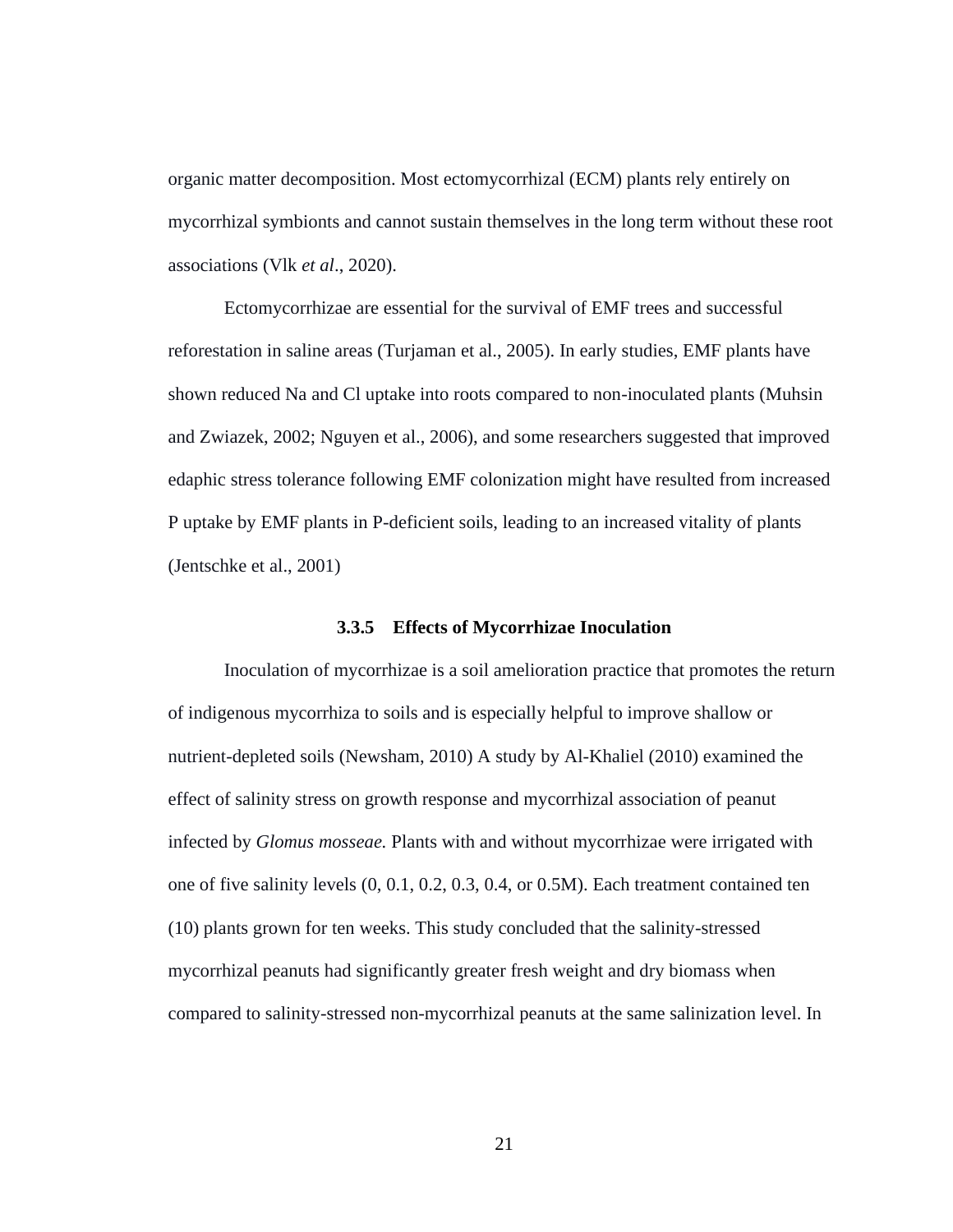addition, the mean dry weight of salinity-stressed mycorrhizal peanuts grown at the highest salinization level (0.5M) was 87% greater than salinity-stressed non-mycorrhizal peanuts grown at the same sodium chloride (NaCl) level. Likewise, results suggested that salinity-stressed mycorrhizal peanuts had total chlorophyll and leaf nutrient concentrations higher than salinity-stressed non-mycorrhizal peanuts.

Further research has been carried out on mycorrhizal inoculation to ameliorate the effects of plants on saline soils. Ciftci *et al.* (2010) examined the effects of different arbuscular mycorrhizal fungi (AMF) species on soybean cultivars grown in high saline conditions found at four different locations in Turkey. The cultivars were treated with one of three different AMF species: *Glomusintraradices* (Gi), *Glomusmosseae* (Gm) or *Glomus fasciculatum* (Gf).

Their experiment used a 4 x 4 factorial design (four soybean genotypes, three AMF, and one control) with four arbitrary replications of ten pots each for a total of 640 pots. After six weeks of planting, the plants were harvested, and plant growth parameters such as fresh shoot weight, dry plant biomass, and nutrient content were measured. They found significant differences between the control plants and those treated with the AMF species and among soybean cultivars. In addition, plants inoculated with AMF demonstrated higher mycorrhizal root colonization than control plants, with the highest colonization by *Glomus mosseae* at 33%. Findings from this study suggested that AMF had significant positive effects on soybean cultivars, as there was a considerable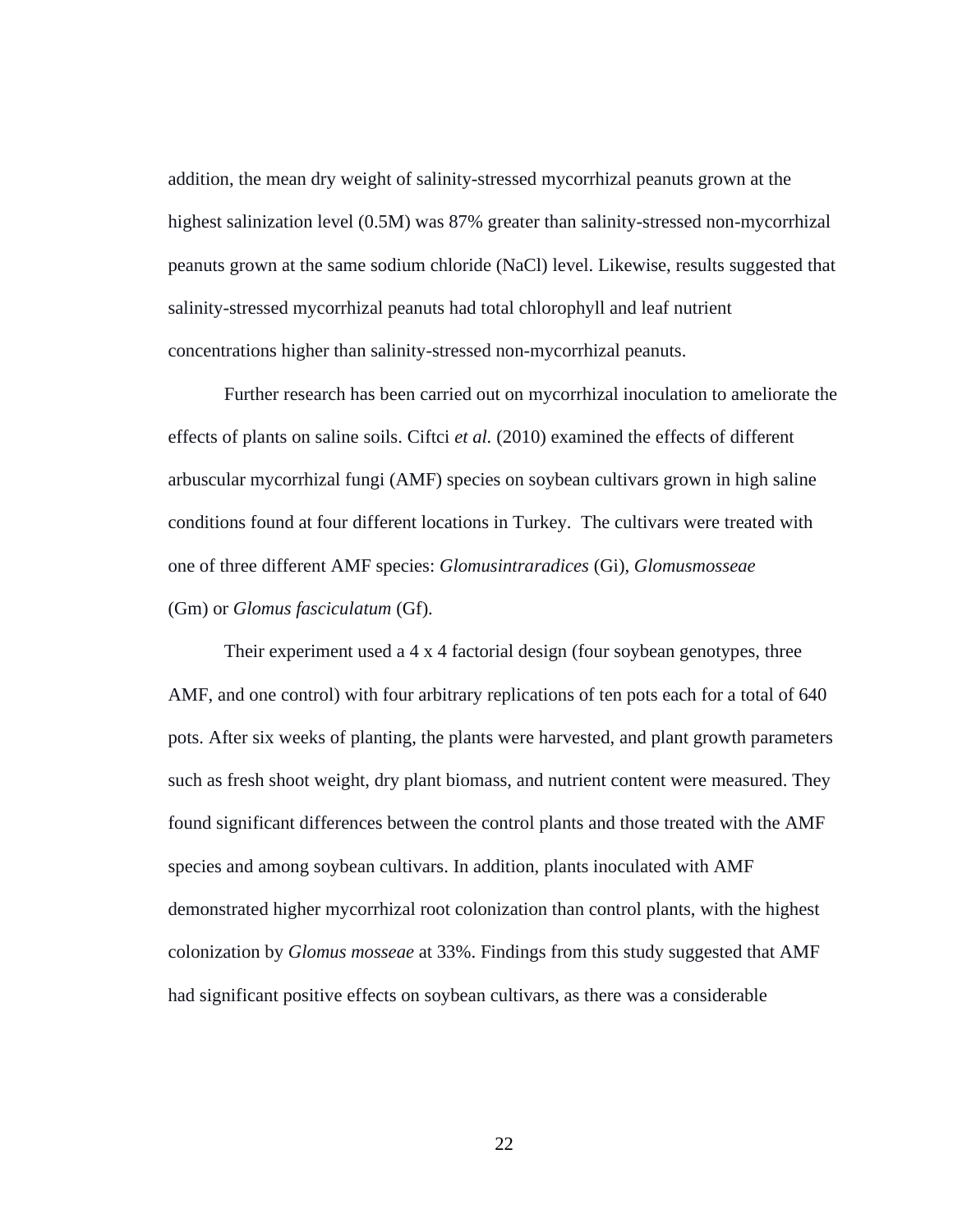difference in nutrient content between control and inoculated plants. Thus, results suggested that AMF species helped the plants absorb nutrients.

Zhu *et al*. (2016) at the University of Copenhagen (Taastrup, Denmark) evaluated the role of arbuscular mycorrhizae in alleviating salinity stress in wheat (*Triticum aestivum* L.) grown under ambient and elevated carbon dioxide (CO<sub>2</sub>). Earlier studies showed that a high amount of  $CO<sub>2</sub>$  can reduce salinity stress in plants. Salt stress inhibits plant uptake of  $CO<sub>2</sub>$  for photosynthesis and affects water relations and nutrient transport from the soil. During the experiment, there were two groups of wheat plants; no mycorrhizae were added to the plants in soil group one, whereas in the second group, the plants' soil was inoculated with *Rhizophagus irregularis*. Both groups were treated with three different salinity levels  $(S0, S1, S2)$ , respectively, 0, 9.5, 19 dS m<sup>-1</sup>, and an elevated  $CO<sub>2</sub>$  level.

Findings from this study suggested that NaCl stress and  $CO<sub>2</sub>$  elevation had significant effects. For example, arbuscular mycorrhizal root colonization decreased with NaCl stress, while CO<sub>2</sub> elevation increased AM fungi colonization.

In addition, a significant interactive effect between NaCl and  $CO<sub>2</sub>$  treatments on root colonization was discovered, as NaCl decreased root colonization to a greater degree at ambient CO<sup>2</sup> levels. They concluded that salt stress might reduce AM fungi's capacity to colonize by negatively impacting spore germination, growth, and spread of hyphae, thereby reducing the percentage of root colonization. Likewise, elevated  $CO<sub>2</sub>$  increased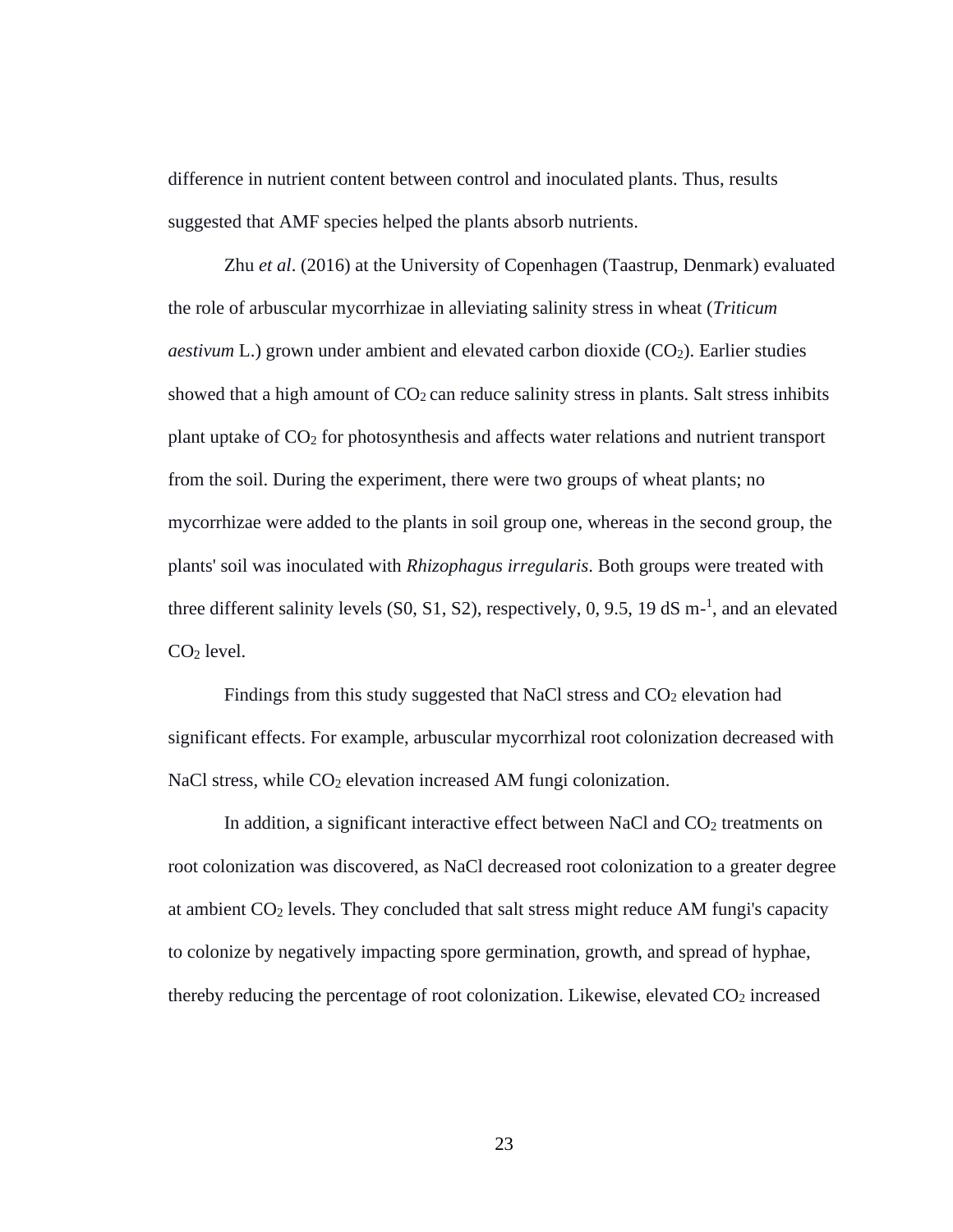AM colonization under NaCl stress, which may be due to increased root biomass resulting from higher rates of C assimilation in plants grown under elevated  $CO<sub>2</sub>$ .

Polanco *et al.* (2008) examined the response of ectomycorrhizal American elm (*Ulmus americana*) seedlings to salinity and soil compaction. American elm root systems harbor mycorrhizal populations, including ectomycorrhizal fungi (ECM) such as *Hebeloma crustuliniforme* and *Laccaria bicolor*. It is well known that ECM improves water and nutrient intake into the plant and decreases salt intake from saline soils. In this study, the authors examined the effects of soil compaction on the salt tolerance of American elm (*Ulmus americana*) seedlings that were inoculated with the ECM fungi *Hebeloma crustuliniforme* and *Laccaria bicolor*.

The experiment was a  $4 \times 2 \times 2$  complete randomized factorial design with three fungal treatments (*H. crustuliniforme, L. bicolor,* and *H. crustuliniforme + L. bicolor* groups) and a control non-inoculated treatment, two soil compaction levels (compacted vs. non-compacted) and two salt levels (60 mM NaCl and 0 mM NaCl). This study revealed that all three fungal inoculations had a similar effect on American elm seedlings subjected to soil compaction and salt treatment. ECM fungi decreased plant dry weight and root hydraulic conduction in non-compacted soil. However, inoculants did not affect net photosynthesis levels. The study concluded that ECM seedlings exposed to 60 mM NaCl had comparable Na concentrations in leaves over the three-week treatment to non-ECM inoculated plants.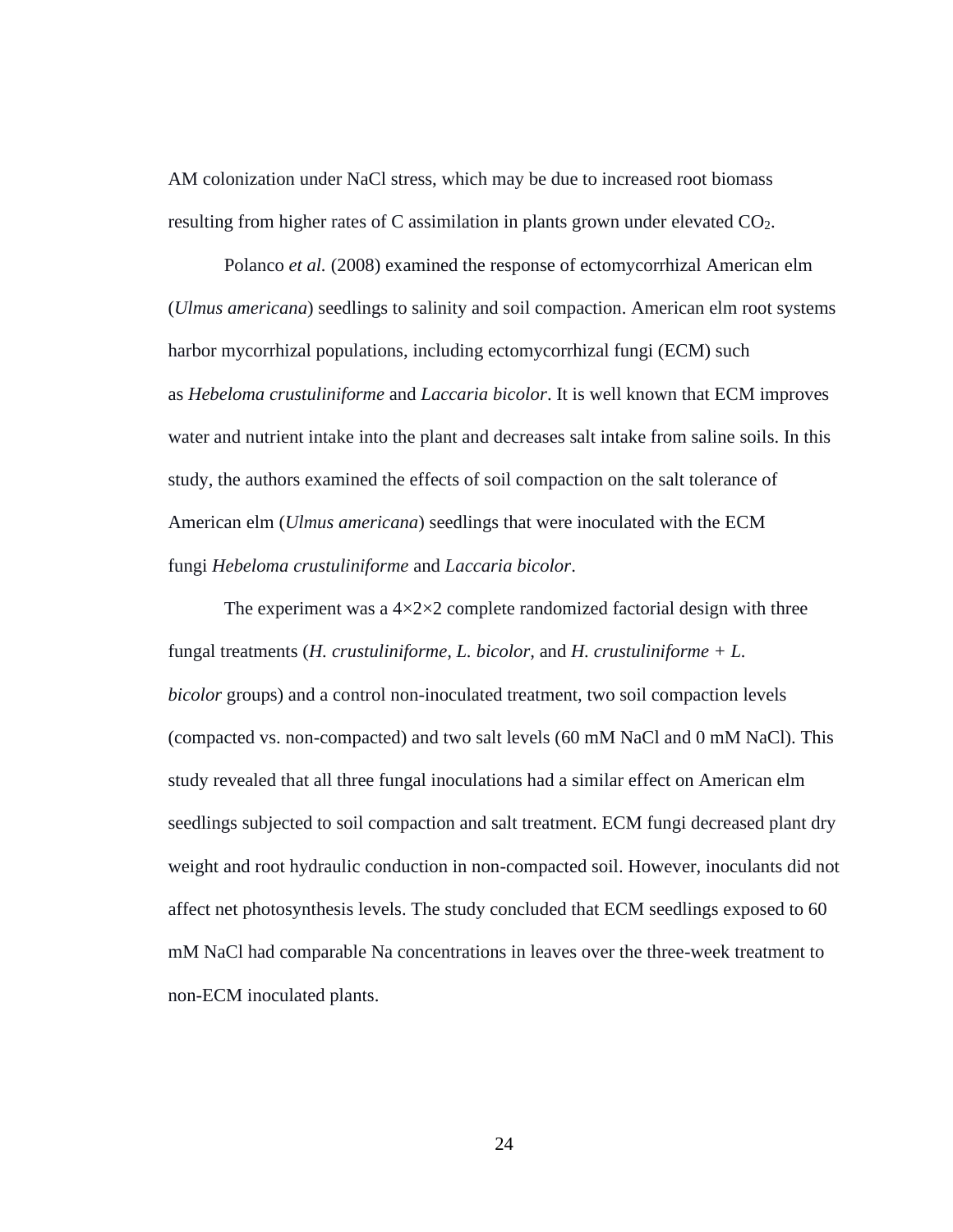Wang *et al.* (2011) also tested the influence of ectomycorrhizal fungi on the absorption and balance of essential elements in *Pinus tabulaeformis* seedlings grown in saline soil. Soil salinity is one of the severe factors restricting the capacity to support the growth of plants in silviculture, horticulture, and agriculture. Ectomycorrhizae are essential for the success of reforestation in locations that are saline.

A study by Wang *et al.* (2011) tested the effects of three ectomycorrhizal species (*Boletus edulis, Xerocomus chrysenteron*, and *Gomphidius viscidus)* on phosphorus (P) uptake and sodium (Na) absorption in saline soils. *Pinus tabulaeformis* seedlings were grown in a factorial experiment to test biomass accumulation and plant concentrations of P, Na, and K. The seedlings were inoculated with three different ectomycorrhizal species (*Boletus edulis, Xerocomus chrysenteron*, and *Gomphidius viscidus*) and subjected to two P treatments (with extra P treatment and without extra P) under saline conditions. Since soils with high salt content were used for the experiment, extra salt was not added to the soil. 200 mL of P solution was applied every six days for additional P treatment, and distilled water was used on control plants.

All treatments were replicated four times for four weeks. The adaptation of *Pinus tabulaeformis* seedlings to salinity stress was significantly improved by the three EMF species. P nutrition had a significant role as EMF species helped plants to grow under saline conditions. However, additional P nutrient treatments did not affect biomass. Also, high levels of K uptake raised the ratio of K/Na, which may balance ion concentrations and osmotic pressure to improve salinity resistance.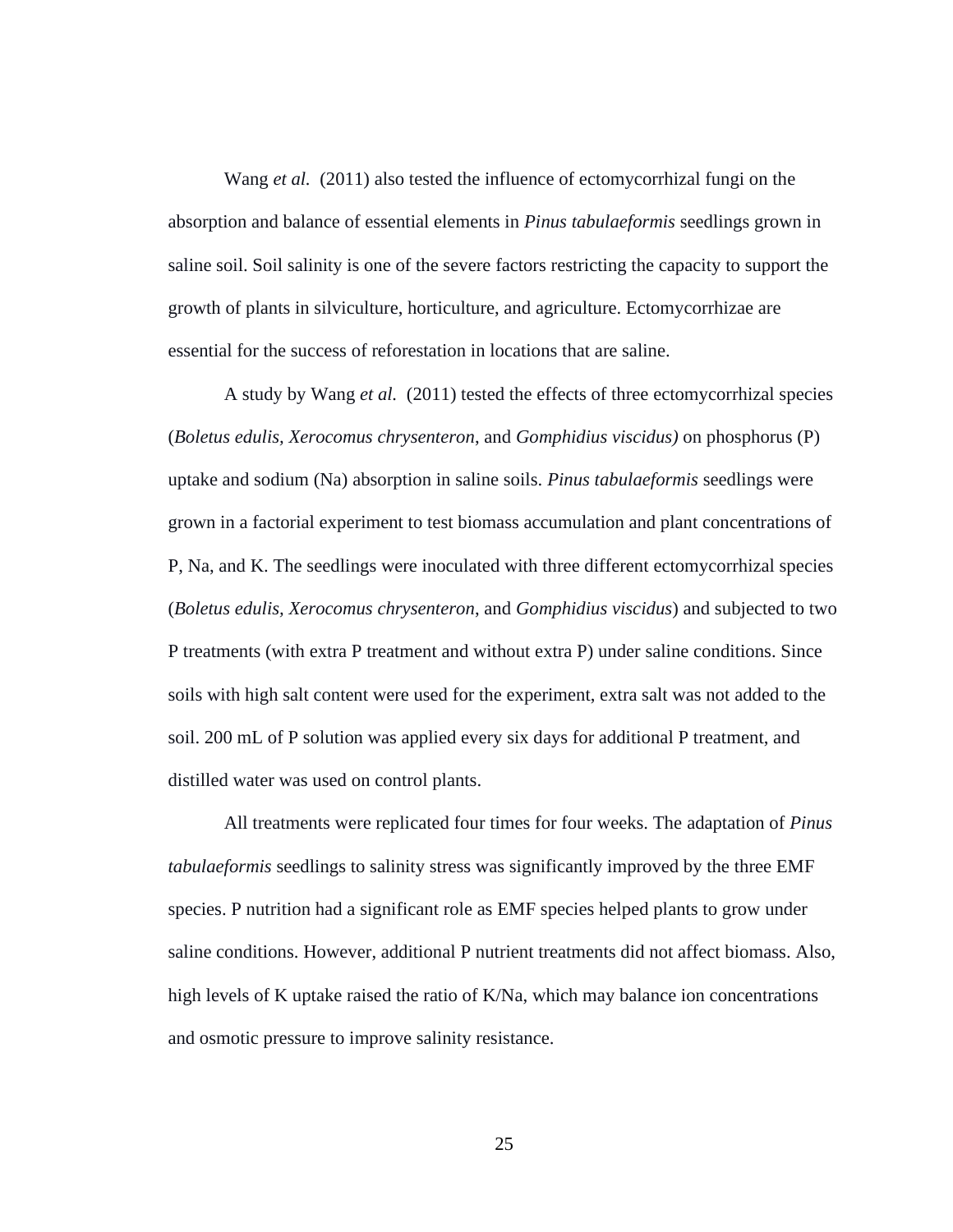A study by Bandou *et al.* (2006) examined whether the ectomycorrhizal fungus *Scleroderma bermudense* alleviates salt stress in seagrape *(Coccoloba uvifera L.)* seedlings. *Coccoloba uvifera* (*L*.) is an important food source and ornamental planting. This study tested how an ectomycorrhizal fungus (*Scleroderma bermudense*), naturally associated with seagrape, responds to saline stress under greenhouse conditions. Four levels of salt solution (0, 200, 350, and 500 mM) were applied to plants in pots. In order to prevent the plant from osmotic shock, the soil was salinized every three days for four weeks of treatment by increasing the saline concentration.

This study found that salt stress tolerance in seagrapes was significantly increased by *Scleroderma bermudense*. In addition, higher K concentration in the ECM plant leaves may make ECM plants more resistant to osmotic stress caused by salt exposure. The positive effect of *S. bermudense* on seagrape seedlings occurred under NaCl stress and stress-free conditions, showing that ECM's role in improving plant growth is not limited to saline stressed environments.

### **3.3.6 Effects of Mycorrhizae on Plant Tissue Nutrient Composition**

The colonization of roots with mycorrhizal fungi may influence host plants growth and health status through better nutrient uptake, better resistance to drought and heavy metals, and higher resistance to pathogens. In addition, mycorrhizal symbiosis changes the number and spatial arrangement of microorganisms in the rhizosphere (Bennewitz 2007; Castellanos-Morales et al.*,* 2010).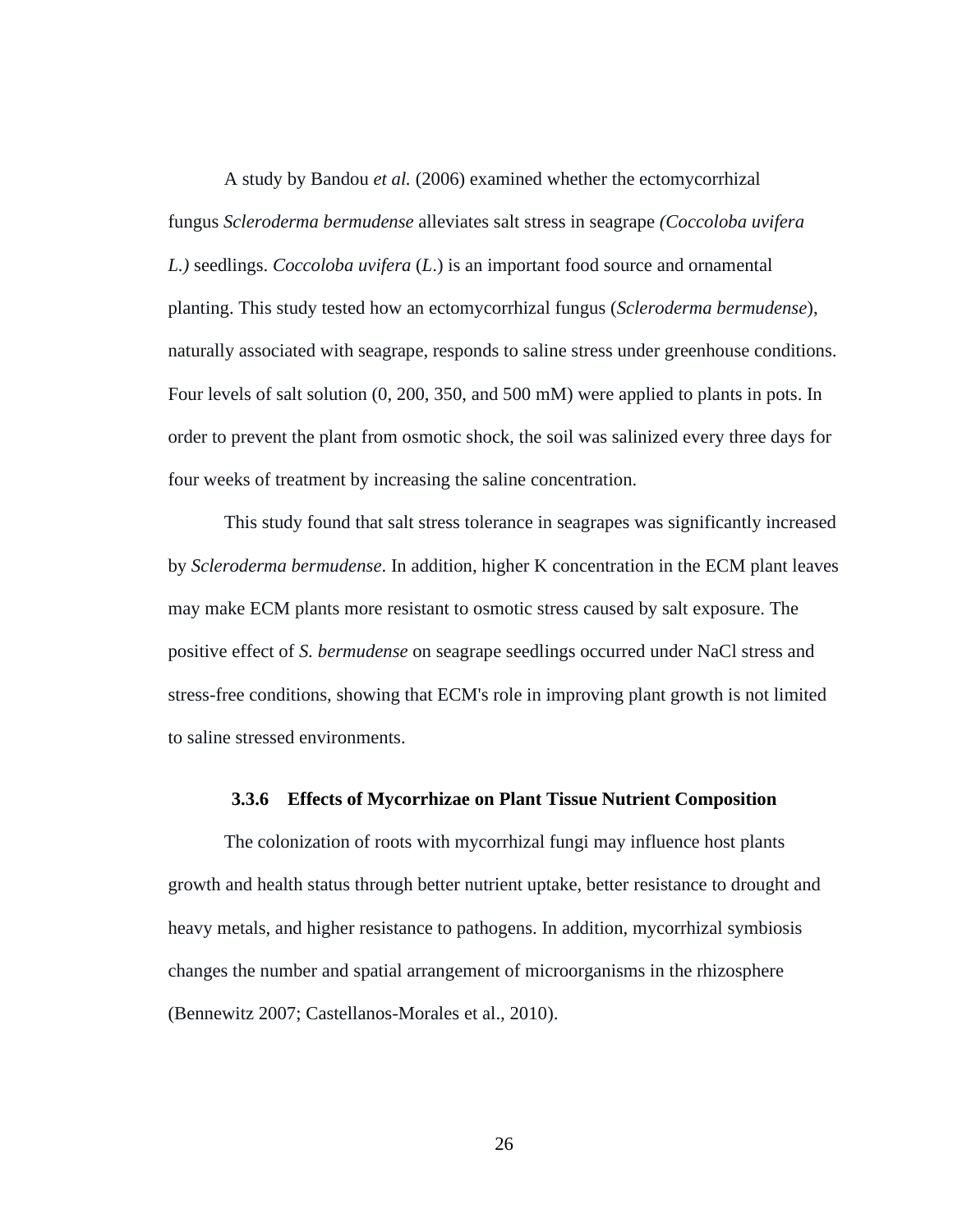A major physiological parameter for determining plant photosynthetic capacity is chlorophyll concentration in the leaf. Chaiya et al. (2021) determined that increased salt concentrations significantly reduced leaf chlorophyll concentrations, which was likely brought about by the suppression of some enzymes that are part of the photosynthetic pathway, and also caused a reduction in the absorption of nutrients (e.g., magnesium (Mg) and nitrogen (N)) needed for the production of chlorophyll. On the other hand, Chaiya et al*.* (2021) also observed that mycorrhizae **s**ignificantly increased leaf chlorophyll concentration. It was suggested that this was likely because of improved nutrient uptake and reduced-sodium concentrations in the plants, resulting in overall higher photosynthetic capability.

Water and salt stress can cause a buildup of amino acids. The extrinsic use of proline could play a major role in amplifying the tolerance of the plant to stress. In saline soils, some plants have increased a proline concentration, which acts as a protective osmolyte, helps to sustain an osmotic balance, stabilizes proteins and membranes, protects plants against free radical-induced damage, and maintains appropriate NADP+/ NADPH ratios. Aliasgharzadeh et al*.* (2001)*,* carried out a study that showed that the proline concentration in the leaves was affected by arbuscular mycorrhizae.

The use of mycorrhiza is an alternative way to reduce the stress caused by salt uptake without causing an increase in the production of proline. Many authors have reported that proline concentrations increased in AMF plants compared to non-AMF plants, while other authors have reported greater proline accumulation in non-AMF plants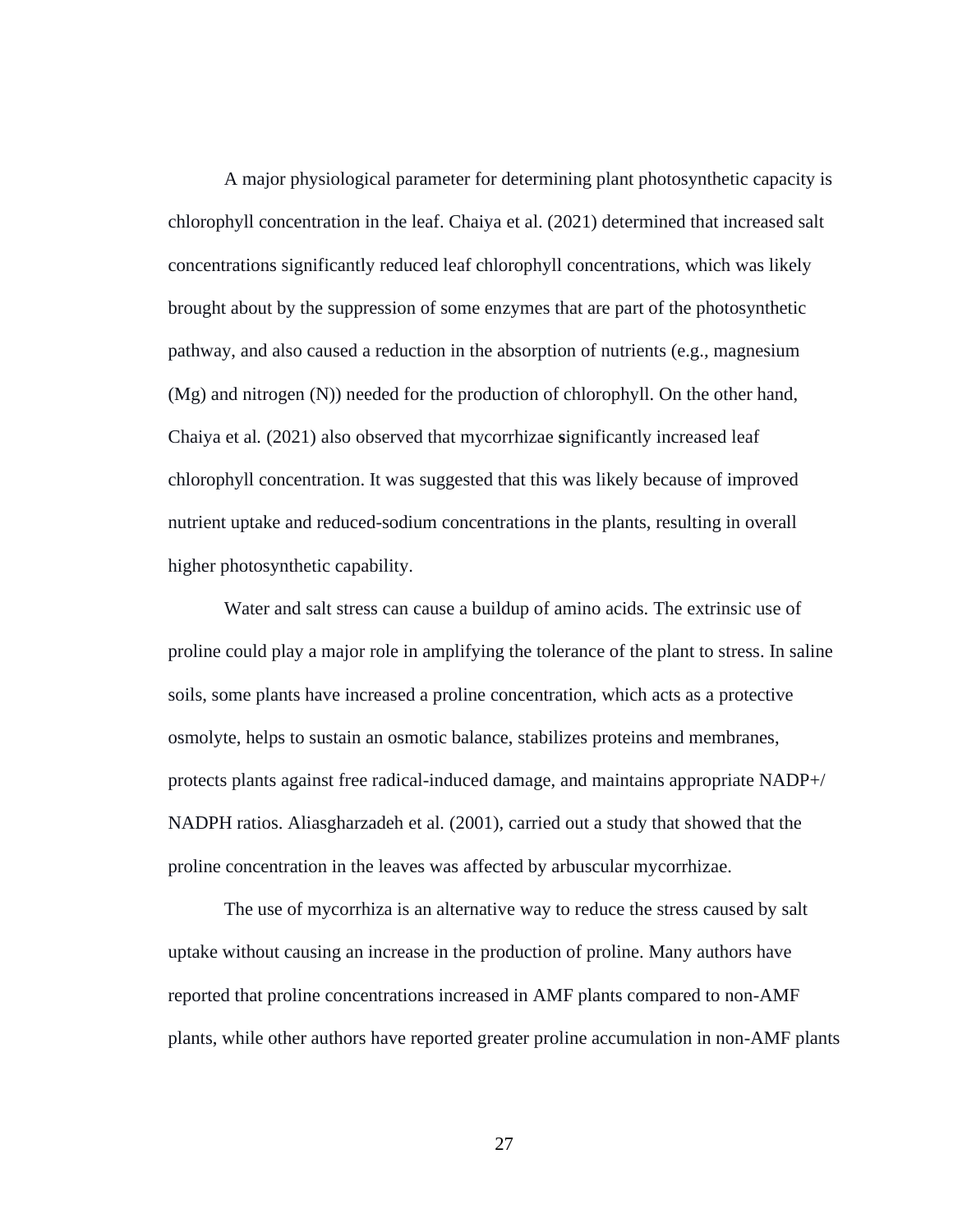than AMF plants, for example, in *Ocimum basilicum* L. and *Arachis hypogaea* L. (Chaiya et al*.* 2021).

#### **3.4 Activities of Organisms in the Soil with Mycorrhizal Inoculation**

One of the critical components in unified plant protection is mycorrhizal fungi. Mycorrhizal fungi (MF) control the soil activity and the evolution of microorganisms present in the soil, most especially with regards to the biodiversity of organisms in the rhizosphere. They also, with the aid of saprotrophs, protect plants against soil pathogens (Jamiokowska et al.*,* 2017). Colonization of roots by endomycorrhizal fungi causes changes in the quantity and quality of exudates manufactured by the roots, the distribution of carbon in different parts of the plant, and the rate of nutrient absorption by the plants (Jakobsen et al*.,* 2003)

Microbiological elements of the soil control several functions, such as chemical reactions, humus formation, nutrient cycles, xenobiotic degradation, and soil structure development (Nannipieri et al., 2003). Different soil microorganisms are bio-control factors for phytopathogens and frequently show synergism of the protective effect on plants with mycorrhiza. Mycorrhizal fungi affect soil structure and activity by altering the constituents and volume of root exudates produced. In addition, enzyme activity in the soil has been shown to have a visible effect on the number of nutrients accessible to the organisms in the rhizosphere (He et al., 2010).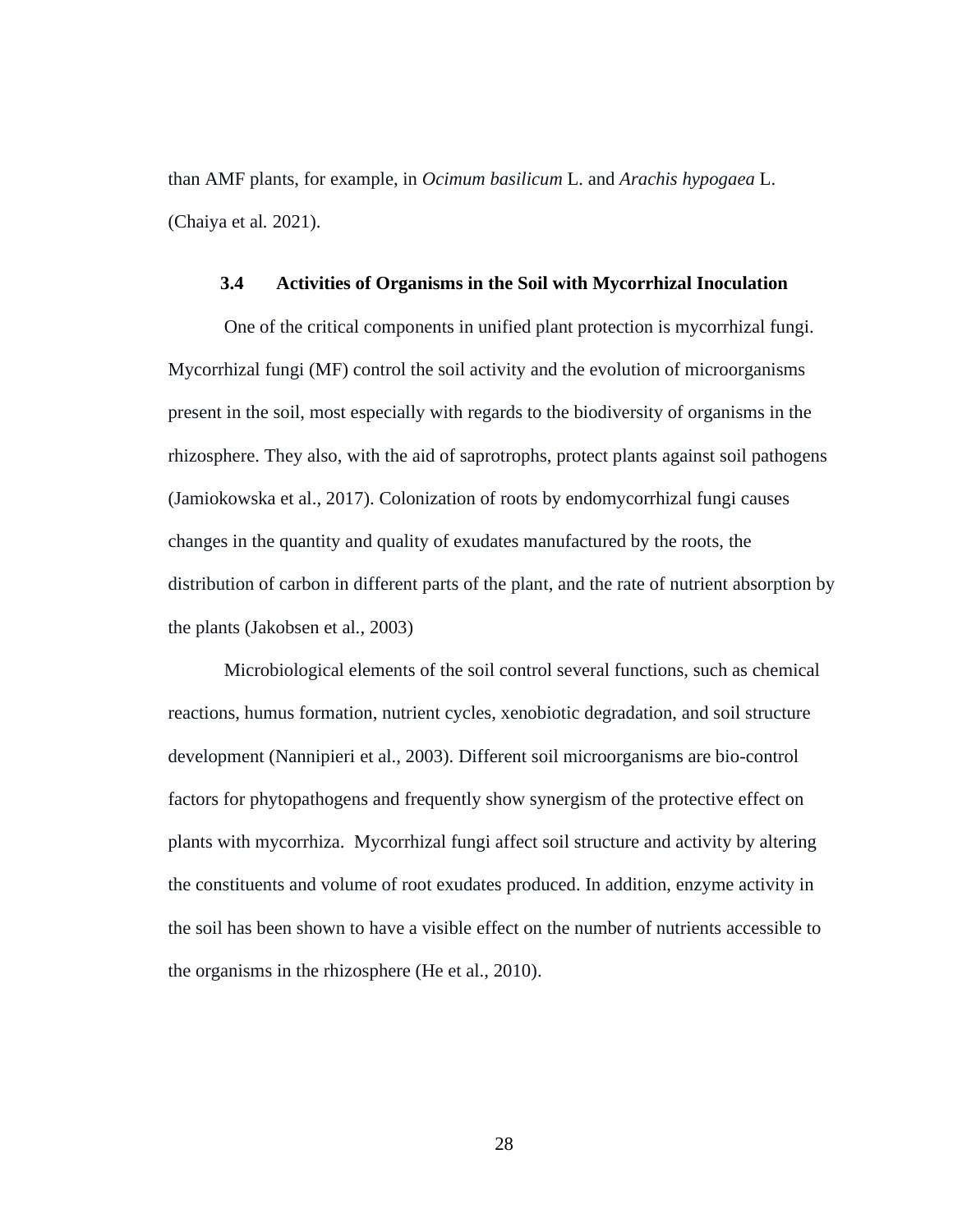Researchers have invariably linked the physical quality and enzymatic activity of mycorrhizal fertilized soils to the influence of agrotechnical factors such as type and level of fertilization, cultivation system, and soil and climate conditions. The co-dependence of higher plants and rhizospheric microorganisms to a large extent involves the exchange of chemicals (Lamb and Dixon, 1999).

Mycorrhizal inoculation of soil causes the enzymatic activity in the rhizosphere to be notably higher than outside of the non-rhizosphere zone. Mycorrhization has a remarkable impact on catalase activity, and as a result, plants existing in a symbiotic relationship with mycorrhiza produce a larger quantity of enzymes (Skwaryło-Bednarz and Krzepilko, 2009).

A study by Frac et al. (2018) showed that stress brought on by drought caused a significant rise in catalase activity, and the use of mycorrhizal fungi is an element that can significantly lower stress that may be associated with drought. It implies that mycorrhizal fungi possess advantageous properties that affect the absorption of water and essential nutrients, improving the plant's ability structure and reducing oxidative stress (Mayer**,** 2019).

Enzyme activity evaluation during different stages of plant development is an indicator of physiological activity (stress) in the plant. Root fluids (efflux) and plant residues are the primary carbon sources for heterotrophic microorganisms. Additionally, enzyme activities determine the rhizosphere function and activate rhizosphere microorganisms and their metabolites (Barea *et al.,* 2005; Nihorimbere *et al.,* 2011).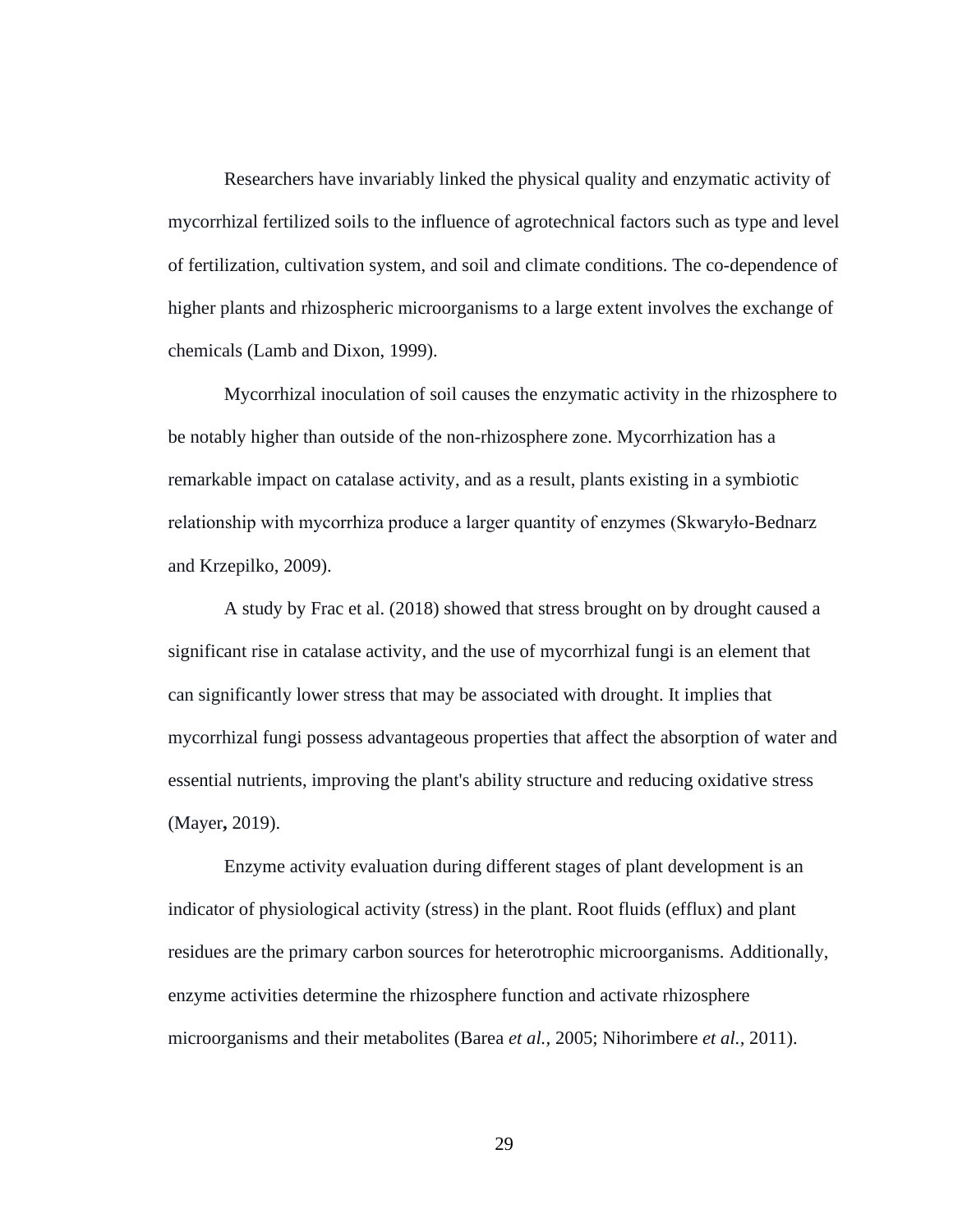Furthermore, mycorrhizae control qualitative and quantitative change in root exudates in the rhizosphere zone. On the other hand, mycorrhizal inoculation reduced the number of fungi colonizing the roots of pepper plants. The use of mycorrhiza positively influences the growth and activity of soil microorganisms, which is achieved by changing the constituents of the root exudates (Bücking *et al.,* 2008).

A relationship between mycorrhiza and the plant can also be aided by metabolites produced by organisms in the rhizosphere, particularly with the help of certain saprotrophic bacteria and fungi (Mycorrhizal helper bacteria) (Joseph and Sivaprasad, 2000).

#### **3.5** *Taxodium distichum***: A Moderately Salt-Tolerant Species**

A promising tree species that could replace salt intolerant species such as live oak is bald cypress (*Taxodium distichum*). Bald cypress is a dominant overstory tree species with moderate to high levels of salt tolerance and is primarily found in the southern parts of the U. S (Lauer, 2013). *Taxodium distichum* is a conifer indigenous to different Midwestern and eastern United States regions. It is found mostly in swampy southern coastal areas where it produces large colonies. It is also indigenous in the southern tip of Illinois, where it grows along streams. In cultivation, bald cypress grows well in wet and slightly damp soil. In high pH soils, this tree may become chlorotic.

A significant problem experienced by trees in the coastal ecosystem is salinity. The trees are vulnerable to rising sea levels and increased storm intensity and frequency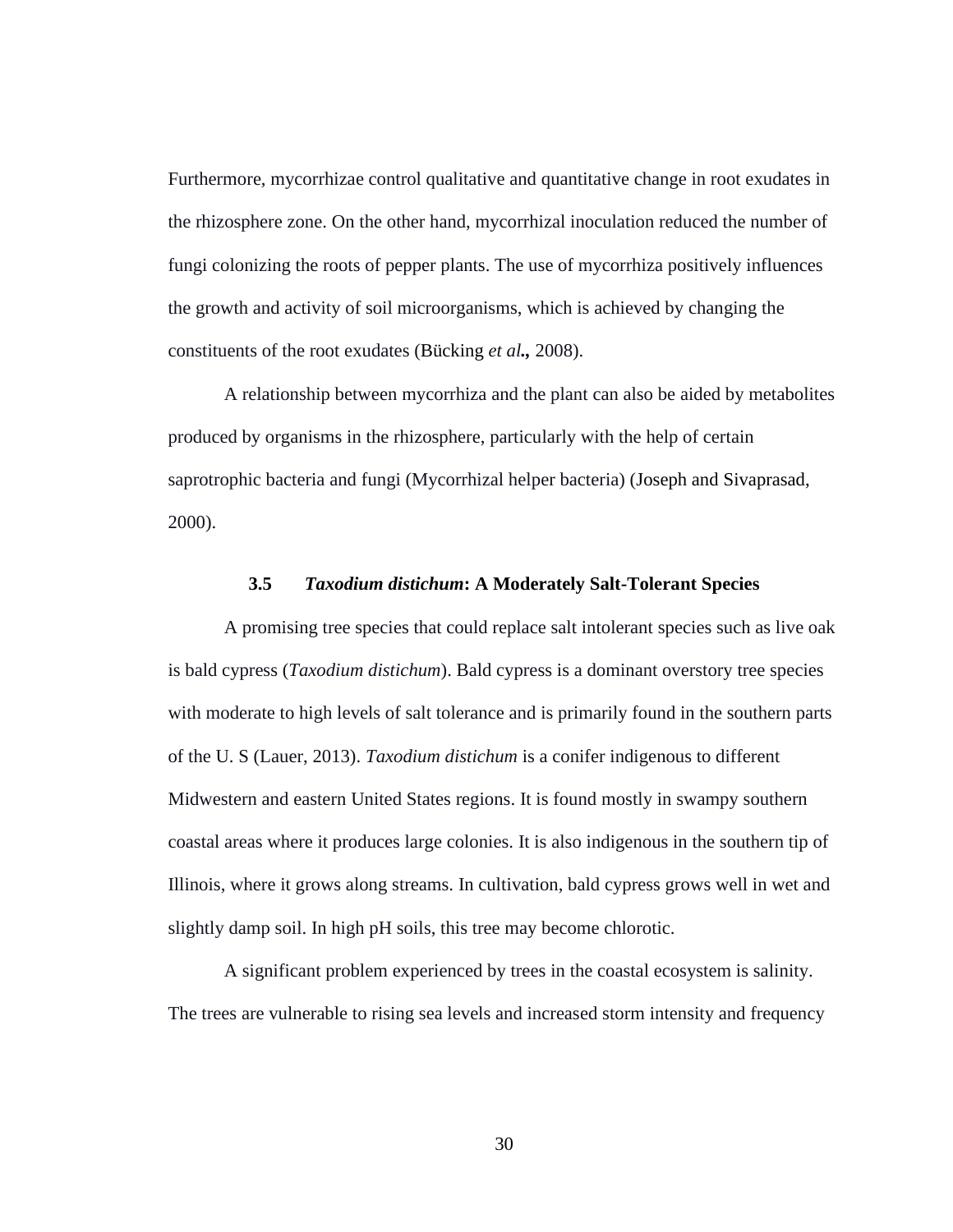due to climate change, potentially altering inland water chemistry (Allen et al., 1997). For example, the incursion of saltwater threatens plant species present in freshwater and brackish wetlands because of the sensitivity of these species to salinity change (Zhou et al., 2010).

Bald cypress is considered a dominant tree species found along the southeastern coast and is a primary, foundational species in freshwater forest wetlands of this region (Allen et al., 1996). Some specific adverse physiological effects of salinity exposure in bald cypress, even for relatively brief exposures, have included metabolic changes associated with water stress (Munns 2002). However, seedlings of bald cypress have shown a physiological tolerance to saltwater stress, with relatively slight declines in growth, photosynthetic capacity, and stomatal conductance when exposed to increased salinity (Allen et al. 1996).

Zhou et al. (2010) observed that a bald cypress x Montezuma cypress hybrid, similar to the one used in this study, showed greater salt tolerance when compared to bald cypress tree alone. Furthermore, Montezuma cypress was observed to be generally more salt-tolerant but cannot withstand prolonged periods of water inundation. However, Bald cypress is better suited to surviving prolonged inundation, so the hybrid combination of bald cypress and Montezuma cypress yields a more salt-tolerant tree that can still withstand prolonged inundation.

The specific bald cypress utilized in this study was a hybrid bald (Taxodium distichum var distichum X Taxodium distichum var mexicanum or Taxodium X' T405',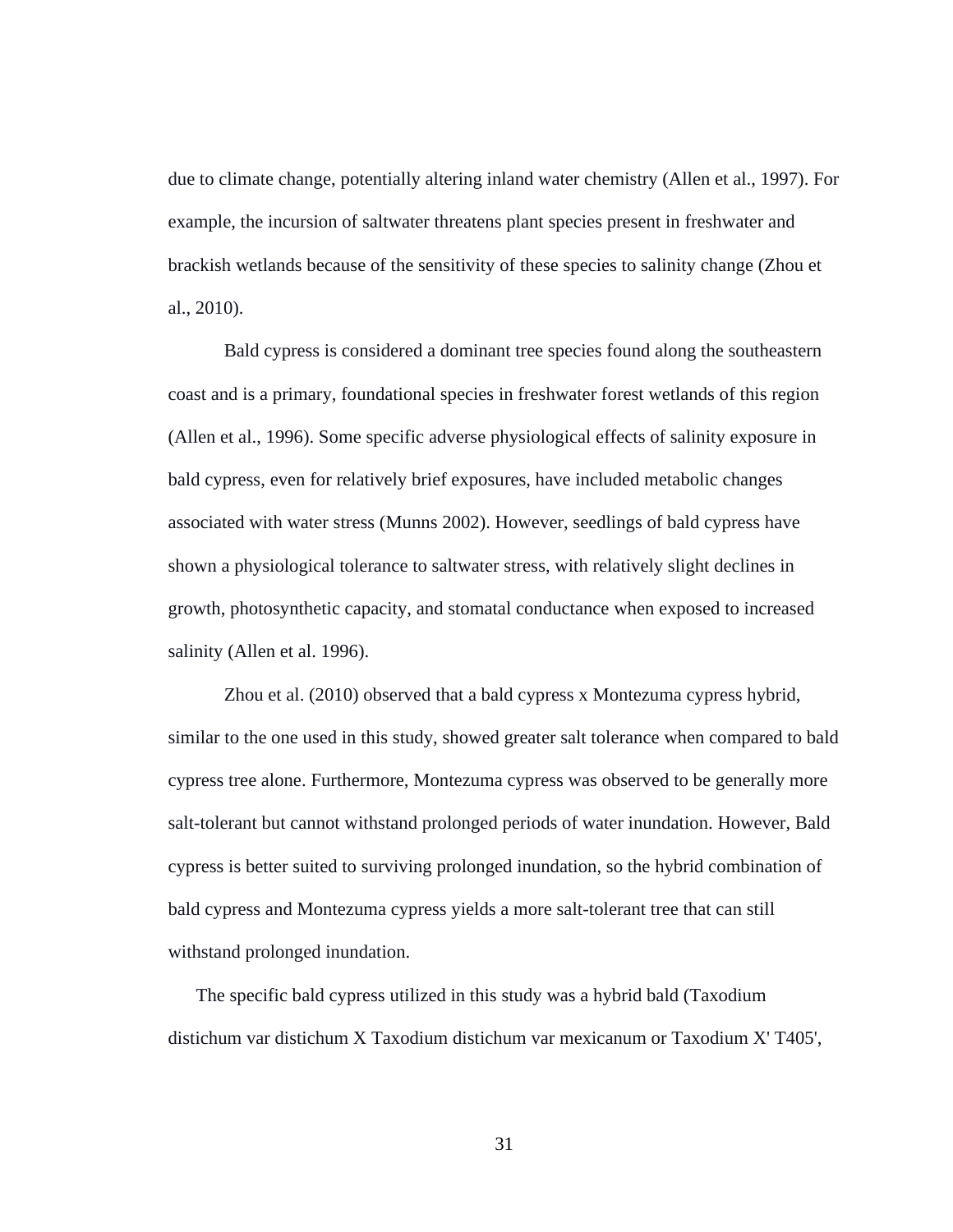'T407' and 'T502'), which is a hybrid cross of bald cypress with Montezuma cypress, a species native to Mexico.

Hybrid cypress was used in the study because it has shown greater tolerance to saltaffected soils than native Taxodium distichum and has the potential to serve as an ornamental tree on Galveston Island. However, the degree of Na<sup>+</sup> tolerance of bald cypress is still a debate among scientists. Allen et al. (1996) reported bald cypress as being moderately salt-tolerant while Conner and Inabinette (2005) had a different opinion, reporting bald cypress as sensitive to  $Na<sup>+</sup>$ , but they did recognize, however, that bald cypress with greater Na<sup>+</sup>, tolerances do occur in regions such as Louisiana. The tolerance of bald cypress to Na<sup>+</sup> varies among individual populations depending on environmental adaptations to  $Na<sup>+</sup>$  exposure.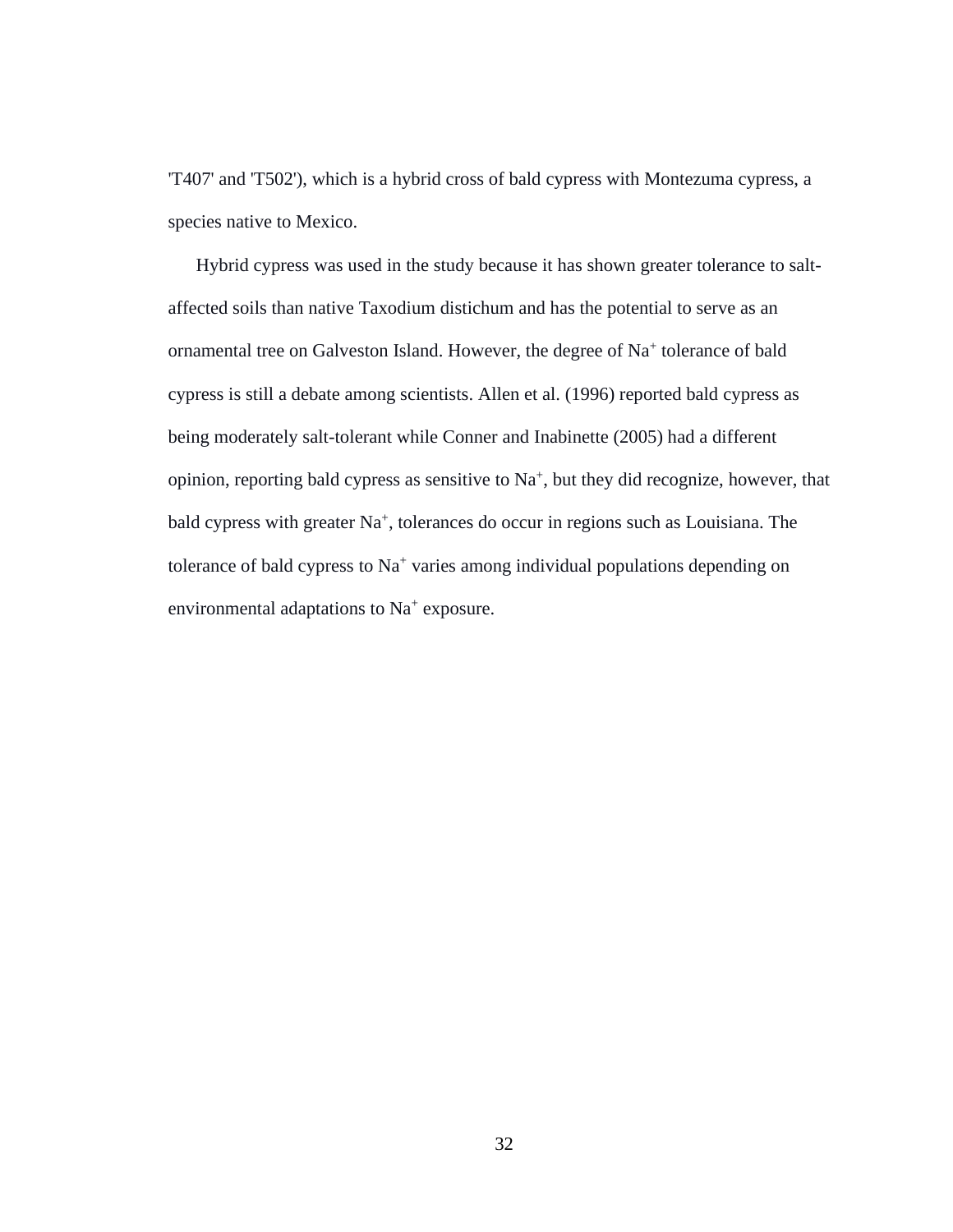#### **4. MATERIALS AND METHODS**

# **4.1 Description of Study Site**

This study was located on Galveston Island, Texas, on the Moody Gardens property adjacent to Scholes International Airport (Appendix A). The approximate coordinate of the location is 29.275462 N, -94.858925 W. The study site has an annual average temperature ranging from 18  $\rm{^{\circ}C}$  to 25  $\rm{^{\circ}C}$  and average annual precipitation of approximately 130 cm (NOAA, 2021).

According to Soil Survey Staff (2021), the soils of the study site are composed of Mustang fine sand (Typic Psammaquents) and Madre fine sand (Sodic Psammaquents). Mustang fine sands have a characteristic of zero to one percent slope, a fine sand texture, occurrences of frequent flooding and ponding, and a classification salinity of non-saline to very slightly saline. The drainage class is poorly drained, the maximum sodium adsorption ratio (SAR) is 13, with a depth to the water table ranging from 0 to 15cm, and the Saturated Hydraulic Conductivity (Ksat) is 8.73  $\mu$ m sec<sup>-1.</sup> The Madre soils are similar to the Mustang soils in both slope and frequency of ponding but are only occasionally flooded. The salinity varies from slightly saline to moderately saline, and the texture is fine sand. The soils are poorly drained, the maximum SAR is 40, the depth to the water table ranges from 0 to 15cm, and the Saturated Hydraulic Conductivity (Ksat) is 17.980  $\mu$ m sec<sup>-1</sup>(Harris, 2019).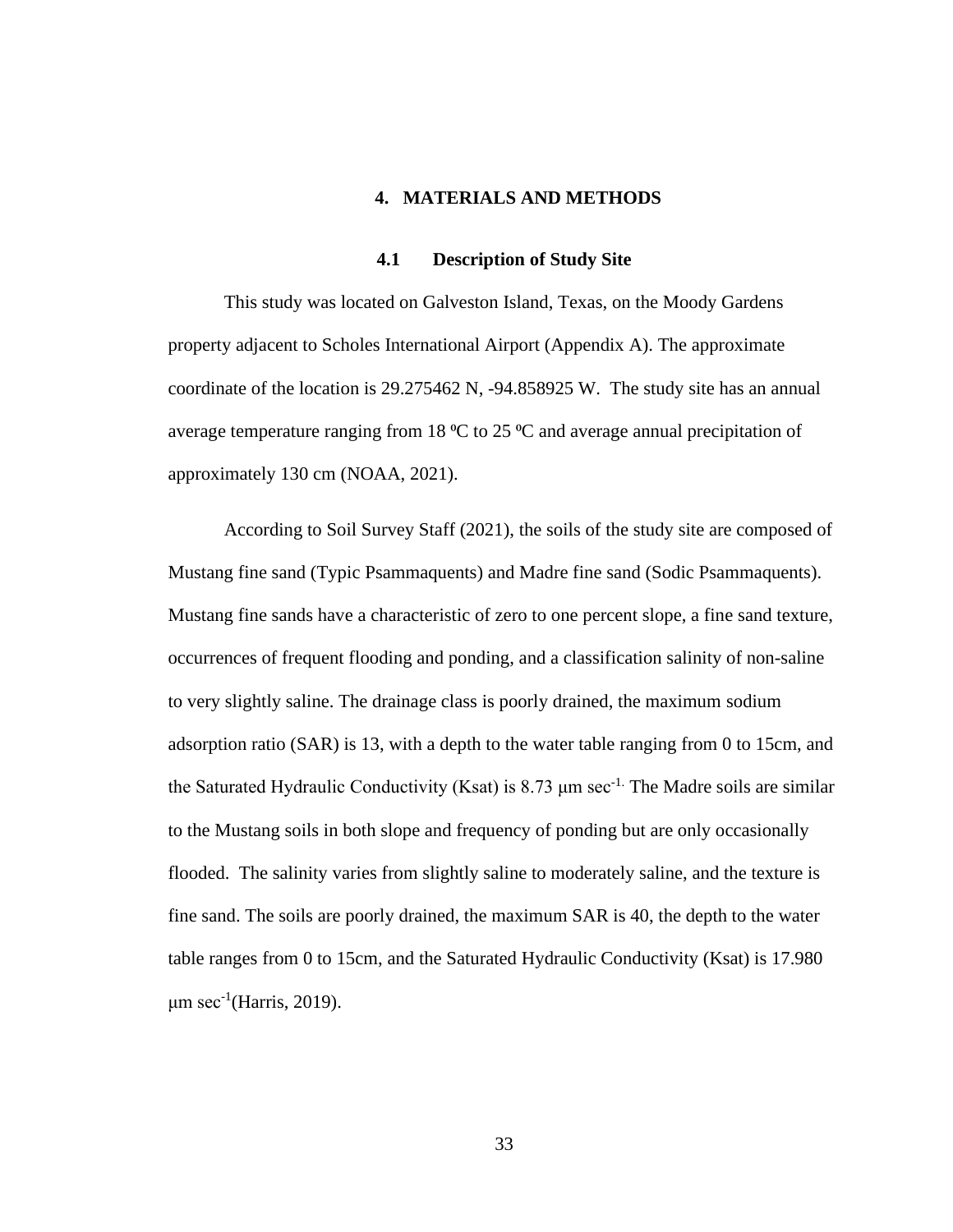### **4.2 Preliminary Study**

The Stephen F. Austin State University (SFASU) Biology and Environmental Science programs have examined the impact of commercially available mycorrhizal fungi inoculants on the growth of candidate plant (bald cypress) species since 2016. The Moody Gardens experimental site is a collaboration between researchers at SFASU and Moody Gardens. In 2016, three different genotypes of bald cypress were planted to observe the effect of mycorrhizal inoculation on the growth of these trees in salineaffected soils. Consequently, in 2017, this study was initiated to determine the effect of inoculation of three Cypress genotypes with a commercial endomycorrhizae/ectomycorrhizae inoculant on plant growth and development.

#### **4.3 Experimental Design**

The effect of a commercial mycorrhizal inoculant was evaluated on three unique genotypes of bald cypress by examining the trees growth and development under elevated saline conditions. These genotypes resulted from crosses between *Taxodium distichum* var *distichum* and *Taxodium distichum* var *mexicanum.* Plants were treated with 1) no additives of fertilizer or mycorrhizae (CONT), 2) commercial mycorrhizae alone (MYCO) 3) fertilizer alone (FERT) 4) commercial mycorrhizae and fertilizer together (MYCO/FERT) (Table 1).

A total of sixty (60) trees were planted in plots of three rows with twenty trees belonging to each genotype. Each plot measured three by four meters (m). The plots for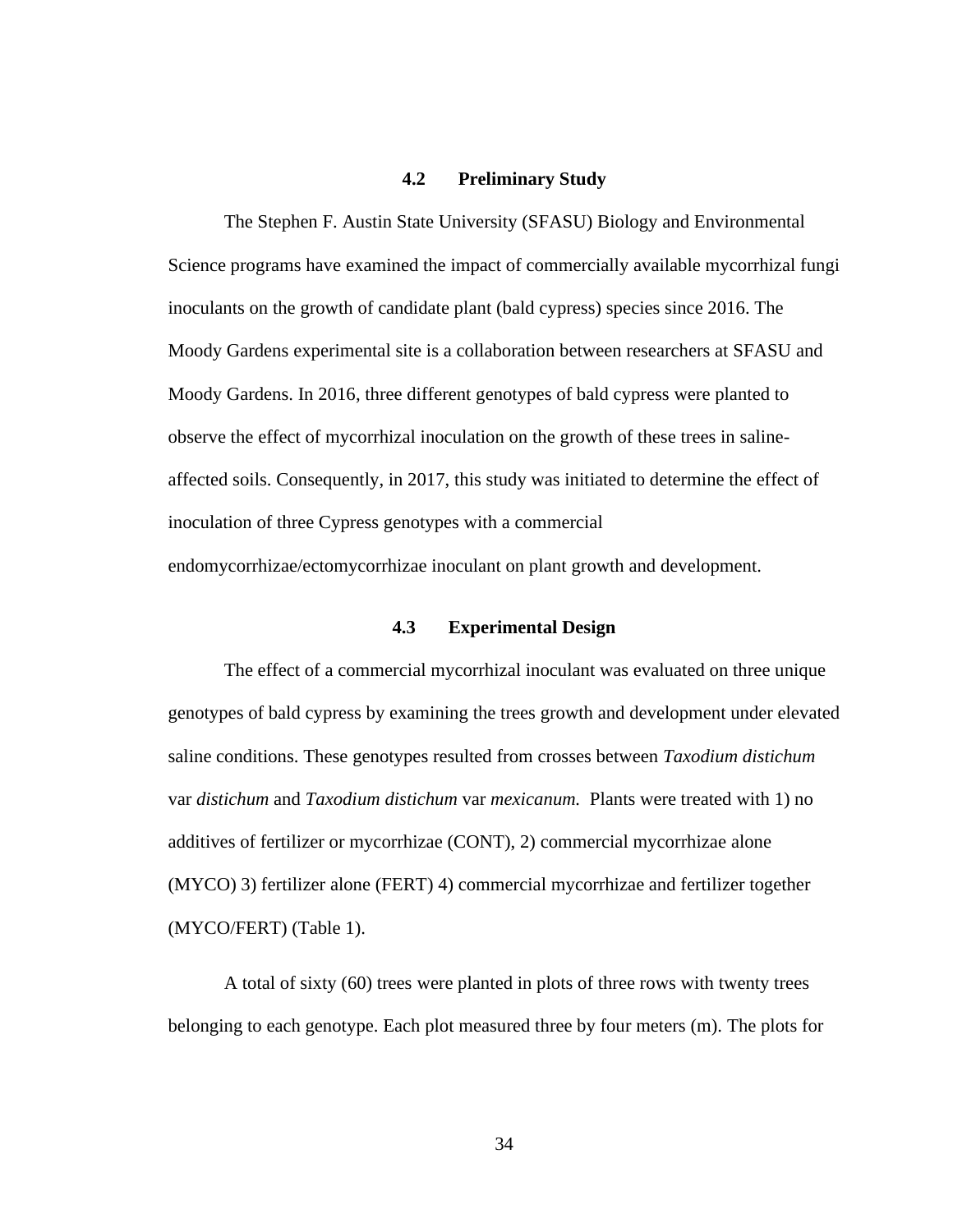each row were divided into five randomized replication blocks of four treatments each.

Treatments for each block were randomly assigned to make a randomized block design as

shown in Table 2, while Tables 3-5 show the distribution of treatments of each tree row

(genotype 405, genotype 407, and genotype 502).

**Table 1.**Treatments applied to *Taxodium distichum* var d*istichum* and *Taxodium distichum* var *mexicanum* crosses.

|  |  |  |  | <b>Keys:</b> (+) indicates application of treatment; (-) indicates no treatment was applied. |  |  |  |  |  |
|--|--|--|--|----------------------------------------------------------------------------------------------|--|--|--|--|--|
|--|--|--|--|----------------------------------------------------------------------------------------------|--|--|--|--|--|

| <b>Treatment</b>             | <b>Mycorrhizae</b> | <b>Fertilizer</b> |
|------------------------------|--------------------|-------------------|
| 1 - Control                  |                    |                   |
| 2 - Mycorrhizae              |                    |                   |
| 3 - Fertilizer               |                    |                   |
| 4 - Mycorrhizae + Fertilizer |                    |                   |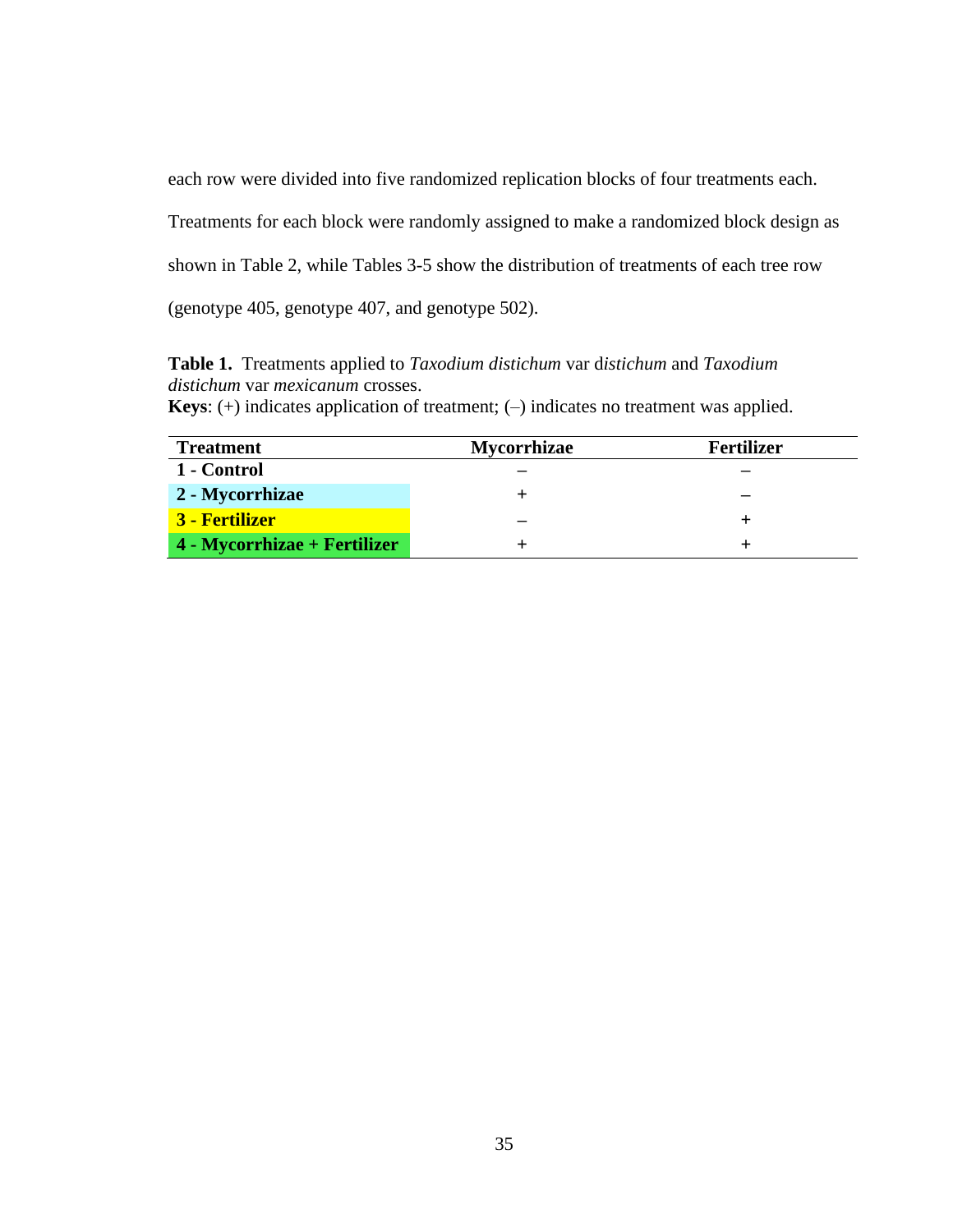**Table 2.**Layout of treatments for each genotype at the study site located in the Moody Gardens Property in Galveston, Texas. Each column represents one genotype of *Taxodium distichum* var *distichum* and *Taxodium distichum* var *mexicanum* crosses. **Keys**: Blue: Mycorrhizae; Yellow: Fertilizer, Green: Fertilizer and Mycorrhizae combined, White: No treatment (Control).

|                               | <b>Tax 502</b> |               | <b>Tax 407</b> |                      | <b>Tax 405</b> |        |
|-------------------------------|----------------|---------------|----------------|----------------------|----------------|--------|
|                               | 101            |               | 101            |                      | 101            |        |
|                               | <b>102</b>     | Replication 1 | 102            | Replication 1        | 102            |        |
|                               | 103            |               | <b>103</b>     |                      | <b>103</b>     |        |
|                               | 104            |               | 104            |                      | 104            |        |
|                               | 201            | $\mathbf{z}$  | 201            |                      | 201            |        |
|                               | 202            | Replication   | 202            | Replication 2        | 202            |        |
|                               | 203            |               | 203            |                      | 203            |        |
| SCHOLES INTERNATIONAL AIRPORT | 204            |               | 204            |                      | 204            |        |
|                               | 301            |               | 301            |                      | 301            | SBAYOU |
|                               | 302            | Replication 3 | 302            | <b>Replication 3</b> | 302            |        |
|                               | 303            |               | 303            |                      | 303            | OFFAT' |
|                               | 304            |               | 304            |                      | 304            |        |
|                               | 401            | 4             | 401            | 4                    | 401            |        |
|                               | 402            | Replication   | 402            | Replication          | 402            |        |
|                               | 403            |               | 403            |                      | 403            |        |
|                               | 404            |               | 404            |                      | 404            |        |
|                               | 501            | n,            | 501            | S                    | 501            |        |
|                               | 502            | Replication   | 502            | Replication          | 502            |        |
|                               | 503            |               | 503            |                      | 503            |        |
|                               | 504            |               | 504            |                      | 504            |        |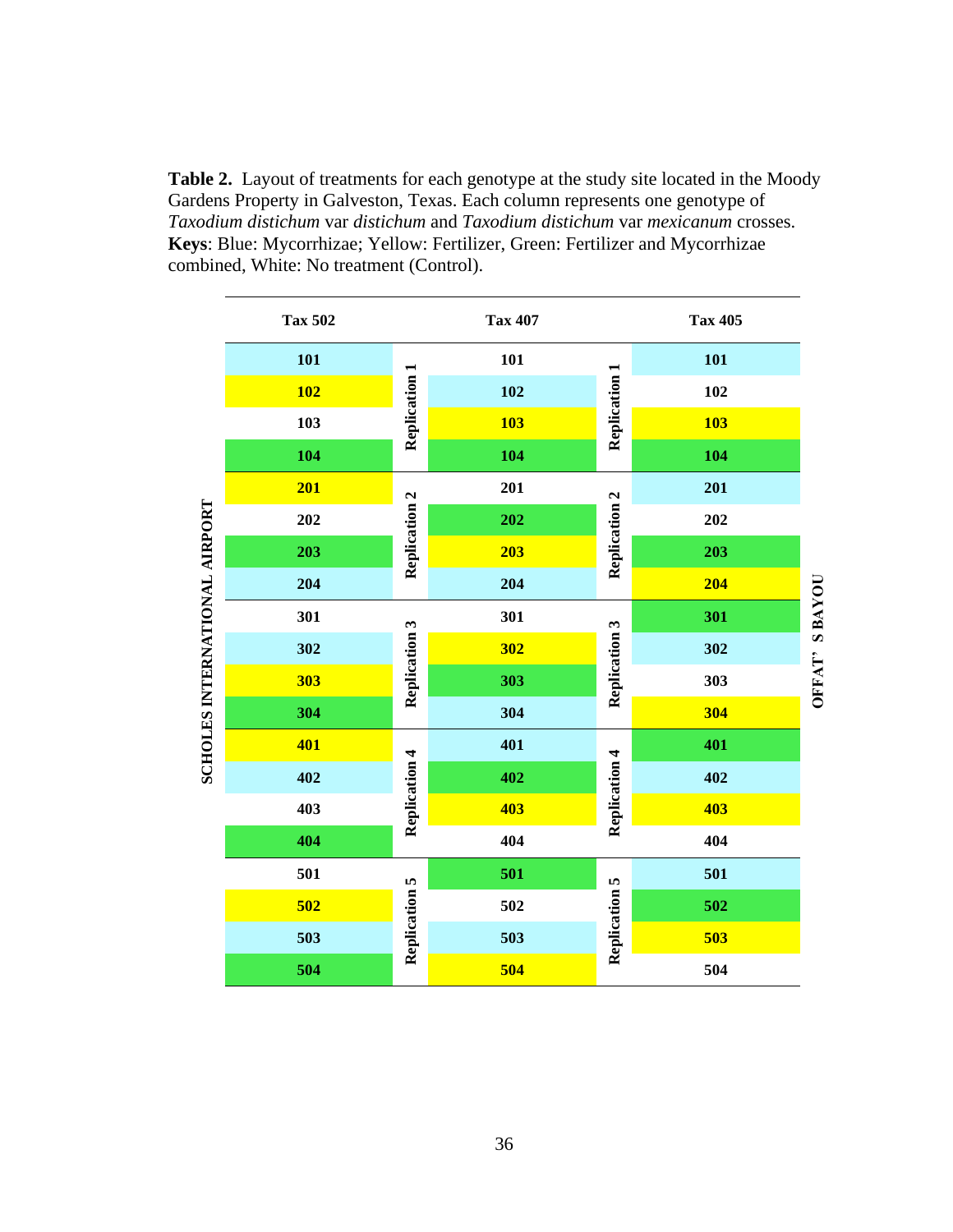Table 3. Genotype 405 treatment assignment. Five randomized replication blocks of four treatments were used. Treatments for each block were randomly assigned to make a randomized block design.

| <b>Genotype 405 Treatment Assignment</b> |                    |                    |                    |                    |                    |  |  |  |  |  |
|------------------------------------------|--------------------|--------------------|--------------------|--------------------|--------------------|--|--|--|--|--|
| <b>Treatment Methods</b>                 | <b>Replicant 1</b> | <b>Replicant 2</b> | <b>Replicant 3</b> | <b>Replicant 4</b> | <b>Replicant 5</b> |  |  |  |  |  |
| 1-Control                                | 102                | 202                | 303                | 404                | 504                |  |  |  |  |  |
| 2-Mycorrhizae                            | 101                | 201                | 302                | 402                | 501                |  |  |  |  |  |
| <b>3-Fertilizer</b>                      | 103                | 204                | 304                | 403                | 503                |  |  |  |  |  |
| 4-Mycorrhizae + Fertilizer               | 104                | 203                | 301                | 401                | 502                |  |  |  |  |  |

**Table 4.** Genotype 407 treatment assignment. Five randomized replication blocks of four treatments were used. Treatments for each block were randomly assigned to make a randomized block design.

| <b>Genotype 407 Treatment Assignment</b>                                                                                               |     |     |     |     |     |  |  |  |  |  |
|----------------------------------------------------------------------------------------------------------------------------------------|-----|-----|-----|-----|-----|--|--|--|--|--|
| <b>Treatment Methods</b><br><b>Replicant 5</b><br><b>Replicant 2</b><br><b>Replicant 3</b><br><b>Replicant 4</b><br><b>Replicant 1</b> |     |     |     |     |     |  |  |  |  |  |
| 1-Control                                                                                                                              | 101 | 201 | 301 | 404 | 502 |  |  |  |  |  |
| 2-Mycorrhizae                                                                                                                          | 102 | 204 | 304 | 401 | 503 |  |  |  |  |  |
| <b>3-Fertilizer</b>                                                                                                                    | 103 | 203 | 302 | 403 | 504 |  |  |  |  |  |
| $4$ -Mycorrhizae + Fertilizer                                                                                                          | 104 | 202 | 303 | 402 | 501 |  |  |  |  |  |

**Table 5***.* Genotype 502 treatment assignment. Five randomized replication blocks of four treatments were used. Treatments for each block were randomly assigned to make a randomized block design.

| <b>Genotype 502 Treatment Assignment</b> |                    |                    |                    |                    |                    |  |  |  |  |  |
|------------------------------------------|--------------------|--------------------|--------------------|--------------------|--------------------|--|--|--|--|--|
| <b>Treatment Methods</b>                 | <b>Replicant 1</b> | <b>Replicant 2</b> | <b>Replicant 3</b> | <b>Replicant 4</b> | <b>Replicant 5</b> |  |  |  |  |  |
| 1-Control                                | 103                | 202                | 301                | 403                | 501                |  |  |  |  |  |
| 2-Mycorrhizae                            | 101                | 204                | 302                | 402                | 503                |  |  |  |  |  |
| <b>3-Fertilizer</b>                      | 102                | 201                | 303                | 401                | 502                |  |  |  |  |  |
| 4-Mycorrhizae + Fertilizer               | 104                | 203                | 304                | 404                | 504                |  |  |  |  |  |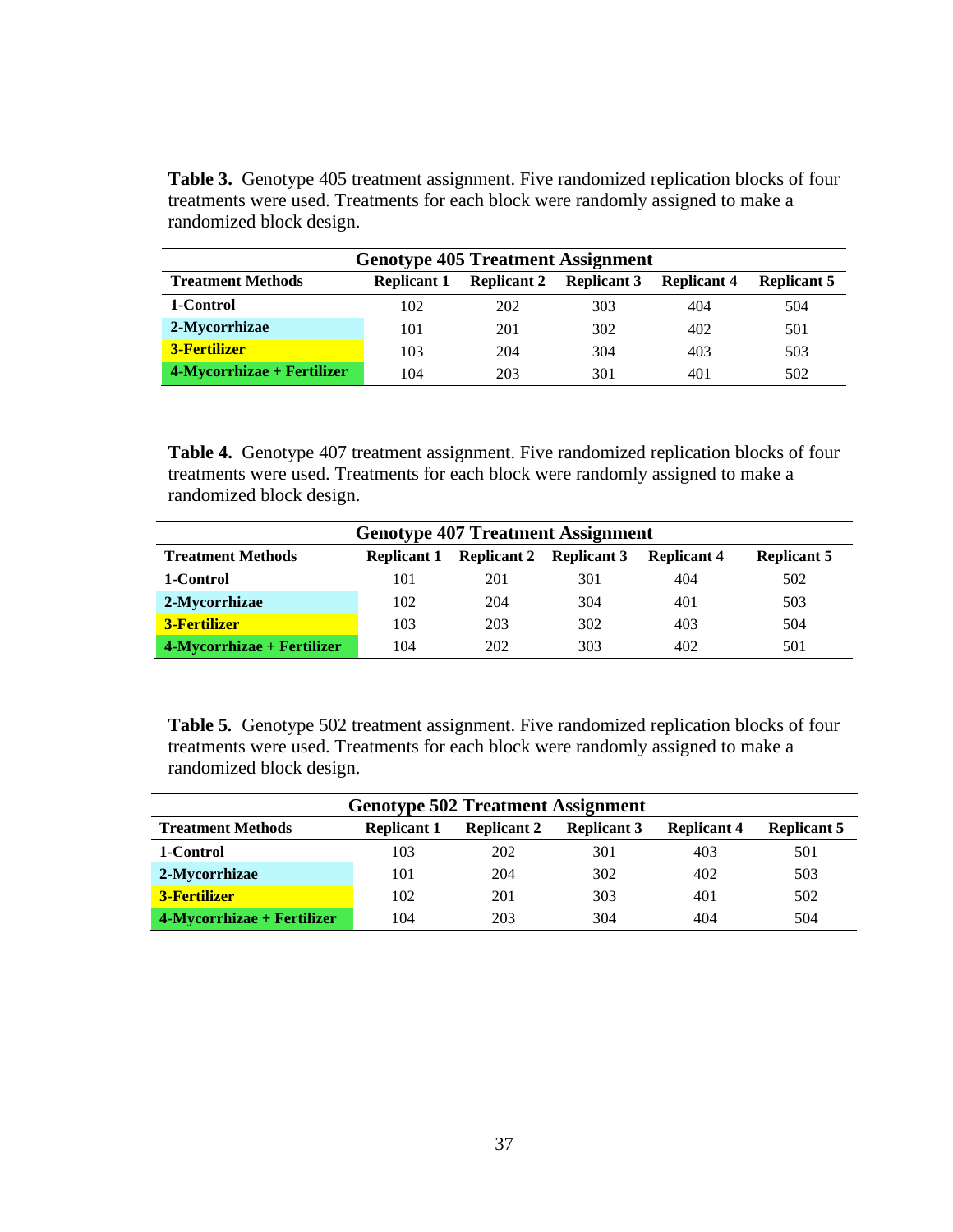# **4.4 Mycorrhizae Treatment Application**

In this study, three genotypes of bald cypress were inoculated with a mycorrhizal consortium of species obtained commercially from Plant Success Organics (Table 6). The study started in January 2021 and extended until November 2021 (an equivalence of two growing seasons). At the beginning of this study, three equidistant points were marked around the tree trunks; each was excavated with a 50 cm long stainless-steel soil core sampler to a depth of 20 cm to form a well around the plants' root zones (Figure 1). Next, the mycorrhizal inoculum containing nine endomycorrhizae and nine ectomycorrhizae species was added to the holes. After inoculation, the removed soil was placed back into the holes. Each inoculated tree received 250 ml of the aqueous mycorrhizal solution, delivering 22,100,000 propagules of the mycorrhizae consortium.



**Figure 1**. Design of mycorrhizae inoculation wells around the tree trunk. The space between each hole is 30 cm for each treatment tree at the study site located in the Moody Gardens Property in Galveston, Texas.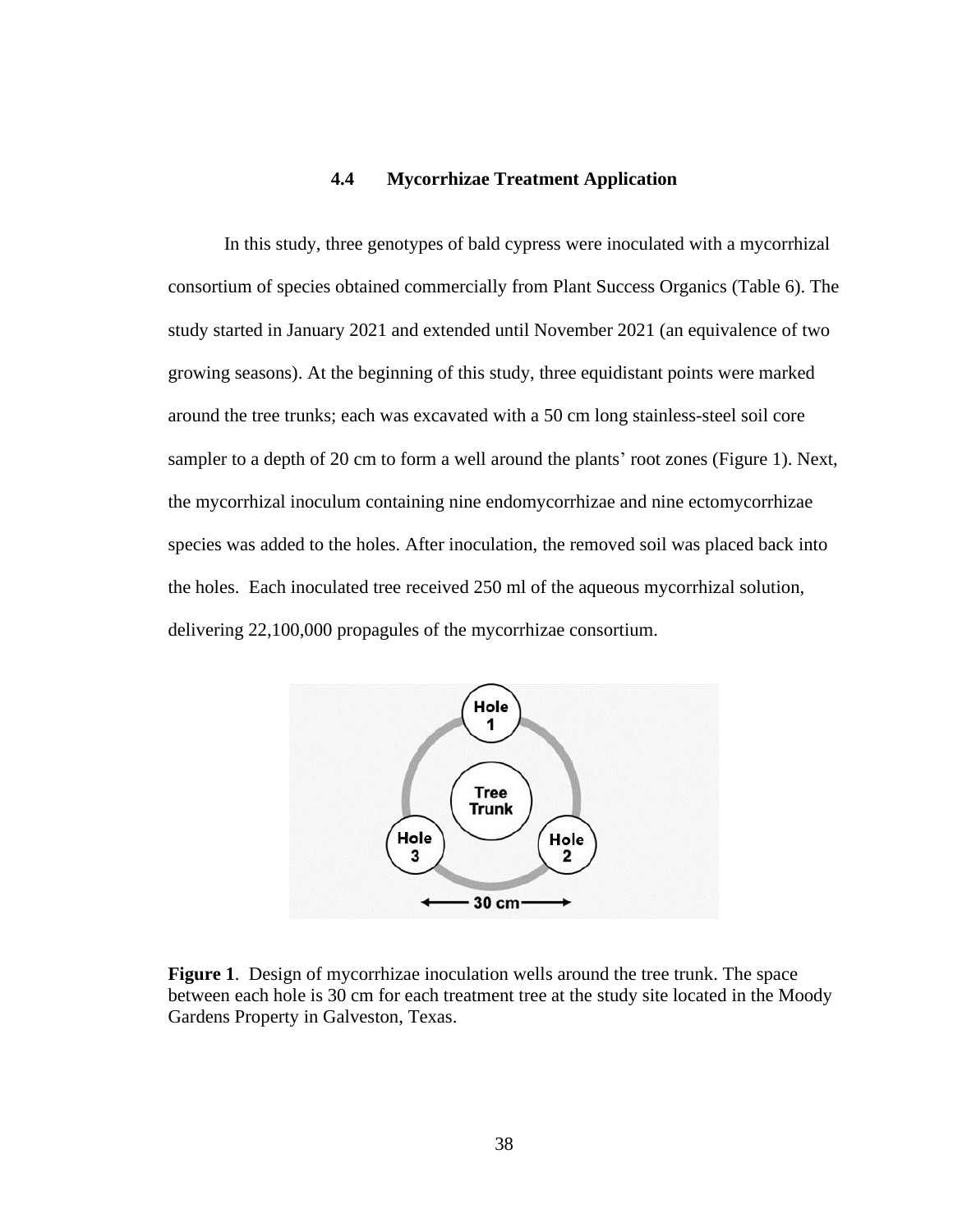| <b>Endomycorrhizae species</b> | <b>Ectomycorrhizae species</b> |
|--------------------------------|--------------------------------|
| Glomus aggregatum              | Pisolithus tinctorius          |
| Glomus intraradices            | Rhizopogon luteolus            |
| Glomus mosseae                 | Rhizopogon fulvigleba          |
| Glomus etunicatum              | Rhizopogon villosulus          |
| Glomus monosporum              | Rhizopogon amylopogon          |
| Glomus deserticola             | Scleroderma citrinum           |
| Glomus clarum                  | Suillus granulatus             |
| Paraglomus brasilianum         | Laccaria laccata               |
| Gigaspora margarita            | Laccaria bicolor               |

**Table 6.** Eighteen different mycorrhizae consortium species in commercial inoculant used in mycorrhizae treatment and a combination of mycorrhizae and fertilizer treatment.

# **4.5 The Effect of Fertilizer Application and Mycorrhizae Inoculation on the Height and Diameter Growth of Bald Cypress Hybrids**

The height and diameter at breast height (DBH) are essential parameters for this study as they served as a means to monitor the response of the plants to the applied treatments. Diameter at breast height (DBH) is considered a standard measurement system for measuring tree diameter. The diameter of the trees was measured in June during the growing season of 2021 using the method proposed by Huang et al. (2011). A stainless-steel digital caliper was used, and the DBH was measured by standing parallel to the tree at an average height of 150 cm. Also, tree heights were measured using standard calibrated measuring sticks. Fifty-four (54) trees were measured during the 2021 growing season to obtain the DBH and height for the study.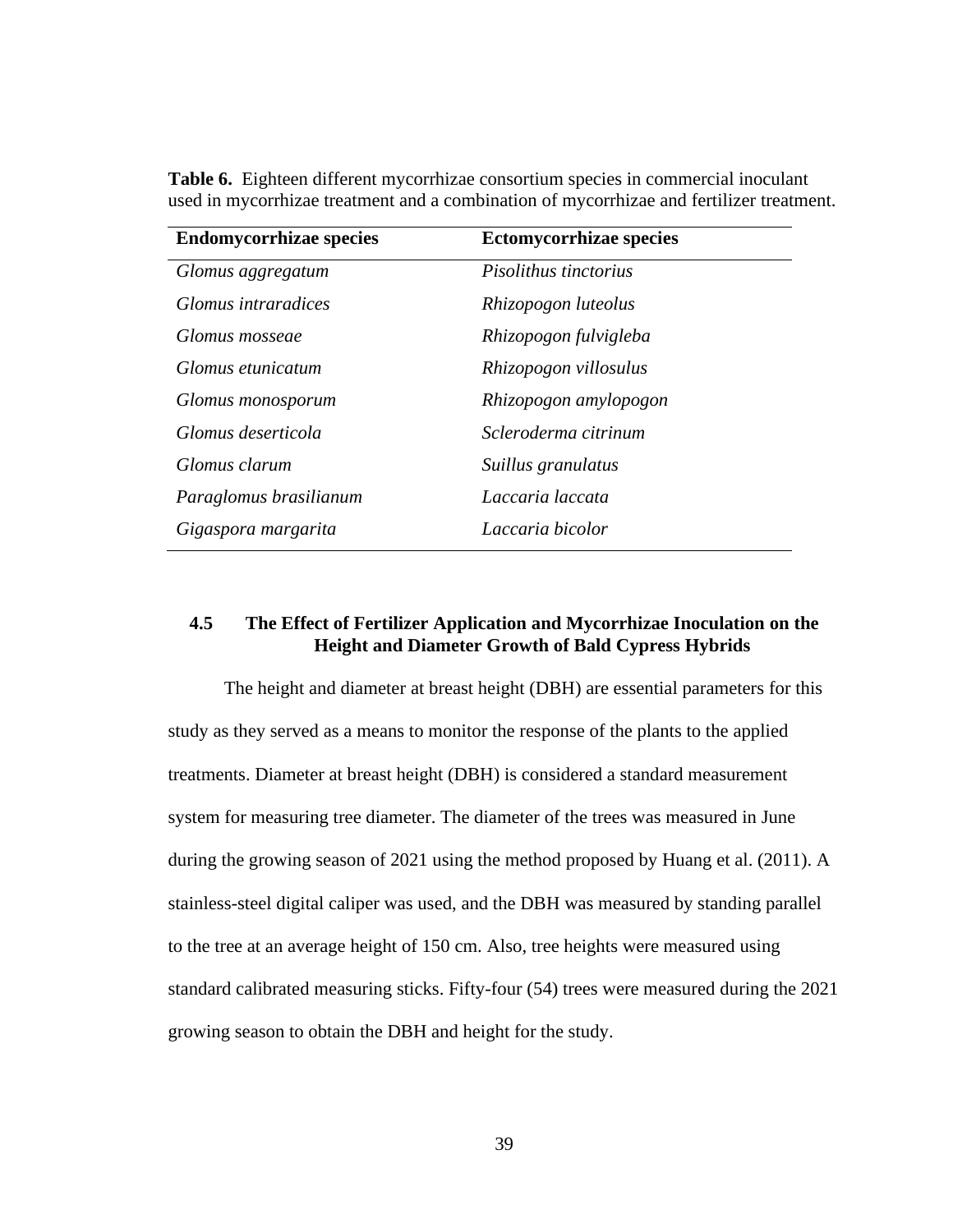# **4.6 Bald Cypress Hybrid Leaf Nutrient and Sodium Concentration Analysis**

Plant tissue analysis measures essential nutrient levels and identifies which elements are present in sufficient, insufficient, or excessive amounts. Leaf sampling offers a practical way of measuring the nutritional status of plants as nutrients taken up by the plant are incorporated into their tissue. On September 6, 2021, leaves were randomly selected and collected from four replicates of each treatment. The collected leaf samples were stored in labeled paper bags and left in a forced draft drying oven set at 60° C until the moisture was evaporated and a constant weight of the samples was maintained for consecutive days. After the completion of the drying process, the leaf samples were ground and submitted to the Soil, Plant, and Water Analysis Laboratory at SFASU to determine leaf nutrient concentration. The leaf tissue was analyzed for carbon (C), nitrogen (N), phosphorus (P), potassium (K), and sodium (Na) content.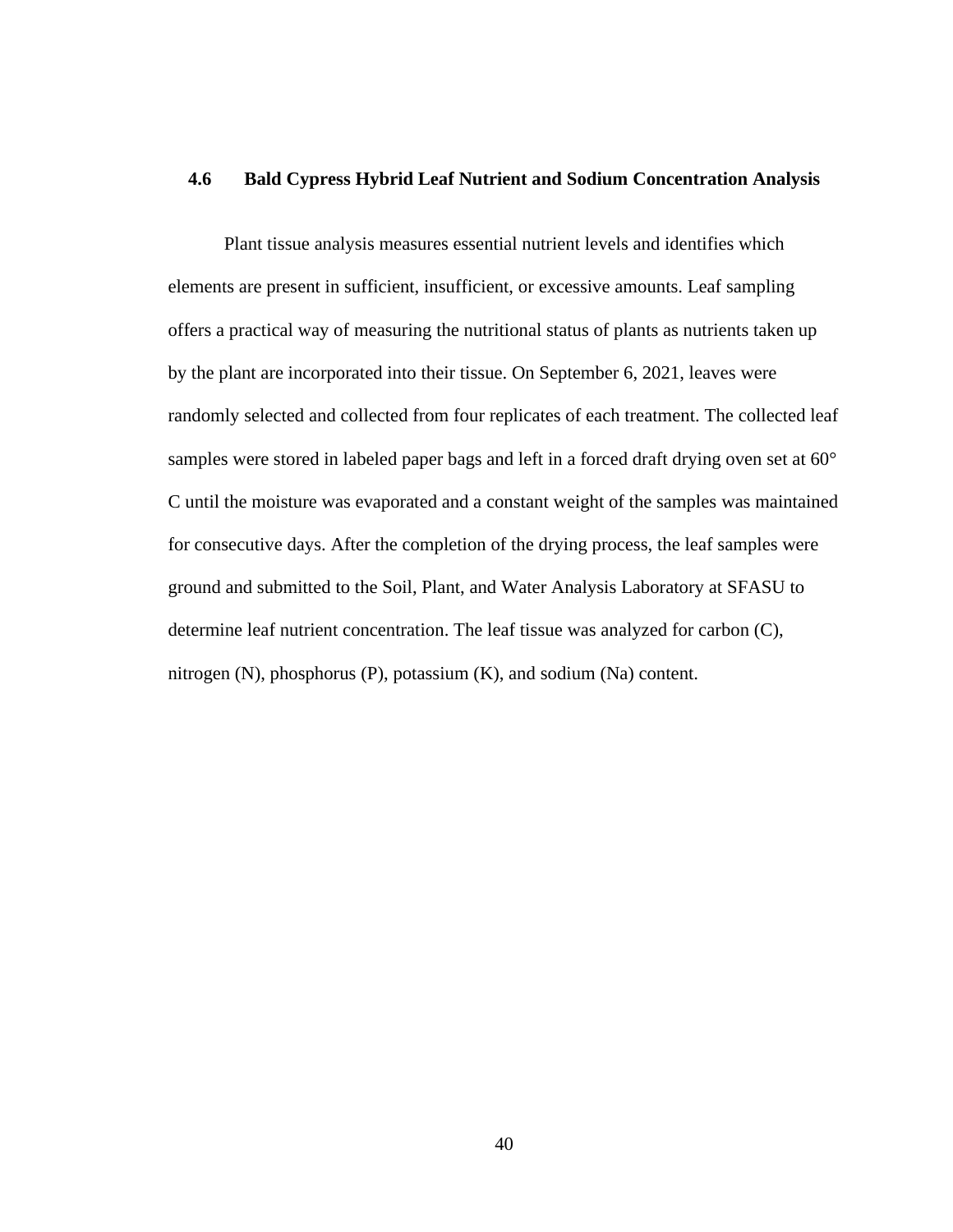# **4.7 Microbial Species Diversity with EcoPlate System**

Microbial species diversity is an essential measure of soil health and microbial population dynamics. The Biolog EcoPlate is considered a new assay that accelerates the classification of environmental samples by employing biological activities (Gryta et al., 2014). EcoPlates contain 31 of the most common carbon sources utilized by microorganisms: amines, amides, carbohydrates, carboxylic acid, ketonic acids, amino acids, and polymers. The EcoPlates contain water as a control, and each carbon source is replicated three times on each plate. When microorganisms utilize the carbon sources, the tetrazolium reporter dye reacts to form a noticeable purple color (Sofo and Ricciuti, 2019). The 96-well plates were used to analyze collected soil samples from each of the three bald cypress tree genotypes treated with either the control, fertilizer only, mycorrhizae only, or mycorrhizae with fertilizer.

Soil samples were collected from each research plot at the study site on July 17, 2021. After removing the top layer of dry leaves, soil samples were collected from mineral soils using an auger to the depth of 20 cm. Collected soil samples were stored in a Ziplock bag and transported to SFASU where they were stored at 4°C until they could be analyzed. Each soil sample was passed through a of 2-millimeter mesh sieve to remove debris from the soil. The soil was serially diluted with a sterile phosphate buffer saline (PBS) solution to  $10^{-3}$ . Once diluted, 100  $\mu$ L of the PBS buffer/soil mix were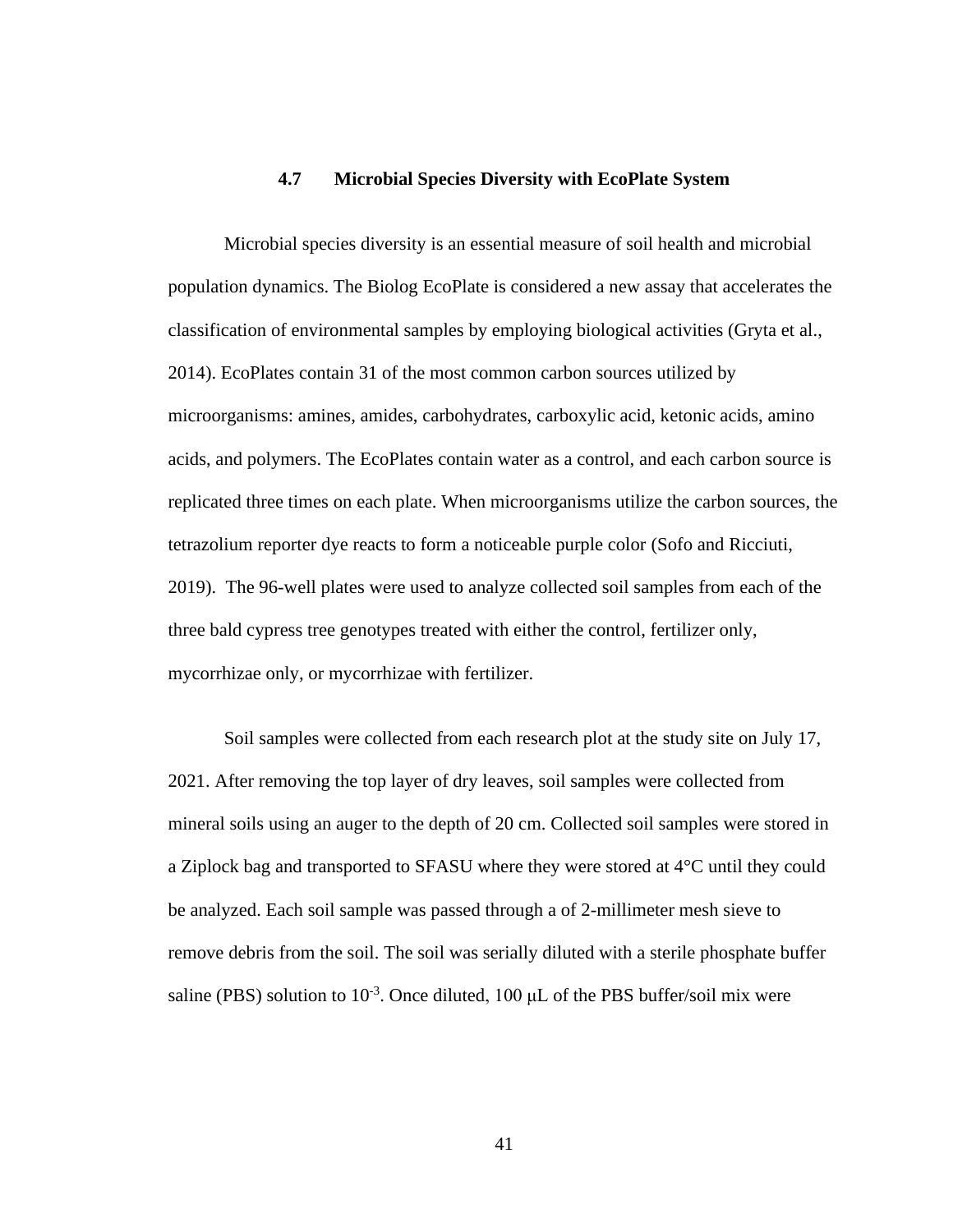added to each well of a 96-well EcoPlate. The inoculated plates were then incubated at 24 °C for 48 hr.

Carbon utilization by microorganisms in the soil was determined by spectrophotometric analysis using an Ultraviolet Spectrometer. The microplate reader was set to read absorbance at a wavelength of 590 nm. A positive well for carbon utilization was indicated by absorbance of 0.51 or greater.

Functional diversity was calculated as follows:

% Functional Diversity =  $100$   $*$ Number of positive (purple/pink) carbon source wells Total number of carbon source wells (31)

Functional diversity ranges from 0 (low diversity) to 100% (high diversity).

#### **4.8 Soil Respiration**

Soil respiration is a measure of  $CO<sub>2</sub>$  evolution from soil. Soil carbon dioxide  $(CO<sub>2</sub>)$  level is an important indicator of soil health as it reflects levels of plant litter, decomposition of soil organic matter as well as the soil microbial community's metabolic activity (EGM-5 PP Systems 2018). In this study, soil  $CO<sub>2</sub>$  levels were measured using a model EGM-5 portable  $CO<sub>2</sub>$  gas analyzer. The EGM-5 provides rapid and accurate measurements of  $CO<sub>2</sub>$  levels in the soil. For each plot, a sample area was randomly selected approximately 50 cm from each tree trunk. This area was cleaned of leaf litter that the soil surface was exposed. Before each measurement was made the respirometer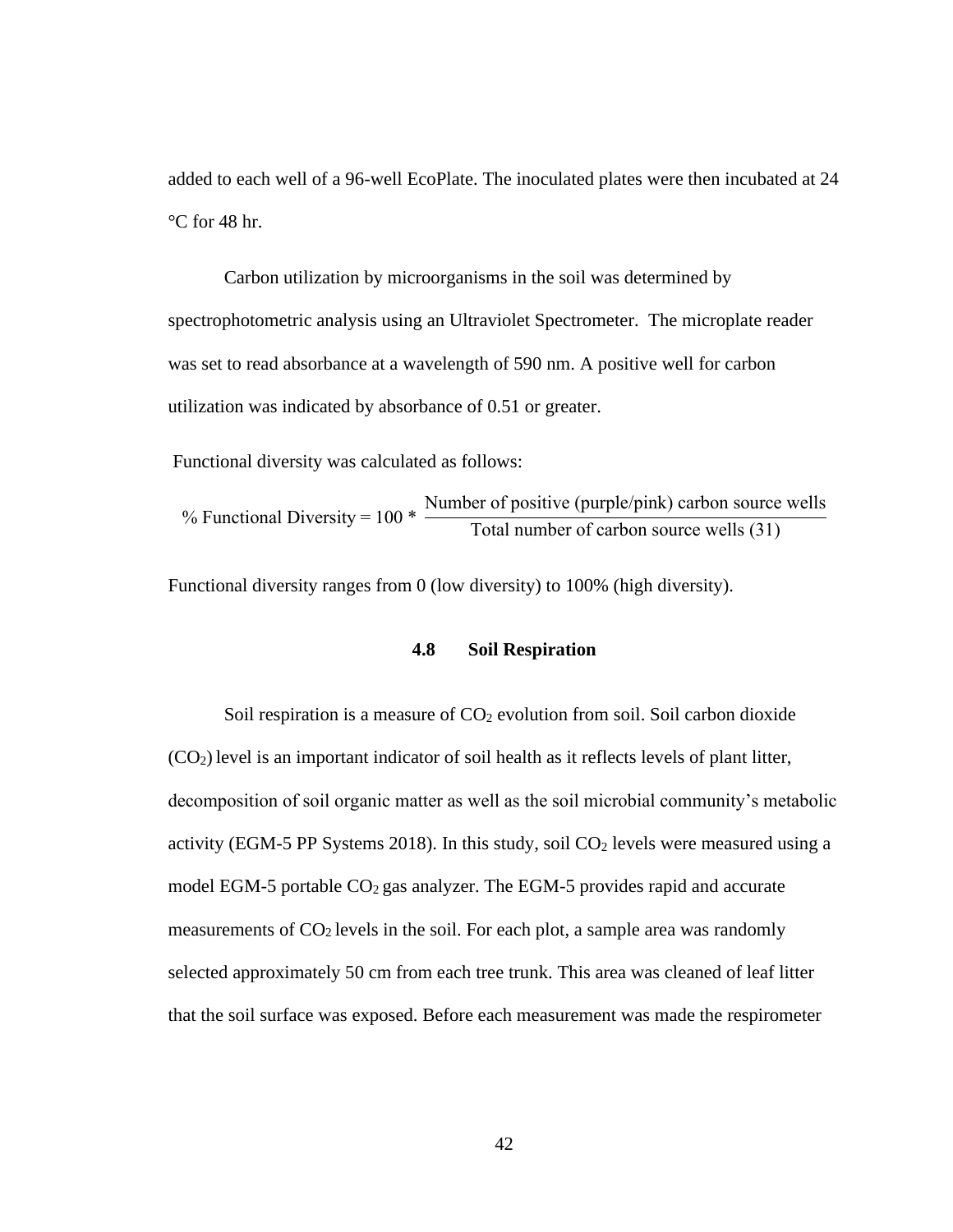chamber was equilibrated with the surrounding atmosphere. The chamber and the unit were placed on top of the soil and recording mode was turned on. The total change in concentration of  $CO<sub>2</sub>$  in the air drawn into the sampler from the soil was measured for 60 seconds to determine the amount of  $CO<sub>2</sub>$  evolved.

# **4.9 Statistical Analysis**

This study aimed to determine if there were significant differences between bald cypress hybrid stem height, stem diameter at breast height, and leaf nutrient levels due to mycorrhizal inoculation. Additionally, the study compared soil microbial quantity and  $CO<sub>2</sub>$  level with and without mycorrhizal treatment. The Shapiro–Wilk test was used to evaluate the normality of data by examining the correlation between the observed data collected and the corresponding normal scores (Ghasemi & Zahediasl, 2012). If the pvalue reported by the Shapiro-Wilk test is higher than 0.05, then the data is normally distributed.

A one-way Analysis of Variance (ANOVA) test was used to statistically examine differences among treatments if the data followed a normal distribution with a significance level of 0.05. If the data did not follow a normal distribution, the Kruskal-Wallis test was used with a significance level of 0.05. Microsoft Excel was used to perform the statistical analyses.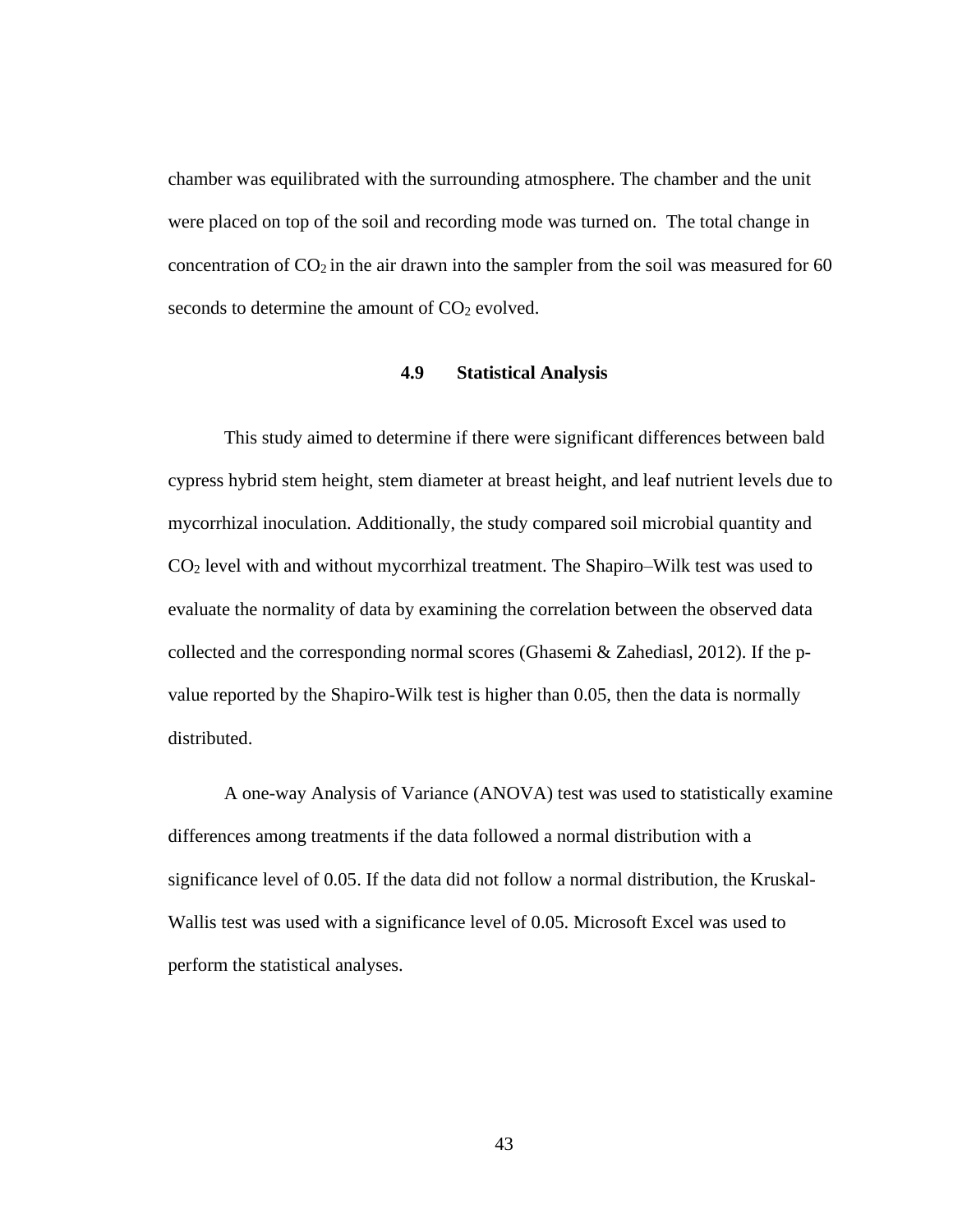# **5. RESULTS AND DISCUSSION**

# **5.1 The Effect of Treatments on Tree Height and Diameter**

#### **5.1.1 Genotype 405**

The control treatment had a mean tree height of 398.2 cm while trees treated with fertilizer alone (FERT) had a mean height of 397.7 cm. The trees treated with mycorrhizae (MYCO) showed a mean tree height of 390.1 cm, while a mean height of 387.6 cm was attained with the treatment involving the combination of mycorrhizae and fertilizer (MYCO/FERT) (Figure 2).

The untreated trees had a mean DBH of 82.8 mm. Treatment with fertilizer alone had a mean DBH of 94.6 mm, while mycorrhizae inoculation resulted in the mean DBH was observed of 87.3 mm. However, a combined treatment of mycorrhizae and fertilizer reached the mean DBH of 100.3 mm (Figure 2).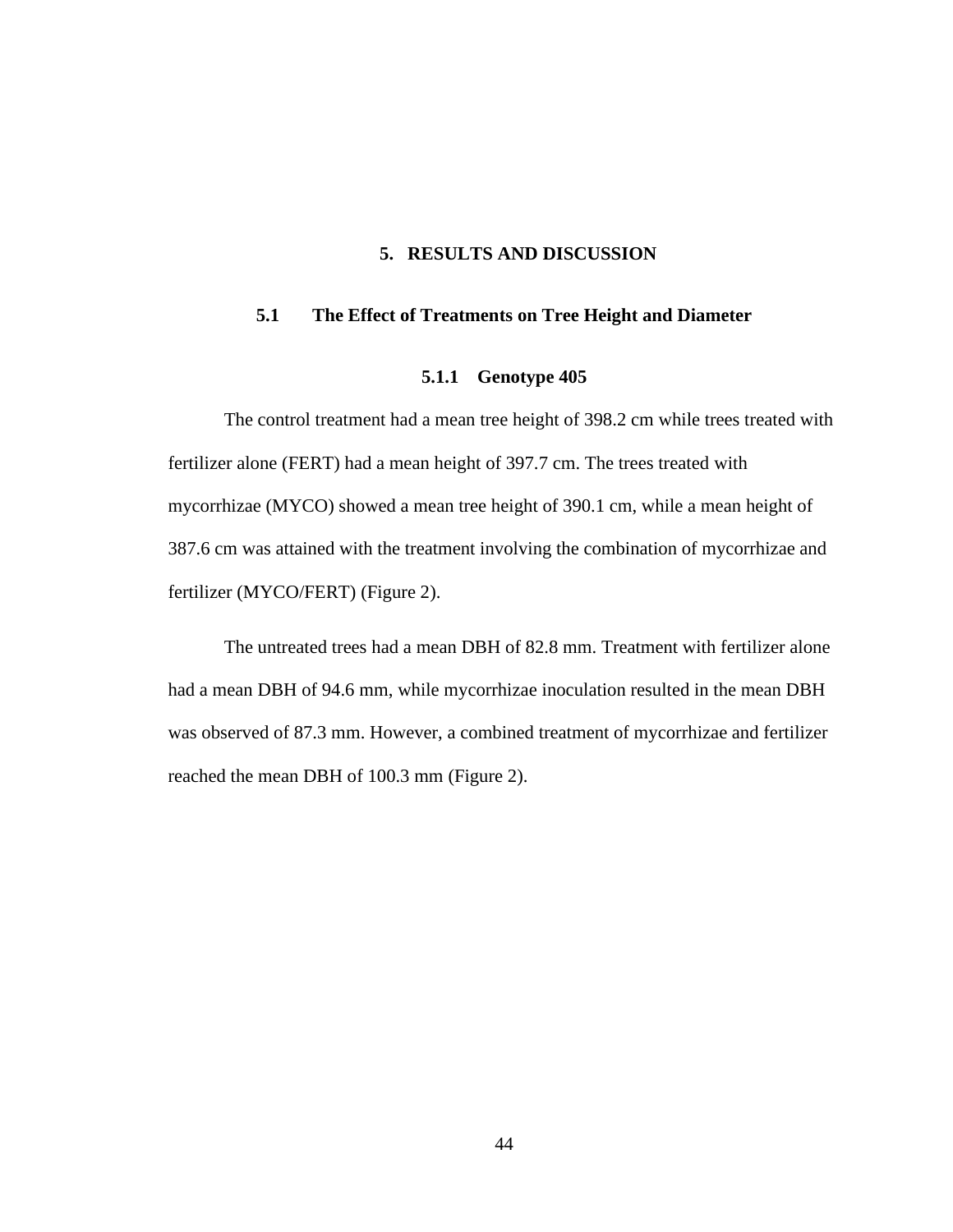

**Figure 2.** The effect of mycorrhizal inoculation and fertilization on tree height (A) and Diameter at Breast Height (DBH) (B), respectively, of *Taxodium distichum* var *distichum* and *Taxodium distichum* var *mexicanum* "Genotype 405" cross located in the Moody Gardens Property in Galveston, Texas.

**Key:** CONT: Control, FERT: Fertilizer treatment, MYCO: mycorrhizal inoculation, MYCO/FERT: mycorrhizal inoculation and fertilizer treatment.

**A**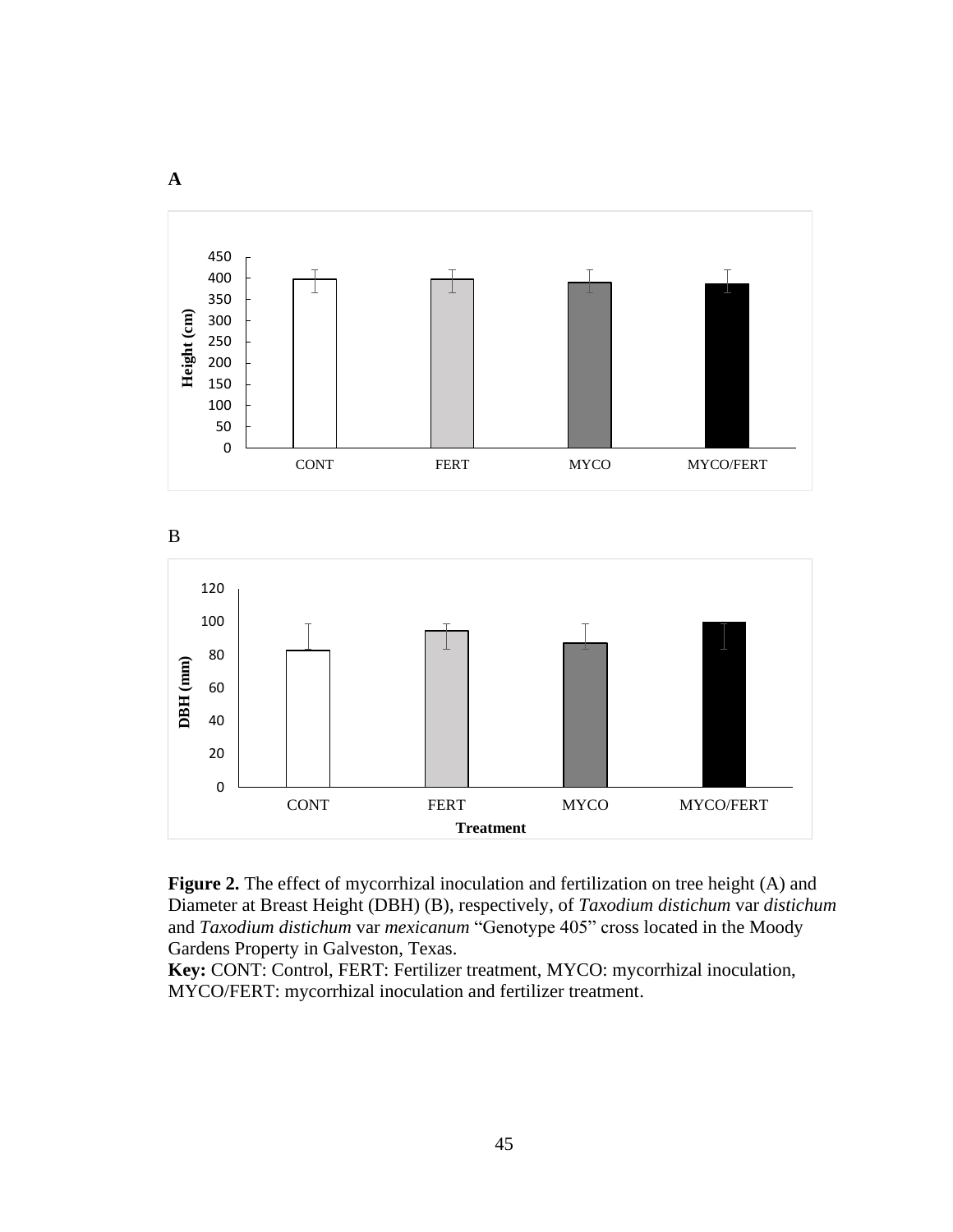### **5.1.2 Genotype 407**

The control treatment had a mean tree height of 382.91 cm. Trees were treated with fertilizer alone had a mean height of 368.3 cm. Trees treated with mycorrhizae showed a mean tree height of 370.84 cm, while a mean height of 396.88 cm was attained with the treatment involving the combination of mycorrhizae and fertilizer (Figure 3).

The untreated trees had a mean DBH of 96.70 mm. Trees treated with fertilizer alone had a mean DBH of 76.49 mm, while mycorrhizae inoculation resulted in a mean DBH of 78.61 mm. However, a combined treatment of mycorrhizae and fertilizer reached the mean DBH of 111.04 mm (Figure 3).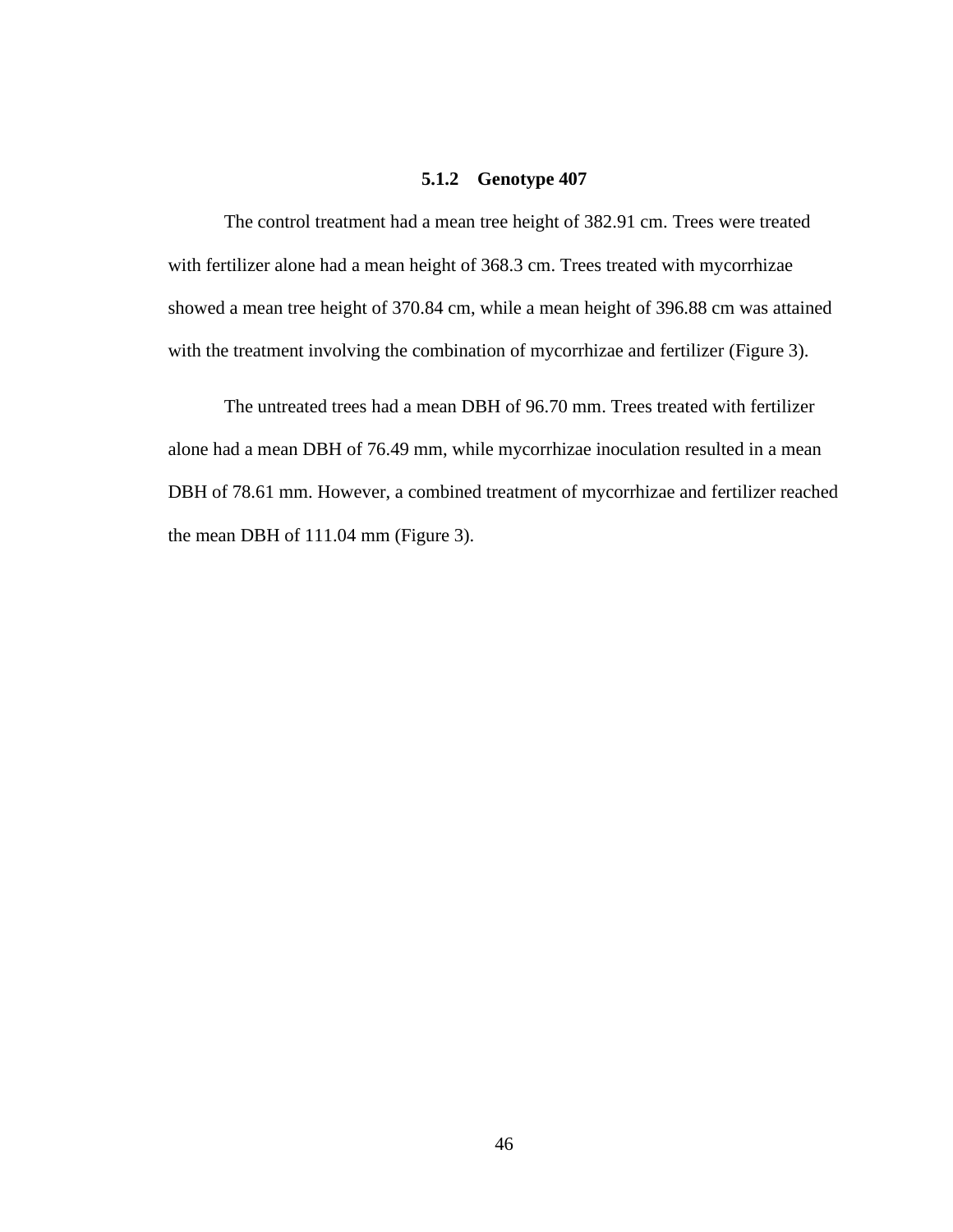



**Key:** CONT: Control, FERT: Fertilizer treatment, MYCO: mycorrhizal inoculation, MYCO/FERT: mycorrhizal inoculation and fertilizer treatment.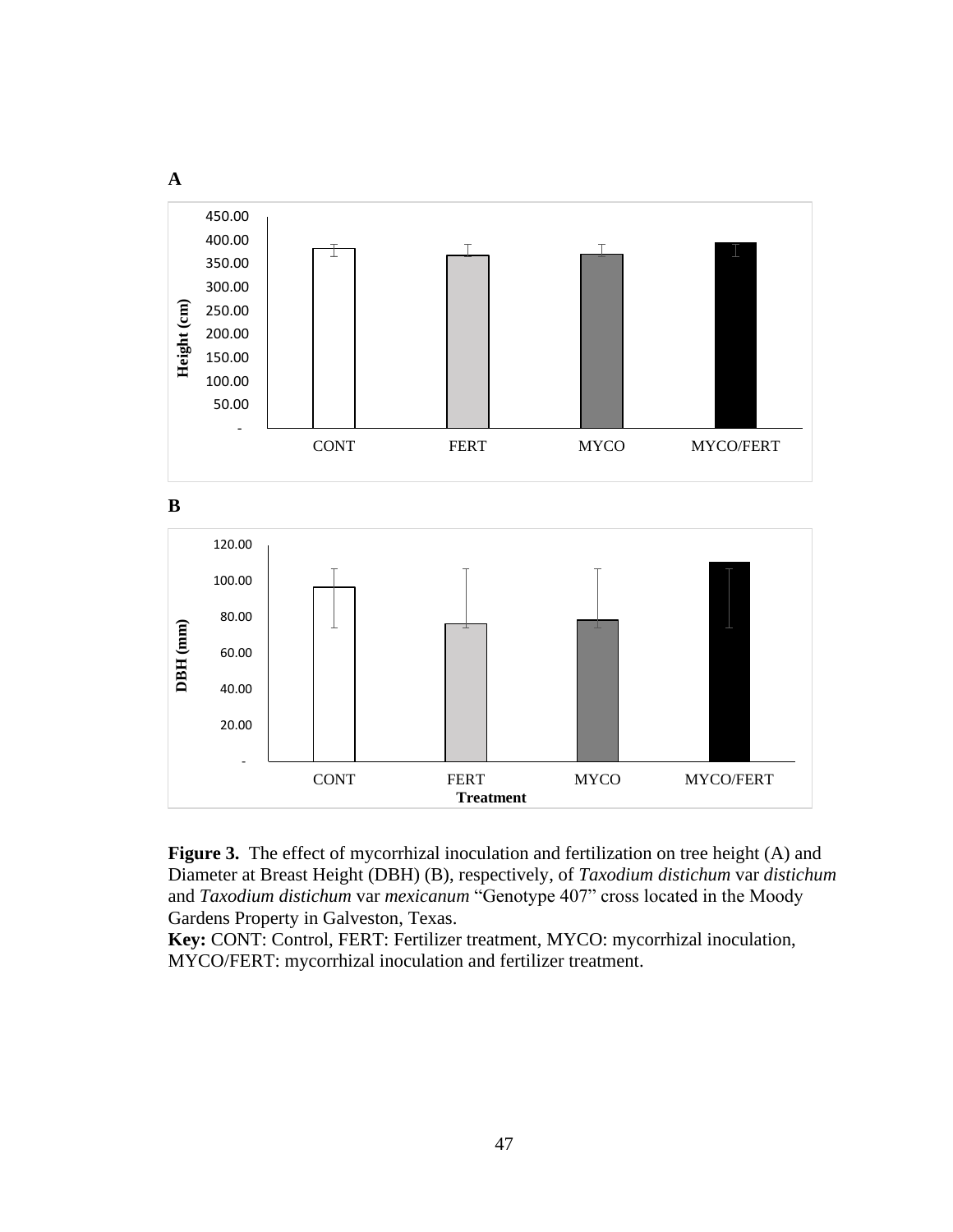### **5.1.3 Genotype 502**

The control treatment had a mean tree height of 398.27 cm. Trees treated with fertilizer alone had a mean height of 397.76 cm. Trees treated with mycorrhizae showed a mean tree height of 390.15 cm, while a mean height of 387.61 cm was attained with the treatment involving the combination of mycorrhizae and fertilizer (Figure 4).

The untreated trees had a mean DBH of 90 mm. Trees treated with fertilizer alone had a mean DBH of 82.94 mm, while mycorrhizae inoculation resulted in a mean DBH of 88.75 mm. However, a combined treatment of mycorrhizae and fertilizer resulted in a mean DBH of 92.40 mm (Figure 4). Overall, for all three genotypes of *taxodium distichum* species, there was no significant difference across the treatments on DBH and height measurement.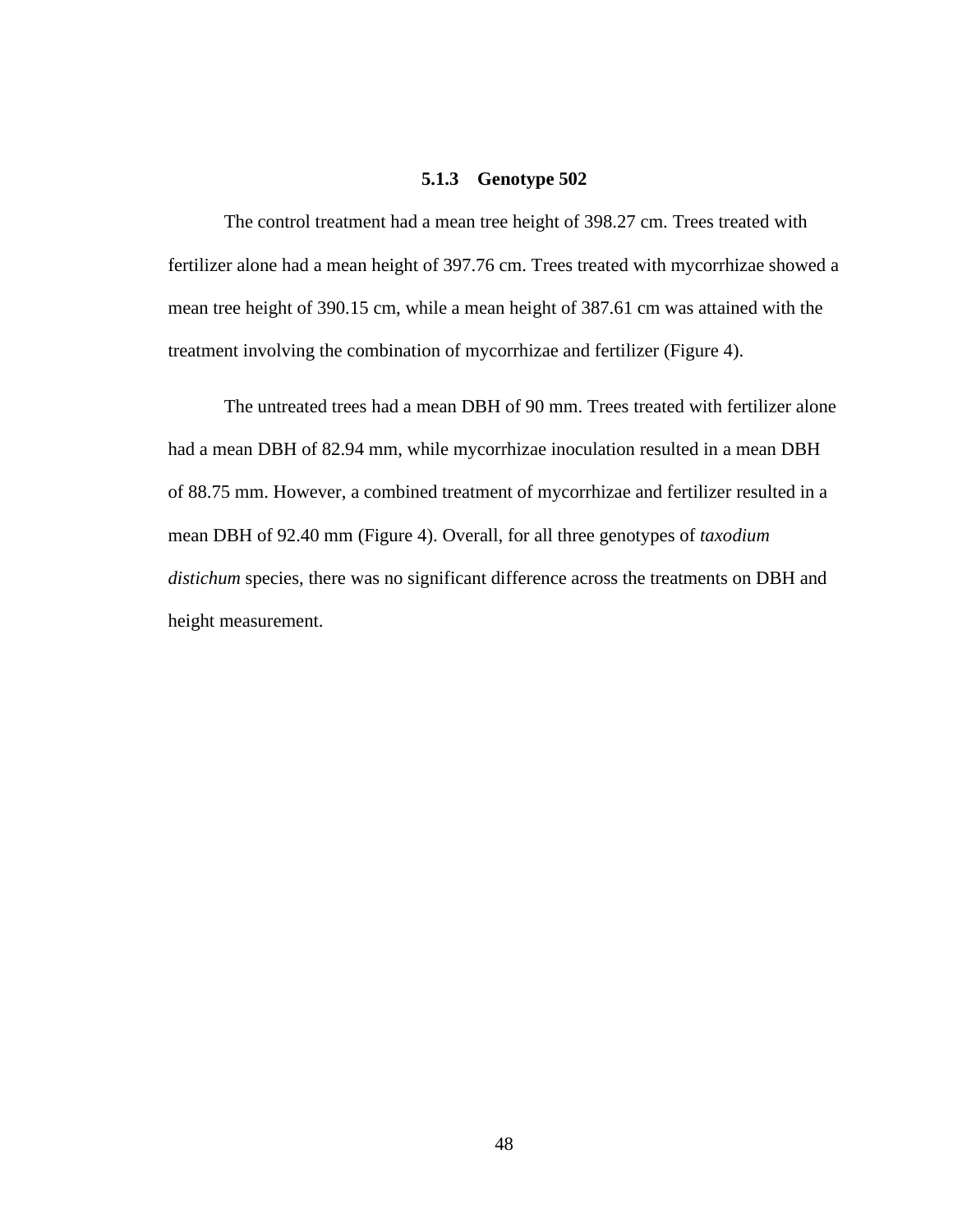



**Key:** CONT: Control, FERT: Fertilizer treatment, MYCO: mycorrhizal inoculation, MYCO/FERT: mycorrhizal inoculation and fertilizer treatment.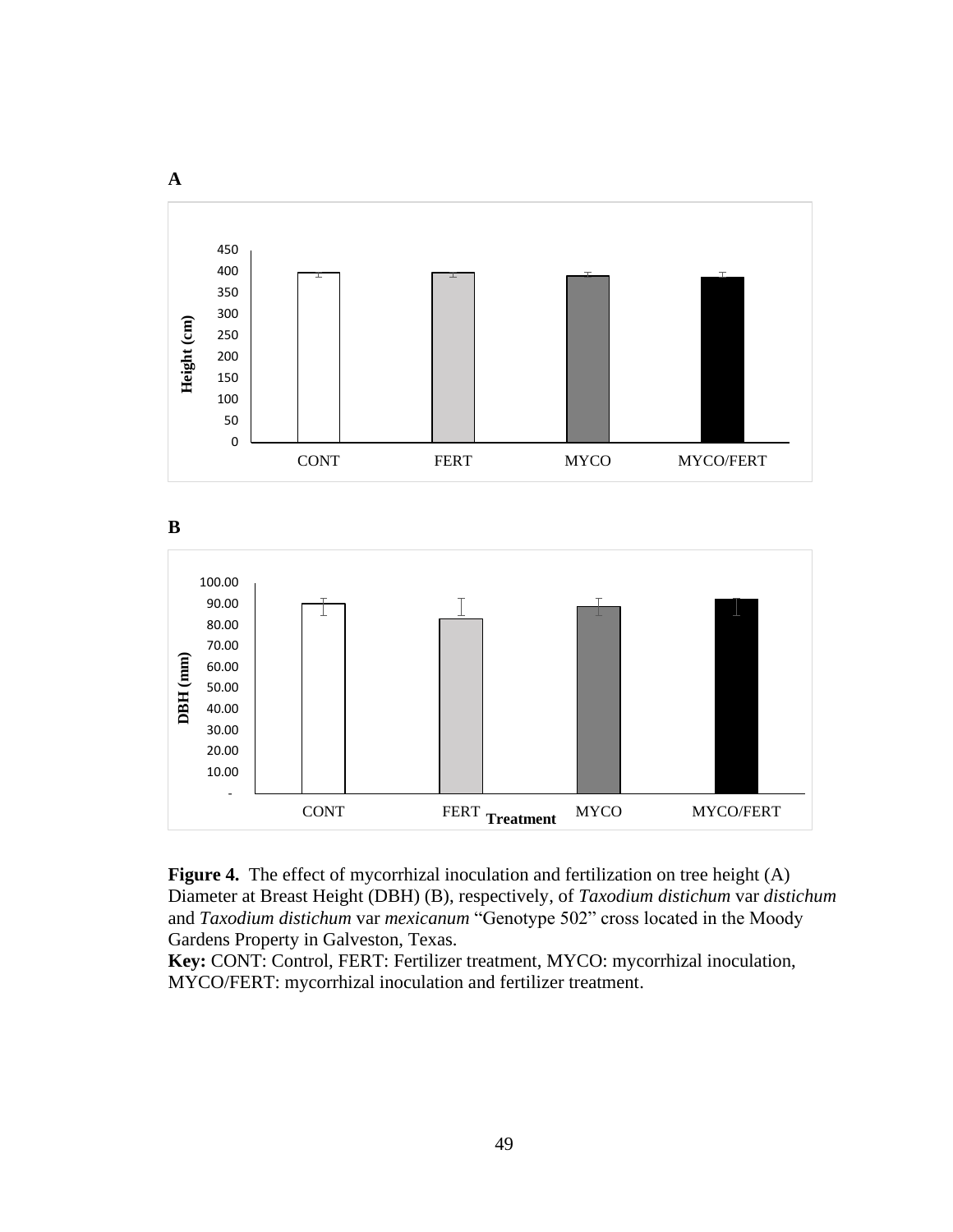# **5.1.4 Statistical Analyses of the Effect of Treatment on Height and Diameter Breast Height (DBH) of Genotypes 405, 407, and 502**

Tree heights of both genotype 405 and 502 species were not normally distributed. A Kruskal-Wallis test showed that the treatment means of tree height were not significantly different at a 0.05 level. For genotype 405, the Kruskal-Wallis summary statistic was  $X^2 = 2.77$ ,  $P = 0.43$  and for genotype 502 the summary statistic was  $X^2 =$  $1.46, P = 0.69.$ 

Because tree height for genotype 407 as well as DBH measurements for

genotypes 405, 407 and 502, were all normally distributed ANOVA tests were performed to determine the effect of treatment types on height and DBH. The ANOVA test showed that treatment means for these attributes were not significantly different at the 0.05 pvalue (Table 7).

**Table 7.** Summary of ANOVA performed on the mean tree height and Diameter at Breast height (DBH) of *Taxodium distichum* var *distichum* and *Taxodium distichum* var *mexicanum* Crosses, Genotype 405; 407 and 502. **Keys**: SS: sum of squares, df: degrees of freedom, MS: mean squares, F: F-statistic.

| Source of Variation   | Genotype | Measurement | SS       | df   | МS       |      | P-value |
|-----------------------|----------|-------------|----------|------|----------|------|---------|
| Between Groups        | 405      | DBH         | 715.23   | 3.00 | 238.41   | 1.20 | 0.35    |
| <b>Between Groups</b> | 407      | Height      | 2.054.84 | 3.00 | 684.95   | 0.65 | 0.60    |
| <b>Between Groups</b> | 407      | <b>DBH</b>  | 3.191.11 | 3.00 | 1.063.70 | 2.31 | 0.13    |
| <b>Between Groups</b> | 502      | <b>DBH</b>  | 243.31   | 3.00 | 81.10    | 1.60 | 0.23    |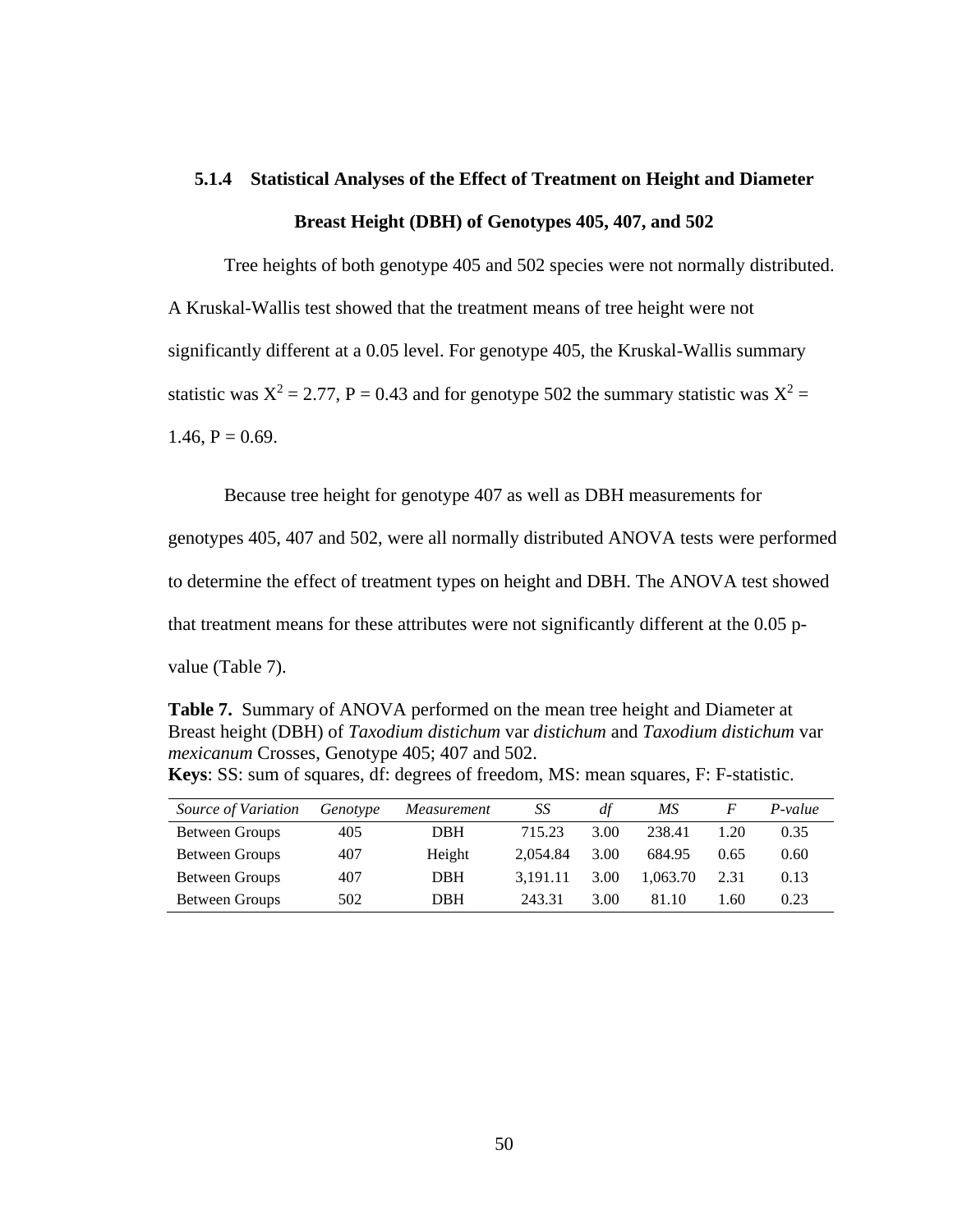# **5.1.5 Discussion on Height and Diameter at Breast Height (DBH) of** *Taxodium distichum* **var** *distichum* **and** *Taxodium distichum* **var** *mexicanum* **Crosses Genotype 405, 407, and 502**

This research did not support the hypothesis that mycorrhizal inoculation will improve plant growth and nutrient concentration and promote soil health. In contrast, these results suggest that application of mycorrhizal inoculum, fertilizer, or a combination of both on bald cypress trees did not affect plant growth, as measured by tree height and tree diameter at breast height.

One of the factors that may be responsible for no significant difference across the treatments may be due to the frequent fertilization with inorganic fertilizer which might have been washed or leached to other plots with other treatments by the action of rain. In the research carried out by Egerton-Warburton and Allen (2000); Egerton-Warburton *et al*. (2001); Adesemoye *et* al. (2008) in managed agricultural systems, it was observed that high levels of inorganic fertilizers (especially nitrogen and potassium) reduced mycorrhizal colonization of plant roots that would naturally form mycorrhizal associations when lower available nutrients are present. Consequently, the inability of plants to form mycorrhizal associations with AMF can lead to a decrease in plant canopy biomass and productivity (Koide, 1985).

Research by others has shown a symbiotic relationship between mycorrhizae and other varieties of plants. For example, it has been shown that colonization by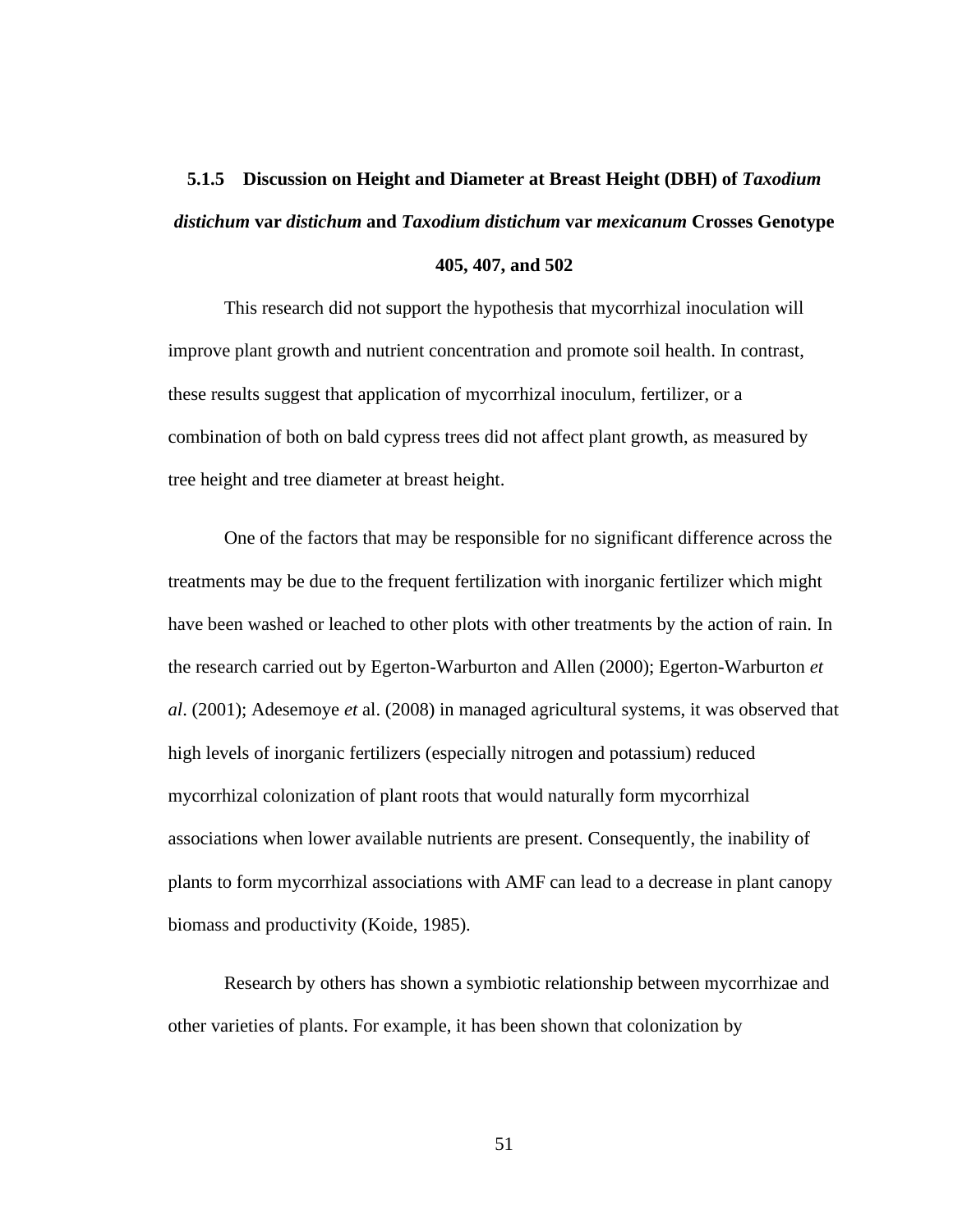mycorrhizae has improved root lengths, surface area, and plant biomass for plant species such as *Trigonella foenum-graceum* and *Ehphedra aphylla* (Klinsukon et al., 2021; Kong et al., 2020; Shi-Chu et al., 2019). The results of this study, however, indicate that the bald cypress genotype tested did not significantly benefit from the application of commercial mycorrhizal inoculation. There can be several reasons for this observation, beginning with the potentially unexamined presence of native mycorrhizae in the soil where the experiments were carried out. Rittenberry et al., (2017), reported the presence of indigenous mycorrhizae in soils on Galveston Island. This could be the result of the need for plant survival, causing both plant and mycorrhizae to form an alliance in the form of symbiosis in order to withstand and survive the harsh environmental condition. On the other hand, any additional inoculation of the soil with mycorrhizae would therefore be redundant, generating no measurable difference in plant parameters.

One other potentially significant reason for the results of this study could be the commercial source of mycorrhizae. Hart et al. (2018), showed that growth and acclimatization of commercial mycorrhizae inoculants can be less vigorous than that of native species which can be due to the infrequent application or a mismatch with the soil environment. Furthermore, findings from this study may corroborate that of Chandrasekaran et al. (2014), who observed that not all AMF improve plant growth in saline soils equally well. As such, the commercial mycorrhizae used in this study may not be best suited to improve plant growth especially in salt affected soils.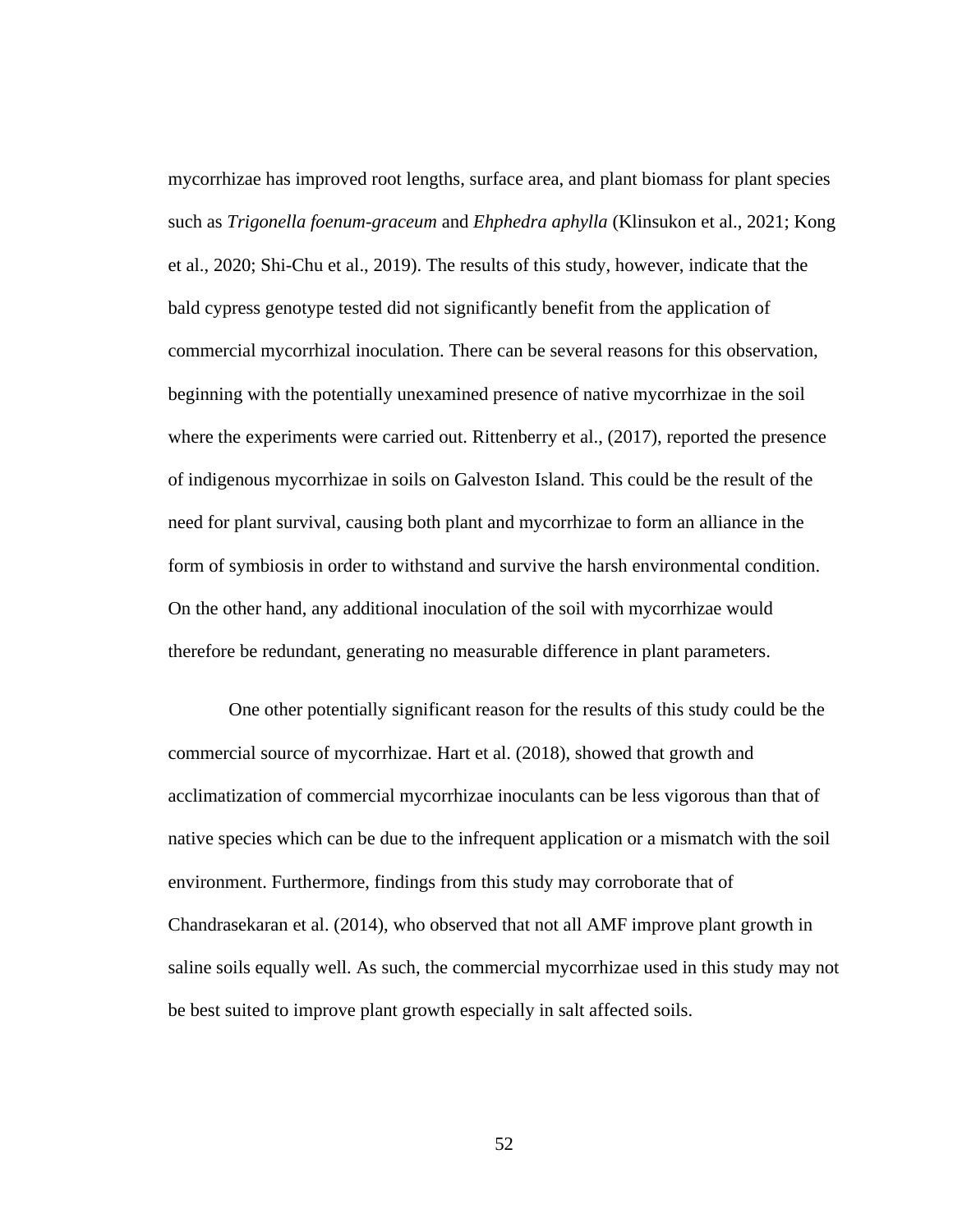Although consideration was made for the distance between the cypress trees, the one meter chosen may not have been enough to separate the trees and prevent them from influencing each other. It is not clear, however, that more distance between the trees would have improved the effects of the mycorrhizal inoculants, given the potential mismatch with the soil environment. In addition, short distances between the trees could cause treatments to migrate between control and treated trees in the field; rain or wind can also cause treatment spread between treated and control trees.

Previous studies have highlighted the lack of regulatory standards for commercially grown fungal inoculants, potentially impacting best manufacturing practices and the quality of the fungal inoculants (Hart et al., 2018). It is plausible to suggest, based on the findings of Hart *et al*. (2018) that sourcing of mycorrhizal inoculants is a crucial determinant of their applicability in improving the performance of plants. As a result, mitigating higher salinity levels in the soil for agricultural purposes might require a thorough examination of already native fungal flora. This would allow for a better selection of fungal species that would be more likely to ameliorate the soil conditions.

#### **5.2 The Effect of Treatments on Leaf Nutrient Analysis**

#### **5.2.1 Genotype 405**

The effect of each treatment on the leaf nutrient composition of genotype 405 was compared to that of the control (Table 8). The combined treatment of mycorrhizae and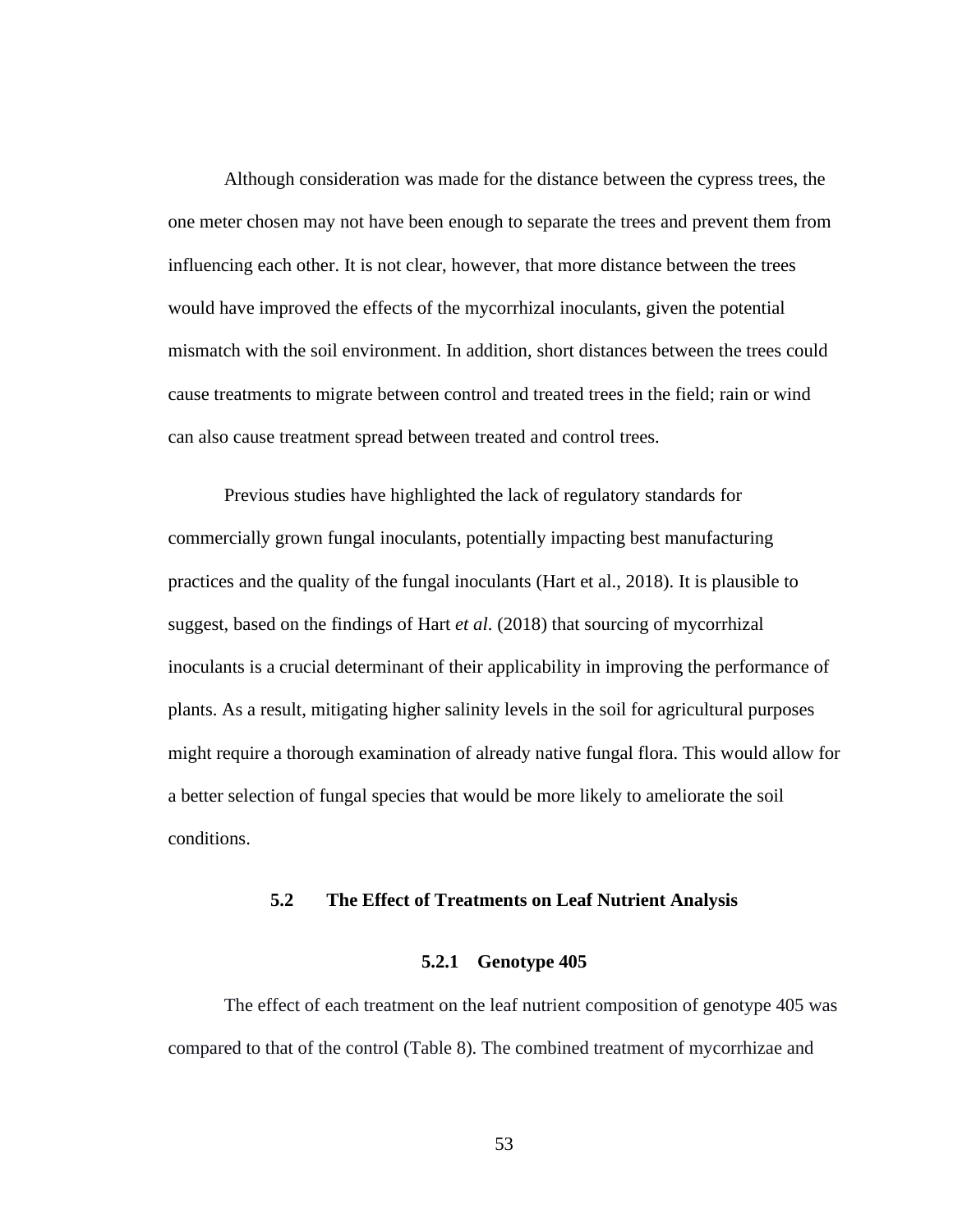fertilizer had the highest nitrogen concentration in the leaf (1350 mg/kg) while the control plant had the least nitrogen concentration (1210 mg/kg). The highest concentration of phosphorus was observed in the treatment with fertilizer (2268 mg/kg), while the least concentration was observed in the control (2082 mg/kg). Sodium concentration was highest in the treatment with mycorrhizae (3269 mg/kg) and least in the combined treatment of mycorrhizae and fertilizer (2165 mg/kg). For carbon, the highest concentration was observed in the control (4246 mg/kg) while the least was observed in the treatment with mycorrhizae (4117 mg/kg). Similarly, the concentration of potassium were found highest in the control (6190 mg/kg) and least in the treatment with mycorrhizae (5935 mg/kg). Overall, the highest concentration of nutrient was recorded for potassium with readings above 6000 mg/kg.

#### **5.2.2 Genotype 407**

The effect of each treatment on the leaf nutrient concentration was compared to that of the control for genotype 407 (Table 9). Treatment with mycorrhizae alone had the highest nitrogen concentration in the leaf (1263 mg/kg) while the control had the least nitrogen concentration (1171 mg/kg). The highest concentration of phosphorus was observed in the treatment with mycorrhizae alone (1860 mg/kg), while the least concentration was observed in the combined treatment of mycorrhizae and fertilizer (1688 mg/kg). Sodium concentration was highest in the control (4169 mg/kg) and least in the combined treatment of mycorrhizae and fertilizer (2735 mg/kg). For carbon, the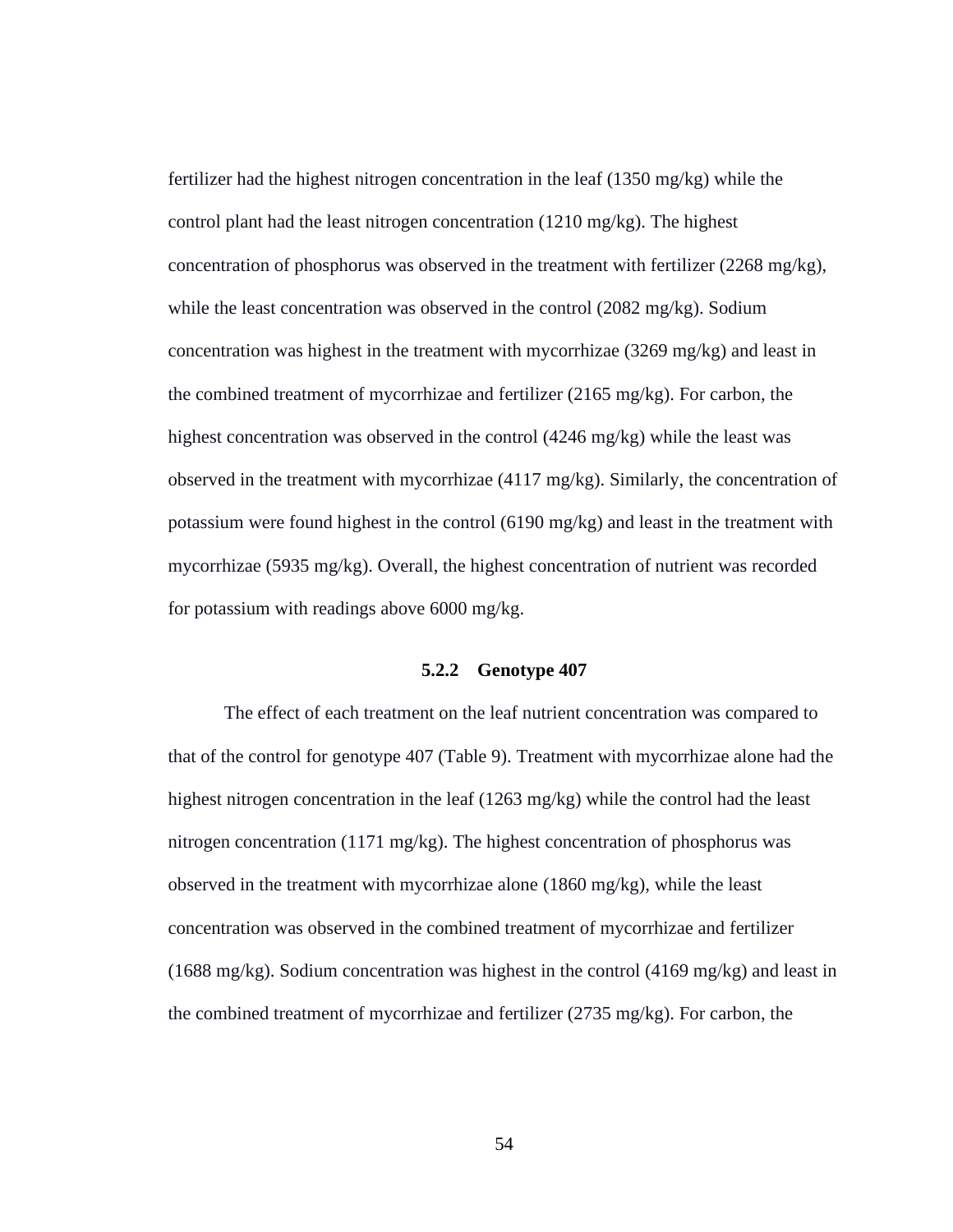highest concentration was observed in the combined treatment of mycorrhizae and fertilizer (4294 mg/kg) while the least was observed in the control (4221 mg/kg). The concentration of potassium was found highest in the treatment with mycorrhizae alone (7500 mg/kg) and least in the combined treatment of mycorrhizae and fertilizer (5728 mg/kg). Overall, the highest concentration of nutrient was recorded for potassium, with readings up to 7500 mg/kg while the least was observed for nitrogen, with readings of 1200 mg/kg and lower.

#### **5.2.3 Genotype 502**

The effect of each treatment on the leaf nutrient composition of genotype 502 was compared to that of the control (Table 10). Treatment with mycorrhizae alone had the highest nitrogen concentration in the leaf (1331 mg/kg) while treatment with fertilizer alone had the least nitrogen concentration (1142 mg/kg). The highest concentration of phosphorus was observed in the control (2041 mg/kg), while the least concentration was observed in the treatment with fertilizer alone (1766 mg/kg). Sodium concentration was highest in the control (6911 mg/kg) while the least concentration was observed in the treatment with mycorrhizae alone (4588 mg/kg). For carbon, the highest concentration was observed in the treatment with mycorrhizae alone  $(4242 \text{ mg/kg})$  while the least was observed in the treatment with fertilizer (4104 mg/kg). Similarly, concentrations of potassium were found highest in the treatment with mycorrhizae alone (7332 mg/kg) and least in the treatment with fertilizer alone (5903 mg/kg). Overall, the highest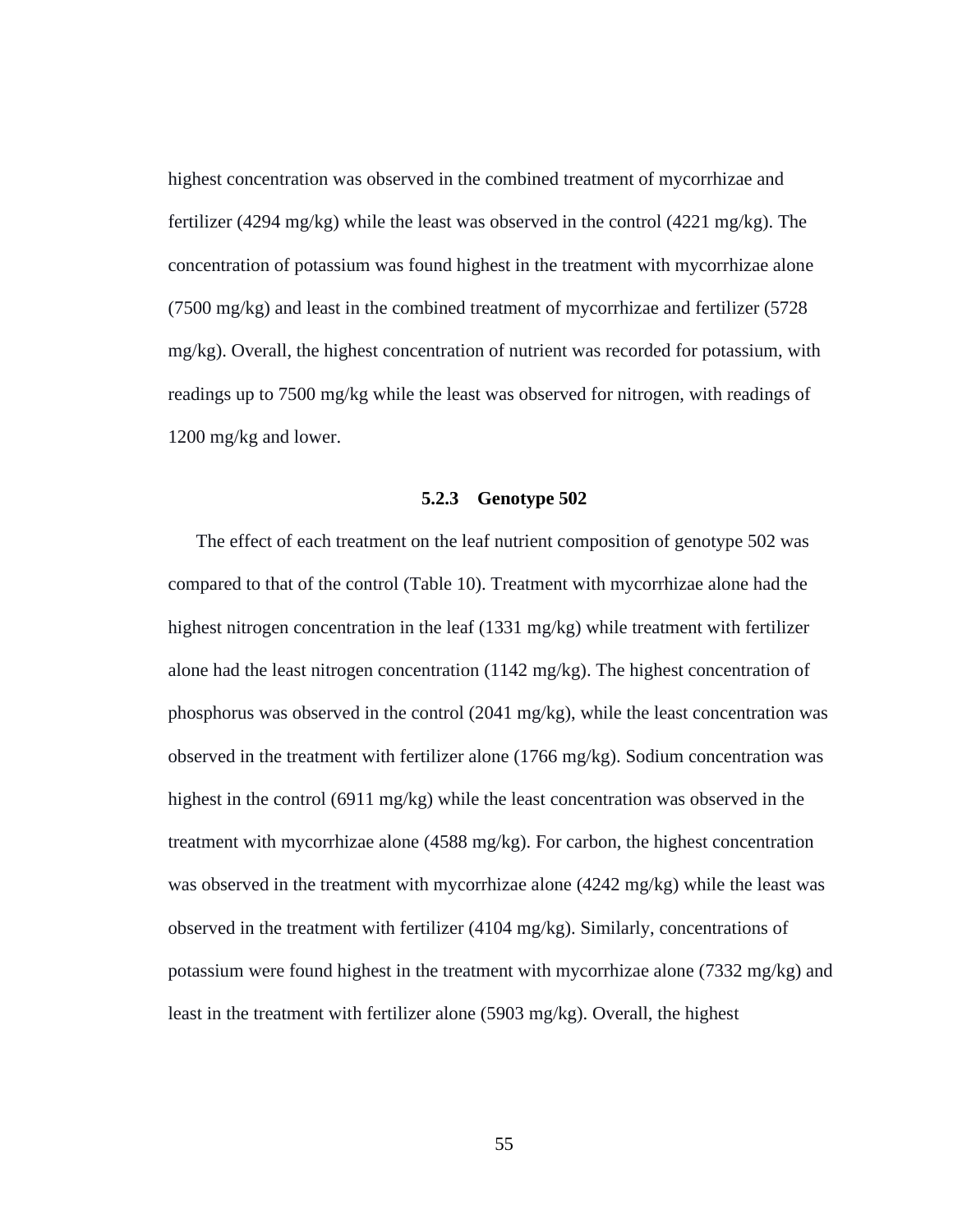concentration of nutrient was recorded for potassium with readings above 7300 mg/kg, and the least was observed for nitrogen.

# **5.2.4 Statistical Analyses of the Effect of Treatment on Leaf Nutrient Concentration of Genotypes 405, 407, and 502**

An ANOVA test showed that the treatments did not significantly affect the concentration of nutrients (N, P, K, Na, and C) in the leaves of genotype 405, genotype 407, and genotype 502 (Table 11, 12, 13) Similarly, no significant differences were observed on the effect of treatments on the concentration of nutrients in the leaves across the three taxodium genotypes when compared with the control treatment.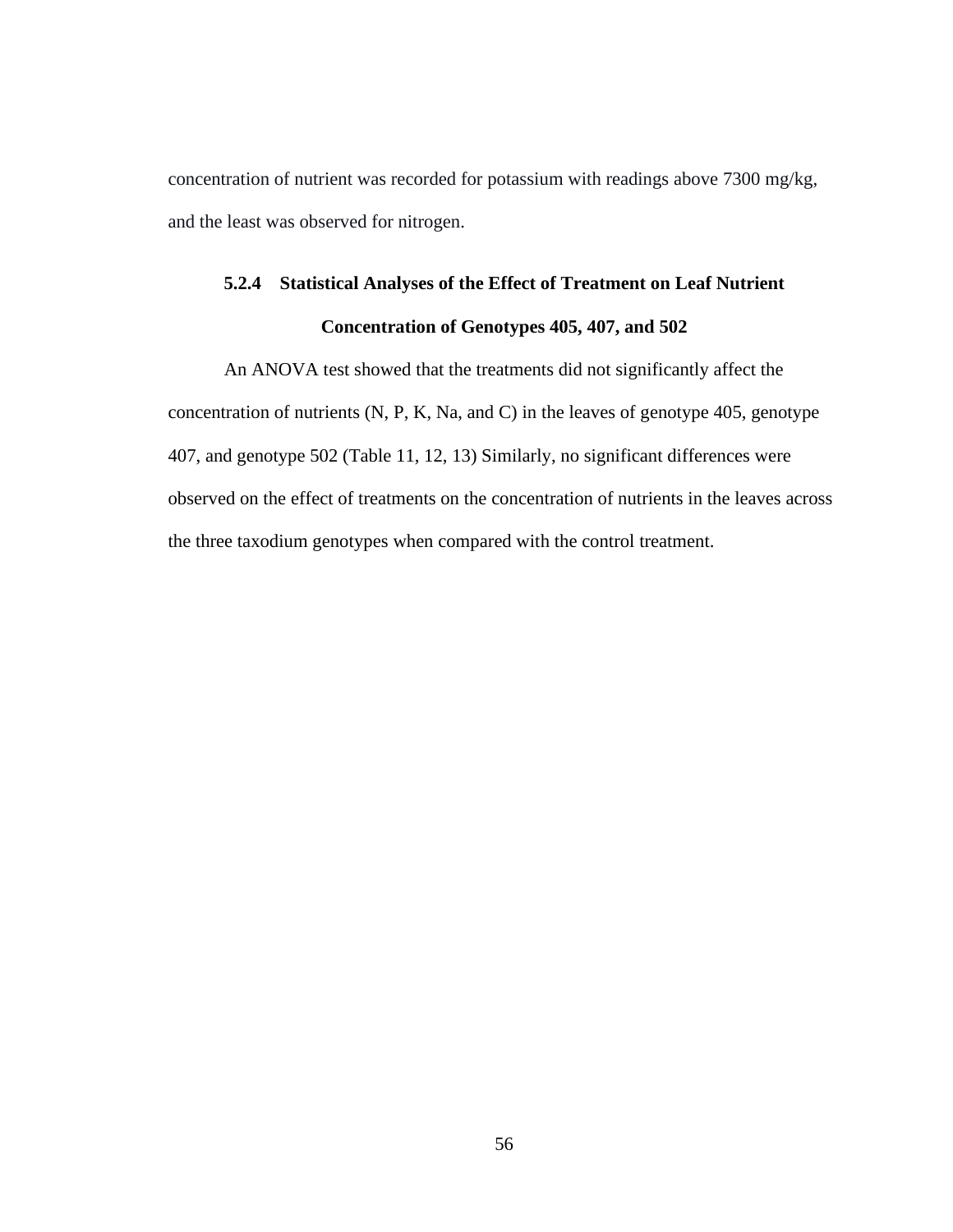**Table 8.** Effect of treatments on leaf nutrient concentration (mg/kg) on *Taxodium distichum* var *distichum* and *Taxodium distichum* var *mexicanum* crosses "genotype 405" located in the Moody Gardens Property in Galveston, Texas.

**Key:** CONT: Control, FERT: Fertilizer treatment, MYCO: mycorrhizal inoculation, MYCO/FERT: mycorrhizal inoculation and fertilizer treatment.

| <i>Treatments</i> | Nitrogen(N) | Phosphorus $(P)$ | Potassium (K) | Sodium (Na) | Carbon(C) |
|-------------------|-------------|------------------|---------------|-------------|-----------|
| <b>CONT</b>       | 1,210       | 2.082            | 6.190         | 2,338       | 4,246     |
| <b>FERT</b>       | 1.338       | 2,268            | 6,178         | 3,201       | 4,210     |
| <b>MYCO</b>       | 1.244       | 2,162            | 5,935         | 3,269       | 4,117     |
| MYCO/FERT         | 1.350       | 2,205            | 6,158         | 2,165       | 4.184     |

**Table 9.** Effect of Treatments on leaf nutrient concentration (mg/kg) on *Taxodium distichum* var *distichum* and *Taxodium distichum* var *mexicanum* crosses "genotype 407**" Key:** CONT: Control, FERT: Fertilizer treatment, MYCO: mycorrhizal inoculation, MYCO/FERT: mycorrhizal inoculation and fertilizer treatment.

| <i>Treatments</i> | Nitrogen(N) | Phosphorus $(P)$ | Potassium $(K)$ | Sodium (Na) | Carbon(C) |
|-------------------|-------------|------------------|-----------------|-------------|-----------|
| <b>CONT</b>       | 1.171       | 1.753            | 6.143           | 4.169       | 4,221     |
| <b>FERT</b>       | 1.210       | 1.816            | 6,335           | 3,571       | 4,258     |
| <b>MYCO</b>       | 1.263       | 1.860            | 7.500           | 2,858       | 4.244     |
| MYCO/FERT         | 1.195       | 1,688            | 5,728           | 2,735       | 4.294     |

**Table 10.** Effect of Treatments on leaf nutrient concentration (mg/kg) on *Taxodium distichum* var *distichum* and *Taxodium distichum* var *mexicanum* crosses "genotype 502" located in the Moody Gardens Property in Galveston, Texas.

**Key:** CONT: Control, FERT: Fertilizer treatment, MYCO: mycorrhizal inoculation, MYCO/FERT: mycorrhizal inoculation and fertilizer treatment.

| <i>Treatments</i> | Nitrogen(N) | Phosphorus (P) | Potassium $(K)$ | Sodium (Na) | Carbon(C) |
|-------------------|-------------|----------------|-----------------|-------------|-----------|
| <b>CONT</b>       | 1.291       | 2.041          | 6,164           | 6,911       | 4,190     |
| <b>FERT</b>       | 1.142       | 1.766          | 5.903           | 5,932       | 4.104     |
| <b>MYCO</b>       | 1.331       | 1.934          | 7.332           | 4.588       | 4.242     |
| <b>MYCO/FERT</b>  | 1.258       | 2.017          | 6,388           | 6,367       | 4.166     |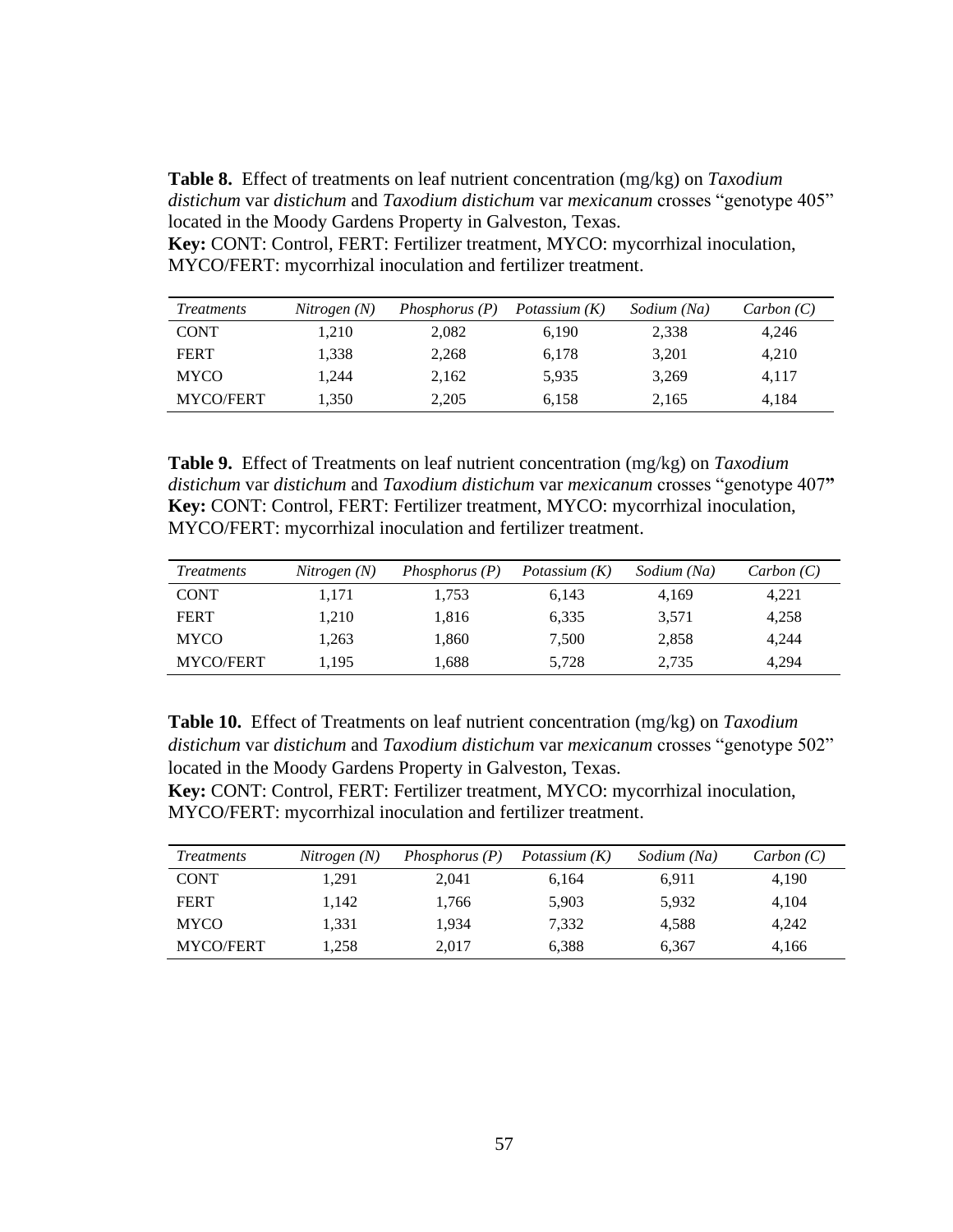**Table 11.** ANOVA for the mean Nutrient Analysis of *Taxodium distichum* var *distichum* and *Taxodium distichum* var *mexicanum* Crosses, genotype 405. **Keys**: SS: sum of squares, df: degrees of freedom, MS: mean squares, F: F-statistic.

| Source of<br>Variation | Genotype | <i>Nutrient</i> | SS             | Df | MS            | F    | P-value |
|------------------------|----------|-----------------|----------------|----|---------------|------|---------|
| Between Groups         | 405      | Nitrogen        | 3,490,032.06   | 3  | 1,163,344.02  | 4.02 | 0.06    |
| <b>Between Groups</b>  | 405      | Phosphorus      | 435,690.15     | 3  | 145.230.05    | 2.49 | 0.13    |
| Between Groups         | 405      | Potassium       | 1.620.138.38   | 3  | 540,046.13    | 3.21 | 0.08    |
| <b>Between Groups</b>  | 405      | Sodium          | 2,953,405.58   | 3  | 984.468.53    | 1.08 | 0.41    |
| <b>Between Groups</b>  | 405      | Carbon          | 267,926,427.42 | 3  | 89,308,809.14 | 1.23 | 0.36    |

**Table 12.** ANOVA for the mean Nutrient Analysis of *Taxodium distichum* var *distichum* and *Taxodium distichum* var *mexicanum* Crosses, genotype 407.

| Source of<br>Variation | Genotype | <i>Nutrient</i> | SS            | Df | MS            | F    | P-value |
|------------------------|----------|-----------------|---------------|----|---------------|------|---------|
| <b>Between Groups</b>  | 407      | Nitrogen        | 1,527,973.42  | 3  | 509,324.47    | 0.39 | 0.77    |
| <b>Between Groups</b>  | 407      | Phosphorus      | 726,489.34    | 3  | 242.163.11    | 7.88 | 0.06    |
| <b>Between Groups</b>  | 407      | Potassium       | 2,896,207.17  | 3  | 965,402.39    | 0.51 | 0.68    |
| <b>Between Groups</b>  | 407      | Sodium          | 3,708,570.92  | 3  | 1.236.190.31  | 0.75 | 0.55    |
| <b>Between Groups</b>  | 407      | Carbon          | 82,346,521.23 | 3  | 27.448.840.41 | 0.46 | 0.72    |

**Table 13.** ANOVA for the mean Nutrient Analysis of *Taxodium distichum* var *distichum* and *Taxodium distichum* var *mexicanum* Crosses, genotype 502

**Keys**: SS: sum of squares, df: degrees of freedom, MS: mean squares, F: F-statistic.

| Source of<br>Variation | Genotype | <i>Nutrient</i> | SS            | Df | МS           | F    | $P-value$ |
|------------------------|----------|-----------------|---------------|----|--------------|------|-----------|
| Between Groups         | 502      | Nitrogen        | 6,029,535.75  | 3  | 2,009,845.25 | 3.52 | 0.07      |
| Between Groups         | 502      | Phosphorus      | 103.446.81    | 3  | 34.482.27    | 0.98 | 0.45      |
| <b>Between Groups</b>  | 502      | Potassium       | 995.464.87    | 3  | 331,821.62   | 1.01 | 0.44      |
| Between Groups         | 502      | Sodium          | 8,856,696.92  | 3  | 2.952.232.31 | 1.75 | 0.23      |
| <b>Between Groups</b>  | 502      | Carbon          | 33,614,176.40 | 3  | .204.725.47  | 0.08 | 0.97      |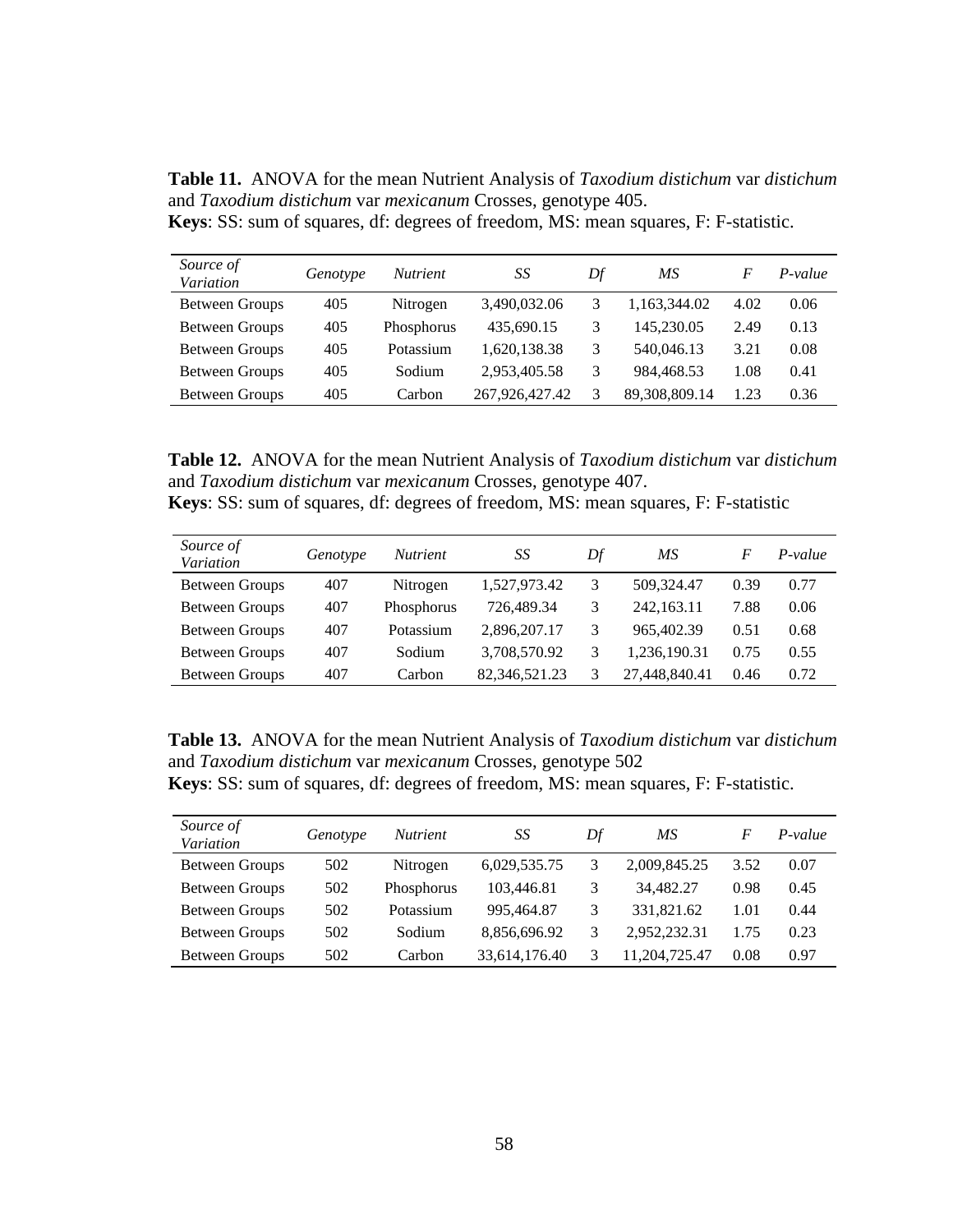# **5.2.5 Discussion on Nutrient Analysis of** *Taxodium distichum* **var** *distichum* **and**  *Taxodium distichum* **var** *mexicanum* **Crosses, Genotype 407**

Previous studies have shown that in addition to carbon dioxide and water essential for primary production through photosynthesis, plants require several inorganic mineral nutrients that must be taken up from the soil solution into roots and that partition appropriately within the plant (Stein et al., 2017). ANOVA of the results obtained from measuring the concentration of nutrients in the leaves of *Taxodium distichum* var *distichum* and *Taxodium distichum* var *mexicanum* crosses, genotypes 405, 407 and 502, showed that there was no statistically significant difference across the various treatments.

Although there was no significant difference between the treatments and control, there were some apparent trends. A result that could be attributed to salinity of the soil, which causes the uptake of sodium and potassium ions that are usually present in large amounts in salinized soils. The result agrees with Zhou et al. (2010) who observed sodium concentration in the leaves of *Taxodium* sp. to increase with increasing salt concentration in the soil. Also, a report by Pezeshki et al. (1988) suggested significant increase in Na, K, Ca, and Mg concentration of leaf tissue in *Taxodium distichum* when subjected to saltwater flooding relative to freshwater flooding.

Furthermore, the high concentration of carbon in three *Taxodium* genotypes suggests the capacity of conversion of atmospheric carbon dioxide load to organic carbon stored in plants and its ability to reduce carbon load from the atmosphere. Similarly,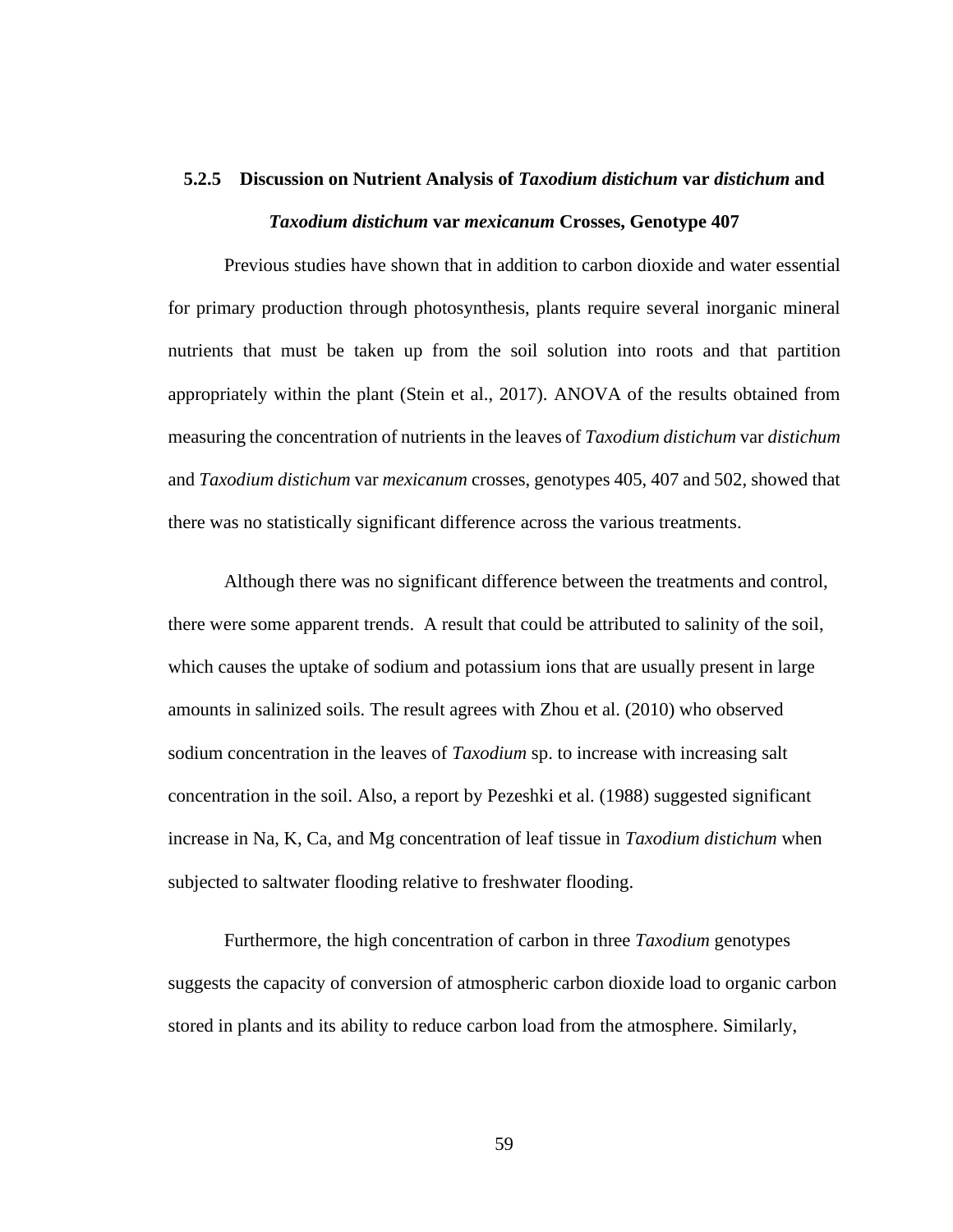Rodriguez et al. (2015) reported a higher concentration of carbon as compared to nitrogen in the leaf tissue of different plant species in Northern Mexico.

The low concentration of phosphorus observed across the three taxa may be attributed to the salinity of the soil. Wang et al. (1993) suggested that nutrient elements such as low soluble phosphorous (P) are limiting due to the high pH of the soil, which limits the mobilization of nutrient elements in the soil solution.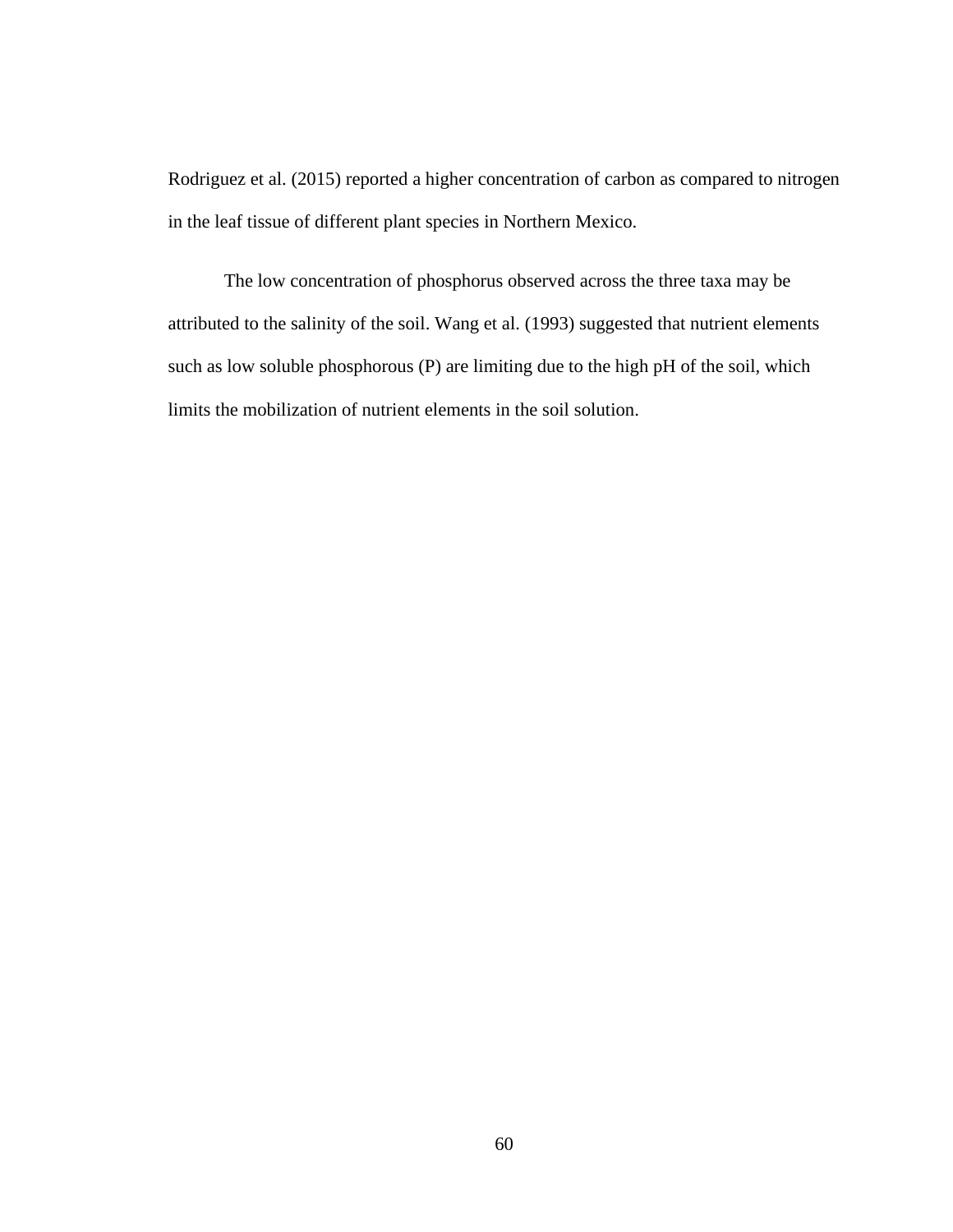## **5.3 Treatment Effect on Microbial Species Diversity with EcoPlate System**

#### **5.3.1 Genotype 405**

The effect of the different treatments (mycorrhizae, fertilizer, and a combination of both mycorrhizae and fertilizer) on the diversity and community of microorganisms colonizing the soil-root interface was compared. Average functional diversity of the microbial community within the soil ranged from 0.44 for plots treated with mycorrhizae alone to 0.50 for plots treated with both mycorrhizae and fertilizer together (Figure 5). This suggests that there is a diverse population of microbes utilizing various carbon sources but that not all carbon sources were utilized. This also suggests that the combined treatment of mycorrhizae and fertilizer did influence functional diversity positively.

#### **5.3.2 Genotype 407**

Average functional diversity of the microbial community within the soil ranged from 0.48 for plots with a combined treatment of both mycorrhizae and fertilizer to 0.54 for plots with no treatment (control) as shown in Figure 6. This suggests that there is a diverse population of microbes utilizing various carbon sources but that not all carbon sources are utilized, and that treatment did not have significant effect on the soil microbial community of genotype 407.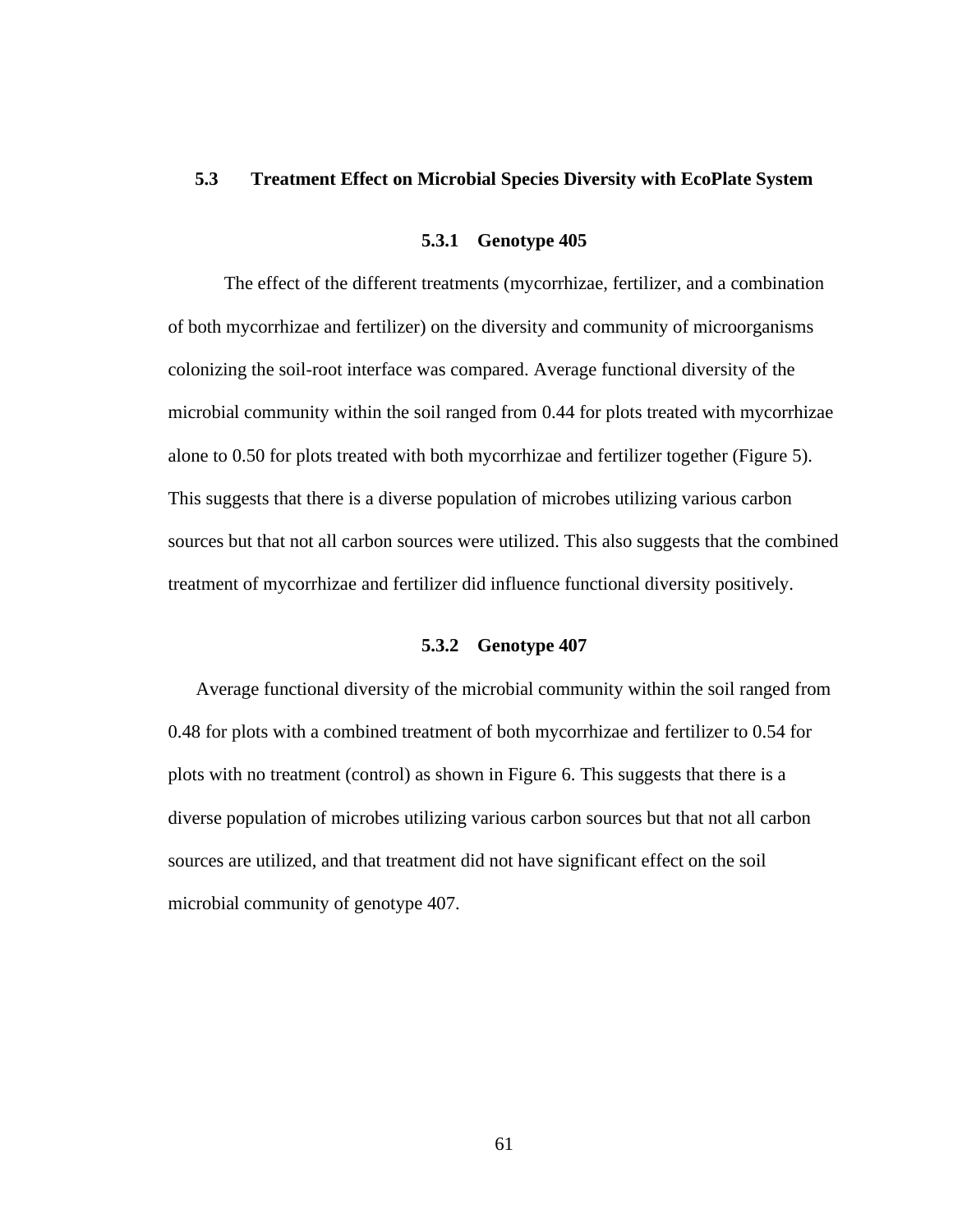

**Figure 5.** Effect of Treatments on the Functional Diversity of Microbial Community in Salt-affected Soil of *Taxodium distichum* var *distichum* and *Taxodium distichum* var *mexicanum* crosses "genotype 405" located in the Moody Gardens Property in Galveston, Texas.







**Key:** CONT: Control, FERT: Fertilizer treatment, MYCO: mycorrhizal inoculation, MYCO/FERT: mycorrhizal inoculation and fertilizer treatment.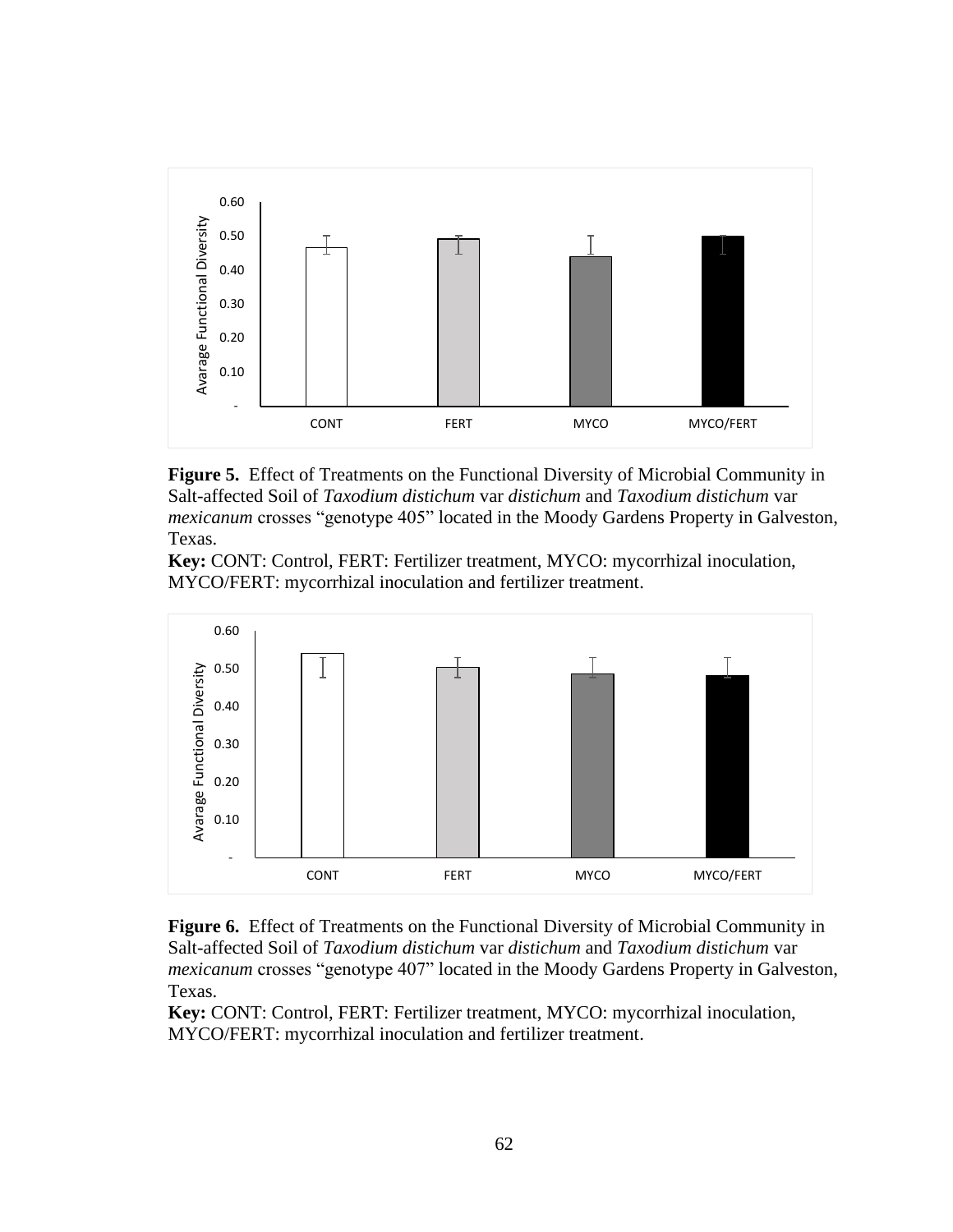## **5.3.3 Genotype 502**

Average functional diversity of the microbial community ranged from 0.49 for plots treated with mycorrhizae to 0.52 for plot with no treatment (control) as shown in Figure 7.

This suggest that there is a diverse population of microbes utilizing various carbon sources but that not all carbon sources were utilized, and that treatment had no significant effect on the soil microbial community of genotype 502.



**Figure 7.** Effect of Treatments on the Functional Diversity of Microbial Community in Salt-affected Soil of *Taxodium distichum* var *distichum* and *Taxodium distichum* var *mexicanum* crosses "genotype 502" located in the Moody Gardens Property in Galveston, Texas.

**Key:** CONT: Control, FERT: Fertilizer treatment, MYCO: mycorrhizal inoculation, MYCO/FERT: mycorrhizal inoculation and fertilizer treatment.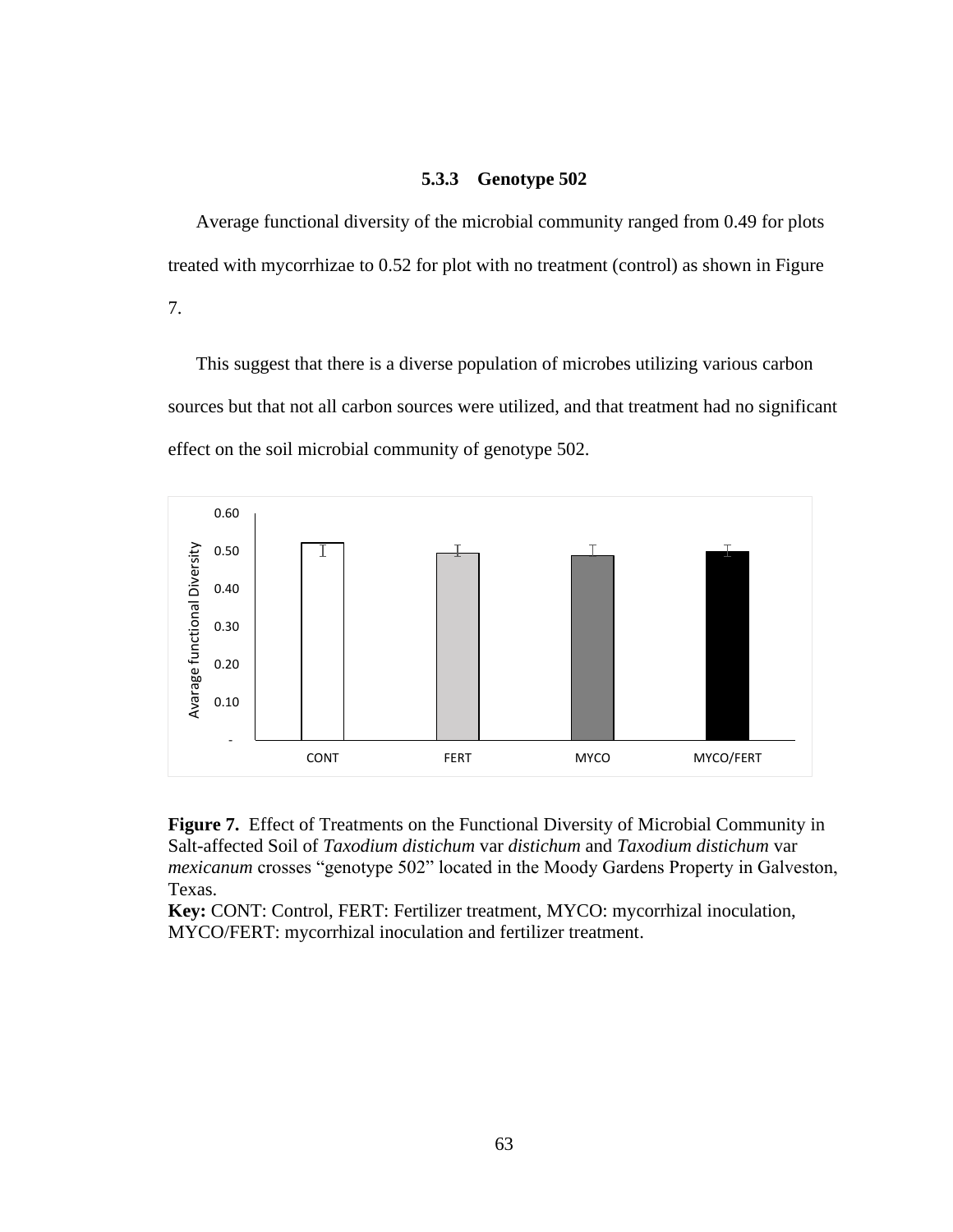## **5.3.4 Statistical Analyses of the Effect of Treatment on Microbial Community of**

## *Taxodium distichum* **var** *distichum* **and** *Taxodium distichum* **var** *mexicanum* **Crosses**

An ANOVA analysis in each of the treatments suggested that there was no

significant difference between the functional diversity observed for each treatment

applied to genotype 405 P-value =  $0.57$ , Genotype 407 P-value =  $0.7$  genotype 502 P-

value  $= 0.75$ .

**Table 14.** ANOVA for the Functional Diversity of Microbial Community of *Taxodium distichum* var *distichum* and *Taxodium distichum* var *mexicanum* Crosses, genotype 405; 407 and 502.

**Keys**: SS: sum of squares, df: degrees of freedom, MS: mean squares, F: F-statistic.

| Source of Variation | Genotype | SS   | df   | ΜS   |      | P-value |
|---------------------|----------|------|------|------|------|---------|
| Between Groups      | 405      | 0.01 | 3.00 | 0.00 | 0.71 | 0.57    |
| Between Groups      | 407      | 0.01 | 3.00 | 0.00 | 0.48 | 0.70    |
| Between Groups      | 502      | 0.00 | 3.00 | 0.00 | 0.40 | 0.75    |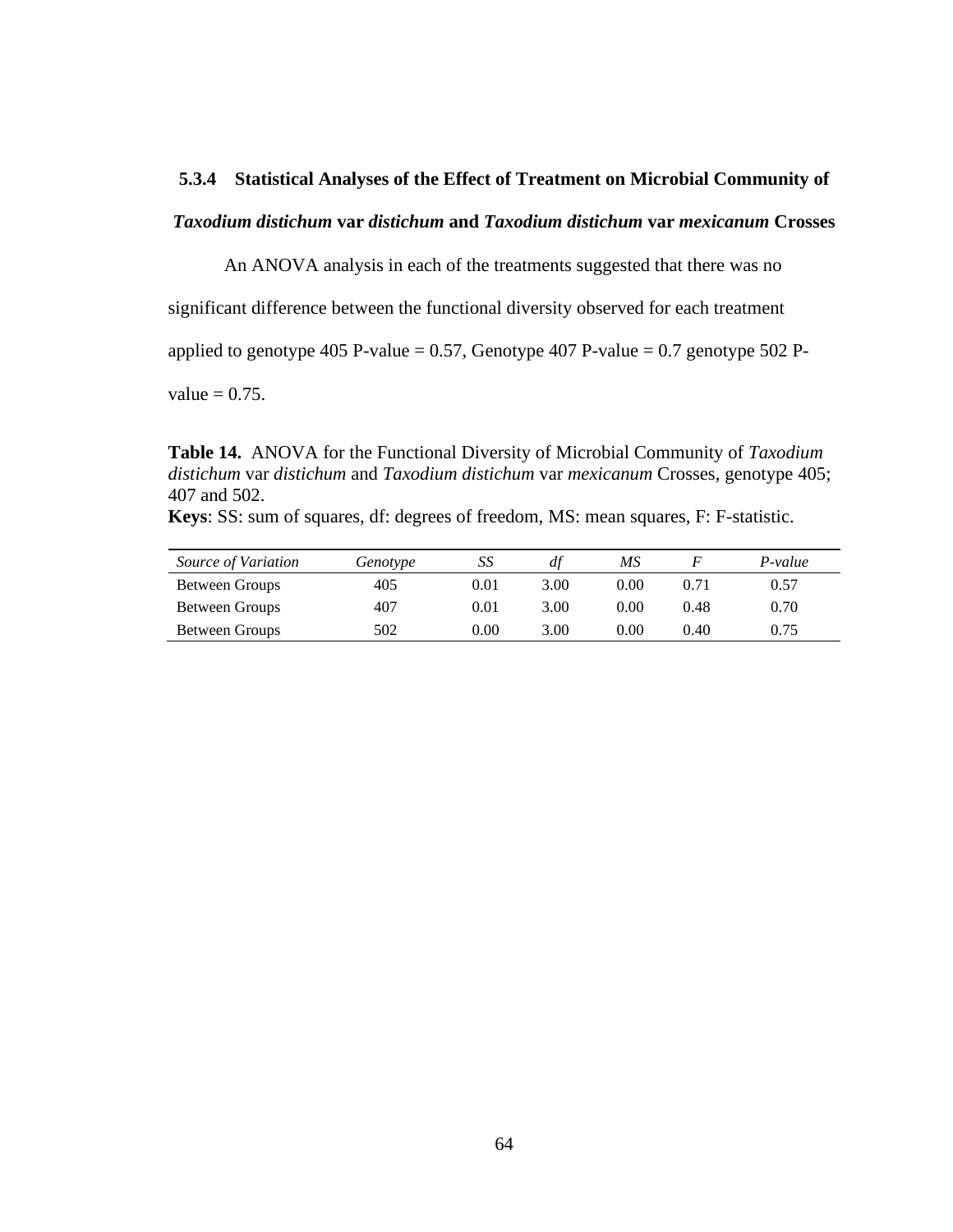# **5.3.5 Discussion on the Effect of Treatment on Microbial Community of** *Taxodium distichum* **var** *distichum* **and** *Taxodium distichum* **var** *mexicanum* **Crosses Genotype**

**405, 407, and 502**

My findings did not find support for treatments increasing functional microbial community. In contrast, these results suggest that that mycorrhizal inoculation, fertilizer application and a combination of both treatments on bald cypress trees did not affect functional diversity of the microbial community as measured by microbial EcoPlate analysis.

Previous studies have shown that repeated fertilization may result in shifts in the functionality and quality of soils by directly or indirectly altering the soil's chemical, physical, and biological properties, leading to changes in fertility and the level of nutrients available (Allison & Martiny 2008; Luo et al., 2015). The results of this study align with those from Luo et al. (2015) whom also found no significant difference in the functional diversity of the microbial community after fertilizer application in their study. However, functional diversity of on the control were observed to be higher for both genotype 407 and 502 when compared with fertilizer suggesting that treatment with fertilizer could have impacted the microbial community. Cinnadurai et al. (2013) reported that long-term fertilizer experiments affect the function, community structure, and population of soil microorganisms. This agrees with the result of this study, in which fertilizer had been constantly applied even prior to the commencement of this research.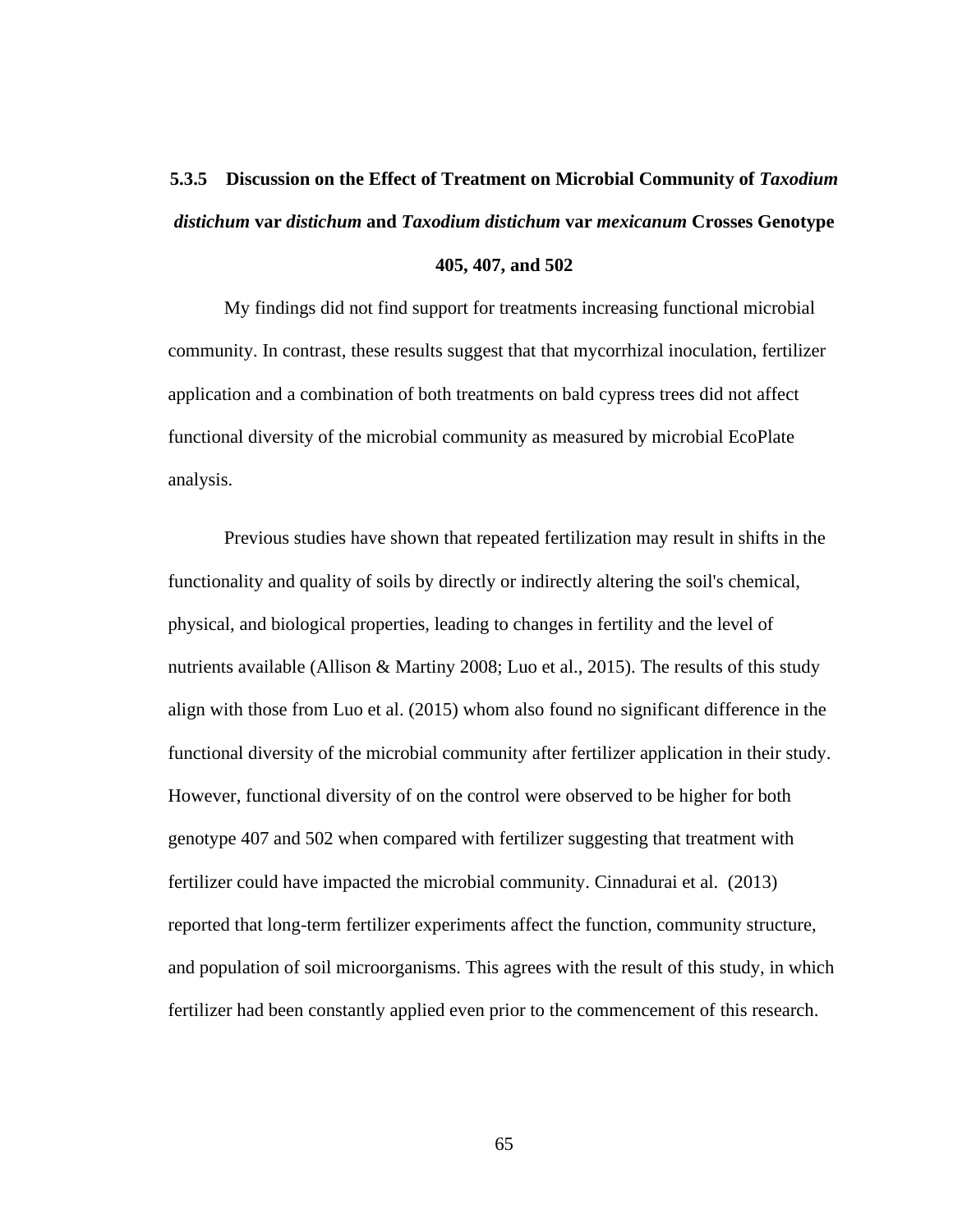Similarly, a possible reason for no significant difference between the control and treatment (fertilizer alone) could be the choice of fertilizer.

In a study carried out in China by Luo et al. (2015) on the influence of long-term fertilization on soil microbial biomass, dehydrogenase activity, and bacterial and fungal community structure it was revealed that organic fertilizer treatments, especially organic manure treatments, significantly increased bacterial and fungal diversity when compared with inorganic fertilizer. As such, the application of organic manure in the place of inorganic fertilizer may have brought about an increase in the functional diversity of the microbial population at the soil-root interphase.

Bacterial community composition appears to be influenced and governed by saline environmental factors (Hollister et al. (2010, Zhao et al. 2018). While we did not measure correlation between soil salinity and functional soil diversity, it is evident that the soils in the study site have high concentrations of saline and this could have affected the diversity of soil microorganisms, and as such the addition of treatments may not significantly alter the diversity of soil microorganism.

Furthermore, across the three *Taxodium* genotypes (405, 407, and 502), the treatments did not show significant difference between the control and treated soil. This may be due to the activities (antagonistic) of the indigenous or autochthonous mycorrhizae present in the soil before the introduction of foreign mycorrhizae. The inoculation of these new species may have caused an antagonistic response between the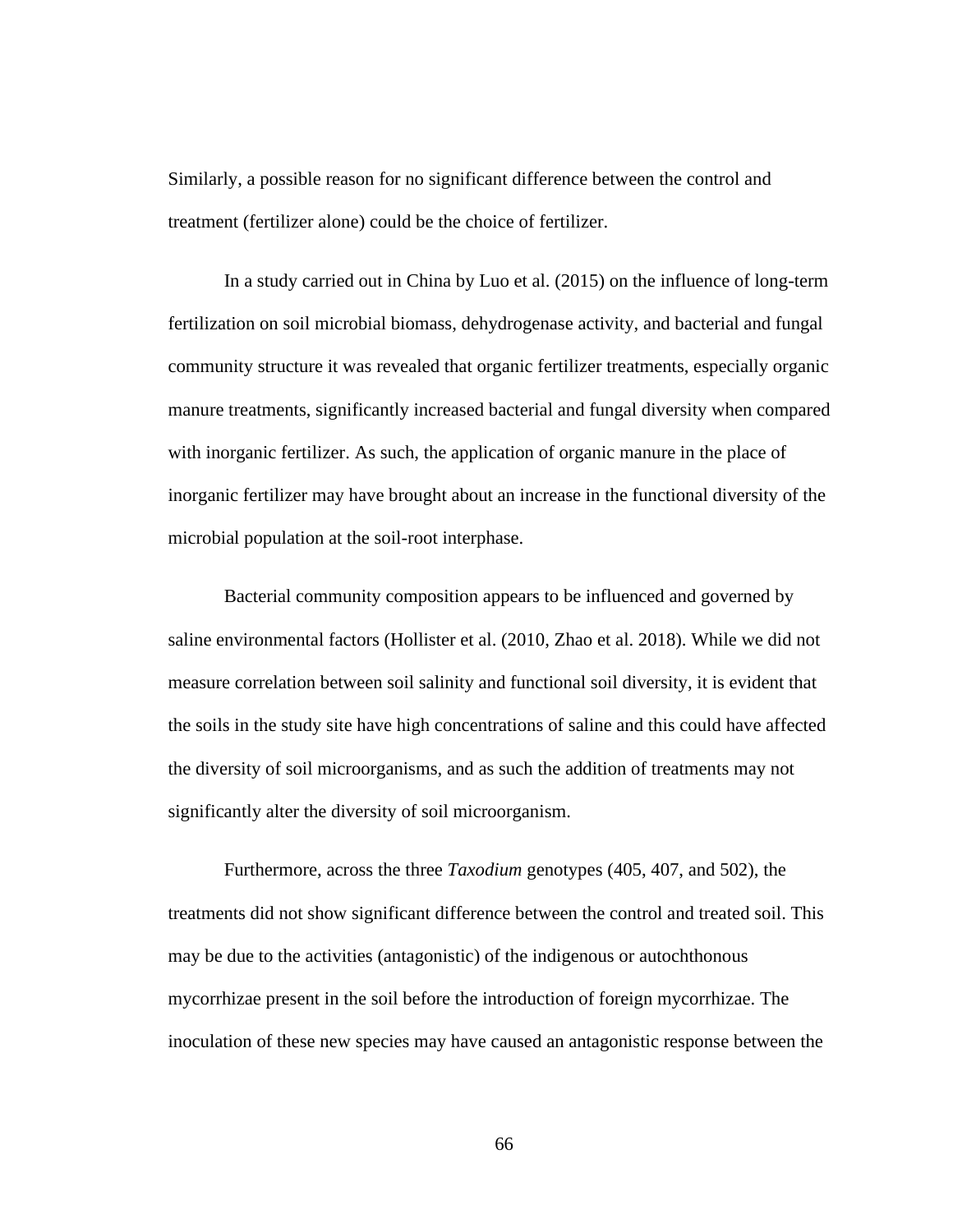indigenous microbiota and the foreign mycorrhizae. This may have brought about a decline or no positive effect in the total functional diversity of the rhizospheric microbiota. Changey et al. (2019) found that AMF inoculation caused a decrease both bacterial and archaeal abundance and diversity. Their results also showed that AMF caused a decrease in different selection pressure on soil microbial communities according to the plant species with which they were associated.

Studies by Verbruggen et al. (2013) and Cely et al. (2016) showed that the success of AMF inoculation in agricultural soils is dependent on a number of factors such as species compatibility, habitat niche availability for AMF, and competition with native fungi. As such, compatibility is a crucial point for AMF inoculation, where some isolates could be termed as host "specialists," while others "generalists" (Öpik and Moora, 2012).

## **5.4 Effect of Treatments on Soil Respiration**

#### **5.4.1 Genotype 405**

Treatment with a combination of mycorrhizae and fertilizer had the highest rate of CO<sup>2</sup> evolution at 56.75 ppm (Figure 8). For the treatment with mycorrhizae alone the  $CO<sub>2</sub>$  l evolution was 48.50 ppm. The mean of  $CO<sub>2</sub>$  evolution in the control soils was 45.75 ppm, while the lowest measurement was observed in the treatment with fertilizer alone (40.0 ppm).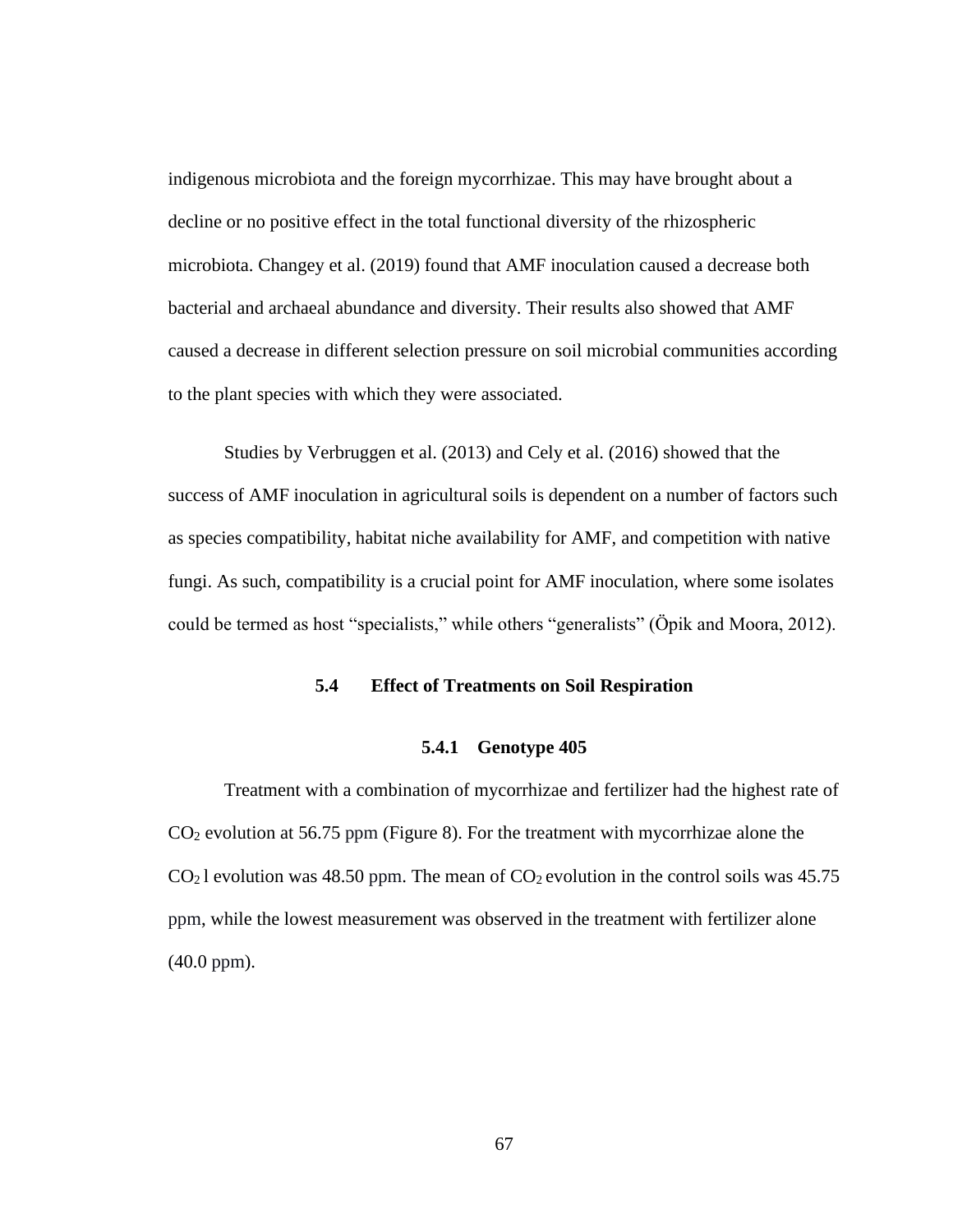#### **5.4.2 Genotype 407**

The highest average  $CO<sub>2</sub>$  evolution was observed in the combined treatment of mycorrhizae and fertilizer at 59.50 ppm (Figure 9). Treatment with mycorrhizae alone had the second highest reading of 51.25 ppm, closely followed by readings from the control at 51.0 ppm, while the treatment with fertilizer alone had the lowest level of  $CO<sub>2</sub>$ at 43.50 ppm.



**Figure 8.** Effect of treatments on soil respiration in salt-affected soil of *Taxodium distichum* var *distichum* and *Taxodium distichum* var *mexicanum* crosses "genotype 405" located in the Moody Gardens Property in Galveston, Texas. **Key:** CONT: Control, FERT: Fertilizer treatment, MYCO: mycorrhizal inoculation, MYCO/FERT: mycorrhizal inoculation and fertilizer treatment.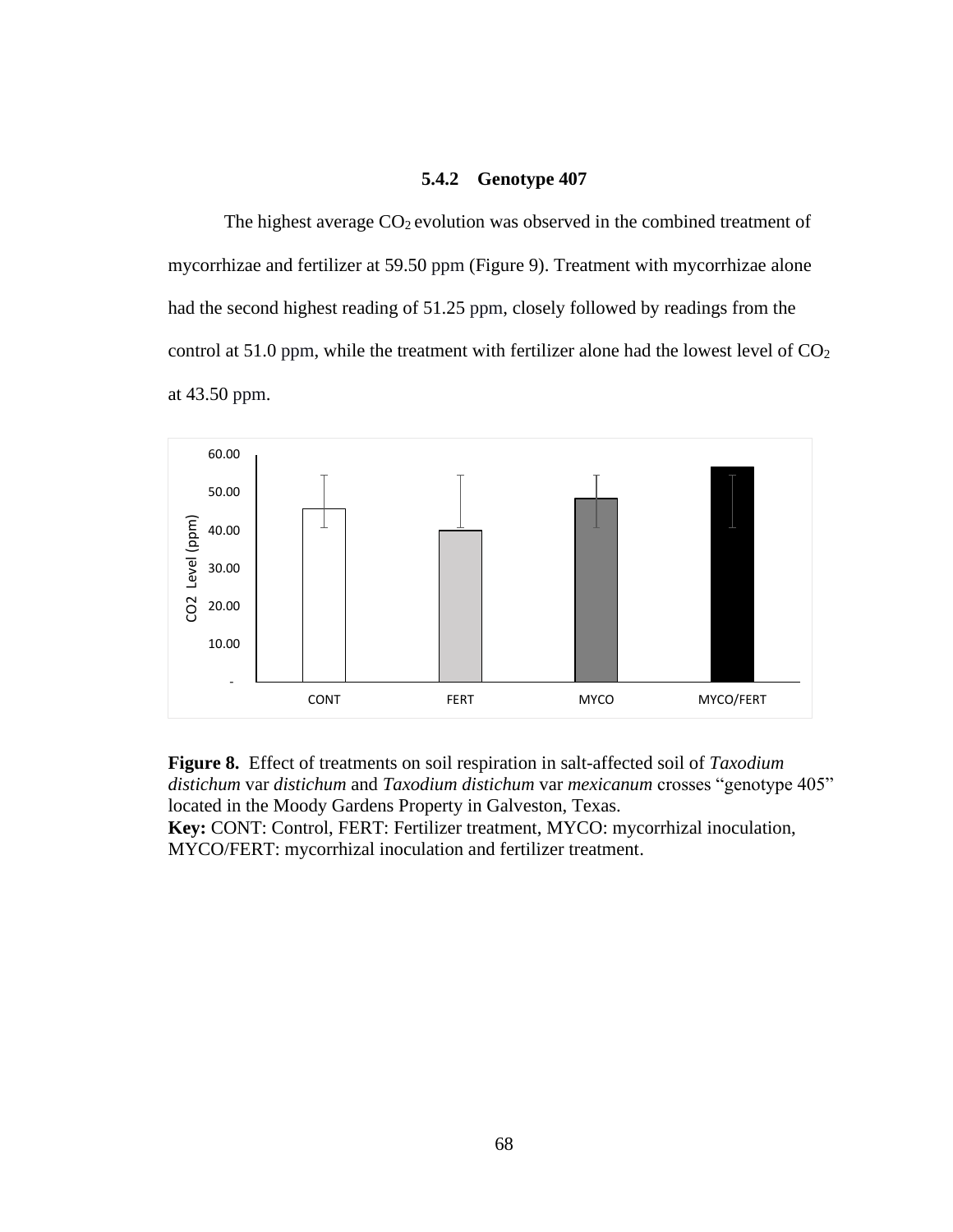

**Figure 9.** Effect of treatments on soil respiration in salt-affected soil of *Taxodium distichum* var *distichum* and *Taxodium distichum* var *mexicanum* crosses "genotype 407" located in the Moody Gardens Property in Galveston, Texas. **Key:** CONT: Control, FERT: Fertilizer treatment, MYCO: mycorrhizal inoculation, MYCO/FERT: mycorrhizal inoculation and fertilizer treatment.

#### **5.4.3 Genotype 502**

The control treatment had the highest level of  $CO<sub>2</sub>$  of 44.50 ppm (Figure 10). A

 $CO<sub>2</sub>$  level of 42.25 ppm was observed in the treatment with mycorrhizae alone. The level

of CO2 from the treatment with a combination of mycorrhizae and fertilizer was 39.25

ppm, while the least measurement was observed in the treatment with fertilizer alone,

37.50 ppm.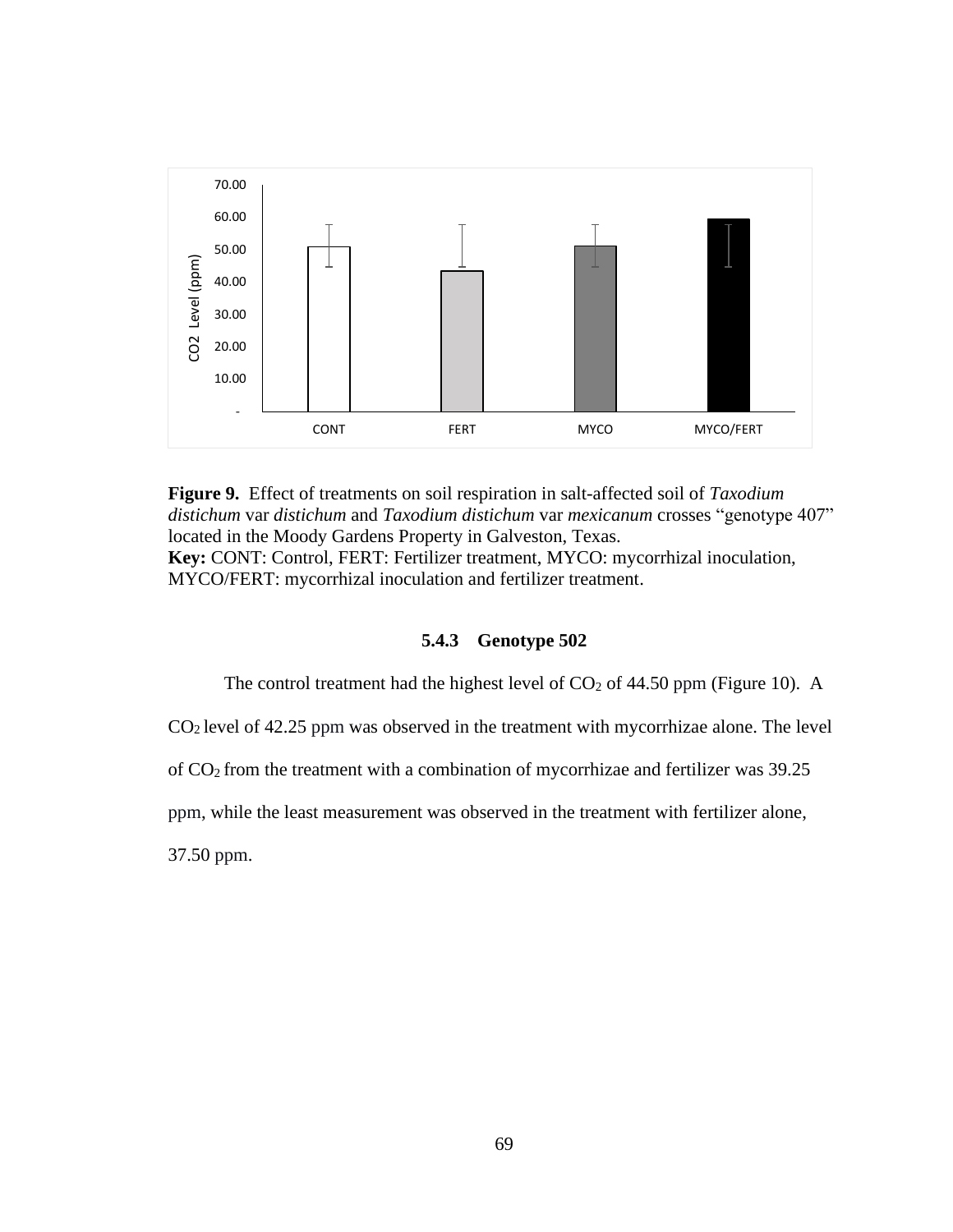

**Figure 10.** Effect of treatments on soil respiration in salt-affected soil of *Taxodium distichum* var *distichum* and *Taxodium distichum* var *mexicanum* crosses "genotype 502" located in the Moody Gardens Property in Galveston, Texas. **Key:** CONT: Control, FERT: Fertilizer treatment, MYCO: mycorrhizal inoculation, MYCO/FERT: mycorrhizal inoculation and fertilizer treatment.

## **5.4.4 Statistical Analyses of the Effect of Treatment on Soil Respiration in**

#### *Taxodium distichum* **var** *distichum* **and** *Taxodium distichum* **var** *mexicanum*

#### **Genotypes**

The effect of treatment on soil respiration as measured by  $CO<sub>2</sub>$  levels in the soil

was assessed statistically using ANOVA at the 0.05 significance level (Table 15). There

were no statistical differences in treatments of genotype  $405$  (P=0.36), genotype  $407$ 

 $(P=0.53)$ , and genotype 502  $(P=0.85)$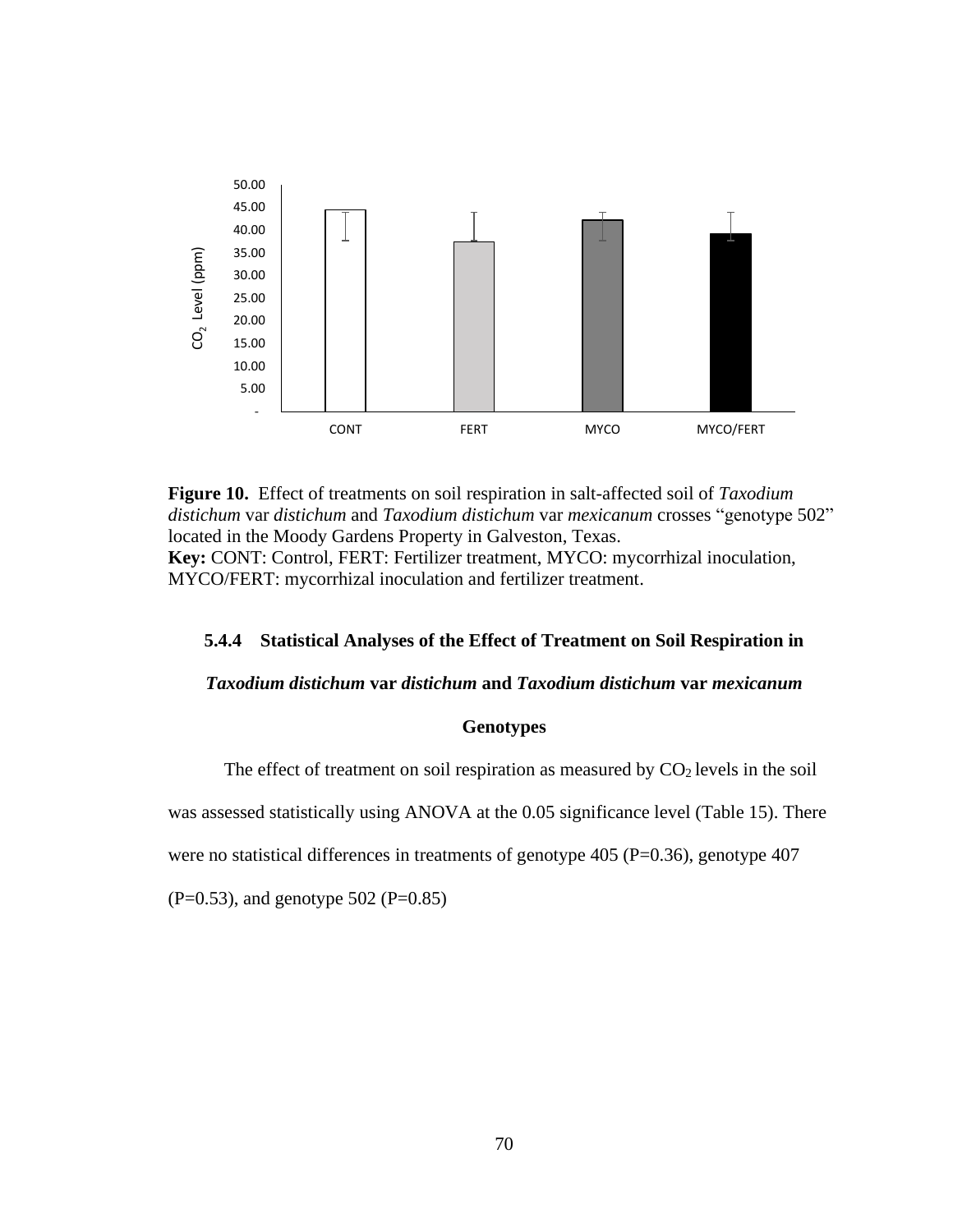**Table 15.** ANOVA Soil Respiration in *Taxodium distichum* var *distichum* and *Taxodium distichum* var *mexicanum* Crosses, genotypes 405; 407 and 502. **Keys**: SS: sum of squares, df: degrees of freedom, MS: mean squares, F: F-statistic.

| Source of Variation | Genotype | SS     | df   | МS     |      | $P-value$ |
|---------------------|----------|--------|------|--------|------|-----------|
| Between Groups      | 405      | 582.50 | 3.00 | 194.17 | 1.17 | 0.36      |
| Between Groups      | 407      | 512.69 | 3.00 | 170.90 | 0.78 | 0.53      |
| Between Groups      | 502      | 116.25 | 3.00 | 38.75  | 0.27 | 0.85      |

# **5.4.5 Discussion on the Effect of Soil Respiration in** *Taxodium distichum* **var**

### *distichum* **and** *Taxodium distichum* **var** *mexicanum* **Crosses Genotypes 405, 407, and**

#### **502**

Soil respiration in plots supporting the three *Taxodium* genotypes (405, 407, and 502) as not significantly affected by the treatments applied. Respiration rates with treatment involving a combination of mycorrhizae and fertilizer were generally higher than that of the control and other treatments.

Tomè *et* al. (2016) and Lang *et al*. (2020), have highlighted the potentials of mycorrhizal fungi to influence soil respiration. Wang and Wang, (2018) reported higher rate of soil respiration in plots with arbuscular mycorrhizae, which could result from numerous organisms in the root (Wang and Wang, 2018). This is consistent with the result of this study in which mycorrhizae had a trended higher rate of  $CO<sub>2</sub>$  emission.

Lee and Jose (2003) and Phillips and Fahey (2007) reported that decrease in the rate of soil respiration could be attributed to the addition of nitrogenous fertilizer, which led to the reduction in microbial biomass and fine root production. With the higher levels of  $CO<sub>2</sub>$  emissions in the mycorrhizae treated soils, and it the lower levels  $CO<sub>2</sub>$  emissions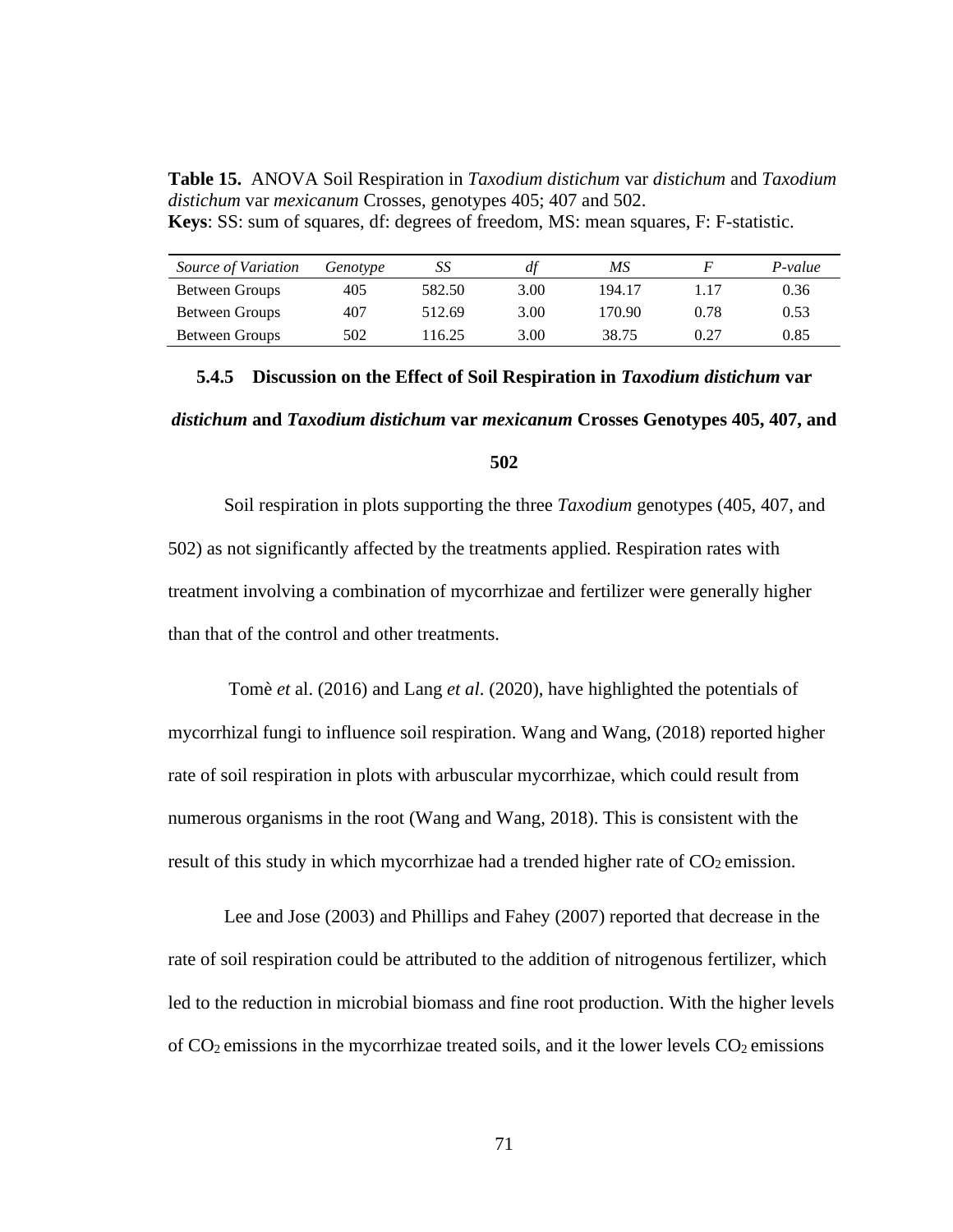in the soils with fertilizer, this could be attributed to the reduction in microbial biomasses in the soil. Also, lower rate of  $CO<sub>2</sub>$  emission in treatment with fertilizer compared with the control could be due to the decreased allocation of carbon to roots in response to increased nutrient availability (Phillips and Fahey, 2007). This agrees with the findings of this study in which treatment with fertilizer only, had the lowest level of  $CO<sub>2</sub>$  emission.

However, the reduction in the soil  $CO<sub>2</sub>$  levels after treatment with fertilizer could be compensated for by the increased rate of organic matter decomposition with the change of carbon and nitrogen ratio in forest floor and mineral soil layers (Kim, 2008).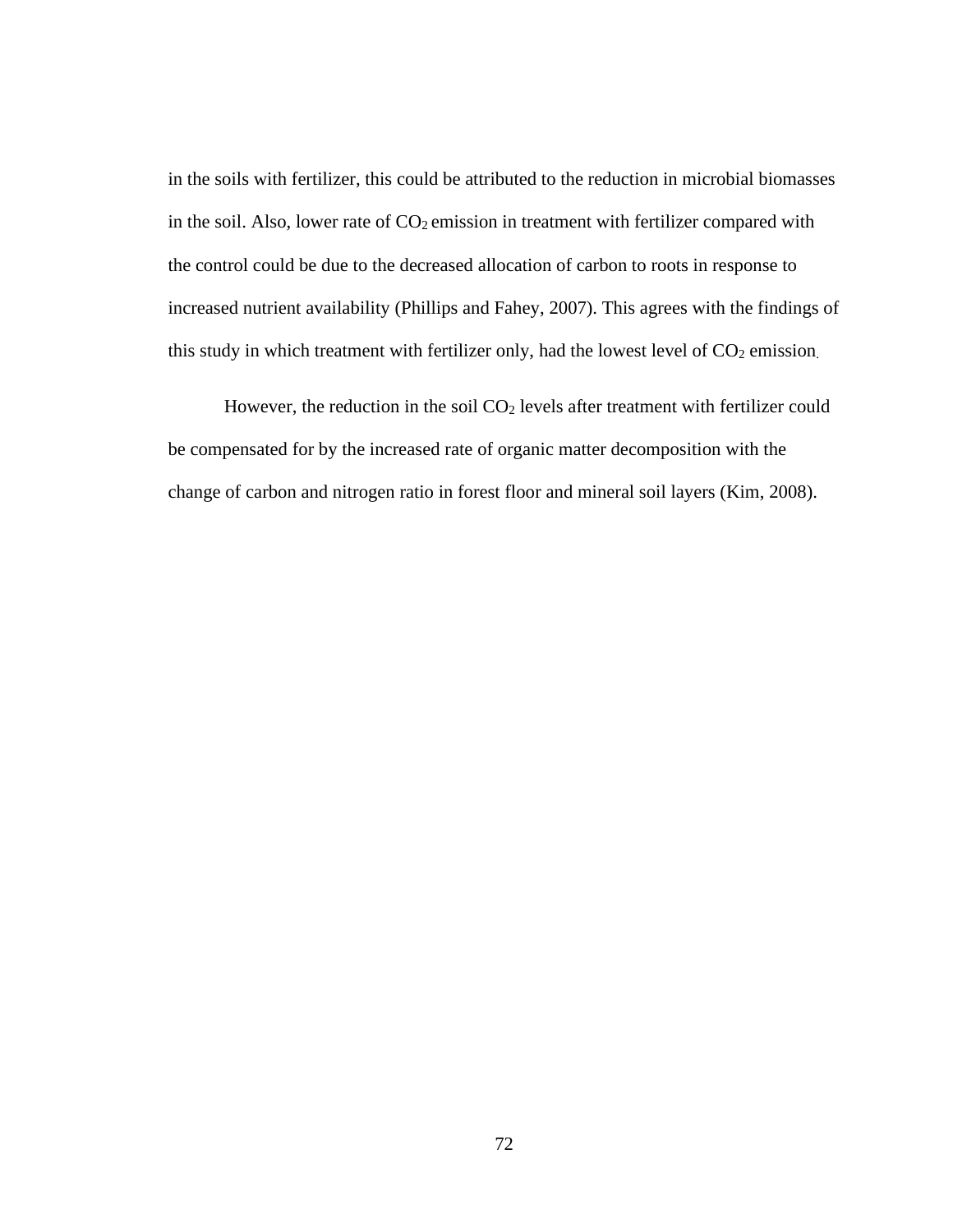#### **6. CONCLUSIONS**

In summary, the treatments applied (Mycorrhizae inoculation, fertilizer application and a combination of both mycorrhizae inoculation and fertilizer application) had no significant effect on the parameters (height and DBH, soil microbial community, leaf nutrient composition, and soil respiration) considered for this study.

Even though no significant differences among the treatments were found, the treatment with a combination of mycorrhizae and fertilizer seemed to fare slightly better in terms of tree height and DBH measurements amongst the different treatments. This suggests that this treatment when applied in with the controlled quantities needed to achieve optimal yield has the potential to improve tree growth and nutrition in saltaffected soils. Additionally, it may influence soil respiration and functional diversity indirectly by affecting soil chemistry, microbial life, and physical structure.

The addition of inorganic fertilizer did not bring about a corresponding significant increase in the parameters observed. a healthy alternative fertilizer, such as organic fertilizer, could be considered. Extensive or inappropriate use of [chemical](https://www.sciencedirect.com/topics/agricultural-and-biological-sciences/chemical-fertilizer)  [fertilizers](https://www.sciencedirect.com/topics/agricultural-and-biological-sciences/chemical-fertilizer) (CFs) is a major cause of nutrient imbalance in soil, leading to high losses (Krupnik et al., 2004). Because of the serious concerns associated within the continuous addition of inorganic fertilizer, adoption of organic fertilizer, which is considered more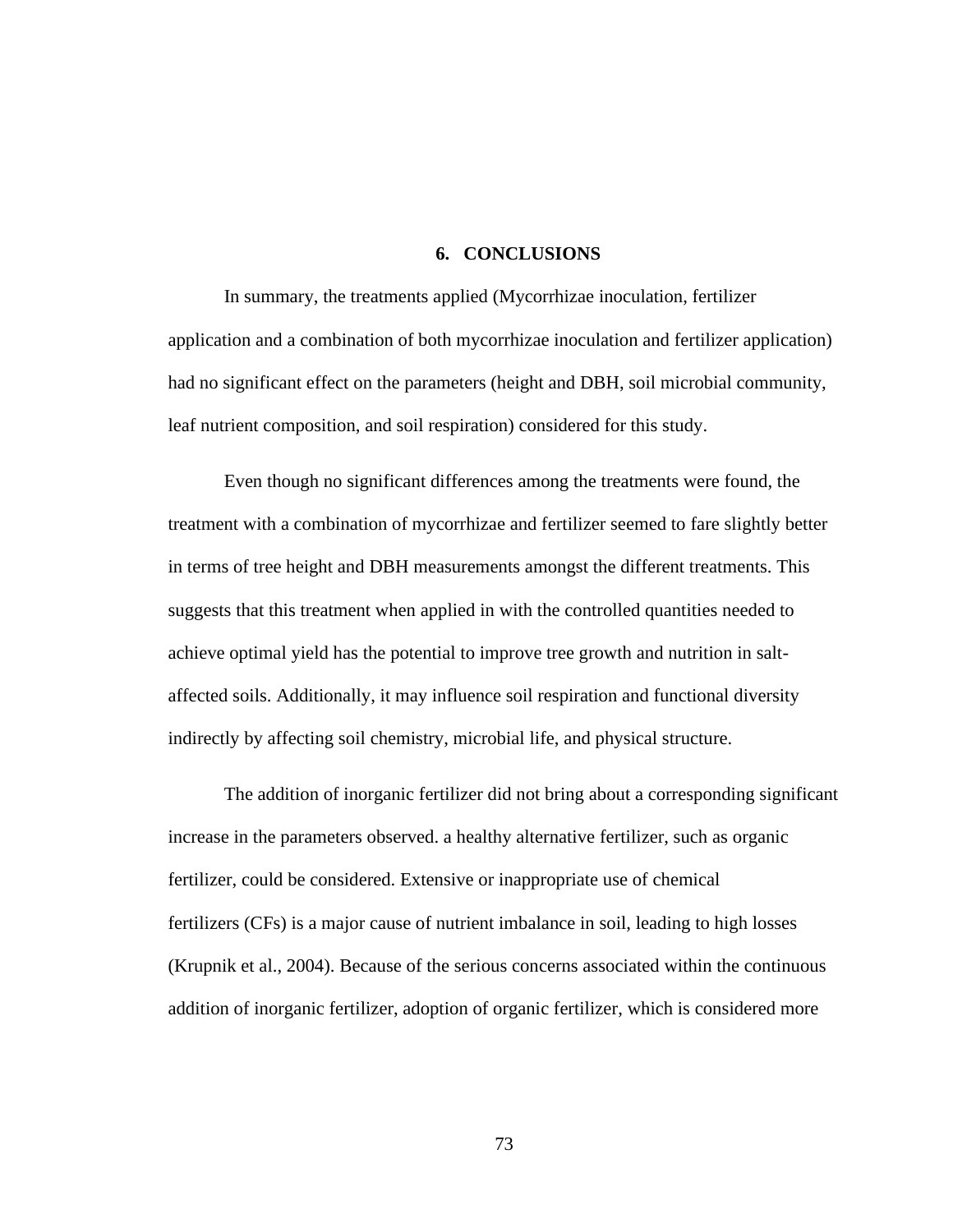environmentally friendly alternative should be encouraged for future research in saltaffected soils.

The high phosphorus content of the leaves indicates high phosphate availability in the soil, which can be attributed to the continuous addition of inorganic NPK fertilizer. Since high phosphate availability in the soil is known to inhibit the establishment and/or persistence of mycorrhizae, direct, non-symbiotic uptake of phosphorus by the root system is encouraged. This leads to the inhibition of mycorrhizal activity to affect plant growth. As a result of this, soils with low phosphorus content from other sites can be excavated, mixed with the salt-affected soil to reduce the available phosphorus and to enhance the optimum activity of mycorrhizae.

The presence of native fungi that have formed mycorrhizal relationships in the salt-affected soil may have brought about an antagonistic relationship with the newly inoculated species. Therefore, future research is needed to thoroughly investigate the compatibility of the autochthonous fungi with allochthonous fungi before the onset of the project. This would help to determine the suitability and compatibility of the newly inoculated species to complement or augment the activities of the indigenous species to promoting plant growth. Also, the indigenous mycorrhizae which are native residents should be investigated for future studies to know the best suited species to achieve optimum plant growth in salt-affected soils.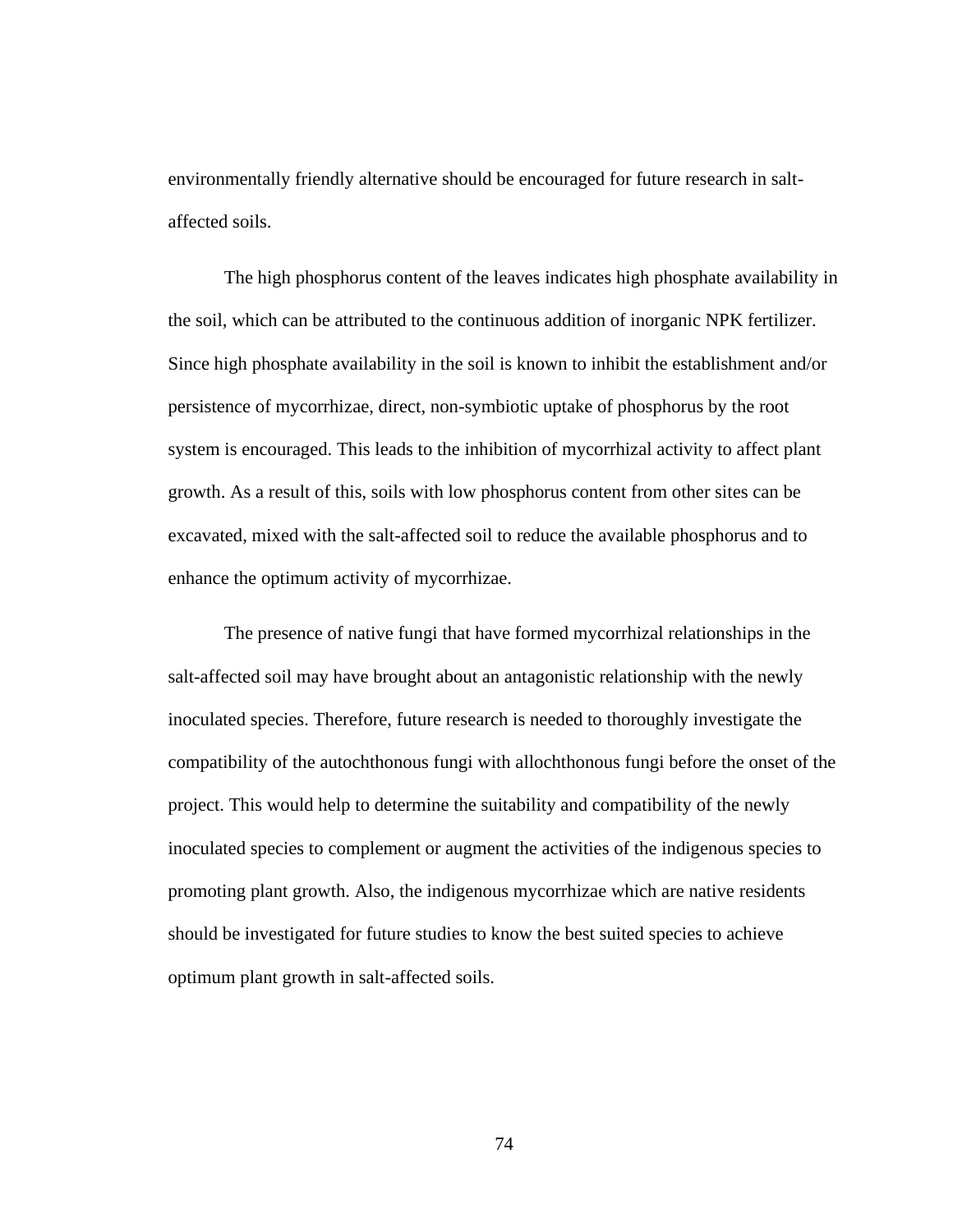#### **7. REFERENCES**

- Adesemoye, A. O., Torbert, H. A., & Kloepper, J. W. (2008). Enhanced plant nutrient use efficiency with PGPR and AMF in an integrated nutrient management system. *Canadian Journal of Microbiology*, *54*(10), 876–886. https://doi.org/10.1139/W08-081
- Akbarimoghaddam, H., Galavi, M., Ghanbari, A., & Panjehkeh, N. (2011). Salinity effects on seed germination and seedling growth of bread wheat cultivars. Trakia J. Sci. 9 (1), 43–50
- Aliasgharzadeh, N., Rastin, N. S., Towfghi, H. & Alizadeh, A. Occurrence of arbuscular mycorrhizal fungi in saline soils of the Tabriz Plain of Iran in relation to some physical and chemical properties of soil. *Mycorrhiza* 11, 119–122 (2001).
- Al-karaki, G. N., 2000. Growth of mycorrhizal tomato and mineral acquisition under salt stress*. Mycorrhiza*, 51-54.
- Al-Khaliel, A. S. (2010). Effect of salinity stress on mycorrhizal association and growth response of peanut infected by Glomus mosseae. *PLANT SOIL ENVIRON*, *56*(7), 318–324
- Allen, B. P., Pauley, E. F., & Sharitz, R. R. (1997). Hurricane impacts on liana populations in an old-growth southeastern bottomland forest. *Journal of the Torrey Botanical Society*, 34-42.
- Allen, J. A., Pezeshki, S. R., & Chambers, J. L. (1996). Interaction of flooding and salinity stress on baldcypress (Taxodium distichum). *Tree physiology*, *16*(1-2), 307-313.
- Allen, M. F. 2006. Water dynamics of mycorrhizas in arid soils. In: G. M. Dadd (ed.) Fungi in biogeochemical cycles. Cambridge University Press, New York, 74-97.
- Allison, S.D., & Martiny, J.B. (2008). Colloquium paper: resistance, resilience, and redundancy in microbial communities. Proceedings of the National Academy of Sciences of the United States of America, 105, 11512-11519.
- Artiola, J. F., Walworth, J. L., Musil, S. A., & Crimmins, M. A. (2019). Soil and Land Pollution. Environmental and Pollution Science, 219–235. doi:10.1016/b978-0- 12-814719-1.00014-8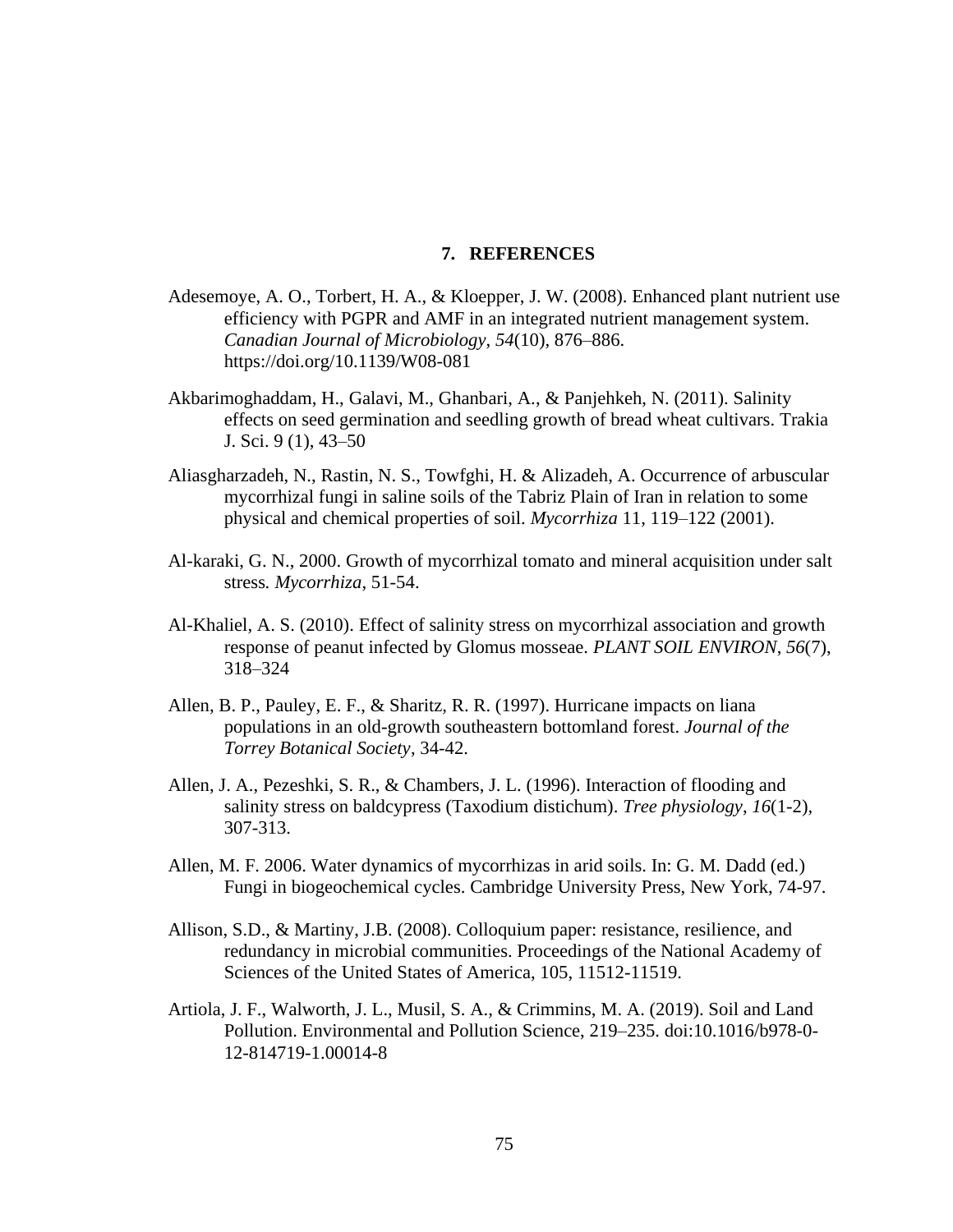- Aryal, S. (2021). Spectrophotometer- Principle, Instrumentation, Applications. Microbe Notes. https://microbenotes.com/spectrophotometer-principle-instrumentationapplications/ (accessed July, 2021)
- Auge, R. (2001). Water relations, drought and vesicular-arbuscular mycorrhizal symbiosis. *Mycorrhiza,* 11, 3-42.
- Bainard, L. D., Klironomos, J. N., & Gordon, A. M. (2011). The mycorrhizal status and colonization of 26 tree species growing in urban and rural environments. *Mycorrhiza*, *21*(2), 91–96. https://doi.org/10.1007/s00572-010-0314-6
- Bandou E, Lebailly F, Muller F, Dulormne M, Toribio A, Chabrol J, Courtecuisse R, Plenchette C, Prin Y, Duponnois R, & Thiao M (2006) The ectomycorrhizal fungus *Scleroderma bermudense* alleviates salt stress in seagrape (Coccoloba uvifera L.) seedlings. *Mycorrhiza* 16:559–565.
- Barea, J., Pozo, M. J., Azcon, R., & Azcon-Aguilar, C. (2005). Microbial co-operation in the rhizosphere. *Journal of Experimental Botany,* 56, 1761-1778.
- Bennewitz, E. V. (2007). Effects of the inoculation with arbuscular mycorrhizal (AM) fungus of the genus Glomus on growth and leaf mineral concentrations of grapevine (Vitis vinifera cv. Cabernet Sauvignon). *Improving Sustainability in Organic and Low Input Food Production Systems*.
- Berruti, A., Lumini, E., Balestrini, R., & Bianciotto, V. (2016). Arbuscular mycorrhizal fungi as natural biofertilizers: Let's benefit from past successes. In *Frontiers in Microbiology* (Vol. 6, Issue JAN). https://doi.org/10.3389/fmicb.2015.01559
- Bevers, J., Schultz, P. A., Pringle, A. & Morton, J. B. 2001. Arbuscular Mycorrhizal Fungi: More Diverse than Meets the Eye and the Ecological Tale of Why. *American Institute of Biological Sciences*, 923-932.
- Brown, V. A., Brown, K. C., Siddoway, F. H., Mayland, H. F., & Miller, M. R. (1982). Continuing Education Needs of Occupational Health Nurses. Occup. Health Nurs. 30, 22–26. U.S. Department of Agriculture Conservation Research Report No. 30. doi:10.1177/216507998203000404
- Bücking, H., Abubaker, J., Govindarajulu, M., Tala, M., Pfeffer, P. E., Nagahashi, G., Lammers, P. & Shachar-Hill, Y. (2008). Root exudates simulate the uptake and metabolism of organic carbon germinating spores of *Glomus intraradices. New Phytology,* 180, 684-695.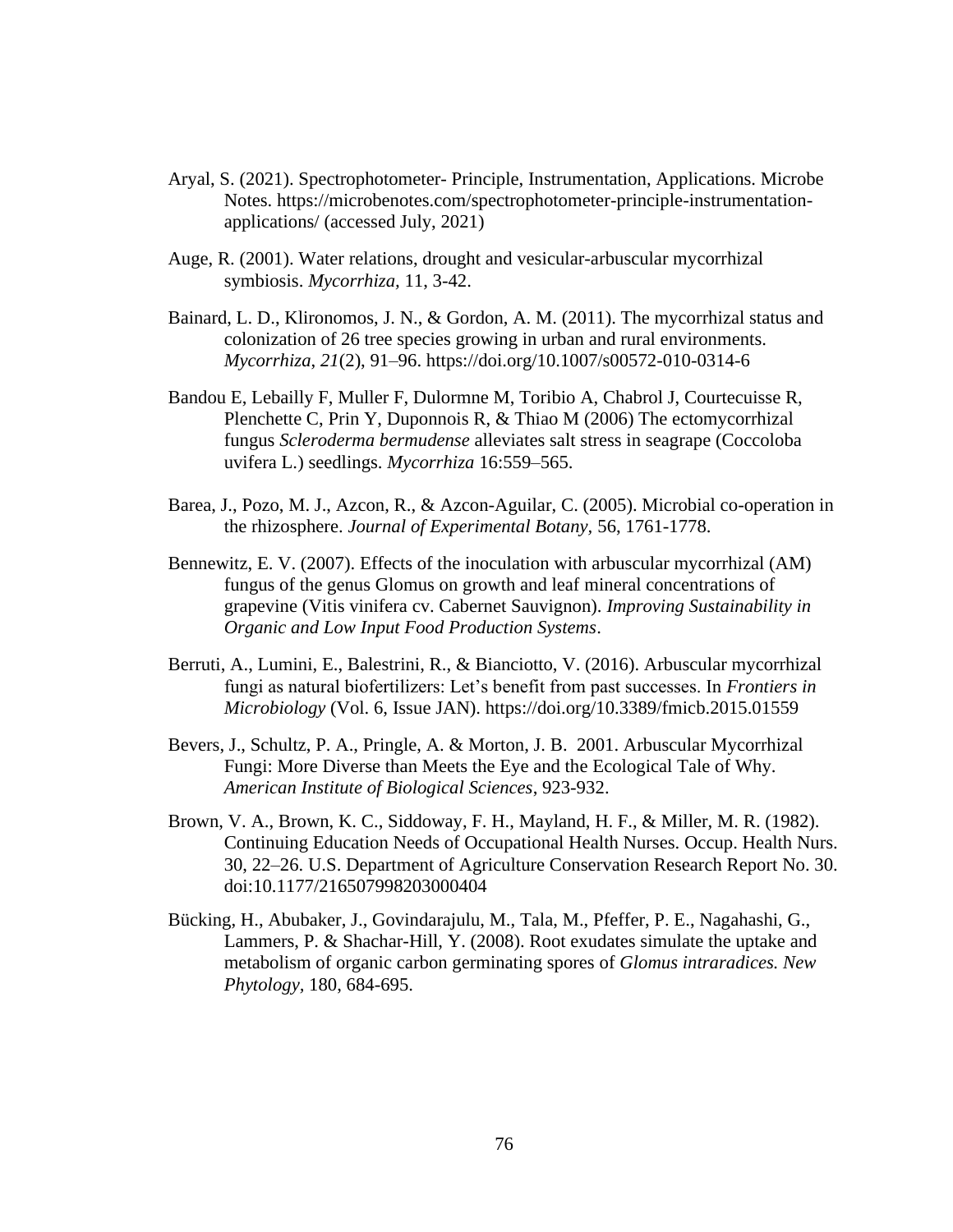- Bui, E. N. (2017). "Causes of Soil Salinization, Sodification, and Alkalinization," in *Oxford Research Encyclopedia of Environmental Science* (Oxford: Oxford University Press). doi:10.1093/acrefore/9780199389414.013.264
- Castellanos-Morales, V., Villegas, J., Wendelin, S., Vierheiling, H., Eder, R., & Cardenas-Navarro, R. (2010). Root colonization by the arbuscular mycorrhizal fungus *Glomus intraradices* alters the quality of strawberry fruit (*Fragaria ananassa* Duch.) at different nitrogen levels. *Journal of Science, Food and Agriculture* 90, 1774–1782
- Cely, M. V. T., de Oliveira, A. G., de Freitas, V. F., de Luca, M. B., Barazetti, A. R., dos Santos, I. M. O., Gionco, B., Garcia, G. V., Prete, C. E. C., & Andrade, G. (2016). Inoculant of arbuscular mycorrhizal fungi (Rhizophagus clarus) increase yield of soybean and cotton under field conditions. *Frontiers in Microbiology*, *7*(MAY). https://doi.org/10.3389/fmicb.2016.00720
- Chaiya, L., Kumla, J., Suwannarach, N., Kiatsiriroat, T. & Lumyong, S. (2021). Isolation, characterization and efficacy of Actinobacteria associated with Arbuscular mycorrhizal spores in promoting plant growth of chili (*Capsicum flutescens* L.). *Microorganisms*, 9(6), 1274.
- Chandrasekaran M, Boughattas S, Hu SJ, Oh SH, Sa TM (2014) A meta-analysis of arbuscular mycorrhizal effects on plants grown under salt stress. *Mycorrhiza* 24: 611–625. doi: 10.1007/s00572-014-0582-7
- Changey, F., Meglouli, H., Fontaine, J., Magnin-Robert, M., Tisserant, B., Lerch, T. Z., & Lounès-Hadj Sahraoui, A. (2019). Initial microbial status modulates mycorrhizal inoculation effect on rhizosphere microbial communities. *Mycorrhiza*. https://doi.org/10.1007/s00572-019-00914-1
- Chen, Y., Wang, M., Wu, S., Liu, L., & He, S. (1987). Interspecific hybridization and breeding of genus Taxodium for fast-growing and alkaline tolerance. *Nanjing Zhongshan Botanical Garden Research Papers*, 92-98.
- Ciftci, V., Turkmen, O., Erdinc, C., & Sensoy, S. (2010). Effects of different arbuscular mycorrhizal fungi (AMF) species on some bean (*Phaseolus vulgaris L*.) cultivars grown in salty conditions. *African Journal of Agricultural Research*, 5(24): 3408– 3416.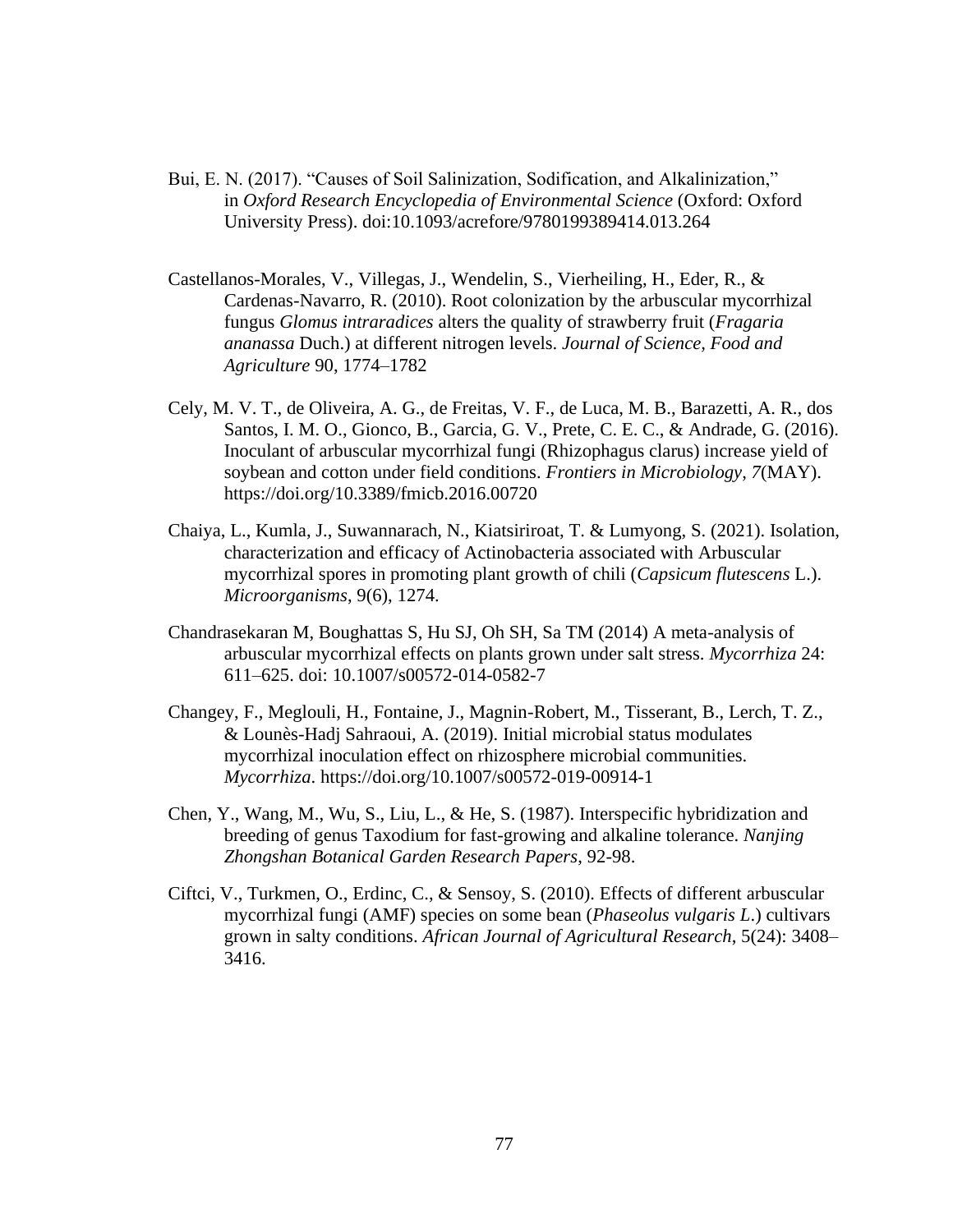- Cinnadurai, C., Gopalaswamy, G., & Balachandar, D. (2013). Diversity of cultivable Azotobacter in the semi-arid alfisol receiving long-term organic and inorganic nutrient amendments. *Annals of Microbiology*, *63*(4), 1397–1404. <https://doi.org/10.1007/s13213-013-0600-6>
- Conner, W. H., & Inabinette, L. W. (2005). Identification of salt tolerant baldcypress (Taxodium distichum (L.) Rich) for planting in coastal areas. *New Forests*, *29*(3), 305–312. https://doi.org/10.1007/s11056-005-5658-y
- Dasgupta, S., Hossain, M. M., Huq, M., & Wheeler, D. (2015). Climate change and soil salinity: The case of coastal Bangladesh. *Ambio*, *44*(8), 815–826. https://doi.org/10.1007/s13280-015-0681-5
- De La Pena, E., Echeverría, S. R., Van Der Putten, W. H., Freitas, H., & Moens, M. (2006). Mechanism of control of root-feeding nematodes by mycorrhizal fungi in the dune grass Ammophila arenaria. *New Phytologist*, *169*(4), 829–840. https://doi.org/10.1111/j.1469-8137.2005.01602.x
- Denny, G. C., & Arnold, M. A. (2007). Taxonomy and nomenclature of baldcypress, pondcypress, and montezuma cypress: one, two, or three species?. *HortTechnology*, *17*(1), 125-127.
- Dighton, J. (2009). Encyclopedia of Microbiology. In *Encyclopedia of Microbiology*.
- Dunham, R. M., Ray, A. M. & Inouye, R, S. (2003). Growth, physiology and chemistry of mycorrhizal and non- mycorrhizal *Typha laifolia* seedlings. *Wetlands,* 23:890- 896.
- Ebrahim, E. (2014). Role of arbuscular mycorrhizal fungi in fighting soil salinity (Doctoral dissertation, Royal Holloway, University of London).
- Egamberdieva, D., Renella, G., Wirth, S., & Islam, R. (2010). Secondary salinity effects on soil microbial biomass. Biology and Fertility of Soils, 46(5): 445–49. https://doi.org/10.1007/s00374-010-0452-1.
- Egerton-Warburton, L. M., & Allen, E. B. (2000). Shifts in arbuscular mycorrhizal communities along an anthropogenic nitrogen deposition gradient. *Ecological Applications*, *10*(2), 484–496. https://doi.org/10.1890/1051- 0761(2000)010[0484:SIAMCA]2.0.CO;2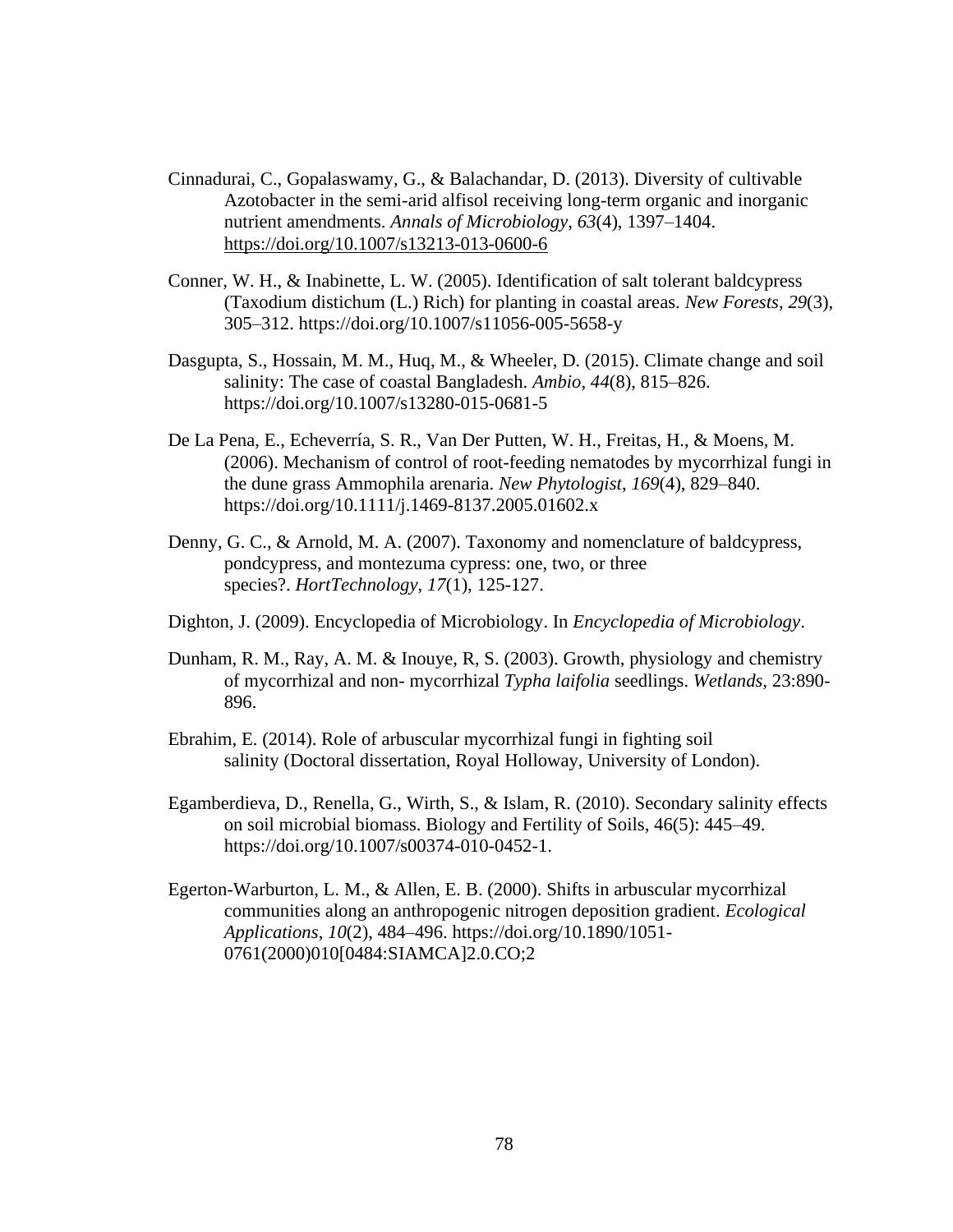- Egerton-Warburton, L. M., Graham, R. C., Allen, E. B., & Allen, M. F. (2001). Reconstruction of the historical changes in mycorrhizal fungal communities under anthropogenic nitrogen deposition. *Proceedings of the Royal Society B: Biological Sciences*, *268*(1484), 2479–2484. https://doi.org/10.1098/rspb.2001.1844
- Evelin, H., Kapoor, R., & Giri, B. (2009). Arbuscular mycorrhizal fungi in alleviation of salt stress: a review. *Annals of botany*, *104*(7), 1263-1280.
- Frac, M.; Hannula, S.E.; Bełka, M.; Je dryczka, M. Fungal Biodiversity and Their Role in Soil Health. Frontiers of Microbiology, 2018, 9, 1–9.
- George, R. J., Nulsen, R. A., Ferdowsian, R., & Raper, G. P. (1999). Interactions between trees and groundwaters in recharge and discharge areas - A survey of western Australian sites. *Agricultural Water Management*, *39*(2–3), 91–113. https://doi.org/10.1016/S0378-3774(98)00073-0
- Ghasemi, A., & Zahediasl, S. (2012). Normality tests for statistical analysis: a guide for non-statisticians. *International Journal of Endocrinology and Metabolism*, *10*(2), 486–489. https://doi.org/10.5812/ijem.3505
- Giri, B., Kapoor, R., & Mukerji, K. G. (2007). Improved tolerance of acacia nilotica, to salt stress by arbuscular mycorrhiza, *Glomus fasciculatum*, may be partly related to elevated K/Na ratios in root and shoot tissues. *Microbiological Ecology* 54, 753–760.
- Gopalakrishnan, T., & Kumar, L. (2020). Modeling and mapping of soil salinity and its impact on paddy lands in Jaffna Peninsula, Sri Lanka. *Sustainability (Switzerland)*, *12*(20), 1–15. https://doi.org/10.3390/su12208317
- Gryta, A., Frąc, M., & Oszust, K. (2014). The application of the Biolog EcoPlate approach in ecotoxicological evaluation of dairy sewage sludge. *Applied biochemistry and biotechnology*, *174*(4), 1434-1443.
- Harris, E. (2019). Soil Amelioration and Plant Establishment on Sodium Affected Soils on Galveston Island, Texas.
- Hart, M. M., Antunes, P. M., Chaudhary, V. B., & Abbott, L. K. (2018). Fungal inoculants in the field: Is the reward greater than the risk? *Functional Ecology*, *32*(1), 126–135. https://doi.org/10.1111/1365-2435.12976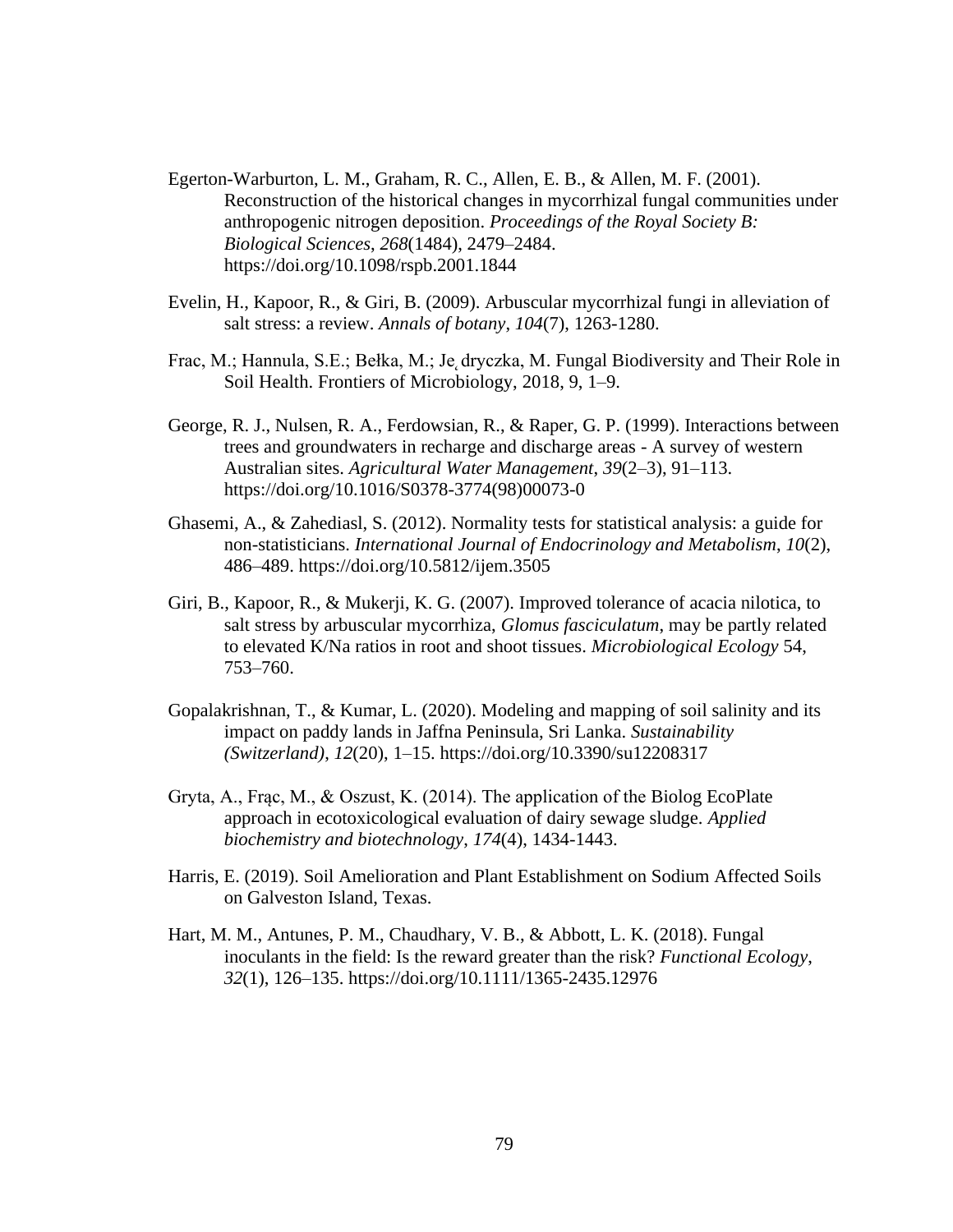- He, X., Li, Y., & Zhao, L. (2010). Dynamics of arbuscular mycorrhizal fungi and glomalin in the rhizosphere of Artemisia ordosica Krasch. in Mu Us sandland, China. *Soil Biology and Biochemistry*, *42*(8), 1313–1319. https://doi.org/10.1016/j.soilbio.2010.03.022
- Hibbet, D. S., Gilbert, L. B. & Donoghue, M. J. (2000). Evolutionary instability of ectomycorrhizal symbiosis in Basidiomycetes. *Nature,* 407: 506-508.
- Hollister, E. B., Engledow, A. S., Hammett, A. J. M., Provin, T. L., Wilkinson, H. H., & Gentry, T. J. (2010). Shifts in microbial community structure along an ecological gradient of hypersaline soils and sediments. *ISME Journal*, *4*(6), 829–838. https://doi.org/10.1038/ismej.2010.3
- Horsnell, T. K., Smettem, K. R. J., Reynolds, D. A., & Mattiske, E. (2009). Composition and relative health of remnant vegetation fringing lakes along a salinity and waterlogging gradient. *Wetlands Ecology and Management*, *17*(5), 489–502. https://doi.org/10.1007/s11273-008-9126-2
- Huang, H., Li, Z., Gong, P., Cheng, X., Clinton, N., Cao, C., Ni, W., & Wang, L. (2011). Automated methods for measuring DBH and tree heights with a commercial scanning lidar. *Photogrammetric Engineering and Remote Sensing*, *77*(3), 219– 227. https://doi.org/10.14358/PERS.77.3.219
- Huang, L., Li, X., Zhang, D., Chen, Y., & Lu, X. (2006). Study on the growth of *Taxodium*. 'Zhongshansha 302'on hilly area. *Journal of Jiangsu Forestry Science and Technology*, *33*(6), 9.
- IUSS Working Group WRB (2015). World Reference Base for Soil Resources 2014, Update 2015: International Soil Classification System for Naming Soils and Creating Legends for Soil Maps, 106. Vienna: World Soil Resources Reports No.
- Jakobsen, I., Smith, S. E., & Smith, F. A. (2003). Function and Diversity of Arbuscular Mycorrhizae in Carbon and Mineral Nutrition (pp. 75–92). https://doi.org/10.1007/978-3-540-38364-2\_3
- Jamiołkowska, A., Księzniak, A., Hetman, B., Kopacki, M., Skwaryło-Bednarz, B., Gałązka, A., & Thanoon, A. H. (2017). Interactions of arbuscular mycorrhizal fungi with plants and soil microflora. In *Acta Scientiarum Polonorum, Hortorum Cultus* (Vol. 16, Issue 5, pp. 89–95). https://doi.org/10.24326/asphc.2017.5.9.
- Janos, D. P. 1980a. Versicular-arbuscular mycorrhizae affect lowland tropical rain forest growth. *Ecology,* 151-162.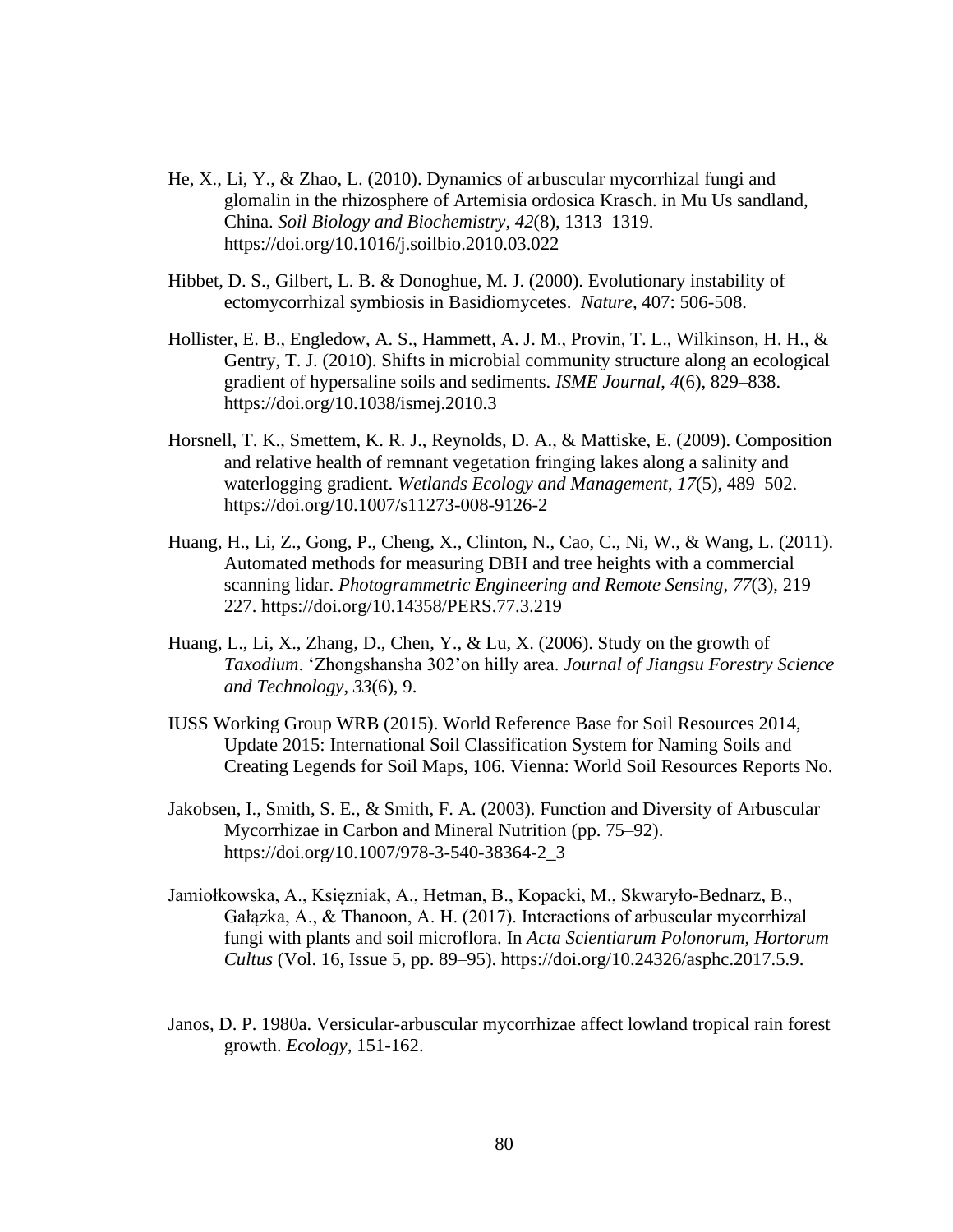- Jentschke, G., Brandes, B., Kuhn, J., Schr¨oder, W. H. & Godbold, D. L. (2001). Interdependence of phosphorus, nitrogen, potassium and magnesium translocation by the ectomycorrhizal fungus *Paxillus involutus. New Phytology,* 149(2): 327– 337.
- Jobbágy, E. G., & Jackson, R. B. (2004). Groundwater use and salinization with grassland afforestration. *Global Change Biology*, *10*(8), 1299–1312. https://doi.org/10.1111/j.1365-2486.2004.00806.x
- Jolly, I. D., McEwan, K. L., & Holland, K. L. (2008). A Review of GroundwaterSurface Water Interactions in Arid/semi-Arid Wetlands and the Consequences of Salinity for Wetland Ecology. Ecohydrol. 1, 43–58. doi:10.1002/eco.61
- Joseph, P. J. & Sivaprasad, P. (2000). The potential of arbuscular mycorrhizal associations for biocontrol of soil-borne diseases; Springer Science and Business Media LLC: New York, NY, USA, 139-153.
- Karen. S., 2005. Encyclopedia of soils in the environment. Elsevier, 454-461.
- Kiers, T., Palmer, T., Ives, A. R. and &, J. F. (2010). Mutualisms in a Changing World: An evolutionary perspective. *Ecology Letters,* 1459-1474.
- Kim, C. (2008). Soil carbon storage, litterfall and CO2 efflux in fertilized and unfertilized larch (Larix leptolepis) plantations. *Ecological Research*, *23*(4), 757–763. https://doi.org/10.1007/s11284-007-0436-2
- Kim, S., Shin, D. S., Lee, T. & Oh, K. B. (2004). Periconicins, two new fusicoccane diterpenes produced by an endophytic fungus *Periconia* sp. With antibacterial activity. *Journal of Natural Products,* 67, 448-450.
- Klinsukon, C., Ekprasert, J., & Boonlue, S. (2021). Using arbuscular mycorrhizal fungi (Gigaspora margarita) as a growth promoter and biocontrol of leaf blight disease in eucalyptus seedlings caused by Cylindrocladium quinqueseptatum. *Rhizosphere*, *20*, 100450. https://doi.org/10.1016/j.rhisph.2021.100450
- Knoepp, J.D., Coleman, D.C., Crossley, D.A., & Clark, J.S. (2000). Biological indices of soil quality: An ecosystem case study of their use. Forest Ecology and Management, 138(1– 3): 357–368. https://doi.org/10.1016/S0378-1127(00)00424- 2.
- Koide, R. (1985). The Nature of Growth Depressions in Sunflower Caused By Vesicular– Arbuscular Mycorrhizal Infection. *New Phytologist*, *99*(3), 449–462. https://doi.org/10.1111/j.1469-8137.1985.tb03672.x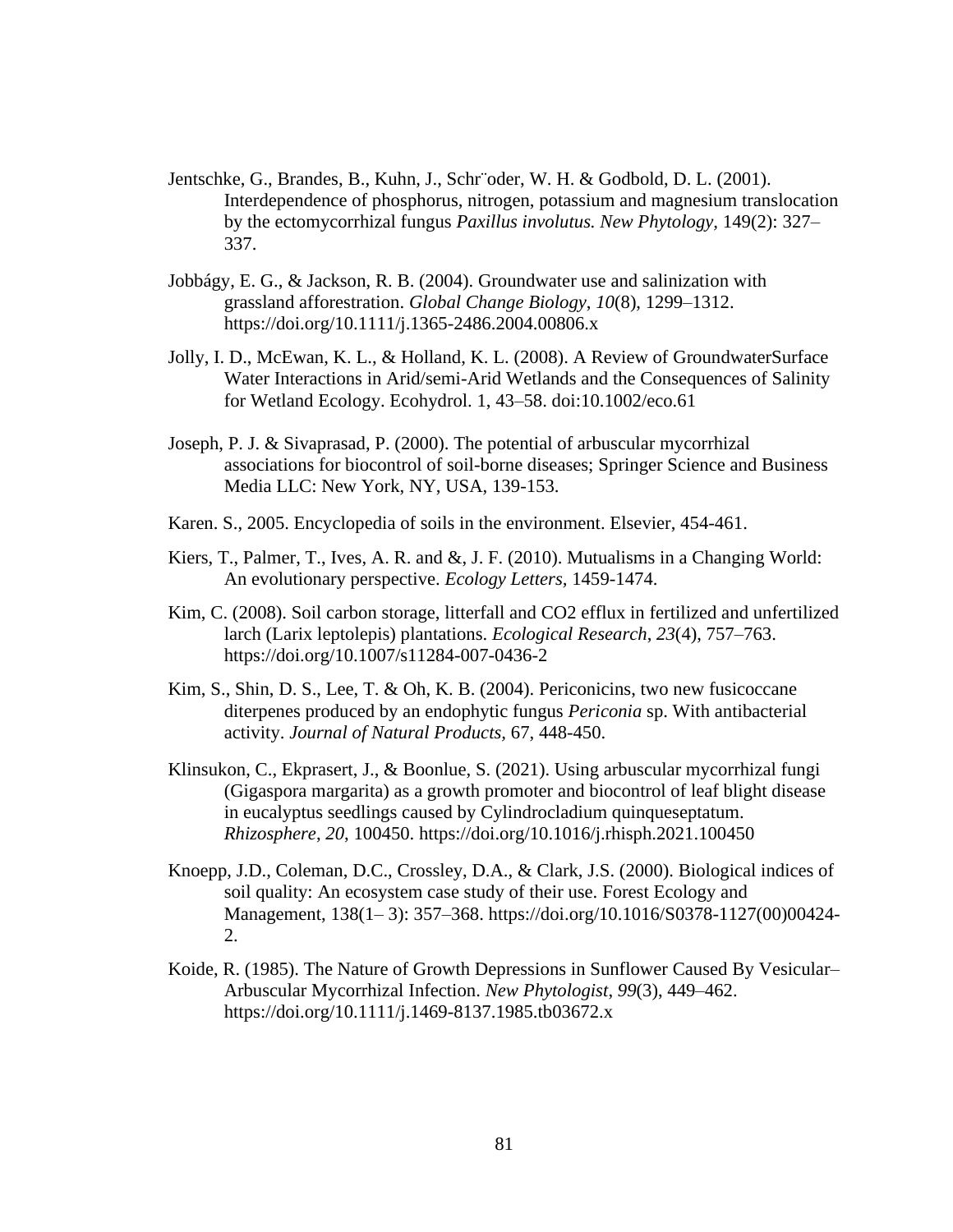- Kong, L., Gong, X., Zhang, X., Zhang, W., Sun, J., & Chen, B. (2020). Effects of arbuscular mycorrhizal fungi on photosynthesis, ion balance of tomato plants under saline-alkali soil condition. *Journal of Plant Nutrition*, *43*(5), 682–698. https://doi.org/10.1080/01904167.2019.1701029
- Krupnik, T. J., Six, J., Ladha, J. K., Paine, M. J., & Van Kessel, C. (2004). An assessment of fertilizer nitrogen recovery efficiency by grain crops. *Agriculture and the nitrogen cycle: Assessing the impacts of fertilizer use on food production and the environment*, 193-207.
- Kumar, A., & Verma, J. P. (2018). Does plant-microbe interaction confer stress tolerance in plants: A review? Microbiol. Res. 207, 41–52. doi: 10.1016/ j.micres.2017.11.004
- Lamb, C. J. & Dixon, R. A. (1999). Molecular communication in interactions between plants and microbial pathogens. *Plant Molecular Biology,* 41, 339-367
- Lang, A. K., Jevon, F. V., Ayres, M. P., & Hatala Matthes, J. (2020). Higher Soil Respiration Rate Beneath Arbuscular Mycorrhizal Trees in a Northern Hardwood Forest is Driven by Associated Soil Properties. *Ecosystems*, *23*(6), 1243–1253. https://doi.org/10.1007/s10021-019-00466-7
- Lauer, N. T. (2013). *Physiological and Biochemical Responses of Bald Cypress to Salt Stress by*. University Of North Florida.
- Lee, K. H., & Jose, S. (2003). Soil respiration, fine root production, and microbial biomass in cottonwood and loblolly pine plantations along a nitrogen fertilization gradient. *Forest Ecology and Management*, *185*(3), 263–273. https://doi.org/10.1016/S0378-1127(03)00164-6
- Luo, P., Han, X., Wang, Y., Han, M., Shi, H., Liu, N., & Bai, H. (2015). Influence of long-term fertilization on soil microbial biomass, dehydrogenase activity, and bacterial and fungal community structure in a brown soil of northeast China. *Annals of Microbiology*, *65*(1), 533–542. [https://doi.org/10.1007/s13213-014-](https://doi.org/10.1007/s13213-014-0889-9) [0889-9](https://doi.org/10.1007/s13213-014-0889-9)
- Mahmuduzzaman, M., Ahmed, Z. U., Nuruzzaman, A. K. M., & Ahmed, F. R. S. (2014). Causes of Salinity Intrusion in Coastal belt of Bangladesh. Int. J. Plant Res. 4 (4A), 8–13. doi:10.5923/s.plant.201401.02
- Mandyam, K. & Jumpponen, A. (2005). Seeking the elusive function of the rootcolonising dark septate endophytic fungi. *Studies in Mycology,* 53(53) 173.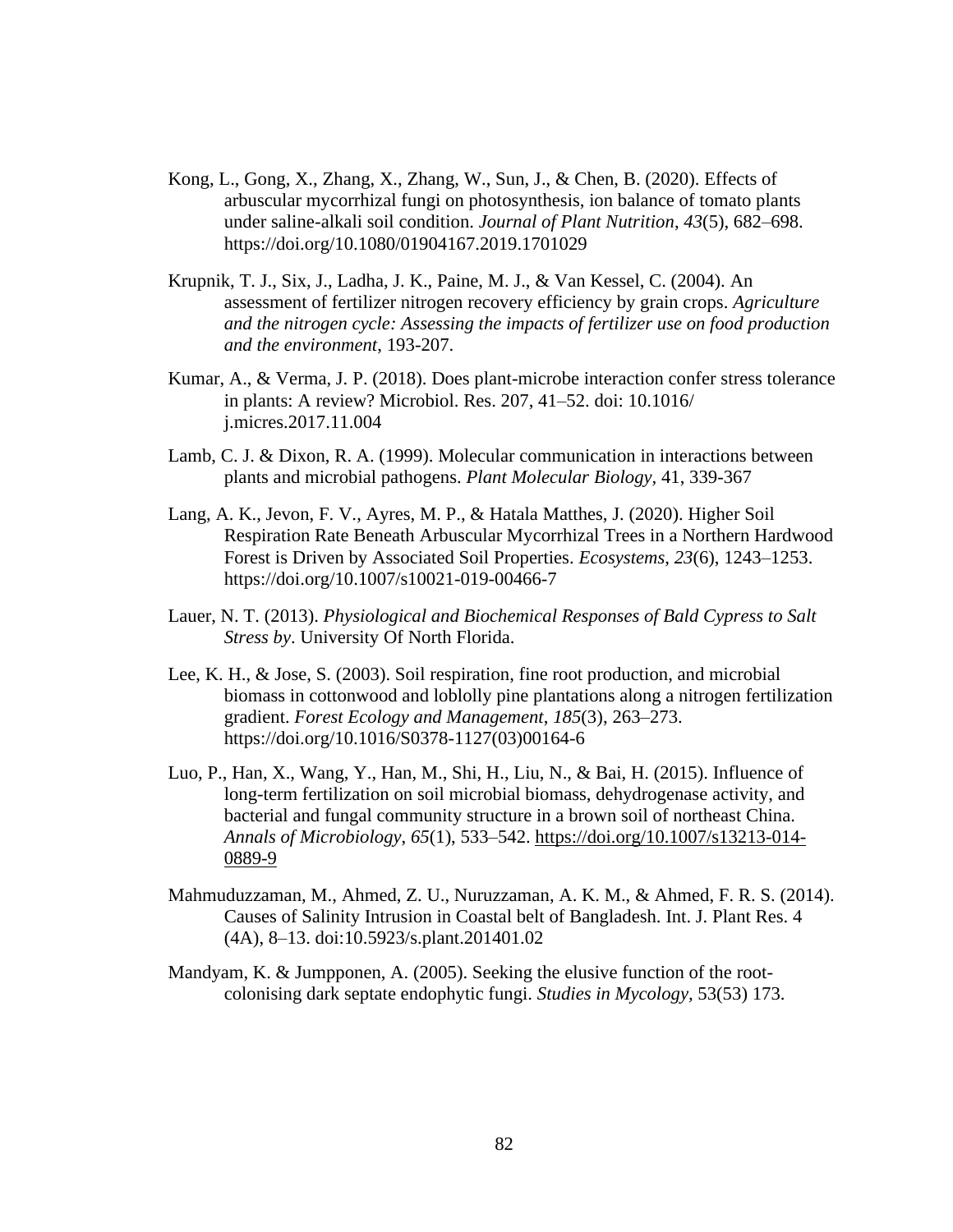- Mayer, Z. Impact of arbuscular mycorrhizal fungi on some defense enzyme activities at an early stage of maize (*Zea mays. L*.) under different abiotic stresses. Applied Ecology and Environmental Research, 2019, 17, 6241–6253.
- Morgan, D. (2020). *Evaluation of Groundwater Sodium and Sodium Uptake in Taxodium and its Hybrids on Galveston Island, Texas Evaluation of Groundwater Sodium and Sodium Uptake in Taxodium and its*. Stephen F. Austin State University.
- Muhammad, S., Müller, T., & Joergensen, R.G. (2006). Decomposition of pea and maize straw in Pakistani soils along a gradient in salinity. Biology and Fertility of Soils, 43(1): 93– 101. https://doi.org/10.1007/s00374-005-0068-z.
- Muhsin, T. M., & Zwiazek, J. J. (2002). Colonization with Hebeloma crustuliniforme increases water conductance and limits shoot sodium uptake in white spruce (Picea glauca) seedlings. *Plant and Soil*, *238*(2), 217–225. https://doi.org/10.1023/A:1014435407735
- Munns, R. (2002). Comparative physiology of salt and water stress. *Plant, cell & environment*, *25*(2), 239-250.
- Nannipieri, P.; Ascher, J.; Ceccherini, M.T.; Landi, L.; Pietramellara, G.; Renella, G. Microbial diversity and soil functions. *European Journal of Soil Science*, *2003,* 54, 655–670.
- National Oceanic and Atmospheric Administration (NOAA). Data Tools: 1981-2010 Normals. Available at https://www.ncdc.noaa.gov/cdo- web/datatools/normals. (accessed 1 October 2021).
- Newsham, K. K. (1999). Phialophora graminicola, a dark septate fungus, is a beneficial associate of the grass *Vulpia ciliata* ssp. ambigua. *New Phytologist*, *144*(3), 517– 524. https://doi.org/10.1046/j.1469-8137.1999.00537.x
- Newsham, K. K. (2010). The biology and ecology of the liverwort Cephaloziella varians in Antarctica. *Antarctic Science*, *22*(2), 131–143. https://doi.org/10.1017/S0954102009990630
- Nguyen, H., Calvo-Polanco, M. & Zwiazek, J. J. (2006). Gas exchange and growth responses of ectomycorrhizal *Picea mariana*, *Picea glauca*, and *Pinus banksiana* seedlings to NaCl and Na2SO4. *Plant Biology*. 8(5): 646–652.
- Nihorimbere, V., Ongena, M., Smargiassi, M. & Thonart, P. (2011). Beneficial effect of the rhizosphere microbial community for plant growth and health. *Biotechnology, Agronomy and Society and Environment,* 15, 327-337.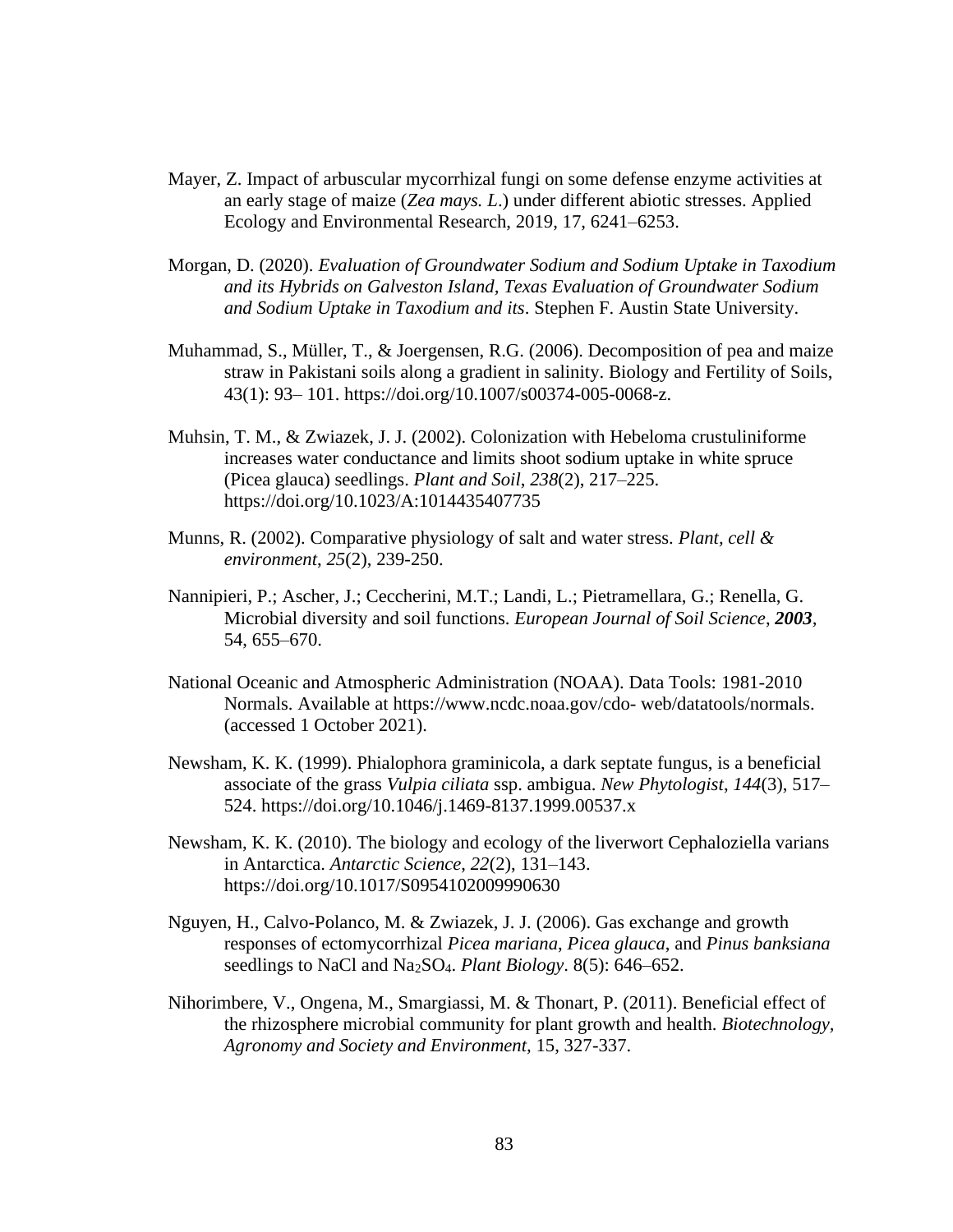- Norton Joanna, 2012. Fungi for Bioremediation of Hydrocarbon Pollutants. University of Hawai'i at Hilo · Hawai'i Community College HOHONU 2012 Vol. 10, 18-21.
- Nosetto, M. D., Jobbágy, E. G., Tóth, T., & Jackson, R. B. (2008). Regional patterns and controls of ecosystem salinization with grassland afforestation along a rainfall gradient. *Global Biogeochemical Cycles*, *22*(2). https://doi.org/10.1029/2007GB003000
- Öpik, M., & Moora, M. (2012). Missing nodes and links in mycorrhizal networks. New Phytol. 194, 304–306. doi: 10.1111/j.1469-8137.2012.04121.x
- Pannell, D. J. (2001). Dryland Salinity: Economic, Scientific, Social and Policy Dimensions. Aust. J. Agric. Resource Econ. 45, 517–546. doi:10.1111/1467- 8489.00156
- Pezeshki, S. R., DeLaune, R. D., & Patrick, W. H. (1988). Effect of Salinity on Leaf Ionic Content and Photosynthesis of Taxodium distichum L. *American Midland Naturalist*, *119*(1), 185. https://doi.org/10.2307/2426067
- Phillips, R. P., & Fahey, T. J. (2007). Fertilization effects on fineroot biomass, rhizosphere microbes and respiratory fluxes in hardwood forest soils. *New Phytologist*, *176*(3), 655–664.<https://doi.org/10.1111/j.1469-8137.2007.02204.x>
- Polanco, C., Zwiazek, J. J & Voicu, M. C., (2008). Responses of ectomycorrhizal American elm (*Ulmus americana*) seedlings to salinity and soil compaction*. Plant soil*, 308, 189-200.
- PP Systems, 2018. EGM-5 Environmental Gas Monitor for CO2 Operator's Manual.
- Richards, L. A. (1954). Diagnosis and Improvement of Saline and Alkali Soils. *Soil Science*, *78*(2), 154. https://doi.org/10.1097/00010694-195408000-00012
- Rietz, D. N., & Haynes, R. J. (2003). Effects of irrigation-induced salinity and sodicity on soil microbial activity. *Soil Biology and Biochemistry*, *35*(6), 845–854. https://doi.org/10.1016/S0038-0717(03)00125-1
- Rittenberry, A, Lopez, J., Taylor, J., Wagner, S., Creech, D. (2017). Prevalence of arbuscular mycorrhizal populations in salt impacted soils on Galveston Island. Poster presented at the annual meeting of the Texas Academy of Science, Nacogdoches, TX: Stephen F. Austin State University.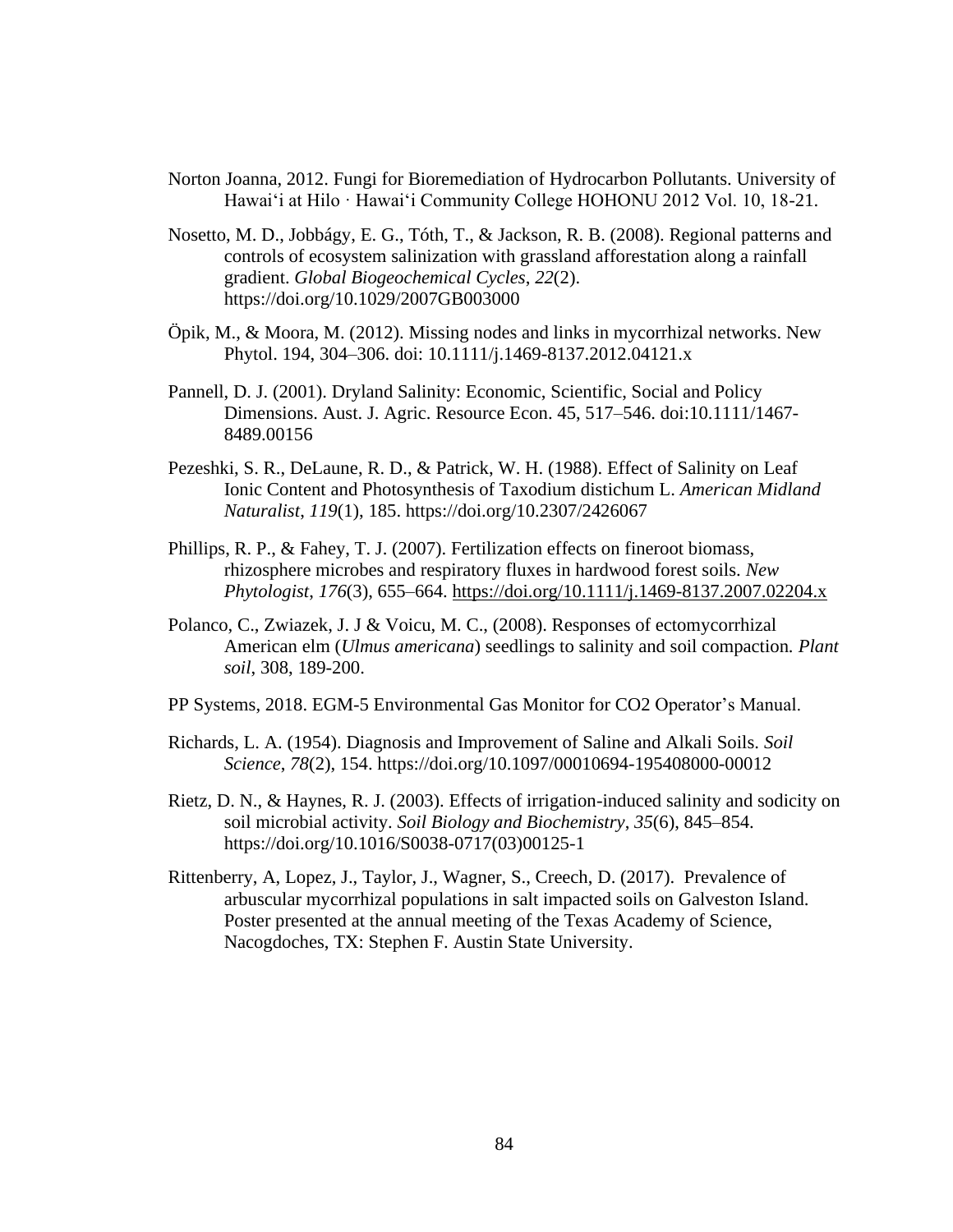- Rodriguez, H. G., Maiti, R., Narvaez, R. I. V., & Sarkar, N. C. (2015). Carbon and Nitrogen Content in leaf Tissue of Different Plant Species, Northeastern Mexico. *International Journal of Bio-Resource and Stress Management*, *6*(1), 113. https://doi.org/10.5958/0976-4038.2015.00010.x
- Rodriguez, R. J., Redman, R. S., & Henson, J. M. (2004). The role of fungal symbioses in the adaptation of plants to high stress environments. In *Mitigation and Adaptation Strategies for Global Change* 9(3): 261–272. https://doi.org/10.1023/B:MITI.0000029922.31110.97
- Scharnagl, K., Sanchez, V., & Von Wettberg, E. (2018). The impact of salinity on mycorrhizal colonization of a rare legume, Galactia smallii, in South Florida pine rocklands. *BMC Research Notes*, *11*(1). https://doi.org/10.1186/s13104-017-3105- 8
- Shao, H. B., Chu, L. Y., Jaleel, C. A., & Zhao, C. X. (2008). Water-deficit stress-induced anatomical changes in higher plants. In *Comptes Rendus – Biologies* 331 (3): 215–225. https://doi.org/10.1016/j.crvi.2008.01.002
- Sheng, M., Tang, M., Chen, H., Yang, B., Zhang, F., & Huang, Y. (2008). Influence of arbuscular mycorrhizae on photosynthesis and water status of maize plants under salt stress. *Mycorrhiza*, *18*(6–7), 287–296. https://doi.org/10.1007/s00572-008- 0180-7
- Shi-chu, L., Yong, J., Ma-bo, L., Wen-xu, Z., Nan, X., & Hui-hui, Z. (2019). Improving plant growth and alleviating photosynthetic inhibition from salt stress using AMF in alfalfa seedlings. *Journal of Plant Interactions*, *14*(1), 482–491. https://doi.org/10.1080/17429145.2019.1662101
- Shrivastava, P., & Kumar, R. (2015). Soil salinity: A serious environmental issue and plant growth promoting bacteria as one of the tools for its alleviation. In *Saudi Journal of Biological Sciences* (Vol. 22, Issue 2, pp. 123–131). https://doi.org/10.1016/j.sjbs.2014.12.001
- Skwaryło-Bednarz, B.; Krzepiłko, A. (2009). Effect of different fertilization on enzyme activity in rhizosphere and non-rhizosphere of amaranth. *International Agrophysics,* 23, 409–412.
- Smith, S.E. & Read, D.W. (1997). *Mycorrhizal Symbiosis*, 2nd edn. Academic, London, U.K.
- Smith, S.E. & Read, D.W. (2008). *Mycorrhizal Symbiosis*. In: *Mycorrhizal Symbiosis* 2-5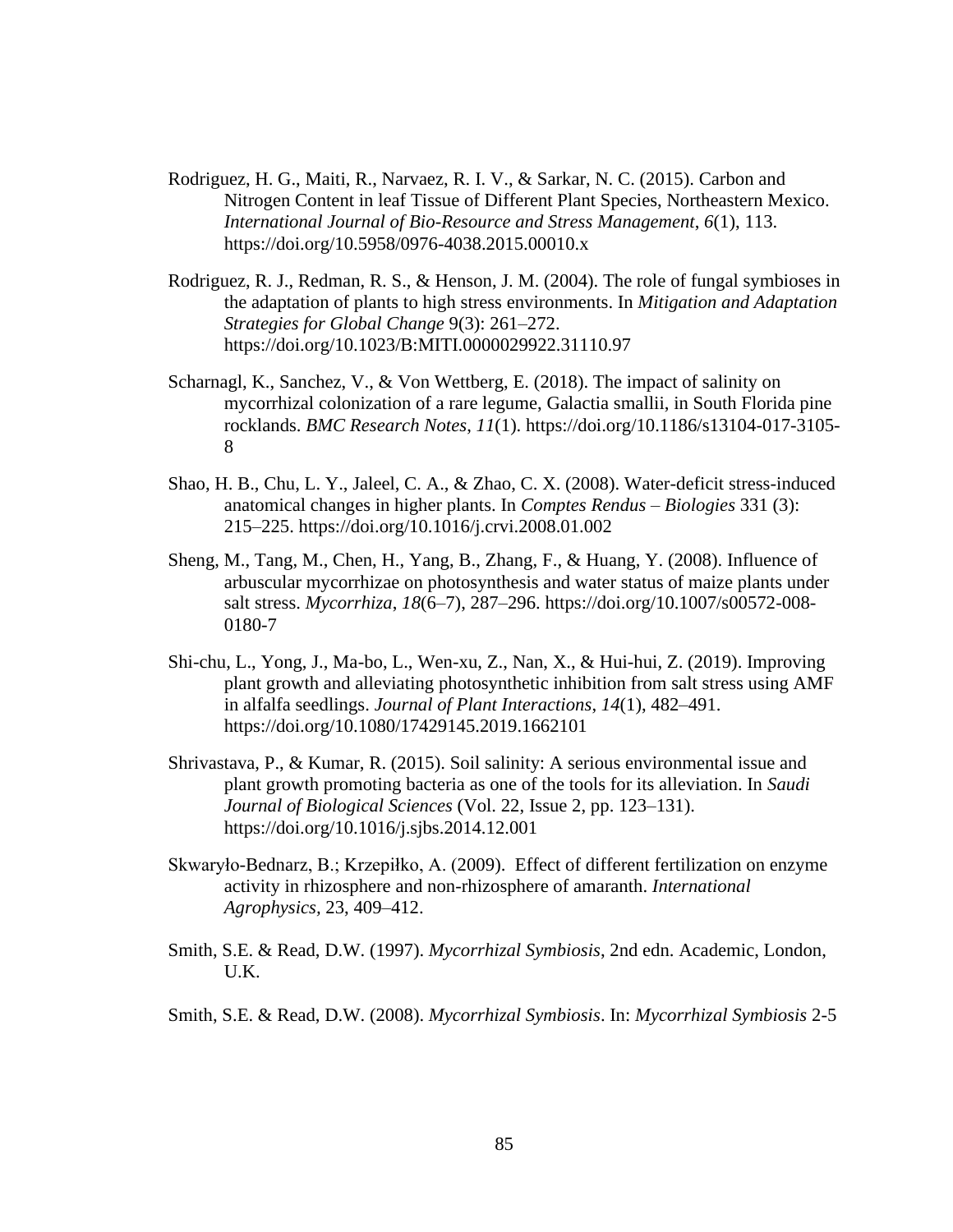Smith, Sally E.; Read, David J. (2010). [Mycorrhizal Symbiosis.](https://books.google.com/books?id=qLciOJaG0C4C) Academic Press.

- Sofo, A., & Ricciuti, P. (2019). A standardized method for estimating the functional diversity of soil bacterial community by Biolog® EcoPlatesTM assay-The case study of a sustainable olive orchard. *Applied Sciences (Switzerland)*, *9*(19). https://doi.org/10.3390/app9194035
- Soil Survey Staff, Natural resources conservation service, United States Department of Agriculture. Web soil survey. Available at https://websoilsurvey.sc.egov.usda.gov/. (accessed 1 October 2021).
- Srivastava, P., Qiang-Sheng, W., & Giri, B. (2019). Salinity: An Overview. Chapter 1. Microorganisms in Saline Environments: Strategies and Functions. *Soil Biology*, 56.
- Stein, R. J., Höreth, S., de Melo, J. R. F., Syllwasschy, L., Lee, G., Garbin, M. L., Clemens, S., & Krämer, U. (2017). Relationships between soil and leaf mineral composition are element-specific, environment-dependent and geographically structured in the emerging model Arabidopsis halleri. *New Phytologist*, *213*(3), 1274–1286. https://doi.org/10.1111/nph.14219
- Sudhir, P., & Murthy, S. D. S. (2004). Effects of salt stress on basic processes of photosynthesis. In *Photosynthetica*. 42 (4): 481–486. https://doi.org/10.1007/S11099-005-0001-6
- Sullia, S. B., (2004). Environmental applications of biotechnology. *Asian Journal of Microbiology, Biotechnology and Environmental Science,* 4:65-68.
- Tedersoo, Leho; May, Tom W.; Smith, Matthew E. (2010). ["Ectomycorrhizal lifestyle in](http://lira.pro.br/wordpress/wp-content/uploads/2012/11/tedersoo-et-al-2010.pdf)  [fungi: global diversity, distribution, and evolution of phylogenetic](http://lira.pro.br/wordpress/wp-content/uploads/2012/11/tedersoo-et-al-2010.pdf)  [lineages"](http://lira.pro.br/wordpress/wp-content/uploads/2012/11/tedersoo-et-al-2010.pdf) (PDF). *Mycorrhiza*. **20** (4): 217–263.
- Tomè, E., Ventura, M., Folegot, S., Zanotelli, D., Montagnani, L., Mimmo, T., Tonon, G., Tagliavini, M., & Scandellari, F. (2016). Mycorrhizal contribution to soil respiration in an apple orchard. *Applied Soil Ecology*, *101*, 165–173. https://doi.org/10.1016/j.apsoil.2016.01.016
- Turjaman, M., Tamai, Y., Segah, H., Limin, S. H., Joo, Y. C., Osaki, M., & Tawaraya, K. (2005). Inoculation with the ectomycorrhizal fungi and *Pisolithus arhizus Scleroderma* sp. improves early growth of *Shorea pinanga* nursery seedlings. *New Forests*, *30*(1), 67–73. https://doi.org/10.1007/s11056-004-1954-1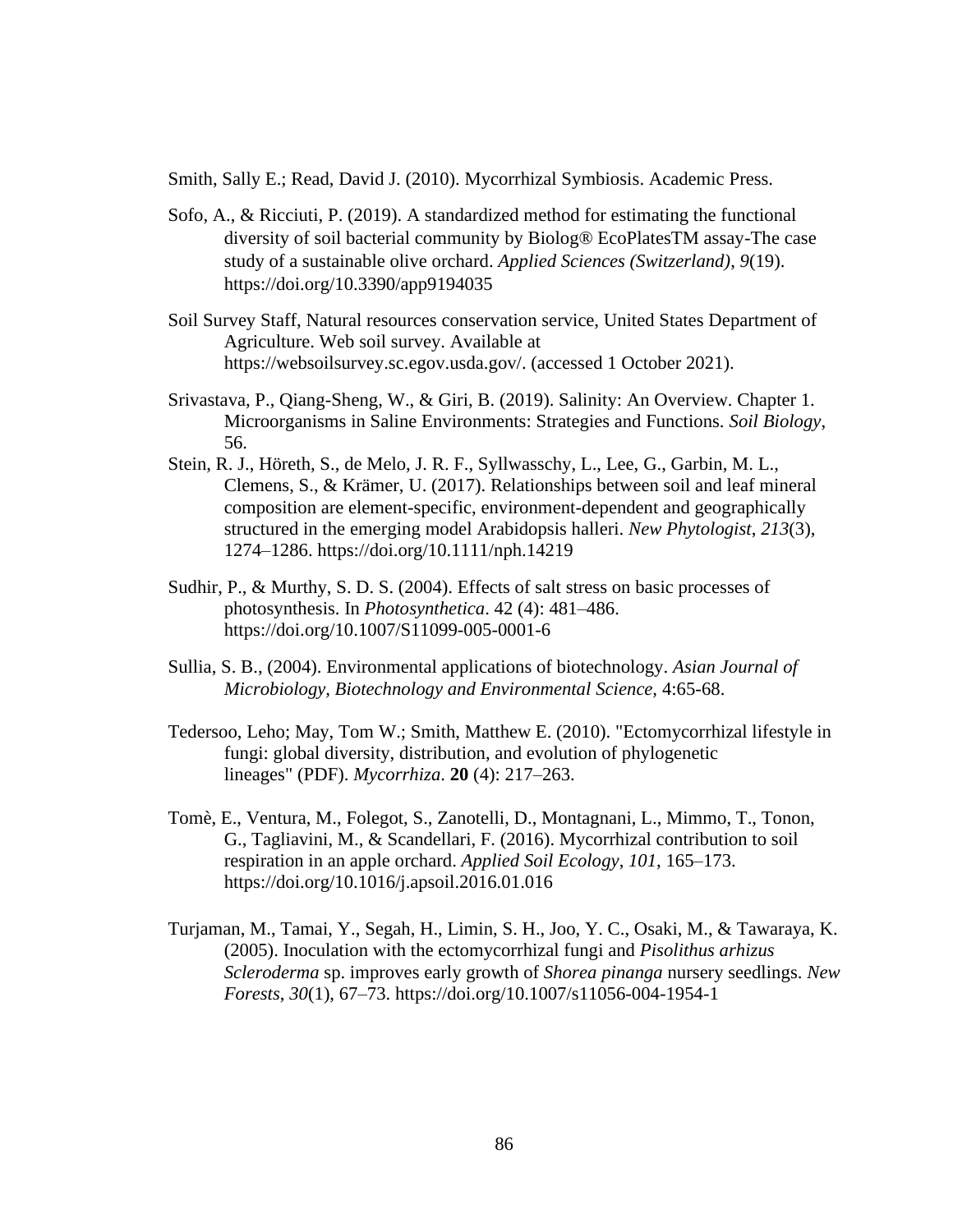- Verbruggen, E., van der Heijden, M. G. A., Rillig, M. C., & Kiers, T. (2013). Mycorrhizal fungal establishment in agricultural soils: factors determining inoculation success. New Phytol. 197, 1104–1109. doi: 10.1111/j.1469- 8137.2012.04348.x
- Vlk, L., Tedersoo, L., Antl, T., Větrovský, T., Abarenkov, K., Pergl, J., Albrechtová, J., Vosátka, M., Baldrian, P., Pyšek, P., & Kohout, P. (2020). Early successional ectomycorrhizal fungi are more likely to naturalize outside their native range than other ectomycorrhizal fungi. In *New Phytologist* (Vol. 227, Issue 5, pp. 1289– 1293). https://doi.org/10.1111/nph.16557
- Vos, C. M., Tesfahun, A. N., Panis, B., De Waele, D., & Elsen, A. (2012). Arbuscular mycorrhizal fungi induce systemic resistance in tomato against the sedentary nematode Meloidogyne incognita and the migratory nematode Pratylenchus penetrans. *Applied Soil Ecology*, *61*, 1–6. https://doi.org/10.1016/j.apsoil.2012.04.007
- Wang, J., Huang, Y., & Jiang, X. Y. (2011). Influence of Ectomycorrhizal Fungi on Absorption and Balance of Essential Elements of *Pinus tabulaeformis* Seedlings in Saline Soil. *Pedosphere*, *21*(3), 400–406. https://doi.org/10.1016/S1002- 0160(11)60141-0
- Wang, X., & Wang, C. (2018). Mycorrhizal associations differentiate soil respiration in five temperate monocultures in Northeast China. *Forest Ecology and Management*, *430*, 78–85. https://doi.org/10.1016/j.foreco.2018.08.001
- Wang, Z. Q., Zhu, S. Q., Yu, R. P., Li, L. Q., Shan, G. Z., You, W. R., ... & Song, R. H. (1993). Salt-affected soils in China. *Science, Beijing (in Chinese)*.
- Whipkey, C. E., Capo, R. C., Chadwick, O. A., & Stewart, B. W. (2000). The Importance of Sea spray to the Cation Budget of a Coastal Hawaiian Soil: a Strontium Isotope Approach. Chem. Geology. 168, 37–48. doi:10.1016/s0009- 2541(00)00187-x
- Williams, A., Feagin, R., Smith, W., & Jackson, N. (2020). Ecosystem impacts of Hurricane Ike on Galveston Island and Bolivar Peninsula: perspectives of the coastal barrier island network (CBIN). *Shore & Beach*, *77*(2), 71.
- Wong, V.N.L., Dalal, R.C., & Greene, R.S.B. (2008). Salinity and sodicity effects on respiration and microbial biomass of soil. Biology and Fertility of Soils, 44(7): 943–53. https://doi.org/10.1007/s00374-008-0279-1.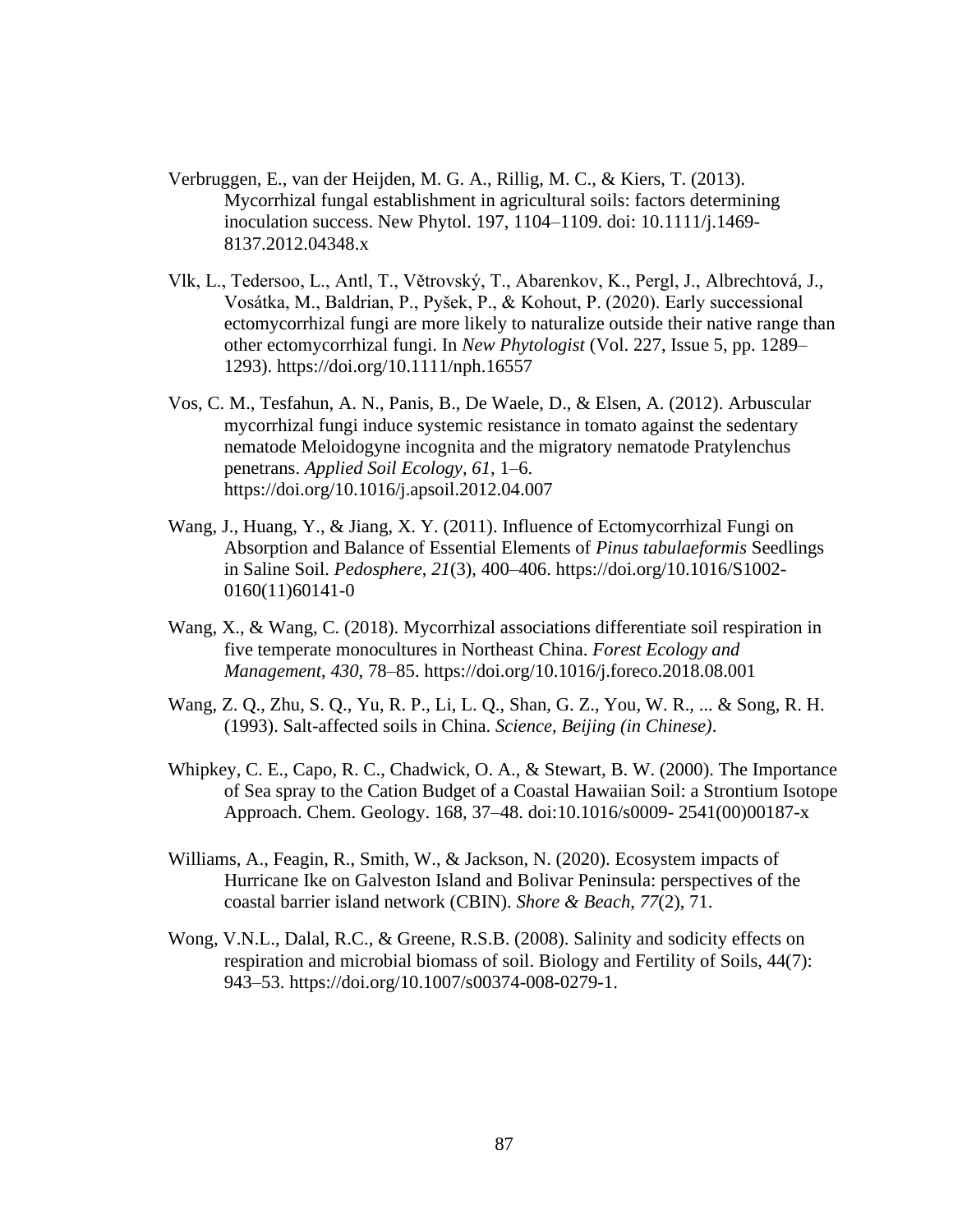- Yoder, D. C., Jagadamma, S., Singh, S., Nouri, A., Xu, S., Saha, D., Schaeffer, S. M., Adotey, N., Walker, F. R., Lee, J., & Budipradigdo, M. (2022). Soil health: Meaning, measurement, and value through a critical zone lens. *Journal of Soil and Water Conservation*, *77*(1), 88–99. https://doi.org/10.2489/jswc.2022.00042
- Yu, T., Nassuth, A. & Pterson, R. L. (2001b). Characterization of the interaction between the dark septate fungus *Phialocephala fortinii* and *Asparagus officinalis* roots. *Canadian Journal of Microbiology,* 47:741-753.
- Yuan, B.-C., Li, Z.-Z., Liu, H., Gao, M., & Zhang, Y.-Y. (2007). Microbial biomass and activity in salt affected soils under arid conditions. Applied Soil Ecology, 35(2): 319–328. https://doi.org/10.1016/j.apsoil.2006.07.004.
- Zhao, S., Liu, J. J., Banerjee, S., Zhou, N., Zhao, Z. Y., Zhang, K., & Tian, C. Y. (2018). Soil pH is equally important as salinity in shaping bacterial communities in saline soils under halophytic vegetation. *Scientific Reports*, *8*(1). https://doi.org/10.1038/s41598-018-22788-7
- Zhou, L., Creech, D. L., Krauss, K. W., Yunlong, Y., & Kulhavy, D. L. (2010). Can we improve the salinity tolerance of genotypes of taxodium by using varietal and hybrid crosses? *HortScience*, *45*(12), 1773–1778. https://doi.org/10.21273/hortsci.45.12.1773
- Zhu, X. C., Song, F. Bin, & Xu, H. W. (2010). Arbuscular mycorrhizae improves low temperature stress in maize via alterations in host water status and photosynthesis. *Plant and Soil*, 331(1), 129–137. https://doi.org/10.1007/s11104-009-0239-z
- Zhu, X., Song, F., Liu, S., & Liu, F. (2016). Role of Arbuscular Mycorrhiza in Alleviating Salinity Stress in Wheat (*Triticum aestivum* L.) Grown Under Ambient and Elevated CO 2. *Agronomy and Crop Science*, *0931*–*2250*. https://doi.org/10.1111/jac.12175
- Zinck, J. A & Metternicht, G. (2009). Soil Salinity and Salinization hazard. Remote Sensing of Soil Salinization in Remote Sensing of Soil Salinization: Impact on Land Management. Editors J.A. Zinck and G. Metternicht. 1st Ed. (Boca Raton: CRC Press), 3–18.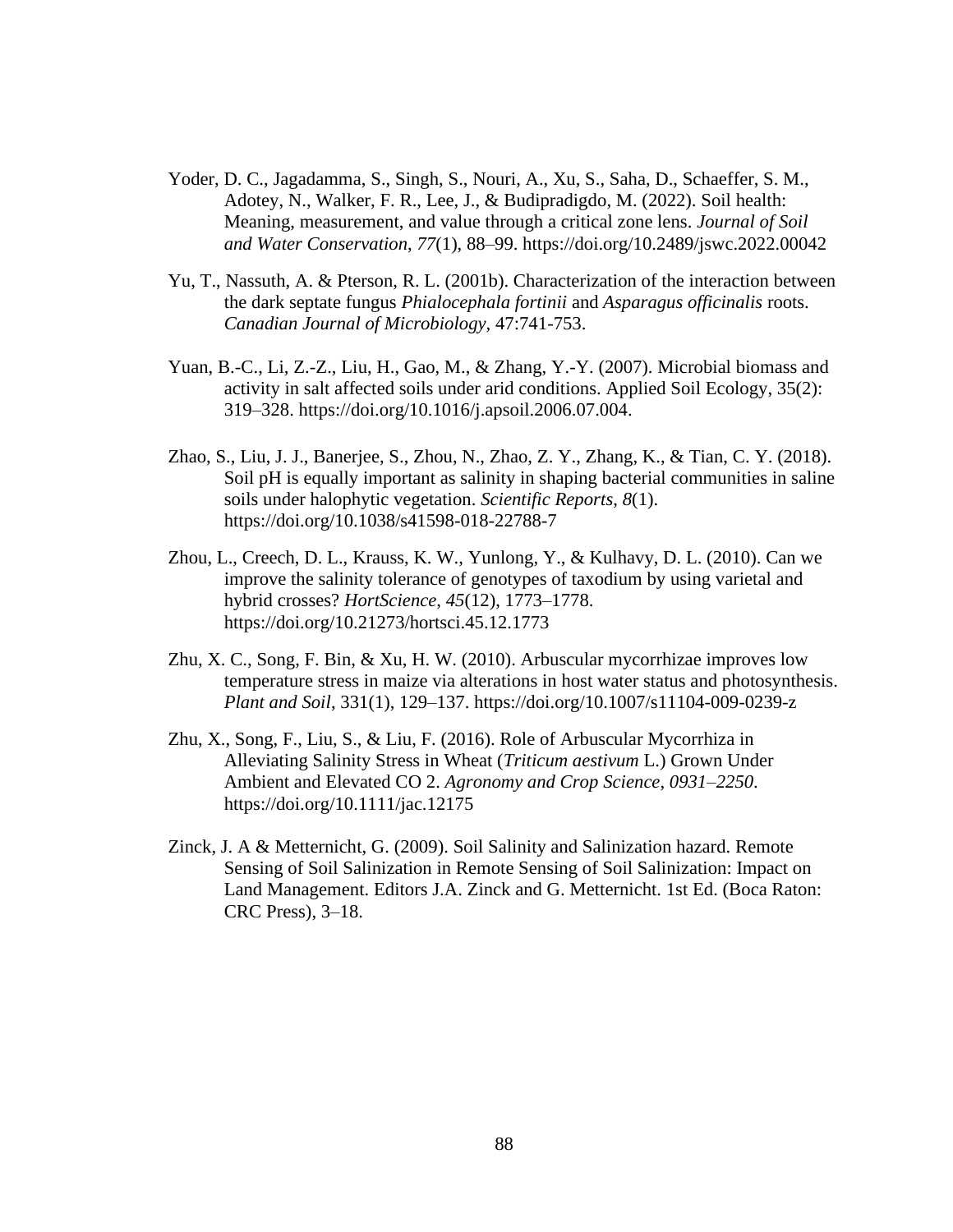## **APPENDIX A: STUDY SITE MAP**



Map of the study site location showing distribution of preliminary sampling points mapped at the site located near Scholes International<br>Airport to Offat's Bayou and Moody Gardens in Galveston, Texas.